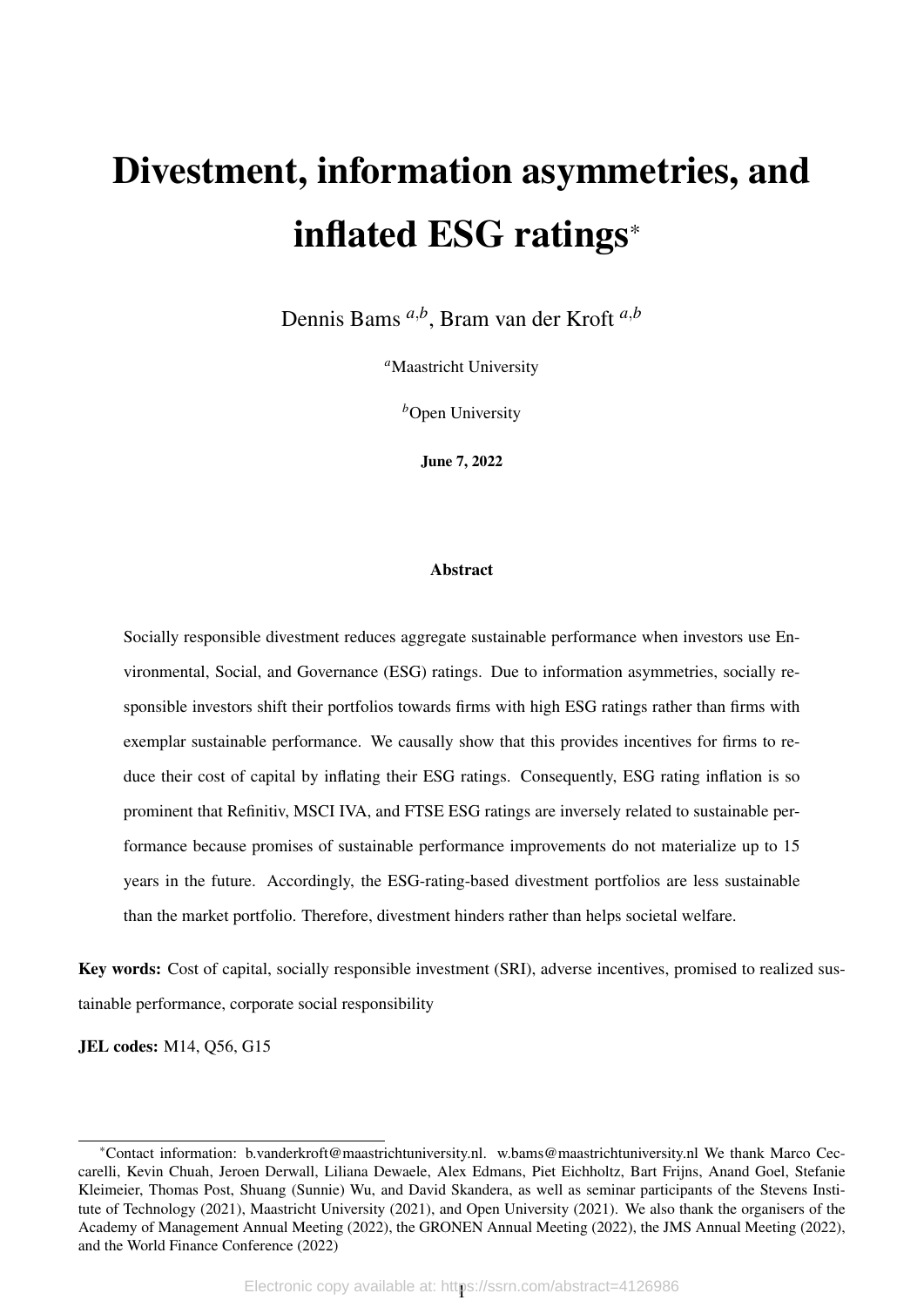# 1 Introduction

Responsible investors strive to improve the aggregate sustainable performance of firms in the economy [\(Riedl and Smeets, 2017;](#page-26-0) [Barber et al., 2021;](#page-23-0) [Bonnefon et al., 2022\)](#page-24-0). In addition to engagement, these investors frequently divest from unsustainable firms to deprive them of funding. On the other side of this transaction, the conventional investors will only acquire these divested firms at a lower price because their portfolio reallocation lowers diversification benefits for which they require supplementary return expectations [\(Heinkel et al., 2001\)](#page-25-0). Accordingly, these divested firms face higher costs of capital and can profitably implement fewer projects, diminishing their growth rates. In the long run, the difference in growth rates between sustainable and divested firms should transition the economy toward a more sustainable equilibrium [\(Berk and van Binsbergen, 2021\)](#page-23-1).

In practice, the efficacy of divestment is likely sub-optimal because responsible investors face information asymmetries when assessing sustainable performance. Firms communicate their sustainable performance to investors in annual sustainability reports. These reports contain information on the environmental pollution, labor conditions, and governance-related policies, activities, targets, controversies, and performance of firms. In contrast to financial statements, sustainability reports are often unstandardized and diverge strongly across firms. This enables them to selectively disclose their sustainable performance to investors and willfully create information asymmetries [\(Fatemi et al., 2018;](#page-25-1) [Wu et al., 2020\)](#page-26-1). Consequently, [Hartz](#page-25-2)[mark and Sussman](#page-25-2) [\(2019\)](#page-25-2) show that responsible investors often divest based on third-party ESG ratings in the wake of sustainable-performance-related information asymmetries.

ESG-rating-based divestment provides adverse incentives for firms to inflate their ESG ratings. When investors divest based on ESG ratings, they will reallocate their portfolio from firms with low ESG ratings to high ESG rating firms [\(Dyck et al., 2019;](#page-24-1) [Hartzmark and Sussman,](#page-25-2) [2019\)](#page-25-2). This reallocation shifts the cost of capital benefits intended for sustainable firms toward firms with high ESG ratings (see [El Ghoul et al., 2011;](#page-24-2) [Chava, 2014\)](#page-24-3). As a result, firms are incentivized to improve their ESG ratings without augmenting their sustainable performance, i.e., inflating their ESG ratings. These incentives are likely substantial because a third of U.S.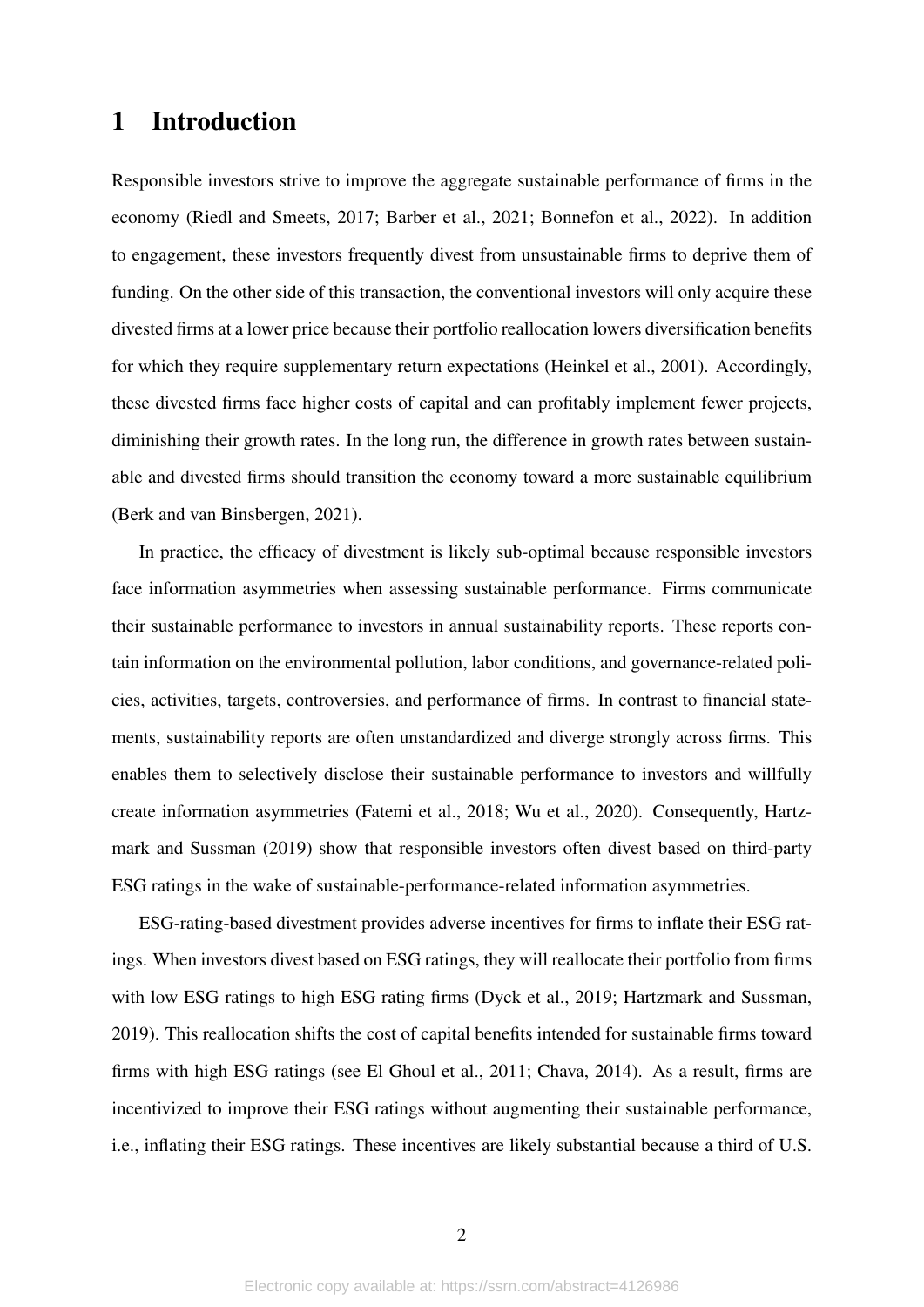assets under management are invested in a socially responsible manner.<sup>[1](#page-2-0)</sup> When ESG rating inflation is so prominent that ESG ratings are inversely related to sustainable performance, responsible investors unintentionally divest from sustainable firms and hinder, rather than help, aggregate sustainable performance. For this reason, we investigate whether these cost of capital incentives cause firms to inflate their ESG ratings and quantify its subsequent impact on the efficacy of divestment in improving aggregate sustainable performance.

Unsustainable firms can inflate their ESG ratings by promising future sustainable performance improvements without realizing these promises. ESG ratings reconcile firms' current realizations of sustainable performance with their promised future sustainable performance.[2](#page-2-1) Promising future improvements in sustainable performance is initially inexpensive as it primarily involves writing an ambitious sustainability report [\(Drempetic et al., 2019\)](#page-24-4). On the contrary, following through on these promises and genuinely advancing sustainable performance is a substantive and costly endeavor. From an investor perspective, firms can readily inflate ESG ratings because of information asymmetries [\(Hartzmark and Sussman, 2019;](#page-25-2) [Wu et al., 2020\)](#page-26-1). From an ESG rating agency perspective, ESG rating inflation is likely undetected due to agency problems and monitoring costs [\(Yang, 2020\)](#page-26-2). Moreover, [Clementino and Perkins](#page-24-5) [\(2020\)](#page-24-5) even go as far as to suggest that ESG rating agencies collude with firms to inflate ESG ratings via additional paid rating methodology workshops.<sup>[3](#page-2-2)</sup> Even though we do not necessarily endorse this collusion argument, we nevertheless anticipate that unsustainable firms can cost-effectively inflate their ESG ratings through optimistically reporting on their promises of future sustainable performance without realizing these promises. We expect primarily unsustainable firms to inflate their ESG ratings because extensive ESG reporting is more costly for sustainable firms due to information leakage [\(Fatemi et al., 2018;](#page-25-1) [Ioannou and Serafeim, 2019\)](#page-25-3).

We create a two-step procedure to verify the two necessary conditions under which firms can inflate their ESG ratings via empty promises of future sustainable performance. A precondition for firms to inflate their ESG ratings is that ESG ratings incorporate promises of future

<span id="page-2-0"></span><sup>1</sup>[https://www.ussif.org/trendsandhttps://www.msci.com/documents/1296102/23188071/](https://www.ussif.org/trends and https://www.msci.com/documents/1296102/23188071/MSCI-ESG-Investing-Brochure.pdf. respectively) [MSCI-ESG-Investing-Brochure.pdf.respectively](https://www.ussif.org/trends and https://www.msci.com/documents/1296102/23188071/MSCI-ESG-Investing-Brochure.pdf. respectively)

<span id="page-2-1"></span><sup>2</sup>[https://www.refinitiv.com/content/dam/marketing/en\\_us/documents/methodology/](https://www.refinitiv.com/content/dam/marketing/en_us/documents/methodology/ESG-scores-methodology.pdf.) [ESG-scores-methodology.pdf.](https://www.refinitiv.com/content/dam/marketing/en_us/documents/methodology/ESG-scores-methodology.pdf.)

<span id="page-2-2"></span><sup>&</sup>lt;sup>3</sup>See also [Baghai and Becker](#page-23-2) [\(2018\)](#page-23-2) for a similar mechanism on credit ratings.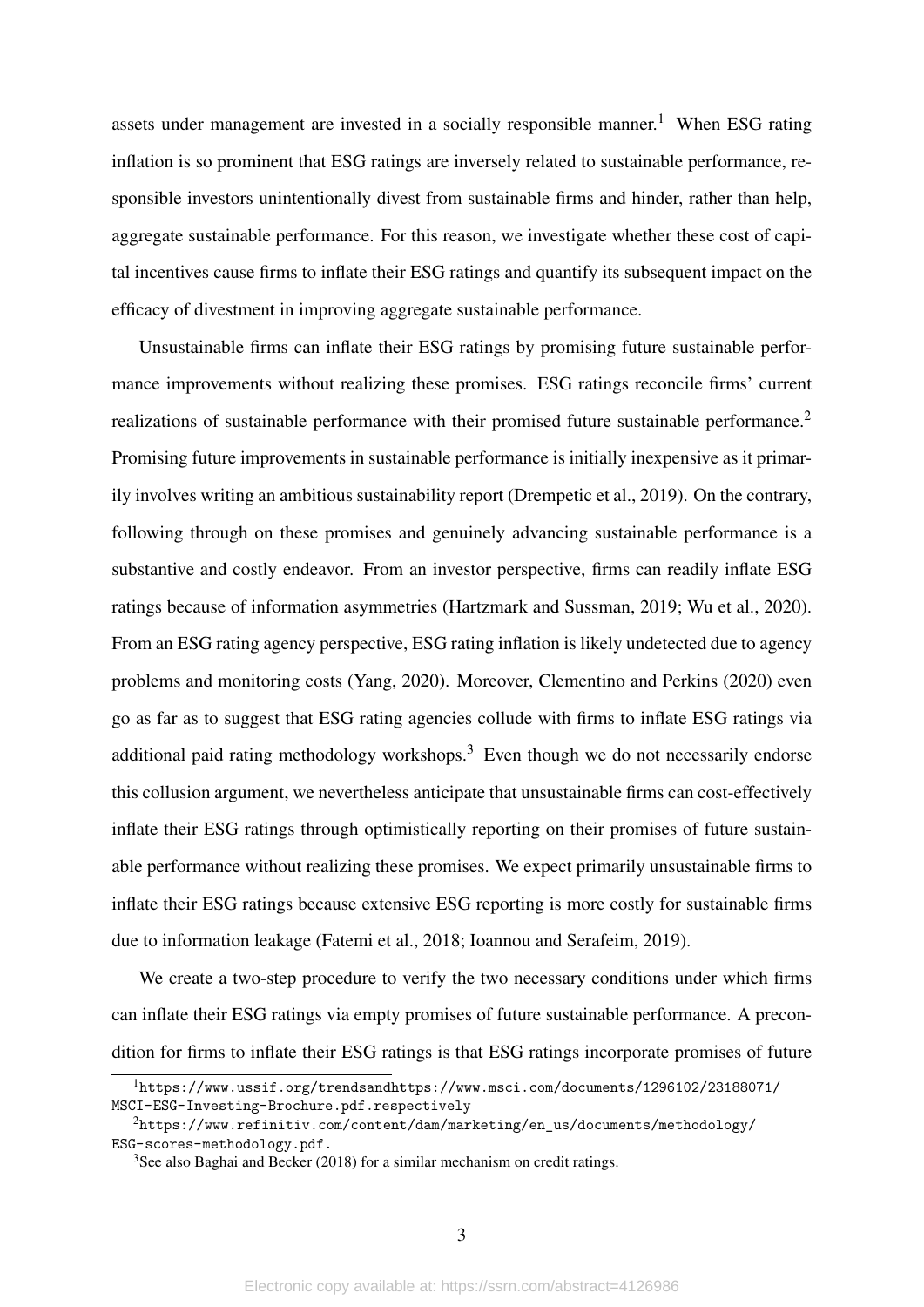sustainable performance improvements. Additionally, these promises should not materialize in the future.

We employ a non-parametric rank-ordering method that segregates firms' promised and realized sustainable performance to verify these two conditions. This method provides us with firm-level promised and realized ESG scores by ordering the sustainable performance of 7,232 global firms on 169 granular Refinitiv ESG metrics compared to their industry peers from 2003 to 2020. Precisely, we capture the promised sustainable performance of firms by assessing their mainly self-reported ESG policies, activities, and targets proposed in sustainability reports and determine their realized sustainable performance with primarily third-party reported ESG controversies, environmental pollution, labor conditions, and governance aspects.

In a preliminary analysis, we find that ESG ratings incorporate firms' promised future sustainable performance by regressing their promised and realized ESG scores on Refinitiv, MSCI IVA, and FTSE ESG ratings. The impact of promised future sustainable performance improvements on ESG ratings is so prominent that we even observe a negative relation between the realized sustainable performance of firms and their ESG ratings. To clarify, we empirically show that firms can improve their ESG ratings by experiencing additional ESG controversies, polluting more, or exhibiting worse labor conditions and governance. This indicates that ESG ratings are contemporaneously inflated on a large scale.

In a second step, we assert that ESG ratings are also intertemporally inflated by showing that firms do not realize their sustainable performance promises. We observe a negative relationship when we regress the aggregate realized ESG scores of firms on their overarching promised ESG scores now and up to 10 years in the future. This negative relation persists in 12 out of 14 SASB categories when we explicitly match promises to realizations on specific aspects of sustainable performance.<sup>[4](#page-3-0)</sup> Given the above, we show that ESG ratings are not just inflated but even inversely related to sustainable performance.

We provide an initial correlational analysis to assert whether cost of capital incentives drive this ESG rating inflation. Here, we regress the cost of capital of firms on their average Refinitiv, MSCI, and FTSE ESG ratings. We observe that a one standard deviation increase in the

<span id="page-3-0"></span><sup>4</sup><https://materiality.sasb.org/>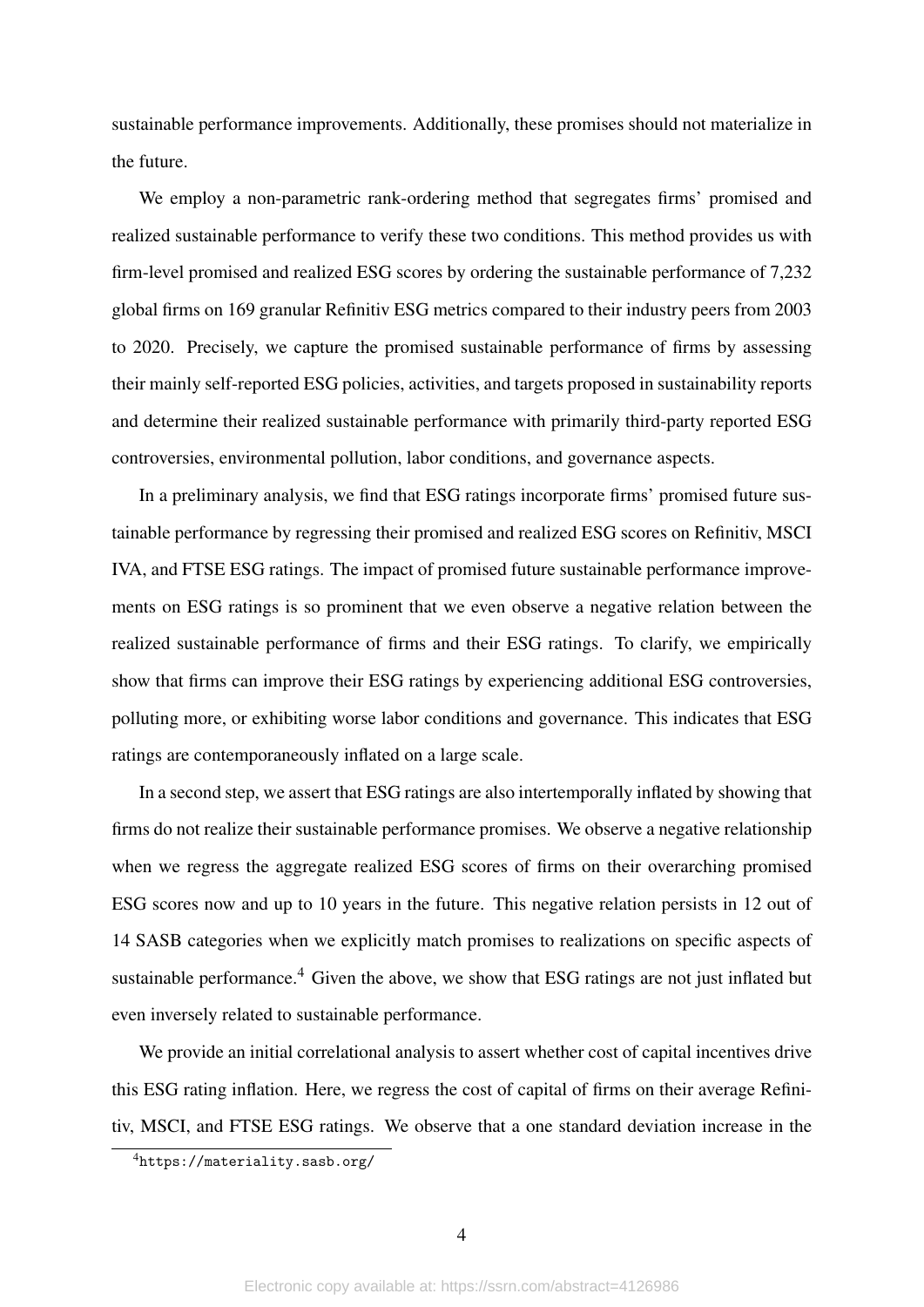average ESG rating of firms decreases their cost of capital by 24 basis points after controlling for common risk factors like size, country, industry, firm fixed effects, and credit ratings.

We strongly indicate that this relationship is causal by analyzing a random shock in ESG rating inflation. This ESG rating inflation shock requires a setting in which the promised sustainable performance of firms randomly changes in a way that is unrelated to their realized sustainable performance. In 2014, the European Commission introduced such regulatory shock through the Non-Financial Reporting Directive (NFRD).

The NFRD requires all large public interest firms domiciled in European Union member states to extensively report on their sustainable performance [\(European Commission, 2014\)](#page-24-6). Therefore, it solely affects promised sustainable performance and not realized sustainable performance. Further, the shock is random because it regulates firms based on their domicile and size. Since all listed firms are sufficiently large and not all firms in Europe are European Union member states, we attain a quasi-experimental setting in which firms domiciled in a random subset of European countries randomly inflate their ESG ratings. Notably, we perform a difference-in-differences analysis and consider Austrian and Swiss firms as treatment and control because they are comparable in sustainable performance before the shock due to reminiscent political, social, and cultural factors [\(Dyck et al., 2019\)](#page-24-1). The NFRD is associated with a reduction in the cost of capital of 72 basis points for Austrian firms compared to Swiss firms in our difference-in-differences setting. This analysis provides a first indication that cost of capital incentives cause firms to inflate their ESG ratings.

As a second indication of causality, we consider an analogy between inflated ESG ratings and inflated credit ratings. Firms face similar cost of capital incentives to inflate their credit and ESG ratings as investors use both ratings to construct their portfolios. However, credit ratings measure a different underlying than ESG ratings, namely credit risk instead of sustainable performance. This difference in underlying enables us to solely capture the cost of capital reductions associated with ESG rating inflation by explicitly exogenising the impact of changes in sustainable performance on financial performance. In other words, we can use inflated credit ratings to identify which firms most strongly benefit from cost of capital reductions and are more adept at rating inflation in ways unrelated to sustainable performance. We empirically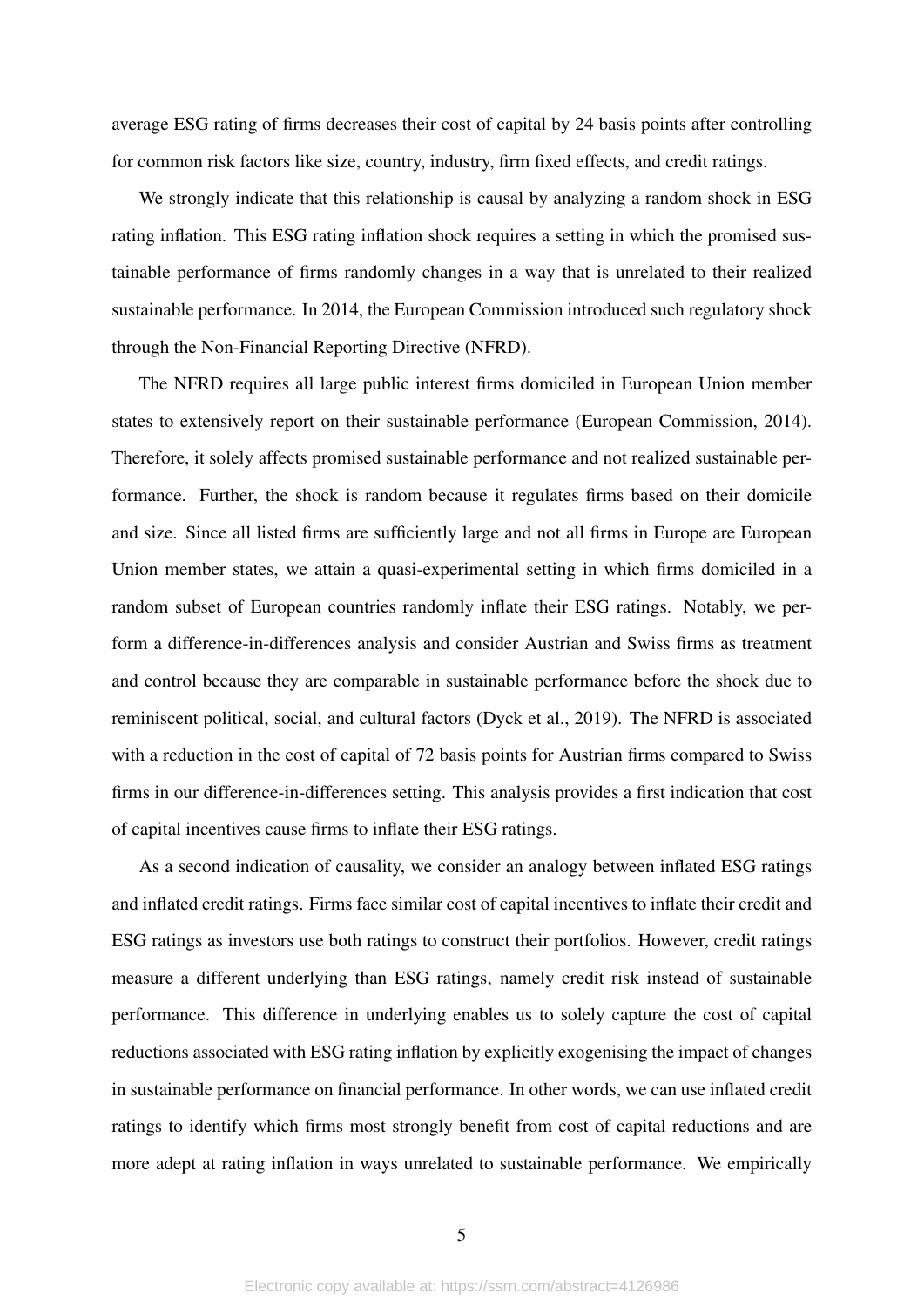verify this by showing that precisely those firms with inflated credit ratings more profoundly inflate their ESG ratings. In other words, both of our unrelated causality analyses indicate that firms inflate their ESG ratings because of cost of capital incentives provided by divestment.

We quantify the impact of ESG rating inflation on the efficacy of divestment in improving aggregate sustainable performance by constructing multiple portfolios based on standard divestment procedures (see [Auer, 2016;](#page-23-3) [Van Duuren et al., 2016\)](#page-26-3). Contrary to responsible investors' intent, divesting based on ESG ratings often increases the share of unsustainable firms in their portfolio rather than reduces it. To illustrate, our most conservative 10% best-in-class divestment portfolio experiences 217% more controversies, 77% worse labor conditions, and 40% increased emissions than the market benchmark. Because responsible investors unintentionally overweigh unsustainable firms in their portfolios when they rely on ESG ratings, they accidentally provide cost of capital incentives to unsustainable firms. Therefore, divestment hinders rather than helps aggregate sustainable performance and promotes unsustainable firm behavior.

This paper contributes to the ongoing debate on whether divestment effectively augments aggregate sustainable performance. Initially, [Heinkel et al.](#page-25-0) [\(2001\)](#page-25-0) argue that divesting can improve aggregate sustainable performance when there is a credible cost of capital threat of divesting. However, [Berk and van Binsbergen](#page-23-1) [\(2021\)](#page-23-1) explicitly model this threat and question its credibility since profit-maximizing investors can relatively inexpensively offset the cost of capital increases associated with divestment. In similar thoughts, [Davies and Van Wesep](#page-24-7) [\(2018\)](#page-24-7) denote that responsible investors' cost of capital impact is short-lived and mainly affects shortterm stock prices. Consequently, divestment has little effect on managerial decision-making because their remuneration in stock options is relatively long-term. On the other hand, [Landier](#page-25-4) [and Lovo](#page-25-4) [\(2020\)](#page-25-4) theorizes that divestment affects aggregate sustainable performance under search friction, even when responsible investors are profit-maximizing. Further, [Edmans et al.](#page-24-8) [\(2022\)](#page-24-8) model that best-in-class divestment is more effective than divestment from polluting industries because it incentivizes firm behavior.

We contribute to this literature by addressing the implicit assumption of no information asymmetries on sustainable performance. Most related to our paper is the work of [Avramov](#page-23-4)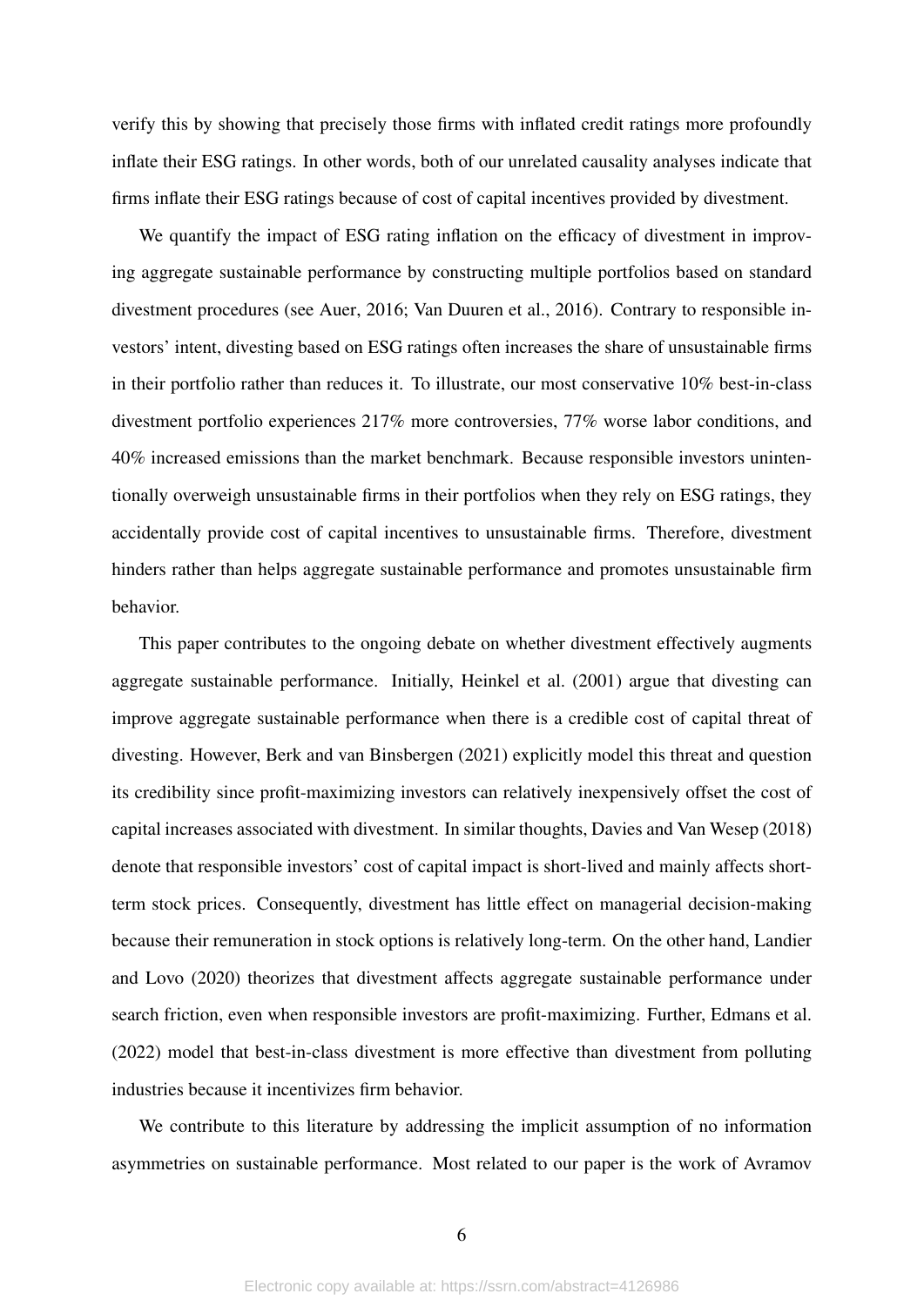[et al.](#page-23-4)  $(2021)$ , who append Pástor et al.  $(2021)$ , and theorizes that uncertainty in ESG ratings reduces the willingness of investors to pay the costs associated with divesting. In this paper, we go one step further and find that divestment deteriorates aggregate sustainable performance when investors do not accurately assess the sustainable performance of firms and rely on directionally incorrect ESG ratings. By highlighting the role of information asymmetries in assessing sustainable performance, we also elaborate on the trade-off between divestment and engagement. Recent theoretical literature argues that engagement contributes more to aggregate sustainable performance than divestment [\(Berk and van Binsbergen, 2021\)](#page-23-1). For instance, [Broccardo et al.](#page-24-9) [\(2020\)](#page-24-9) theorize that engagement results in better societal outcomes than divestment when investors care about the aggregate sustainable performance of firms and coordinate. [Oehmke and](#page-25-5) [Opp](#page-25-5) [\(2020\)](#page-25-5) further formalize that such a broad investment mandate and investor coordination constitute necessary conditions for engagement to be effective.

We argue that the difference in efficacy between engagement and divestment is further amplified under information asymmetries. Specifically, responsible investors who use ESG ratings will primarily engage with sustainable firms under information asymmetries while they would otherwise target unsustainable firms. Even though it is plausible to assume that this ESG-rating-based engagement will be less efficient in promoting aggregate sustainable performance than engaging with unsustainable firms, the outcomes are substantially better compared to divestment, which deteriorates aggregate sustainable performance.

Last, we also contribute to the literature on ESG ratings. The ESG rating literature focuses on how ESG ratings diverge across multiple ESG rating agencies [\(Gibson et al., 2019;](#page-25-6) [Berg](#page-23-5) [et al., 2020;](#page-23-5) [Serafeim, 2020;](#page-26-5) [Christensen et al., 2021\)](#page-24-10). For instance, [Chatterji et al.](#page-24-11) [\(2016\)](#page-24-11) show that ESG ratings diverge because rating agencies differ in how they define and measure sustainable performance, [Yang](#page-26-2) [\(2020\)](#page-26-2) denotes adverse incentives of ESG rating agencies as a source of rating divergence, and [Berg et al.](#page-23-6) [\(2022\)](#page-23-6) address differences in the methodologies, scope, and weights of ESG ratings. We extend this line of research by showing that ESG ratings are inversely related to sustainable performance. This directional incorrectness of ESG ratings in measuring sustainable performance fundamentally differs from the previously observed variance and questions the use of ESG ratings in academic literature and practice altogether.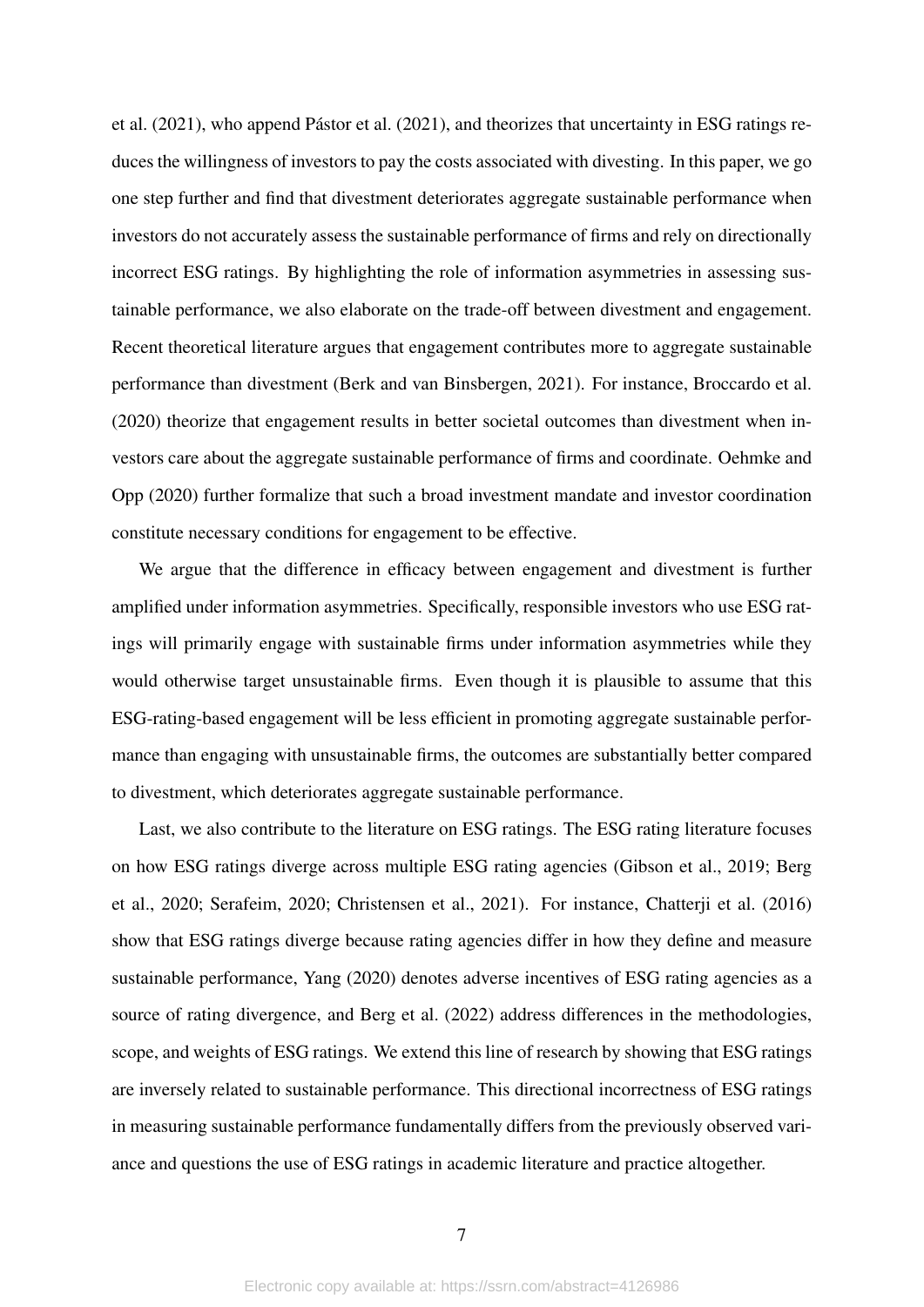The remainder of the paper is structured as follows. Section 2 describes our data, while section 3 introduces two methods to identify inflated ESG ratings. Section 4 verifies that ESG ratings are inflated because of divestment-induced cost of capital reductions. Section 5 concludes and highlights several practical implications of our work.

### 2 Data

To segregate the future promises of sustainable performance from current realizations, we require granular information on ESG policies, activities, targets, controversies, and performance. We collect this information from the Refinitiv ESG database (formerly Asset4 ESG). This database contains 466 granular ESG variables for a worldwide sample of 7,232 unique listed non-financial companies from 2003 to 2020 with 31,832 firm-year observations. We segregate this detailed ESG information into SASB materiality groups and categorize each variable as ESG reporting, policies, activities, targets, controversies, or performance (see Table [1\)](#page-27-0). Our sample covers an average combined market capitalization of 21.6 trillion USD, with 90.2 tril-lion USD or 8[5](#page-7-0)% of worldwide market capitalization in 2020.<sup>5</sup> These companies reside in the mining, construction, generic manufacturing, utilities, retail & wholesale, service, health care, ICT, food & beverages, and petrochemical manufacturing industries, of which 3,123 are domiciled in North America, 1,555 in Eastern Asia, 1,318 in Western Europe, 343 in Oceania, and 676 in Latin America, the Middle East, and Africa. We also collect Refinitiv, MSCI IVA, and FTSE industry-adjusted ESG ratings from Refinitiv and Factset; firm characteristics and accounting information from Compustat US and Compustat Global; stock price information from CRSP and Compustat Global; bond yields from TRACE, Refinitiv and Factset; and issuer Moody's and Fitch credit ratings from Eikon.<sup>[6](#page-7-1)</sup>

To the best of our knowledge, Refinitiv ESG comprises the most comprehensive scope of granular ESG information. The benefit of this dataset is that it enables us to match ESG policies, targets, activities, performance, and controversies on similar aspects of ESG. For these

<span id="page-7-1"></span><span id="page-7-0"></span><sup>5</sup><https://www.sifma.org/resources/research/fact-book/>

 $6R$ efinitiv, MSCI IVA, and FTSE ratings are converted to a 0 to 10 scale for which 10 represents AAA, the best possible score, and 0 CCC, the worst possible score. MSCI IVA ESG ratings capture AAA, AA, ect. ratings not the difference between KLD strengths and weaknesses.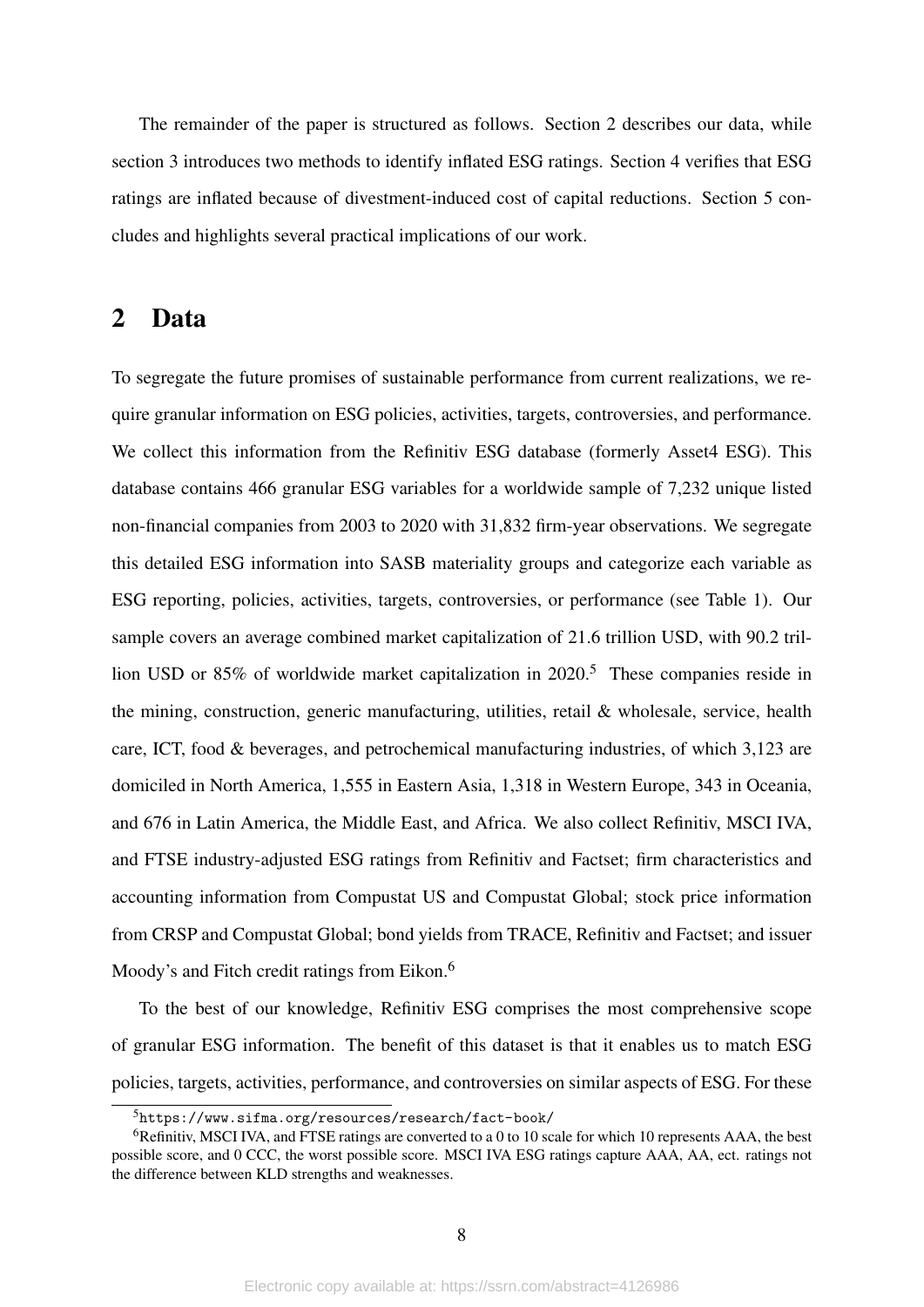reasons, Refinitiv ESG is frequently used in scholarly work (see [Gibson et al., 2019\)](#page-25-6). However, [Berg et al.](#page-23-5) [\(2020\)](#page-23-5) argue that Refinitiv ESG ratings are unstable and back-filled over time as Refinitiv adjusts its rating methodology. Notwithstanding their valid claims, our paper is mainly unaffected by this back-filling bias.

First, whereas [Berg et al.](#page-23-5) [\(2020\)](#page-23-5) argue that Refinitiv ESG ratings are unstable due to methodological changes, we rely on their granular underlying ESG information that should be unaffected by methodological changes. Second, we collected our Refinitiv ESG information in 2021, after Refinitiv's most significant ESG rating methodology change in April 2020. Last, to reduce the potential impact of back-filling in Refinitiv ESG ratings as much as possible, we will separately perform our empirical analyses for Refinitiv, MSCI IVA, and FTSE ESG ratings.

After cleaning the Refinitiv ESG dataset, we retain 169 of the 466 granular ESG variables provided by Refinitiv. Not all information in the Refinitv ESG dataset is immediately useable in empirical applications. For instance, some variables are near empty due to imperfect data coverage or because the information is narrow in scope. In addition, multiple granular Refinitiv ESG variables often overlap and measure the same ESG aspects for different firms. We correct this by removing and merging ESG variables where needed. Furthermore, we also divide several continuous ESG variables by total assets to incorporate scale differences (similar to [Bams](#page-23-7) [et al., 2022\)](#page-23-7). Finally, our selections procedure of 169 variables is not that different from the one employed by Refinitiv itself, which retains 1[7](#page-8-0)7 variables when computing their ESG ratings.<sup>7</sup>

Additionally, we correct for a reporting bias in Refinitiv ESG data. Several self-reported ESG policy, activity, and target variables are partially missing and boolean. Since Refinitiv screens the annual sustainability reports of firms, we presume that they accurately assess whether firms have specific ESG policies, activities, and targets. We interpret this incomplete ESG policy, activity, and target information in Refinitiv ESG as missing because firms often have incentives to report these positive aspects of sustainable performance. This data interpolation covers approximately 10% of our sample in most cases. We similarly interpret incomplete ESG controversy variables as missing since the news outlets screened by Refinitiv have incen-

<span id="page-8-0"></span> $^{7}$ [https://www.refinitiv.com/content/dam/marketing/en\\_us/documents/methodology/](https://www.refinitiv.com/content/dam/marketing/en_us/documents/methodology/ESG-scores-methodology.pdf.) [ESG-scores-methodology.pdf.](https://www.refinitiv.com/content/dam/marketing/en_us/documents/methodology/ESG-scores-methodology.pdf.)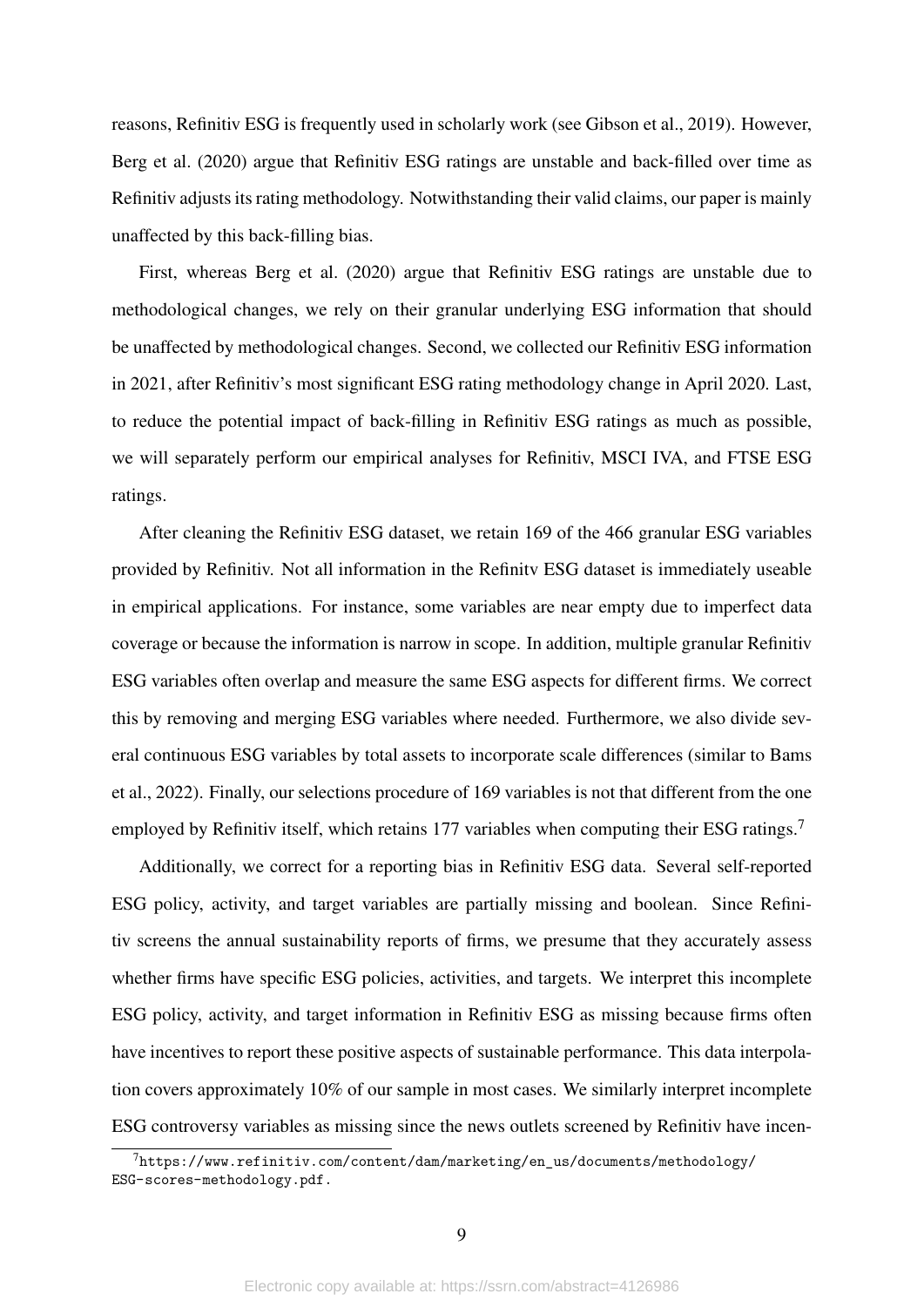tives to report on unsustainable behavior when this arises. Due to the sheer quantity of ESG variables in Refinitiv ESG, we provide our exact variable compilation in Appendix A.

# 3 Method

#### 3.1 Segregating promised and realized sustainable performance

The multidimensionality in granular Refinitiv ESG information enables us to segregates promises of future sustainable performance from realized sustainable performance using the [Wittkowski](#page-26-6) [et al.](#page-26-6) [\(2004\)](#page-26-6) multi-criteria rank-ordering algorithm. ESG reporting, policies, activities, and targets represent an applicable proxy for promises of sustainable performance because this information is often self-reported by the firm and not necessarily realized due to information asymmetries [\(Lyon and Maxwell, 2011;](#page-25-7) [Fatemi et al., 2018\)](#page-25-1). Further, ESG controversies and performance are a suitable proxy for realized sustainable performance since this information captures the realizations of promised ESG across a broad spectrum of sustainable performance. Moreover, this information is often collected via third-party sources like media, NGO reports, and governments. This method resembles the setup of the Non-Financial Reporting Directive, which requires firms to report on their ESG risks (controversies), their responses to these risks (policies, targets, activities), and the outcomes of these responses (performance) [European](#page-24-6) [Commission](#page-24-6) [\(2014,](#page-24-6) [2017\)](#page-24-12).

We score relative multivariate firm performance based on weak dominance. As a first step, we compare the relative sustainable performance, *ESG*, for all aspects of ESG, *x*, across firms, *f* in Equation [\(1\)](#page-10-0). A firm is superior to another firm in that industry when it is at least strictly better in one aspect of ESG and equal or better in all others. Subsequently, we compute the relative promised and realized ESG scores for each firm individually by subtracting the number of firms for which the firm is inferior from the number of firms for which it is superior, see Equation [\(2\)](#page-10-1). Therefore, promised and realized ESG scores interpret as ESG ratings because they order the relative sustainable performance of firms within the same industry. See Table [2](#page-29-0) for summary statistics on our industry-specific promised ESG and realized ESG scores. We report all scores on a 0 (inferior) to 10 (superior) scale to directly match the scale of ESG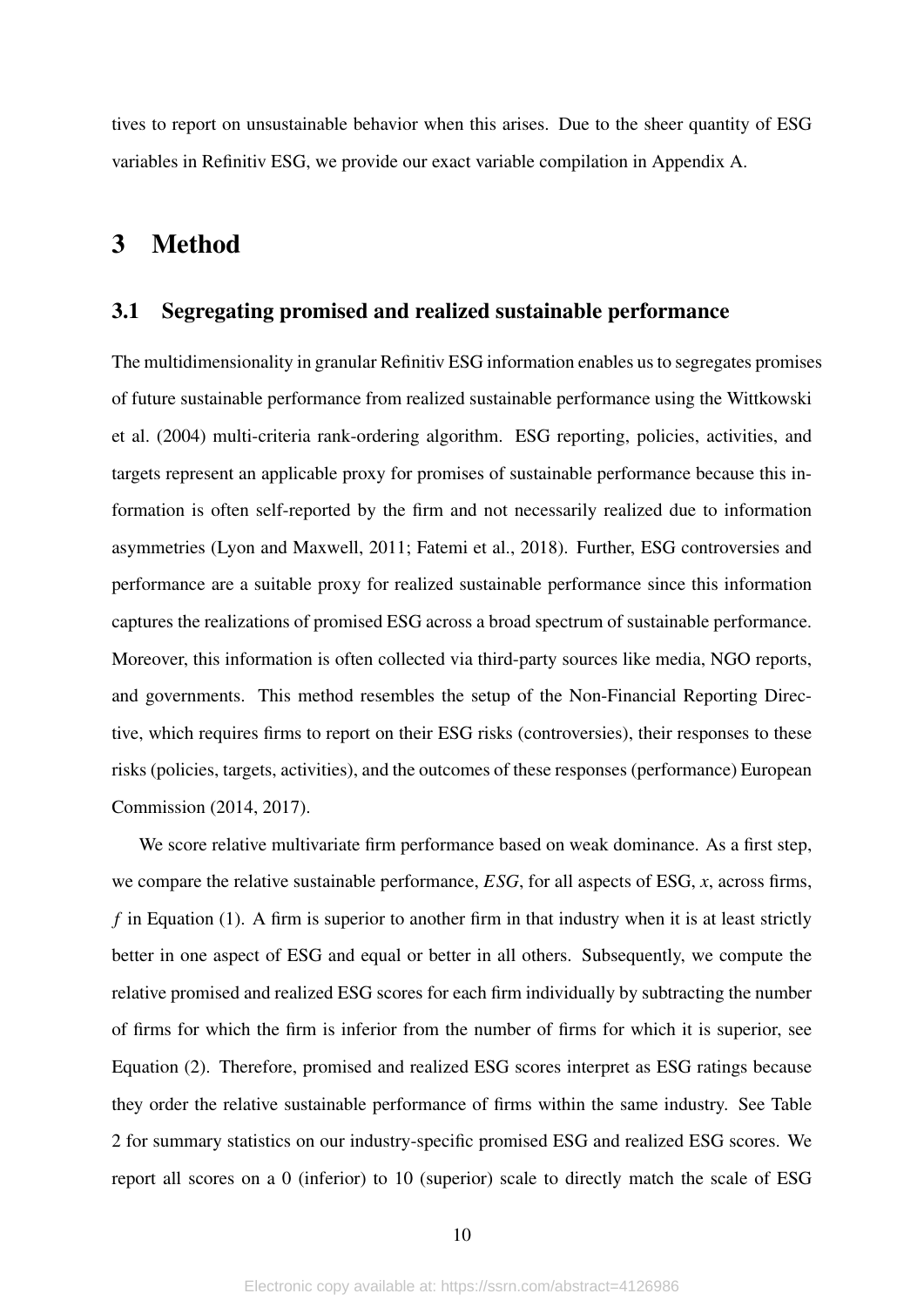ratings. To illustrate, firms with controversy scores of 10 have no controversies and weakly outperform all other firms in that year and industry.

<span id="page-10-0"></span>
$$
ESG_f>ESG_{f'} \Leftrightarrow (\forall_{x=1,2,...x} ESG_{fx} \geq ESG_{f'x} \cap \exists_{x=1,2,...x} ESG_{fx}>ESG_{f'x})
$$
(1)

<span id="page-10-1"></span>
$$
Rank(ESG_f) = \sum_{f'} I(ESG_f > ESG_{f'}) - \sum_{f'} I(ESG_f < ESG_{f'})
$$
\n(2)

Our application of the [Wittkowski et al.](#page-26-6) [\(2004\)](#page-26-6) method has several key advantages over ESG rating methodologies. First, we solely compare firms within the same industry and point in time. It would be unrealistic to assume that, for example, firms in the mining industry are comparable to ICT firms in their sustainable performance. Moreover, sustainable performance can significantly vary over time and often converges within the industry on some aspects [\(Ioan](#page-25-3)[nou and Serafeim, 2019\)](#page-25-3). Therefore, we compute all scores for every sector and year separately.

Second, in contrast to ESG ratings, our non-parametric method does not rely on arbitrary parametric weighting schemes to determine sustainable performance [\(Berg et al., 2022\)](#page-23-6). Our algorithm decide which aspects of sustainable performance are relevant within each industry given the distribution of granular ESG information. For instance, when specific controversies are uncommon, firms that experience these controversies will receive lower realized ESG scores than firms with more common controversies in that industry. Alternatively, when reporting on specific aspects of sustainable performance is an industry norm, firms will be more heavily penalized when they do not comply.

Last, our method appropriately deals with missing observations similarly to Refinitiv ESG after correcting the reporting bias [\(Berg et al., 2020\)](#page-23-5). Not all variables have full coverage in Refinitiv ESG. Accordingly, we aggregate variables that capture similar underlying ESG information (see Appendix A). Subsequently, we solely select SASB material variables in each industry to insure variable relevance.<sup>[8](#page-10-2)</sup> Finally, we remove the reporting bias often found in approximately 10% of the binary policy, activity, and controversy variables. This selection does not significantly alter our scores but vastly decreases the share of missing information. The following section will use these promised and realized ESG scores to identify whether ESG ratings are inflated.

<span id="page-10-2"></span><sup>8</sup><https://materiality.sasb.org/>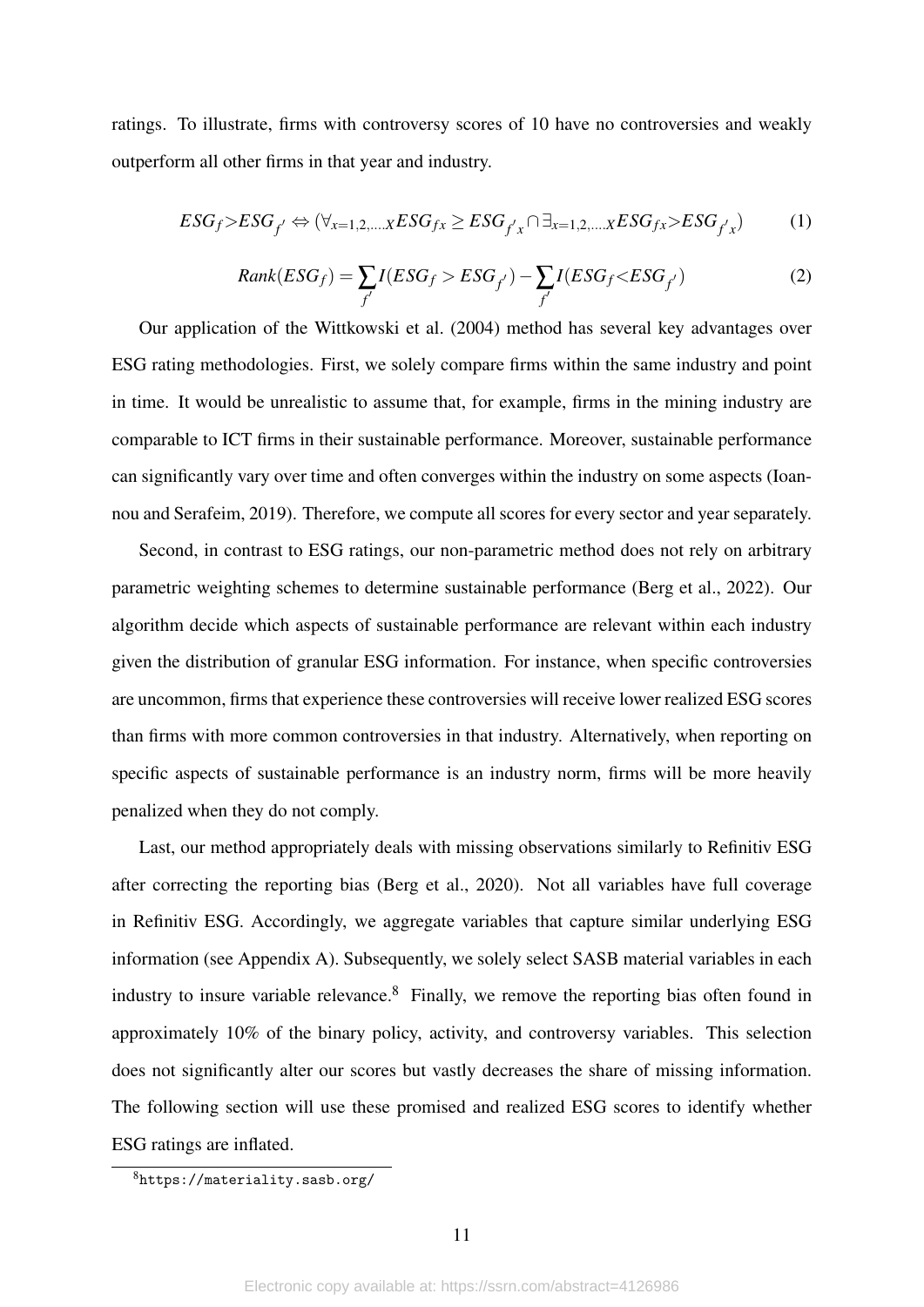#### 3.2 Identifying inflated ESG ratings

We regress the promised ESG and realized ESG scores of firms on Refinitiv, MSCI IVA, and FTSE ESG ratings to test whether ESG ratings accurately capture sustainable performance. In Equation [\(3\)](#page-11-0), we specify *Rating*<sub>*i*,*t*</sub> as the ESG rating of firm *i* in period *t*,  $ESG_{i,t}^{promised}$  and *ESG*<sup>*realized*</sup> as respectively the promised and realised ESG scores,  $\gamma_{i,t}$  as a set of control variables, like firm size, year, industry, country fixed effects, and firm fixed effects, and  $\varepsilon_{i,t}$  as error term. Here, we regress the Refinitiv ESG rating on the promised and realized ESG scores as a baseline estimation. To verify that our results are not specific to any ESG rating agency or subject to the back-filling reported by [Berg et al.](#page-23-5) [\(2020\)](#page-23-5), we perform additional analyses on MSCI IVA and FTSE ESG ratings.

In addition, we substitute the promised and realized ESG scores with individual ESG reporting, policy, activity, target, controversy, and performance scores for a more nuanced perspective on sustainable performance. We estimate these sub-scores using Equations [\(1\)](#page-10-0) and [\(2\)](#page-10-1) and the categorization of granular sustainable performance indicators in Table 1. As a precondition for inflated ESG ratings, we anticipate positive promised ESG score coefficients and insignificant or negative realized ESG score coefficients. In other words, inflated ESG ratings should solely capture promises of future sustainable performance improvements rather than realized sustainable performance. These promises should not materialize in the future.

<span id="page-11-0"></span>
$$
Rating_{i,t} = \alpha + \beta_1 * ESG_{i,t}^{promised} + \beta_2 * ESG_{i,t}^{realized} + \gamma_{i,t} + \varepsilon_{i,t}
$$
\n(3)

## 4 RESULTS

This section consists of five parts. First, we show that ESG ratings only capture promises of future sustainable performance improvements, not the realized sustainable performance of firms. Second, we illustrate that ESG ratings are also intertemporally inflated because firms do not follow through on their promises of sustainable performance. Third, we show that ESG rating inflation has a detrimental impact on the sustainable performance of ESG-rating-based SRI portfolios. Fourth, we provide multiple empirical specifications that show that firms with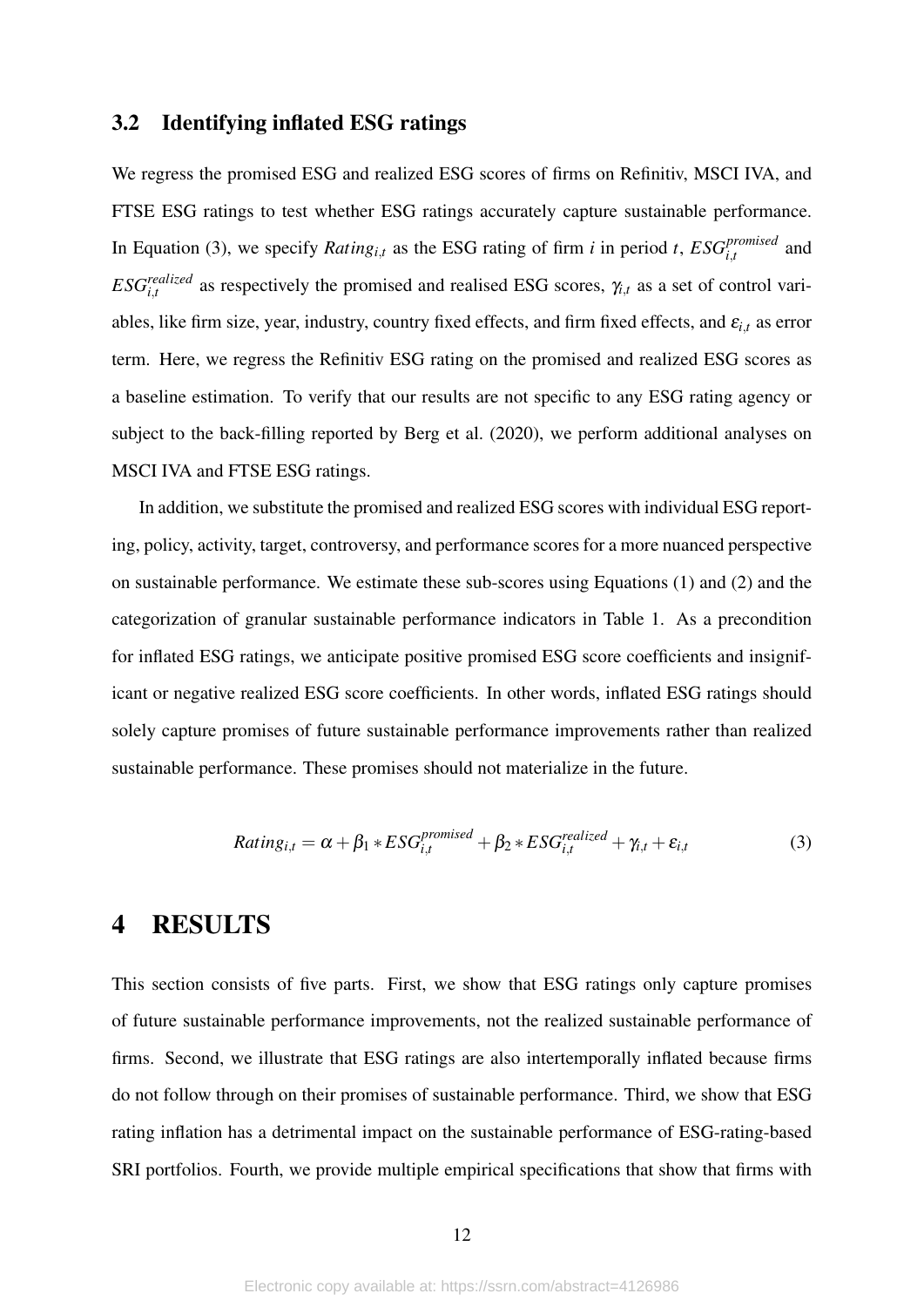inflated ESG ratings reduce their cost of capital. Last, we provide two indications that inflated ESG ratings causally reduce cost of capital.

#### 4.1 An overreliance on promised ESG

As a first step, we verify the accuracy of our promised and realized ESG scores. Adopting non-parametric rank-ordering methods in ESG research is relatively new. Therefore, we want to verify that our promised and realized ESG scores reflect the promises and realizations of sustainable performance.

Table [3](#page-30-0) displays a correlation matrix between promised and realized ESG scores, Refinitiv, MSCI IVA, and FTSE ESG ratings, and many sustainable performance indicators related to ESG controversies, environmental pollution, and labor conditions. Except for strikes, realized ESG scores negatively correlate to societal transgressions like increased emissions, controversies, and labor accidents. This indicates a positive relationship between realized ESG and sustainable performance. In contrast, promised ESG scores and Refinitiv, MSCI IVA, and FTSE ESG ratings are inversely related to sustainable performance as ratings increase with more ESG controversies, more pollution, and worse labor conditions. In other words, polluting firms report more. In Appendix B, we further assert the accuracy of promised and realized ESG scores.

As a first indication that ESG ratings are inflated, we show that ESG ratings solely capture promises of future sustainable performance improvements. In Table [4,](#page-31-0) we regress the Refinitiv ESG ratings of firms on their promised and realized ESG scores, as proposed in Equation [\(3\)](#page-11-0). In columns (1) to (3), we observe a persistent positive relation of promised ESG scores to Refinitiv ESG ratings and a negative association of realized ESG scores to Refinitiv ESG ratings. In economic terms, a one standard deviation increase in the promised ESG rank of firms enhances their Refinitiv ESG ratings by, on average, 0.35 standard deviations over the first three specifications. Contrastingly, ESG ratings recede by 0.04 standard deviations for a one standard deviation increase in the realized ESG scores of firms. Our findings are robust to a further decomposition of promised ESG across respectively ESG reporting, policy, activity, and target scores, and realized ESG across controversy and performance scores in Columns (4)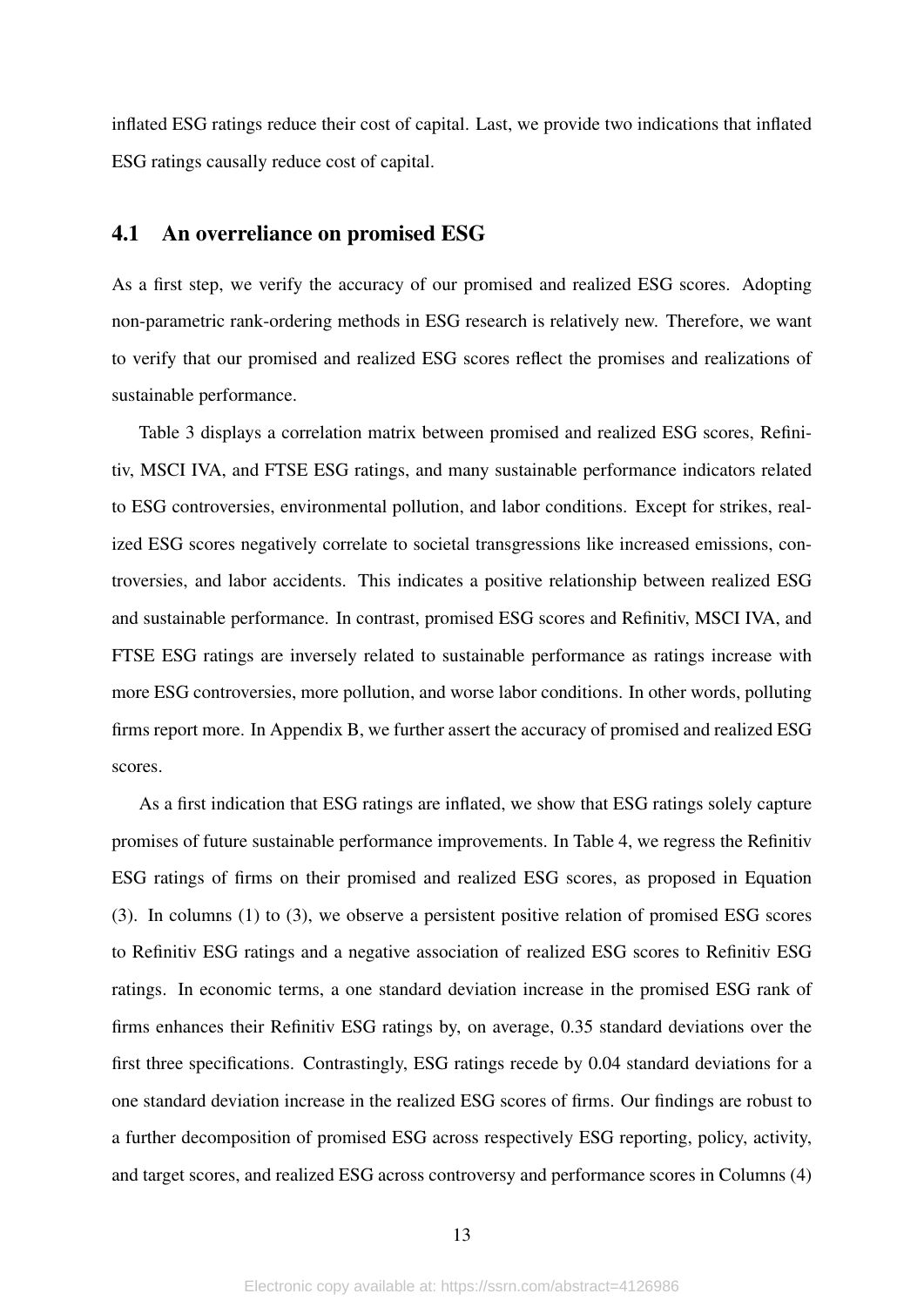to (6). Therefore, Refinitiv ESG ratings are inversely related to sustainable performance and solely capture promises of future sustainable performance improvements.

This finding persists for MSCI IVA and FTSE ESG ratings in Tables [5](#page-32-0) and [6.](#page-33-0) For both MSCI IVA and FTSE ESG ratings, we observe a strong positive effect of promised ESG on ESG ratings. However, we observe only an insignificantly negative impact of realized ESG on MSCI IVA ESG ratings. This insignificant effect is driven by a positive impact of ESG performance on ESG rating and a negative relation to ESG controversies. In other words, MSCI IVA ESG ratings improve when firms have more ESG controversies. For FTSE ESG ratings, we observe a negative effect of realized ESG on ESG ratings in our most strict specification. Therefore, Refinitiv, MSCI IVA, and FTSE ESG ratings are inversely related to sustainable performance and thus contemporarily inflated.

We verify that these results hold for many robustness specifications. To remove any doubt that our methodological specification of promised and realized ESG scores might drive our findings, we separately perform these regressions on the raw Refinitiv ESG data in Appendix B and observe similar effects. Moreover, we verify that our results persist for multiple periods, industries, and geographic regions in Appendix C.

#### 4.2 Empty promises of future sustainable performance improvements

In this section, we investigate whether ESG ratings are also intertemporally inflated. We previously observed that ESG ratings are contemporaneously inflated because ESG ratings negatively relate to realized sustainable performance. However, this negative contemporaneous relation between ESG ratings and realized sustainable performance might be warranted if firms that previously underperformed in sustainable performance significantly improve their future realized sustainable performance. Therefore, we analyze whether firms follow through on their past promises of sustainable performance up to 10 years in the future. We provide decisive evidence that ESG ratings are inflated when firms do not realize their promises of future sustainable performance.

In Table [7,](#page-34-0) we regress ESG controversies and ESG performance scores at the firm level up to ten years in the future on contemporaneous promised ESG scores and their sub-components.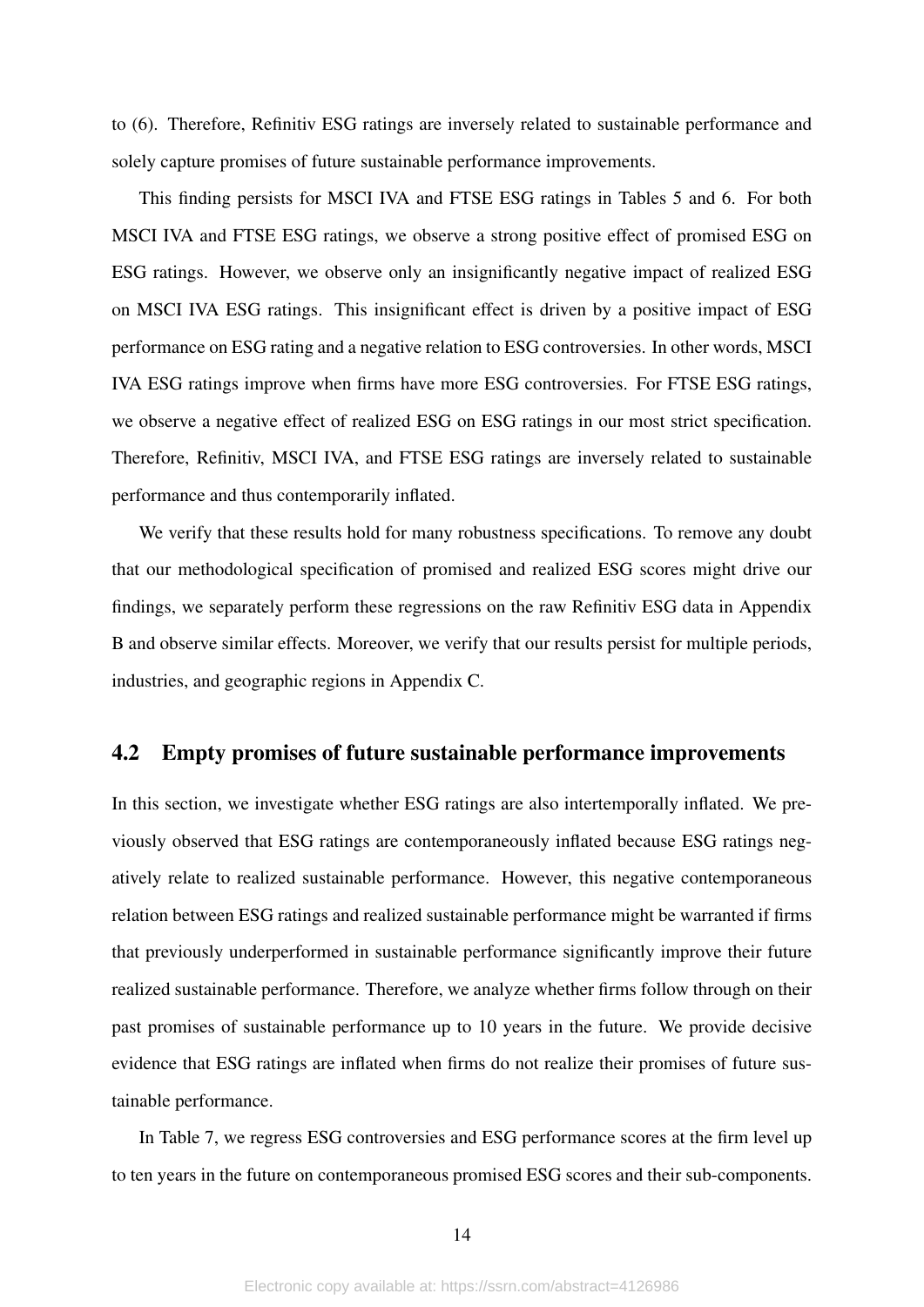We find that promised ESG and ESG reporting, policy, activity, and target scores do not or negatively predict contemporaneous and future realized sustainable performance because we observe jointly negative or insignificant coefficients in all specifications. These results persist when we shift our horizon to 5 years or 15 years of future realized sustainable performance. This indicates that ESG ratings are both contemporaneously and intertemporally inflated as firms can improve their ESG ratings by promising future sustainable performance without fol-lowing through on these promises.<sup>[9](#page-14-0)</sup>

To further validate the robustness of our findings, we explicitly model the multidemtionallity of ESG information by separately computing promised ESG and realized ESG scores at the SASB group level (as assigned in Table [1\)](#page-27-0). When we regress the SASB group-specific promised and realized ESG scores in Table [8,](#page-35-0) we observe in 12 out of 14 SASB groups an insignificant or negative relation between promises of sustainable performance and matching future realizations. In other words, we find that policies, targets, and activities regarding greenhouse gas emissions, water and wastewater management, customer welfare, selling practices, labor practices, employee health safety, employee management, supply chain management, materials source management, business ethics, and legal and regulatory concerns do not or negatively predict current and future ESG controversies and ESG performance on the same topics. This leads us to conclude that ESG ratings are inflated.

#### 4.3 SRI with inflated ESG ratings

Now that we show that ESG ratings are inflated, we want to quantify their impact on SRI to further establish cost of capital as a channel for ESG rating inflation. To do so, we construct hypothetically screened ESG-rating-based SRI portfolios. Constructing hypothetical screened SRI portfolios is common in the SRI literature (see [Dyck et al., 2019\)](#page-24-1). We build these portfolios based on negative, positive, integrated (both positive and negative), and best-in-class screening procedures.

<span id="page-14-0"></span>For these screening procedures, we respectively exclude firms with the 10% lowest ESG

<sup>9</sup>Appendix B shows that these results hold when we recompute time-invariant promised and realized ESG scores. In other words, even when we purposefully do not correct for aggregate improvements in sustainable performance over time within industries, we still observe a negative relation between promised and realized sustainable performance.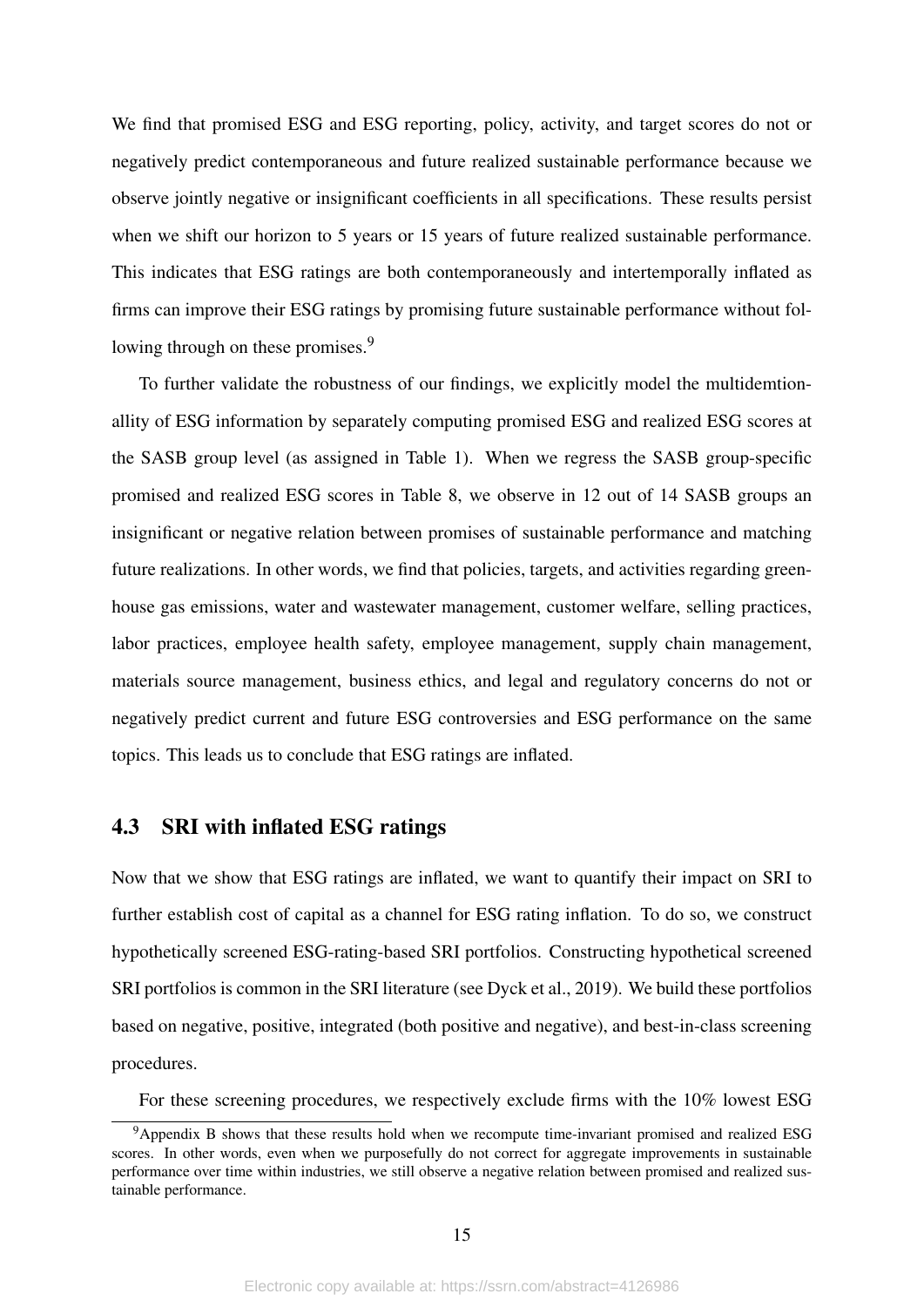ratings, twice overweigh firms with the highest 10% ESG ratings, both exclude low ESG rating firms and overweigh high ESG rating firms, and exclude all but the highest 10% ESG rating firms at the industry-level using the average of industry adjusted Refinitiv, MSCI IVA and FTSE ESG ratings (similar to [Dyck et al., 2019;](#page-24-1) [Gibson et al., 2021\)](#page-25-8). Averaging ESG ratings simultaneously removes a large share of the potential back-filling bias in Refinitiv ESG ratings [\(Berg et al., 2020\)](#page-23-5). Moreover, we remove all sin stocks in the tobacco, gambling, firearms, and nuclear industries from our SRI portfolios [\(Hong and Kacperczyk, 2009\)](#page-25-9).

Inflated ESG rating-based SRI underperforms conventional investing in terms of sustainable performance. In Table [9,](#page-36-0) we assess the one-year out of sample environmental pollution, labor conditions, and ESG controversies across multiple SRI portfolios as a proxy for respectively environmental, social, and governance sustainable performance (similar to [Krueger et al., 2020;](#page-25-10) [Bams et al., 2022\)](#page-23-7). Pollution, labor conditions, and ESG controversies worsen with ESG rating screening intensity. For instance, negative, positive, integrated, and best-in-class screened portfolios have on average 4.02%, 20.37%, 30.26%, and 216.51% more controversies than the no sin stock benchmark. Additionally, they respectively attain 8.85%, 3.88%, 11.97%, and 39.58% more emissions when comparing the average percentage changes across  $CO_2$ ,  $NO_X$ , VOC, and particulate matter emissions to the no sin stock portfolio. Last, they even uphold respectively 3.17%, 6.49%, 9.97%, and 76.95% worse labor conditions when comparing the average percentage changes across strikes, accidents/assets, and fatalities/assets.[10](#page-15-0) Given the above, ESG-rating-based SRI screening deteriorates a portfolio's sustainable performance as it favors unsustainable firms at the expense of sustainable firms. Given the magnitude of this deterioration in sustainable performance, we deem it likely that inflating ESG ratings can significantly affect the cost of capital.

Our realized ESG scores pose a potential alternative to ESG ratings and enable socially conscious investors to invest responsibly. In Table [10,](#page-37-0) we perform a similar analysis to Table [9](#page-36-0) for realized ESG rank screened portfolios. In contrast to ESG rating screening, realized ESG score screening intensity is positively associated with out-of-sample sustainable performance. There-

<span id="page-15-0"></span><sup>&</sup>lt;sup>10</sup>In Appendix D, we show that sustainable and financial performance analyses hold for 5% and 25% threshold screening procedures. We observe stronger sustainable performance deterioration for the 5% ESG screening where appropriate.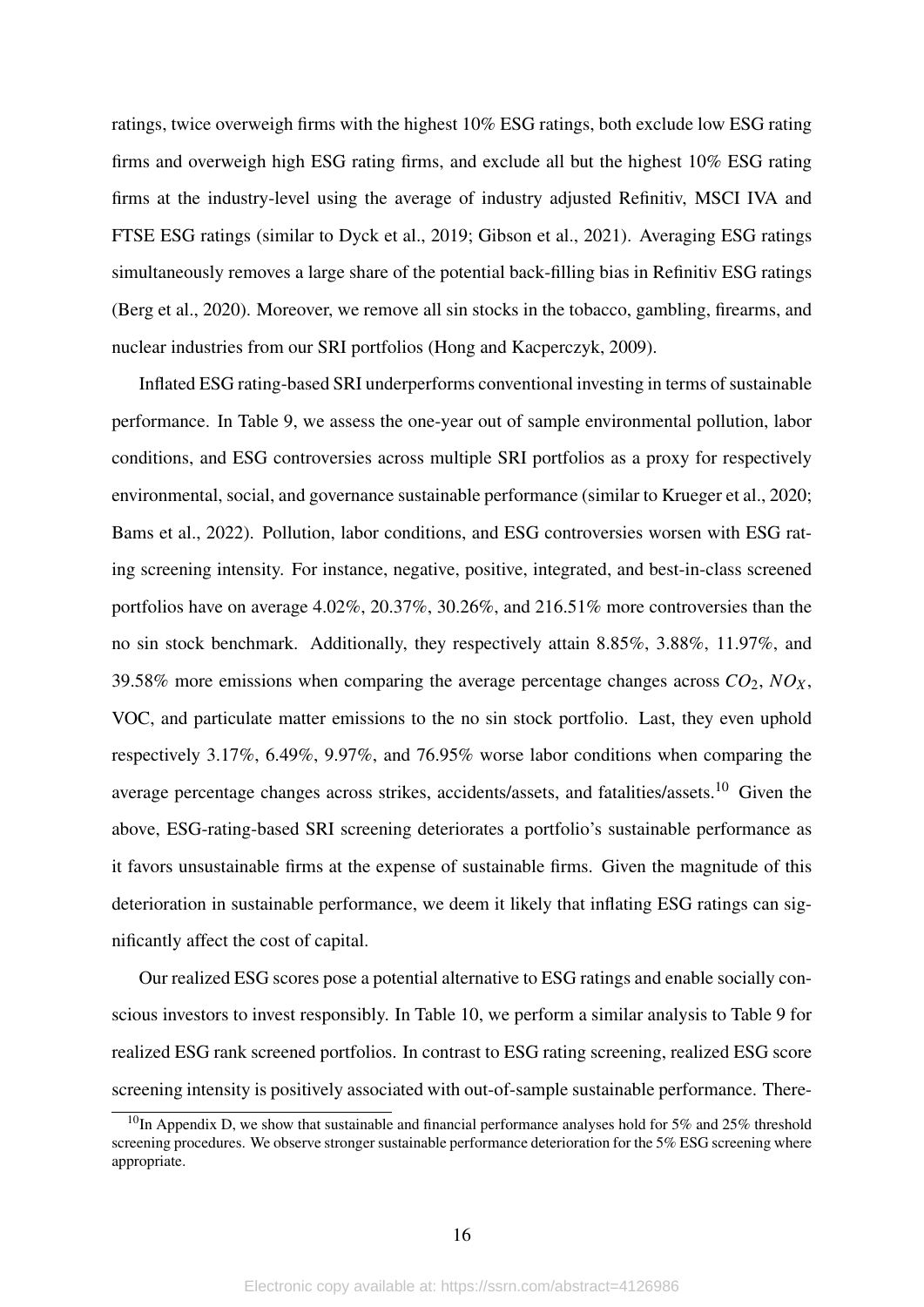fore, socially responsible investors should focus on realized sustainable performance measures rather than ESG ratings that capture promises of sustainable performance.

#### 4.4 Cost of capital incentives for ESG rating inflation

In this section, we test whether firms attain cost of capital benefits by inflating their ESG ratings. First, we regress the average ESG rating of firms on multiple cost of capital estimates in excess of common risk factors. Subsequently, we indicate that inflating ESG ratings causes cost of capital reductions by exploiting a shock in regulation that increases ESG reporting requirements for Austrian companies, but not for Swiss companies, in a differences-in-differences setting. Further, we provide a second indication of causality by considering the relation between inflated ESG ratings and inflated credit ratings.

We estimate the weighted average cost of capital of firms by averaging six estimates of cost of equity and cost of debt. The empirical cost of capital literature does not provide a universally optimal way to estimate cost of equity due to diverging data requirements and model accuracy. Cost of equity estimates can be categorized into four distinct estimation techniques: factor model-based approaches, firm characteristic-based models, implied cost of capital models, and fitted implied cost of capital models [\(Lee et al., 2021\)](#page-25-11). We compute one cost of equity estimate for each category to address their relative strengths and weaknesses and ensure the robustness of our findings. Specifically, we estimate cost of equity using the [Fama and French](#page-25-12) [\(2015,](#page-25-12) [2017\)](#page-25-13) international 5-factor model, the [Chattopadhyay et al.](#page-24-13) [\(2021\)](#page-24-13) firm characteristic based, the [Gebhardt et al.](#page-25-14) [\(2001\)](#page-25-14) implied cost of capital measure, and the [Hou et al.](#page-25-15) [\(2012\)](#page-25-15) fitted implied cost of capital model, as suggested by [Lee et al.](#page-25-11) [\(2021\)](#page-25-11). In our empirical application, we take the average of these cost of equity estimates where data is available. Appendix E provides further details on each cost of equity estimate and their respective computation.

In addition to cost of equity, we compute two proxies of cost of debt. As a first proxy, we measure firm-level average yield to maturity by weighing individual firms' bond yields with their amount outstanding, similar to [Flammer](#page-25-16) [\(2021\)](#page-25-16). We retrieved bond yield information from TRACE, Refinitiv, and Factset for 32% of the firms in our sample. To extend our coverage, we also approximate the cost of debt with Compustat US and Computat Global data by using the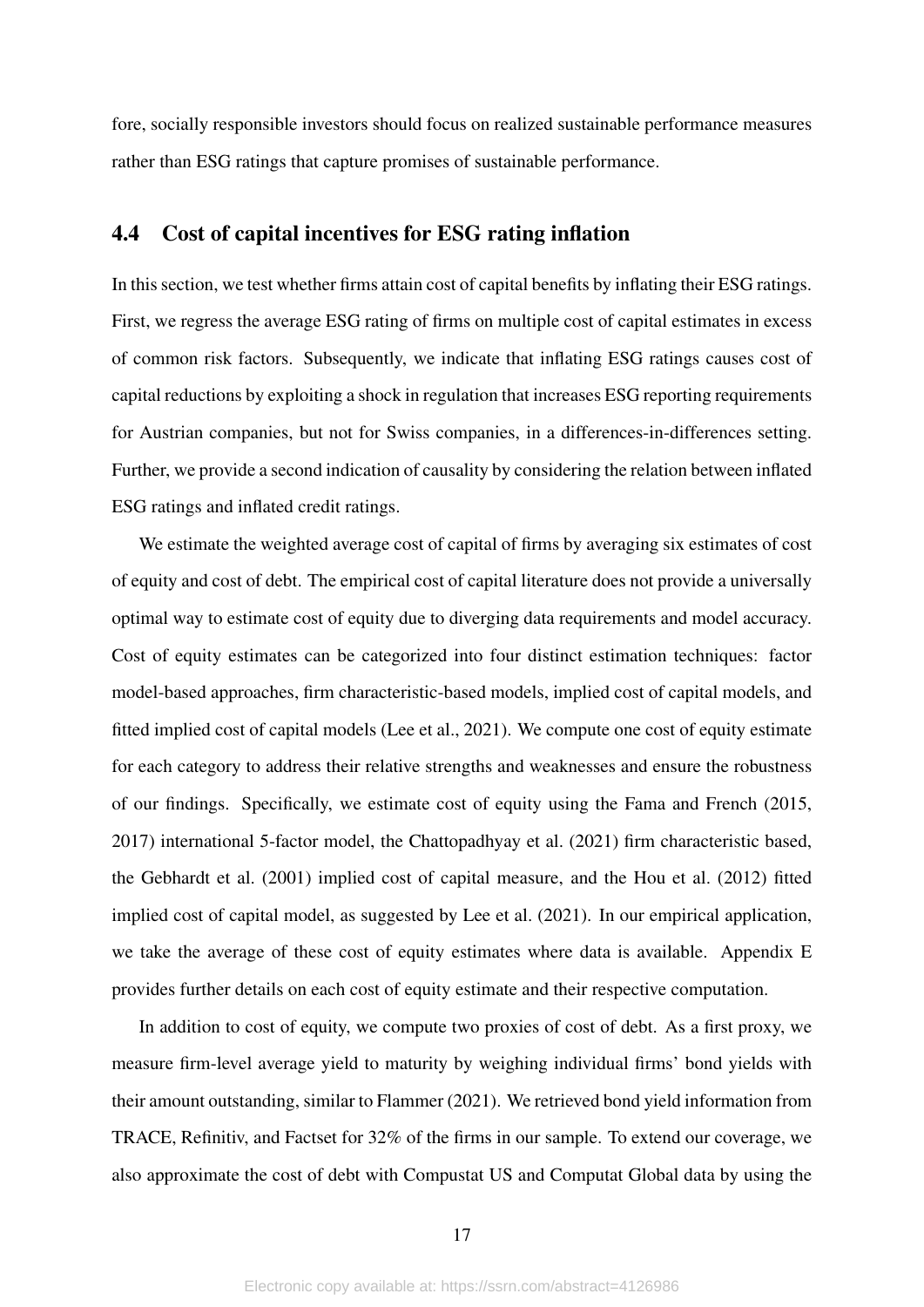ratio of interest expense over total debt. This approach resembles [Van Binsbergen et al.](#page-26-7) [\(2010\)](#page-26-7), who use interest expense over total assets, but deviates in the denominator to accommodate bond yields better. In a final step, we compute the weighted average cost of capital by weighting the averages of our four cost of equity and two cost of debt estimates with the book-based leverage ratio of firms.

In Table [11,](#page-38-0) we regress the average of Refinitiv, MSCI, and FTSE ESG ratings on the weighted average cost of capital, the average cost of equity, and the average cost of debt across multiple specifications. We observe a negative relation between firms' cost of capital and their ESG ratings (similar to [El Ghoul et al., 2011;](#page-24-2) [Chava, 2014\)](#page-24-3). This effect strengthens after we control for common risk characteristics like firm size, industry, domicile, and even credit ratings or firm fixed effects. In economics terms, a one standard deviation increase in the average ESG rating of a firm decreases its cost of capital by 5 to 24 basis points, depending on the specification. This reduction in cost of capital is mainly attributed to reductions in cost of equity as we observe no significant effect of ESG ratings on cost of debt after introducing firm fixed effects. We observe similar results for individual cost of equity or debt measures in Appendix E. Therefore, cost of capital is persistently negatively related to inflated ESG ratings.

#### 4.5 An indication of causality

#### 4.5.1 Non-Financial Reporting Directive

We show in the previous section that firms face considerable cost of capital incentives to inflate their ESG ratings. However, this correlational analysis does not indicate that ESG rating inflation causes a negative relation between cost of capital and ESG ratings. To verify this, we need to rule out the impact of potential changes in sustainable performance on the cost of capital by identifying an exogenous shock in promises of future sustainable performance unrelated to realizations of sustainable performance. This shock also needs to be exogenous of cost of capital except through its impact on promises of future sustainable performance. We consider the introduction of the European Commission 2014 Non-Financial Reporting Directive (NFRD) as such regulatory shock.

The NFRD obligates all large public interest companies domiciled in European Union mem-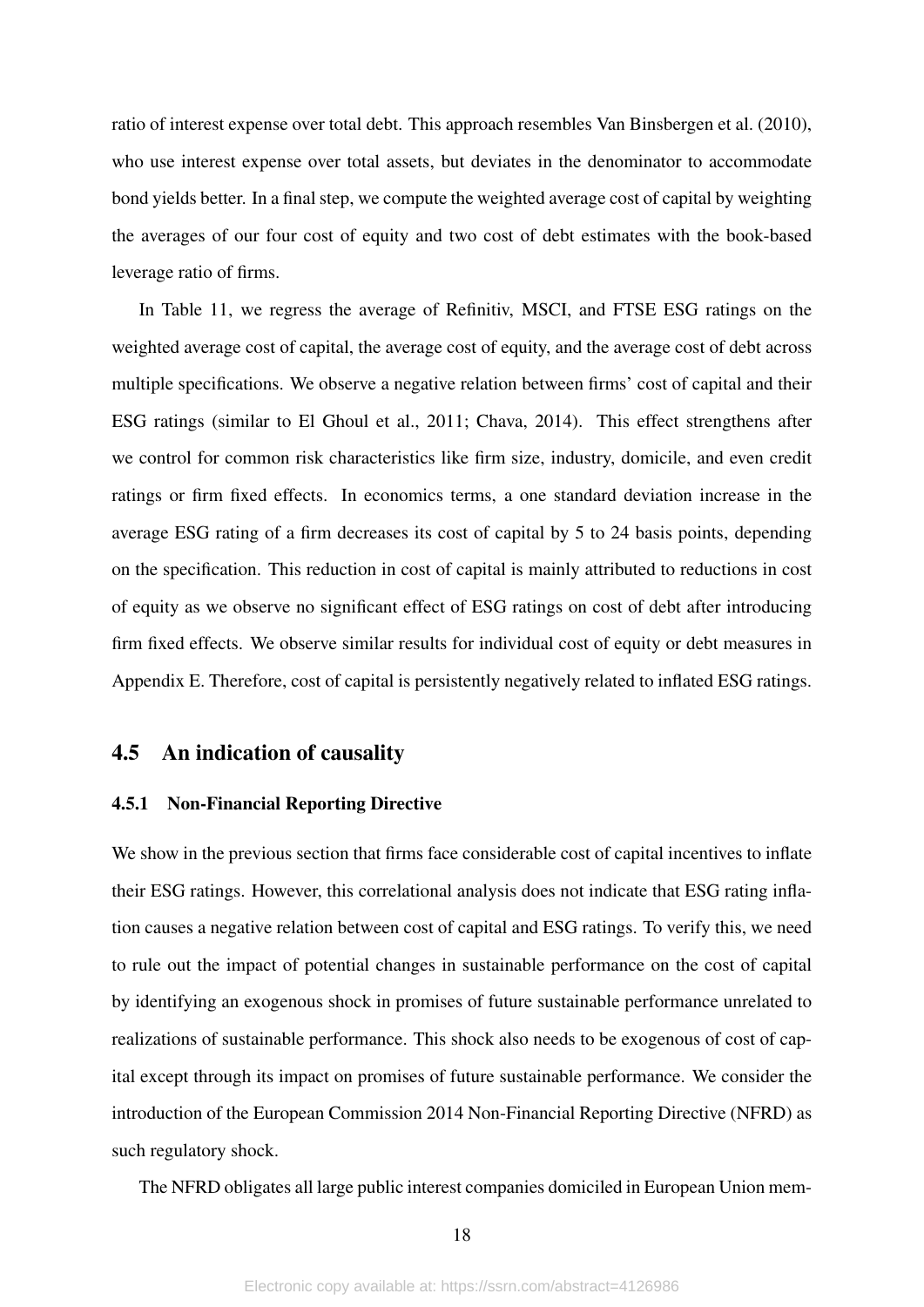ber states to extensively report on their sustainable performance [\(European Commission, 2014\)](#page-24-6). This directive aims to enhance the "transparency of the social and environmental information" [\(European Commission, 2014,](#page-24-6) ,page 1). In other words, this regulation forces select firms to report more extensively on their promised future sustainable performance improvements without altering their underlying realized sustainable performance.

Since the directive solely affects European Union member states, not all European firms are equally affected by this regulation. Therefore, we can analyze the introduction of the NFRD in a quasi-experimental difference-in-differences setting for which select treated firms domiciled in European Union member states are forced to extensively report on their sustainable performance. In contrast, other control companies not domiciled in European Union member states are excluded from additional reporting requirements. A difference-in-differences approach is applicable in this setting because the treatment and control group allocation is unrelated to sustainable performance. The NFRD also provides a relatively immediate treatment in 2014 as it appended a previous European Commission directive from 2013, limiting pre-emptive regulatory compliance [\(European Commission, 2014\)](#page-24-6).

We consider Austrian firms as treated and Swiss firms as a control group. Political, social, and cultural factors play a critical role in how companies report on their sustainable performance. Austria and Zwitserland are neighboring countries and similar in size. They are also alike in macroeconomic conditions, political orientation, and even reminiscent of language and cultural perspectives. Therefore, it is not unreasonable to assume that companies in Austria and Zwitserland are comparable in their sustainable performance reporting before the introduction of the NFRD. As a result, the NFRD should be the only factor that changes the promises of sustainable performance in treated Austrian firms and not in untreated Swiss firms. Accordingly, we argue that the NFRD provides a credible setting for a difference-in-differences analysis to investigate whether ESG rating inflation causally reduces the cost of capital.

In Figure [1,](#page-39-0) we provide a graphical representation of our difference-in-differences analysis for the weighted average cost of capital, cost of equity, and cost of debt. As a first step, we observe a relatively stable common trend in the weighted average cost of capital, equity, and debt, for Austrian and Swiss firms before the introduction of the NFRD in 2014. Given this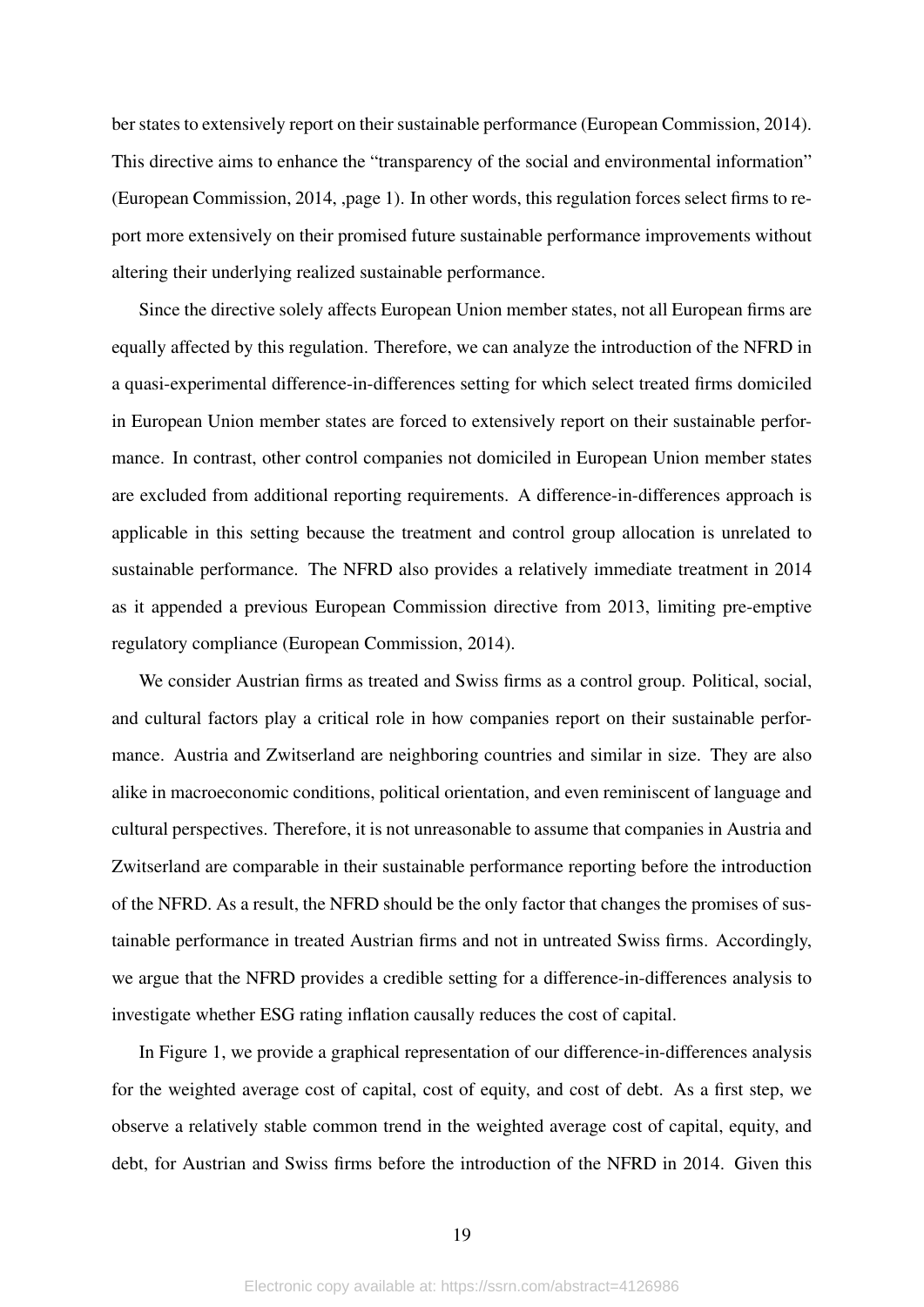common trend, we find that the treated Austrian firms experience a weighted average cost of capital reduction of 0.72 percentage points in 2014 compared to the Swiss control firms. Reminiscent of our results in Table [11,](#page-38-0) this effect is predominantly driven by a decrease in cost of equity of 1.52 percentage points. We do not observe a significant deviation in treatment and control for cost of debt. However, the reduction in weighted average cost of capital seems to be relatively short-lived. Our results are robust after controlling for industry and size. Given the above, our difference-in-differencess analyses provide a first indication that firms inflate their ESG ratings because of cost of capital incentives.

#### 4.5.2 Inflated credit ratings

We provide a second indication that firms inflate their ESG ratings because of cost of capital incentives by considering inflated credit ratings. The ability of firms to inflate credit ratings provides a suitable proxy for their capability to inflate ESG ratings for three reasons. First, firms have near-identical cost of capital incentives to inflate credit ratings and ESG ratings as improvements in either rating augment the pool of eligible investors [\(Kisgen and Strahan,](#page-25-17) [2010;](#page-25-17) [Serafeim, 2020\)](#page-26-5). Therefore, those firms most constrained in their capital face additional incentives to inflate both ratings. Second, asymmetric information is the channel that enables firms to inflate both credit ratings and ESG ratings [\(White, 2010;](#page-26-8) [Berg et al., 2022\)](#page-23-6). Last, firms that maintain the appropriate infrastructure and personnel to retrieve credit risk information likely face synergies in producing ESG reports, which augment ratings.

Inflated credit ratings enable us to identify that firms inflate their ESG ratings because of cost of capital incentives. There is no direct relationship between credit ratings and ESG ratings, except for similar benefits to rating inflation, since credit ratings and ESG ratings capture a different underlying. Precisely this difference in underlying enables us to capture the cost of capital reductions associated with ESG rating inflation while exogenising the impact of sustainable performance on financial performance. To clarify, inflated credit ratings allow us to identify which firms benefit most from rating inflation in ways unrelated to sustainable performance.

We identify which firms have inflated credit ratings by estimating the probability of a firm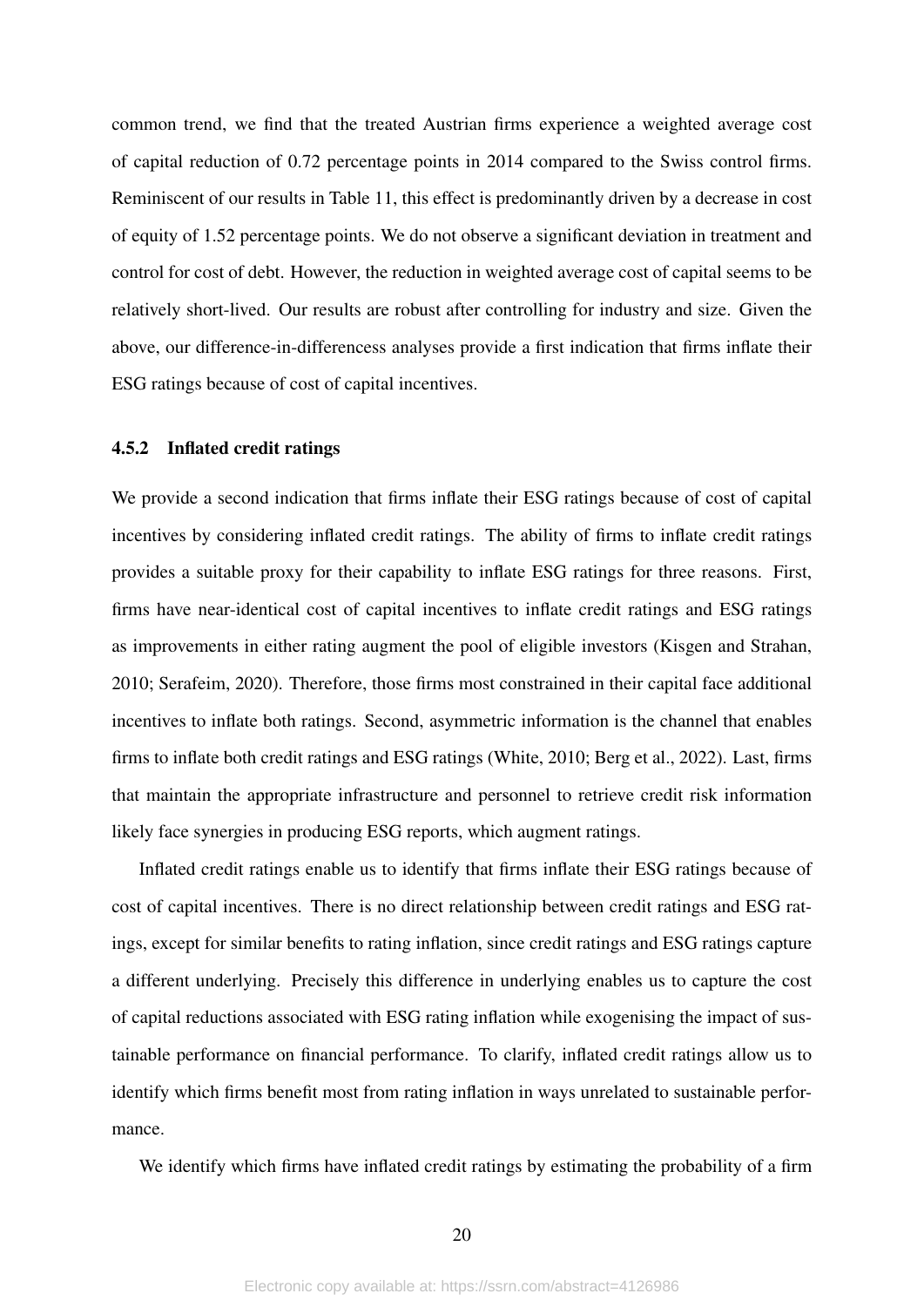having an inflated credit rating. We compute this probability using a mixed distribution model based on credit risk distributions conditional on credit ratings, similar to [Boermans and Kroft](#page-24-14) [\(2022\)](#page-24-14). This mixed distribution model indicates whether a bond is too optimistically rated given its credit risk relative to other similarly rated bonds. Since our analysis is at the firm level, we use issuer credit ratings and weighted yield spreads. We compute these yield spreads by weighing the individual bond yields with their amount outstanding at the firm level and subtracting the intra-bank 1-month yields matching the bond's currency. Subsequently, we estimate yield spread distributions conditional on the issuer Moody's and Fitch credit ratings and perform a mixed distribution model to estimate a firm's probability of receiving a lower credit rating dependent on its point in time credit risk. To remove potential size or risk effects that impact credit ratings and ESG ratings, we remove the fitted credit risk and size components from our probabilities by regressing them on the weighted yield spread and the natural logarithm of total assets. We refer to [Boermans and Kroft](#page-24-14) [\(2022\)](#page-24-14) for exact details on the computation.

In Table [12,](#page-40-0) we regress the probability of a firm having an inflated credit rating on promised and realized ESG scores and ESG reporting, policies, activities, targets, controversies, and performance sub-scores. We find that firms who benefit most from inflating their credit ratings solely increase promised ESG. Moreover, ESG reporting, policies, targets, and activities increase with the probability of a firm having an inflated credit rating, whereas ESG performance remains unaffected, and ESG controversies become more frequent. In economic terms, a one standard deviation increase in the probability of a bond having an inflated ESG rating results in an 0.04, 0.09, 0.07, and 0.12 standard deviation increase in respectively promised ESG scores and ESG reporting, policy, activity, and target sub-scores. Therefore, precisely those firms with the highest cost of capital benefits most severely inflate their ESG ratings. These two causality analyses provide a strong indication that firms inflate their ESG ratings because of the cost of capital incentives provided by ESG-rating-based SRI.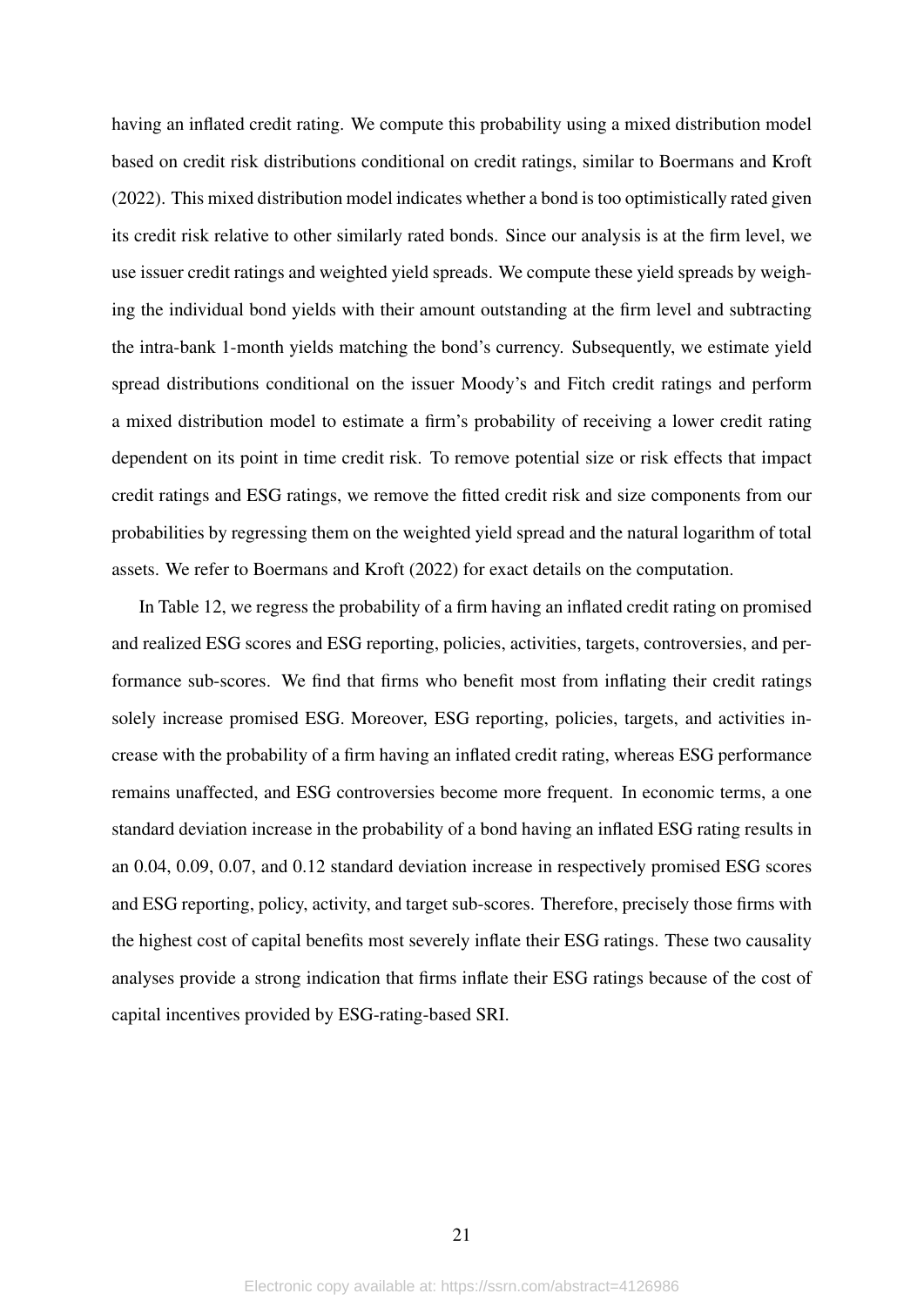# 5 Conclusion

In this paper, we contribute to the literature that addresses the impact of SRI on aggregate sustainable performance [\(Heinkel et al., 2001;](#page-25-0) [Oehmke and Opp, 2020\)](#page-25-5). Specifically, Pástor [et al.](#page-26-4) [\(2021\)](#page-26-4), [Avramov et al.](#page-23-4) [\(2021\)](#page-23-4), and [Berg et al.](#page-23-8) [\(2021\)](#page-23-8) show that ESG-rating-based SRI improves aggregate sustainable performance by assuming that investors correctly (albeit with noise) assess the sustainable performance of firms. In practice, socially responsible investors experience difficulties evaluating the sustainable performance of firms and often rely on ESG ratings when investing sustainably [\(Hartzmark and Sussman, 2019\)](#page-25-2). We show that this provides cost of capital incentives for unsustainable firms to inflate their ESG ratings. As a result, ESG-rating-based SRI underperforms conventional investing in sustainable performance. This will unintentionally increase the threshold for new sustainable investments because sustainable firms face higher capital costs. Therefore, SRI might be counterproductive for aggregate sustainable performance when investors rely on ESG ratings.

We also contribute to the literature on ESG ratings. The ESG rating literature shows that ESG ratings diverge across multiple ESG rating agencies [\(Chatterji et al., 2016;](#page-24-11) [Berg et al.,](#page-23-6) [2022;](#page-23-6) [Gibson et al., 2019;](#page-25-6) [Serafeim, 2020;](#page-26-5) [Christensen et al., 2021\)](#page-24-10). We append this line of research by showing that ESG ratings are not just volatile but even directional incorrect proxies for sustainable performance. Specifically, we show that Refinitiv, MSCI IVA, and FTSE ESG ratings solely capture promises of future sustainable performance improvements but not the realized sustainable performance of firms. Since these promises do not materialize up to 15 years in the future, even when we match realizations with promises at specific facets of sustainable performance, we fundamentally question the use of ESG ratings in both academia and practice.

Our findings provide practical implications for investors and regulators. The unintentional cost of capital incentives provided by ESG-rating-based SRI are likely to persist because socially conscious investors experience difficulties uncovering the sustainable performance of firms under information symmetries [\(Drempetic et al., 2019;](#page-24-4) [Yang, 2020\)](#page-26-2). We recommend that socially conscious investors rely on realized sustainable performance measures to alleviate these societal concerns. For instance, they could use our realized ESG scores in their

22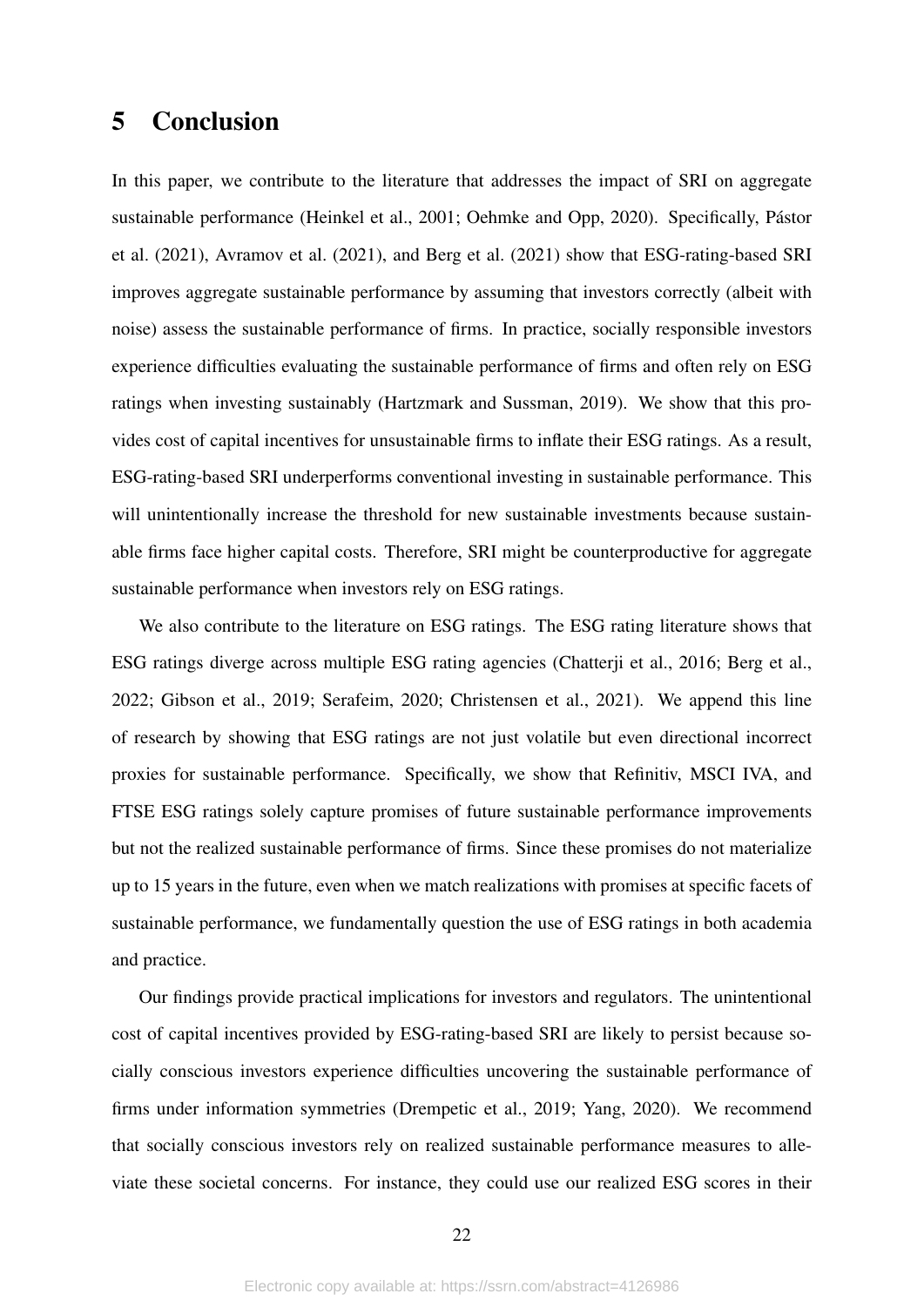SRI screening activities instead of ESG ratings. We empirically document that best-in-class screening procedures based on our realized ESG measure reduce ESG controversies by almost two-thirds while providing fewer emissions and superior labor conditions compared to an unscreened benchmark. This alternative screening could improve aggregate sustainable performance and allocate the intended benefits towards more sustainable firms. Moreover, when this shift in portfolios occurs at a large scale, it might remove the incentives to inflate ESG ratings and curtail greenwashing.

From a regulatory perspective, we stress the need for an ESG reporting standard. Many managers of socially responsible firms do not report as extensively on their sustainable performance. One potential explanation of this phenomenon is that managers fear that the information leakage of ESG reporting could be more costly than its associated cost of capital reductions (see [Ioannou and Serafeim, 2019\)](#page-25-3). Therefore, a realized sustainable performance reporting standard might add value to the aggregate economy as it allows knowledge spill-overs from firms that are more advanced in their sustainable performance to less sustainably developed firms. Additionally, with more available information, socially responsible investors could better allocate their capital and promote sustainable firms by reducing their cost of capital instead of penalizing them due to their reliance on ESG ratings. It is instrumental that such reporting standard requires firms to report on both their promised and realized sustainable performance via ESG policies, activities, targets, performance, and controversies on similar facets of sustainable performance.

This paper identifies two limitations. First, we comply with the SRI literature in constructing hypothetically screened SRI portfolios with ESG ratings [Dyck et al.](#page-24-1) [\(2019\)](#page-24-1). This assumption is not unreasonable because [Hartzmark and Sussman](#page-25-2) [\(2019\)](#page-25-2) show that investors use ESG ratings in practice. However, not all socially responsible investors equally rely on ESG ratings. Notably, some investors can directly assess the sustainable performance of firms without the need for ESG ratings [Barber et al.](#page-23-0) [\(2021\)](#page-23-0). In this instance, SRI screening would provide cost of capital incentives to sustainable firms, as predicted by Pástor et al. [\(2021\)](#page-26-4). In addition, shareholder activism will improve societal welfare even when it targets firms based on inflated ESG ratings, albeit with diminished efficacy [\(Dimson et al., 2015\)](#page-24-15). Nevertheless, we deem the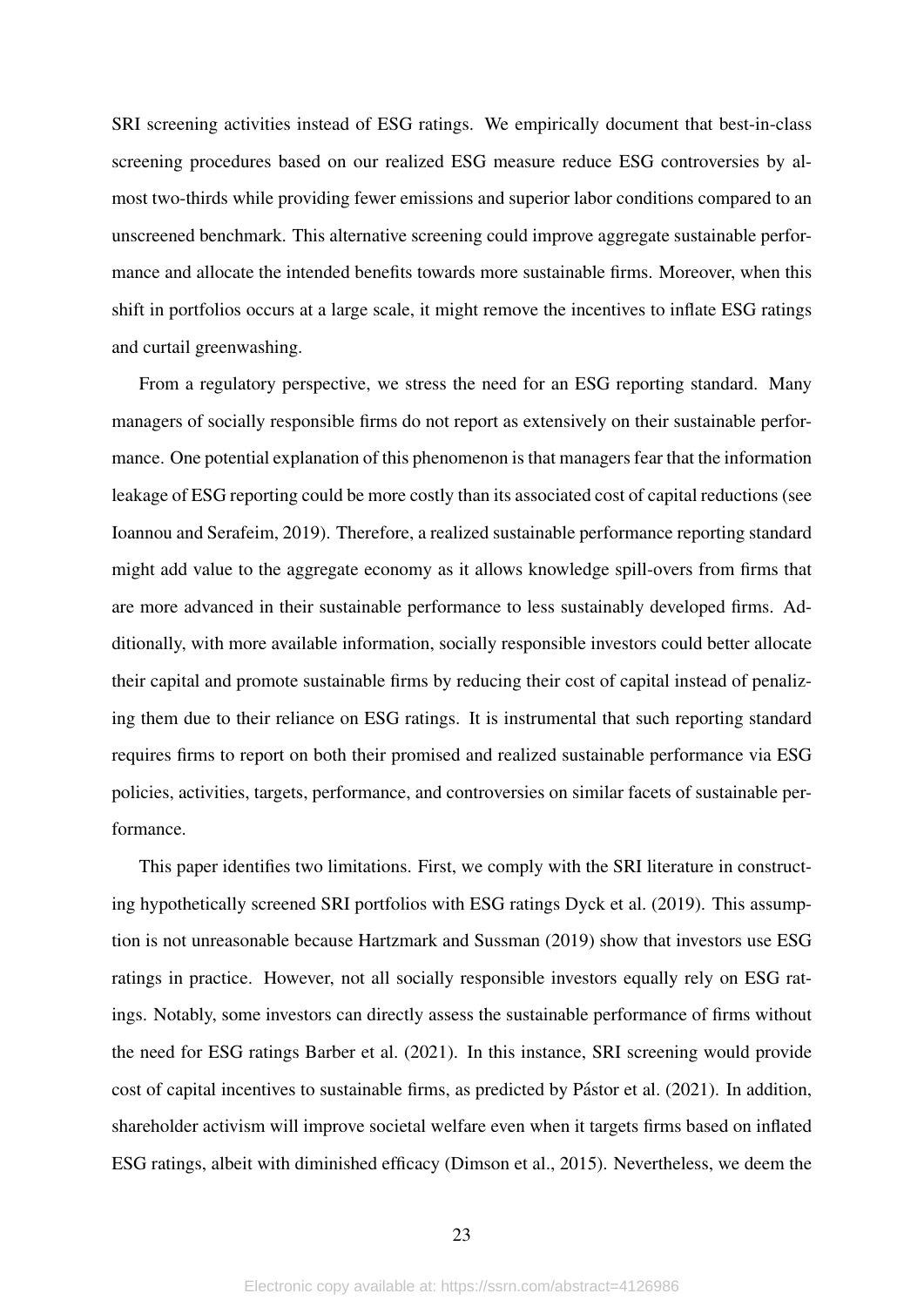impact of ESG-rating-based SRI screening on aggregate sustainable performance substantial because, in practice, 46 out of the 50 largest investors worldwide use MSCI ESG ratings alone to construct their portfolios [\(Ioannou and Serafeim, 2019\)](#page-25-3). Moreover, the cost of capital reductions that we observe are unaffected by this limitation as we still observe significant benefits for firms to inflate their ESG ratings.

Second, we only have access to Refinitiv, MSCI IVA, and FTSE ESG ratings, whereas prior ESG rating literature also considers Sustainalytics, Vigeo-Eiris, RobecoSAM, KLD, and many more ESG ratings. Despite the persistence in our findings, it is possible that these alternative ESG ratings are not inflated. However, we deem this improbable because Refinitiv and MSCI IVA ESG ratings are among investors' most commonly used ESG ratings [\(Widyawati, 2020\)](#page-26-9). Moreover, our cost of capital analysis considers the aggregate effect of ESG rating inflation across all ESG ratings because it uses market data.

# Bibliography

- <span id="page-23-3"></span>Auer, B. R. (2016). Do socially responsible investment policies add or destroy european stock portfolio value?, *Journal of Business Ethics* 135(2): 381–397.
- <span id="page-23-4"></span>Avramov, D., Cheng, S., Lioui, A. and Tarelli, A. (2021). Sustainable investing with ESG rating uncertainty, *Journal of Financial Economics* .
- <span id="page-23-2"></span>Baghai, R. P. and Becker, B. (2018). Non-rating revenue and conflicts of interest, *Journal of Financial Economics* 127(1): 94–112.
- <span id="page-23-7"></span>Bams, D., Kroft, B. and Maas, K. (2022). Connecting the dots: An integrative framework of CSR antecedents, heterogeneous CSR approaches, and sustainable and financial performance, *Available at SSRN 3906715* .
- <span id="page-23-0"></span>Barber, B. M., Morse, A. and Yasuda, A. (2021). Impact investing, *Journal of Financial Economics* 139(1): 162–185.
- <span id="page-23-5"></span>Berg, F., Fabisik, K. and Sautner, Z. (2020). Rewriting history II: The (un) predictable past of ESG ratings, *European Corporate Governance Institute Working Paper* .
- <span id="page-23-6"></span>Berg, F., Koelbel, J. F. and Rigobon, R. (2022). *Aggregate confusion: The divergence of ESG ratings*, Forthcoming Review of Finance.
- <span id="page-23-8"></span>Berg, F., Kölbel, J. F., Pavlova, A. and Rigobon, R. (2021). ESG Confusion and Stock Returns: Tackling the Problem of Noise, *Available at SSRN 3941514* .
- <span id="page-23-1"></span>Berk, J. and van Binsbergen, J. H. (2021). The impact of impact investing, *Available at SSRN 3909166* .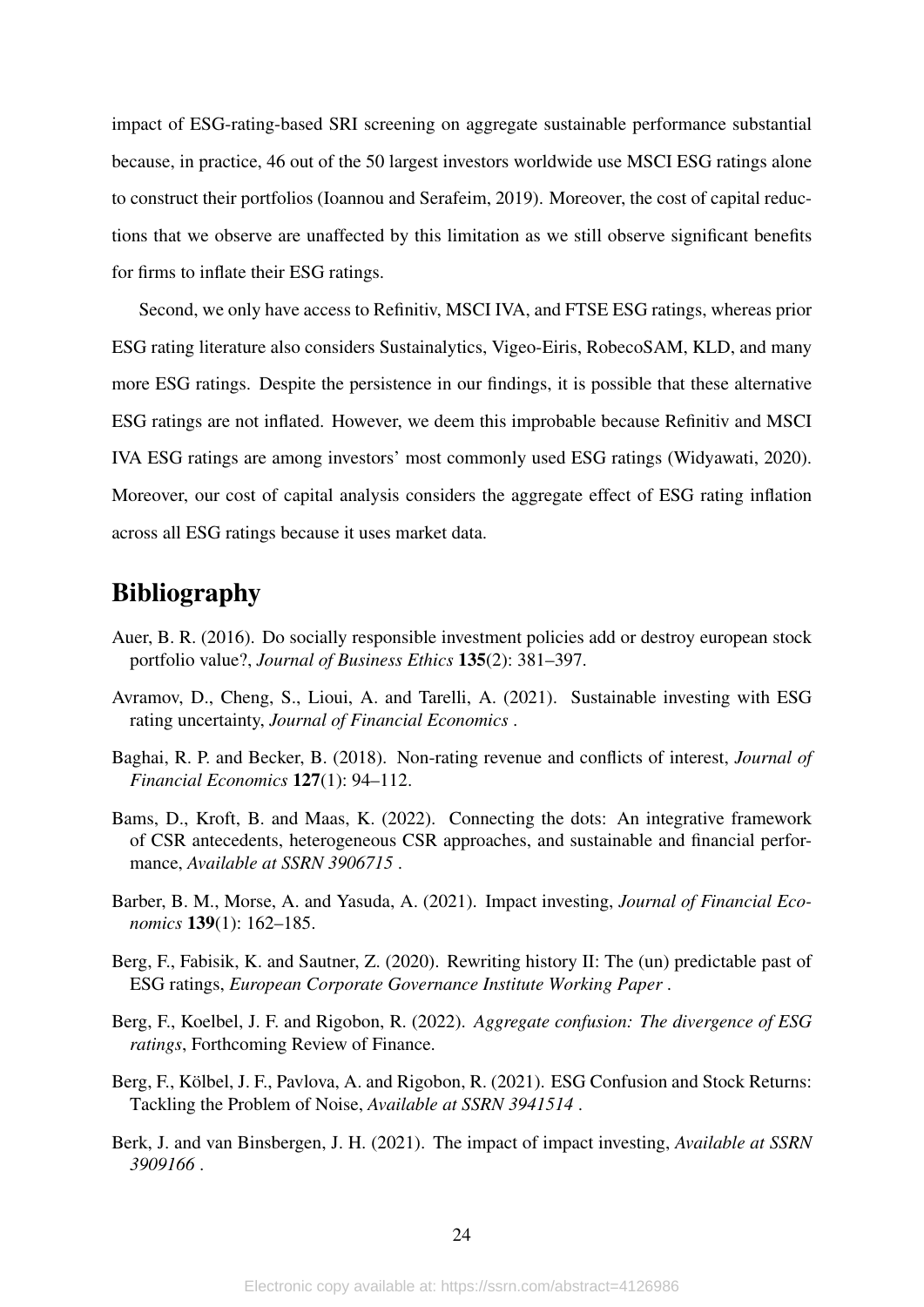- <span id="page-24-14"></span>Boermans, M. A. and Kroft, B. (2022). Capital regulation induced reaching for systematic yield: Financial instability through fire sales, *Available at SSRN 3542264* .
- <span id="page-24-0"></span>Bonnefon, J.-F., Landier, A., Sastry, P. and Thesmar, D. (2022). Do investors care about corporate externalities? Experimental evidence, *HEC Paris Research Paper* .
- <span id="page-24-9"></span>Broccardo, E., Hart, O. D. and Zingales, L. (2020). Exit vs. voice, *Technical report*, National Bureau of Economic Research.
- <span id="page-24-11"></span>Chatterji, A. K., Durand, R., Levine, D. I. and Touboul, S. (2016). Do ratings of firms converge? implications for managers, investors and strategy researchers, *Strategic Management Journal* 37(8): 1597–1614.
- <span id="page-24-13"></span>Chattopadhyay, A., Lyle, M. R. and Wang, C. C. (2021). Expected stock returns worldwide: A log-linear present-value approach, *Harvard Business School Accounting & Management Unit Working Paper* (18-079).
- <span id="page-24-3"></span>Chava, S. (2014). Environmental externalities and cost of capital, *Management Science* 60(9): 2223–2247.
- <span id="page-24-10"></span>Christensen, D. M., Serafeim, G. and Sikochi, S. (2021). Why is corporate virtue in the eye of the beholder? The case of ESG ratings, *The Accounting Review, https://doi. org/10.2308/TAR-2019-0506* .
- <span id="page-24-5"></span>Clementino, E. and Perkins, R. (2020). How do companies respond to environmental, social and governance (ESG) ratings? Evidence from Italy, *Journal of Business Ethics* pp. 1–19.
- <span id="page-24-7"></span>Davies, S. W. and Van Wesep, E. D. (2018). The unintended consequences of divestment, *Journal of Financial Economics* 128(3): 558–575.
- <span id="page-24-15"></span>Dimson, E., Karakas¸, O. and Li, X. (2015). Active ownership, *The Review of Financial Studies* 28(12): 3225–3268.
- <span id="page-24-4"></span>Drempetic, S., Klein, C. and Zwergel, B. (2019). The influence of firm size on the ESG score: Corporate sustainability ratings under review, *Journal of Business Ethics* pp. 1–28.
- <span id="page-24-1"></span>Dyck, A., Lins, K. V., Roth, L. and Wagner, H. F. (2019). Do institutional investors drive corporate social responsibility? International evidence, *Journal of Financial Economics* 131(3): 693–714.
- <span id="page-24-8"></span>Edmans, A., Levit, D. and Schneemeir, J. (2022). Socially responsible divestment, *Mimeo* .
- <span id="page-24-2"></span>El Ghoul, S., Guedhami, O., Kwok, C. C. and Mishra, D. R. (2011). Does corporate social responsibility affect the cost of capital?, *Journal of Banking & Finance* 35(9): 2388–2406.
- <span id="page-24-6"></span>European Commission (2014). Directive 2014/95/eu of the european parliament. Retrieved from [https://eur-lex.europa.eu/legal-content/EN/TXT/PDF/?uri=CELEX:](https://eur-lex.europa.eu/legal-content/EN/TXT/PDF/?uri=CELEX:32014L0095&from=EN) [32014L0095&from=EN](https://eur-lex.europa.eu/legal-content/EN/TXT/PDF/?uri=CELEX:32014L0095&from=EN).
- <span id="page-24-12"></span>European Commission (2017). Guidelines on non-financial reporting (methodology for reporting non-financial information) (22017/c 215/01). Retrieved from [https://ec.europa.eu/anti-trafficking/sites/antitrafficking/files/](https://ec.europa.eu/anti-trafficking/sites/antitrafficking/files/guidelines_on_non-financial_reporting.pdf) guidelines on non-financial reporting.pdf.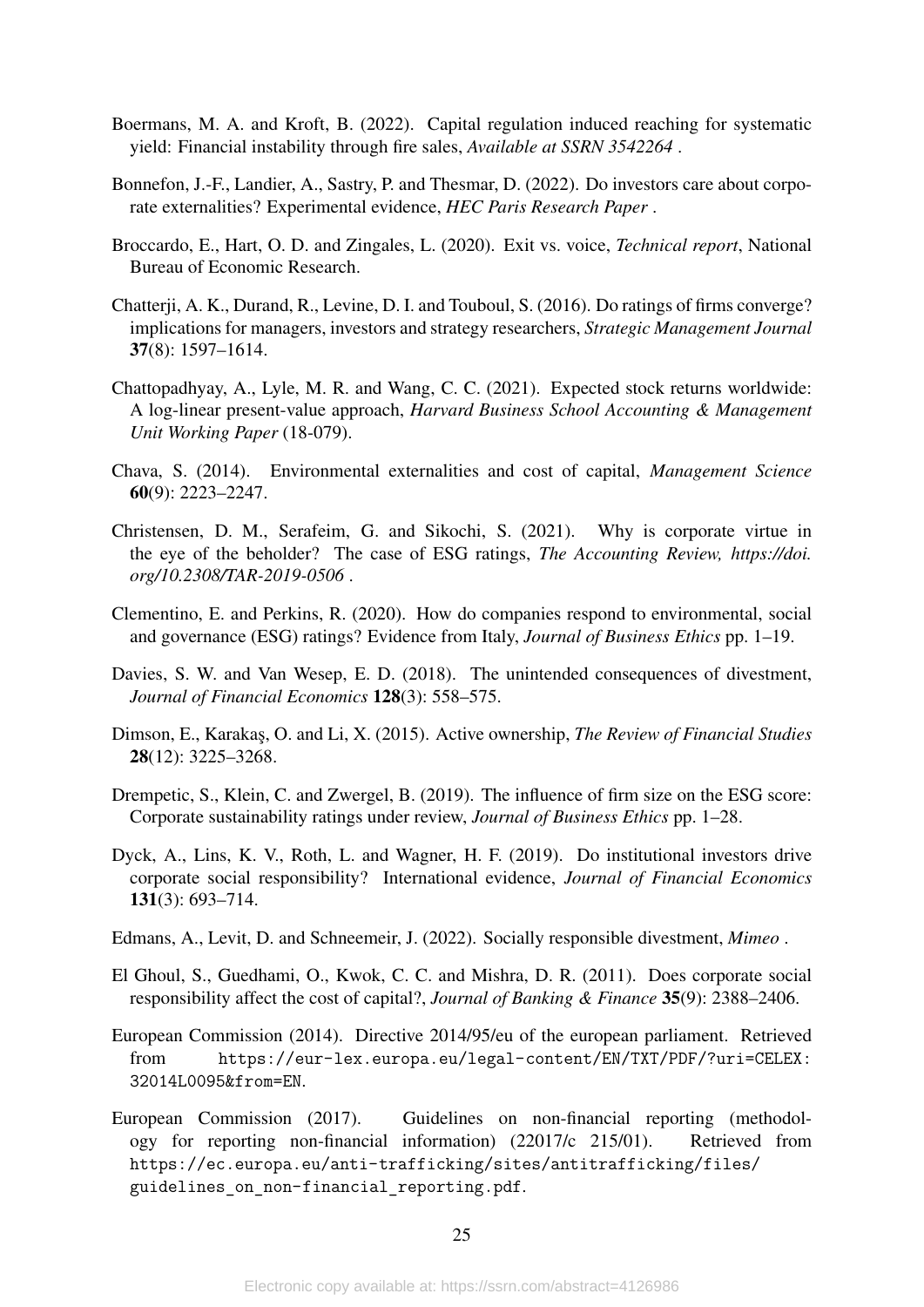- <span id="page-25-12"></span>Fama, E. F. and French, K. R. (2015). A five-factor asset pricing model, *Journal of Financial Economics* 116(1): 1–22.
- <span id="page-25-13"></span>Fama, E. F. and French, K. R. (2017). International tests of a five-factor asset pricing model, *Journal of Financial Economics* 123(3): 441–463.
- <span id="page-25-1"></span>Fatemi, A., Glaum, M. and Kaiser, S. (2018). ESG performance and firm value: The moderating role of disclosure, *Global Finance Journal* 38: 45–64.
- <span id="page-25-16"></span>Flammer, C. (2021). Corporate green bonds, *Journal of Financial Economics* 142(2): 499–516.
- <span id="page-25-14"></span>Gebhardt, W. R., Lee, C. M. and Swaminathan, B. (2001). Toward an implied cost of capital, *Journal of Accounting Research* 39(1): 135–176.
- <span id="page-25-8"></span>Gibson, R., Glossner, S., Krueger, P., Matos, P. and Steffen, Tom, D. (2021). Do responsible investors invest responsibly?, *Mimeo* .
- <span id="page-25-6"></span>Gibson, R., Krueger, P. and Schmidt, P. S. (2019). ESG rating disagreement and stock returns, *Mimeo* .
- <span id="page-25-2"></span>Hartzmark, S. M. and Sussman, A. B. (2019). Do investors value sustainability? a natural experiment examining ranking and fund flows, *The Journal of Finance* 74(6): 2789–2837.
- <span id="page-25-0"></span>Heinkel, R., Kraus, A. and Zechner, J. (2001). The effect of green investment on corporate behavior, *Journal of Financial and Quantitative Analysis* 36(4): 431–449.
- <span id="page-25-9"></span>Hong, H. and Kacperczyk, M. (2009). The price of sin: The effects of social norms on markets, *Journal of Financial Economics* 93(1): 15–36.
- <span id="page-25-15"></span>Hou, K., Van Dijk, M. A. and Zhang, Y. (2012). The implied cost of capital: A new approach, *Journal of Accounting and Economics* 53(3): 504–526.
- <span id="page-25-3"></span>Ioannou, I. and Serafeim, G. (2019). Corporate sustainability: A strategy?, *Harvard Business School Accounting & Management Unit Working Paper* (19-065).
- <span id="page-25-17"></span>Kisgen, D. J. and Strahan, P. E. (2010). Do regulations based on credit ratings affect a firm's cost of capital?, *The Review of Financial Studies* 23(12): 4324–4347.
- <span id="page-25-10"></span>Krueger, P., Sautner, Z. and Starks, L. T. (2020). The importance of climate risks for institutional investors, *The Review of Financial Studies* 33(3): 1067–1111.
- <span id="page-25-4"></span>Landier, A. and Lovo, S. (2020). ESG Investing: How to Optimize Impact?, *HEC Paris Research Paper No. FIN-2020-1363* .
- <span id="page-25-11"></span>Lee, C. M., So, E. C. and Wang, C. C. (2021). Evaluating firm-level expected-return proxies: Implications for estimating treatment effects, *The Review of Financial Studies* 34(4): 1907– 1951.
- <span id="page-25-7"></span>Lyon, T. P. and Maxwell, J. W. (2011). Greenwash: Corporate environmental disclosure under threat of audit, *Journal of Economics & Management Strategy* 20(1): 3–41.

<span id="page-25-5"></span>Oehmke, M. and Opp, M. M. (2020). A theory of socially responsible investment, *Mimeo* .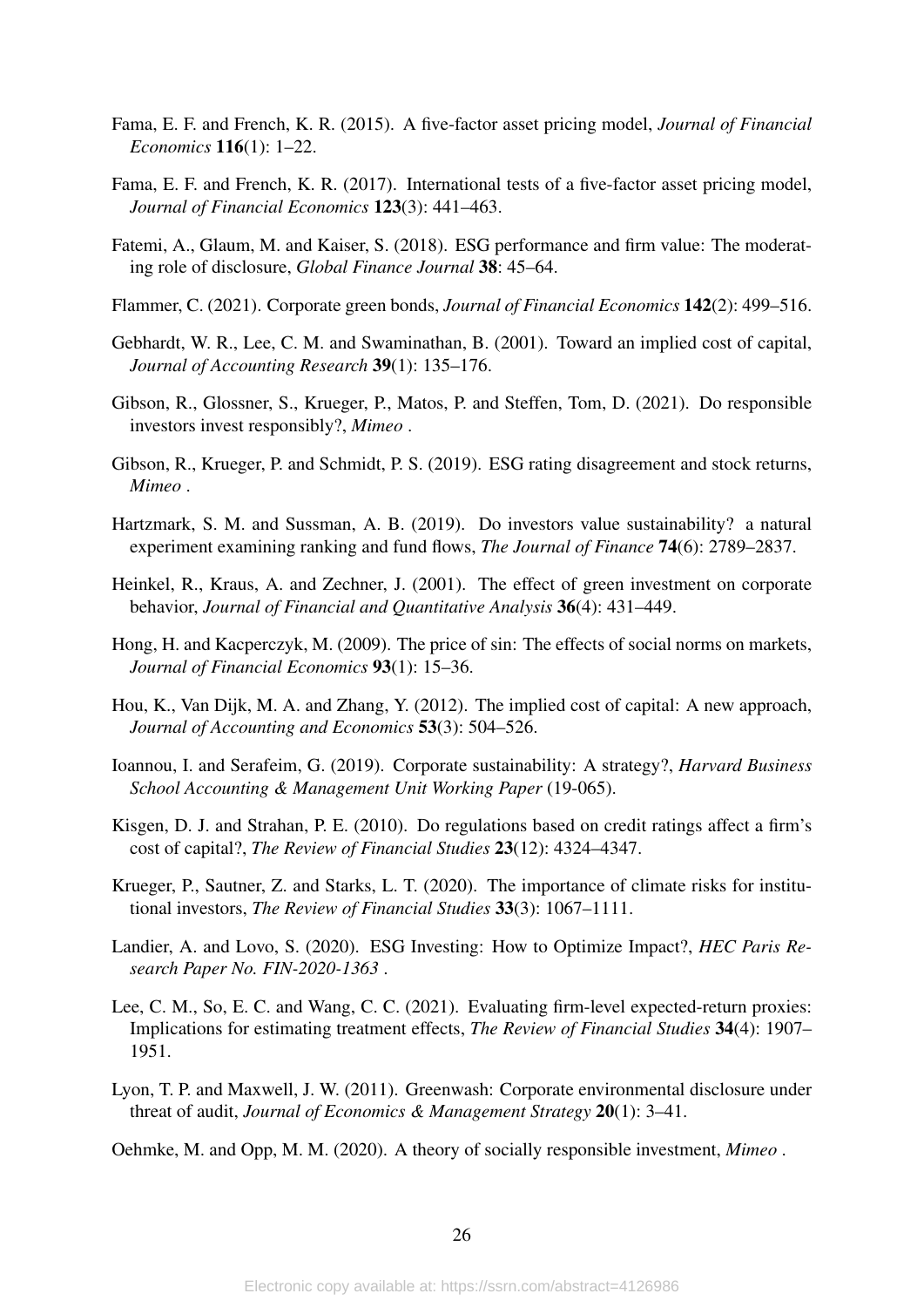- <span id="page-26-4"></span>Pástor, L., Stambaugh, R. F. and Taylor, L. A. (2021). Sustainable investing in equilibrium, *Journal of Financial Economics* 142(2): 550–571.
- <span id="page-26-0"></span>Riedl, A. and Smeets, P. (2017). Why do investors hold socially responsible mutual funds?, *The Journal of Finance* 72(6): 2505–2550.
- <span id="page-26-10"></span>SASB (2021). SASB Materiality Map. Retreived from <https://materiality.sasb.org/>.
- <span id="page-26-5"></span>Serafeim, G. (2020). Public sentiment and the price of corporate sustainability, *Financial Analysts Journal* 76(2): 26–46.
- <span id="page-26-7"></span>Van Binsbergen, J. H., Graham, J. R. and Yang, J. (2010). The cost of debt, *The Journal of Finance* 65(6): 2089–2136.
- <span id="page-26-3"></span>Van Duuren, E., Plantinga, A. and Scholtens, B. (2016). ESG integration and the investment management process: Fundamental investing reinvented, *Journal of Business Ethics* 138(3): 525–533.
- <span id="page-26-8"></span>White, L. J. (2010). Markets: The credit rating agencies, *Journal of Economic Perspectives* 24(2): 211–26.
- <span id="page-26-9"></span>Widyawati, L. (2020). A systematic literature review of socially responsible investment and environmental social governance metrics, *Business Strategy and the Environment* 29(2): 619– 637.
- <span id="page-26-6"></span>Wittkowski, K. M., Lee, E., Nussbaum, R., Chamian, F. N. and Krueger, J. G. (2004). Combining several ordinal measures in clinical studies, *Statistics in Medicine* 23(10): 1579–1592.
- <span id="page-26-1"></span>Wu, Y., Zhang, K. and Xie, J. (2020). Bad greenwashing, good greenwashing: Corporate social responsibility and information transparency, *Management Science* 66(7): 3095–3112.
- <span id="page-26-2"></span>Yang, R. (2020). What do we learn from ratings about corporate social responsibility (CSR)?, *Columbia Business School Research Paper* (18-37).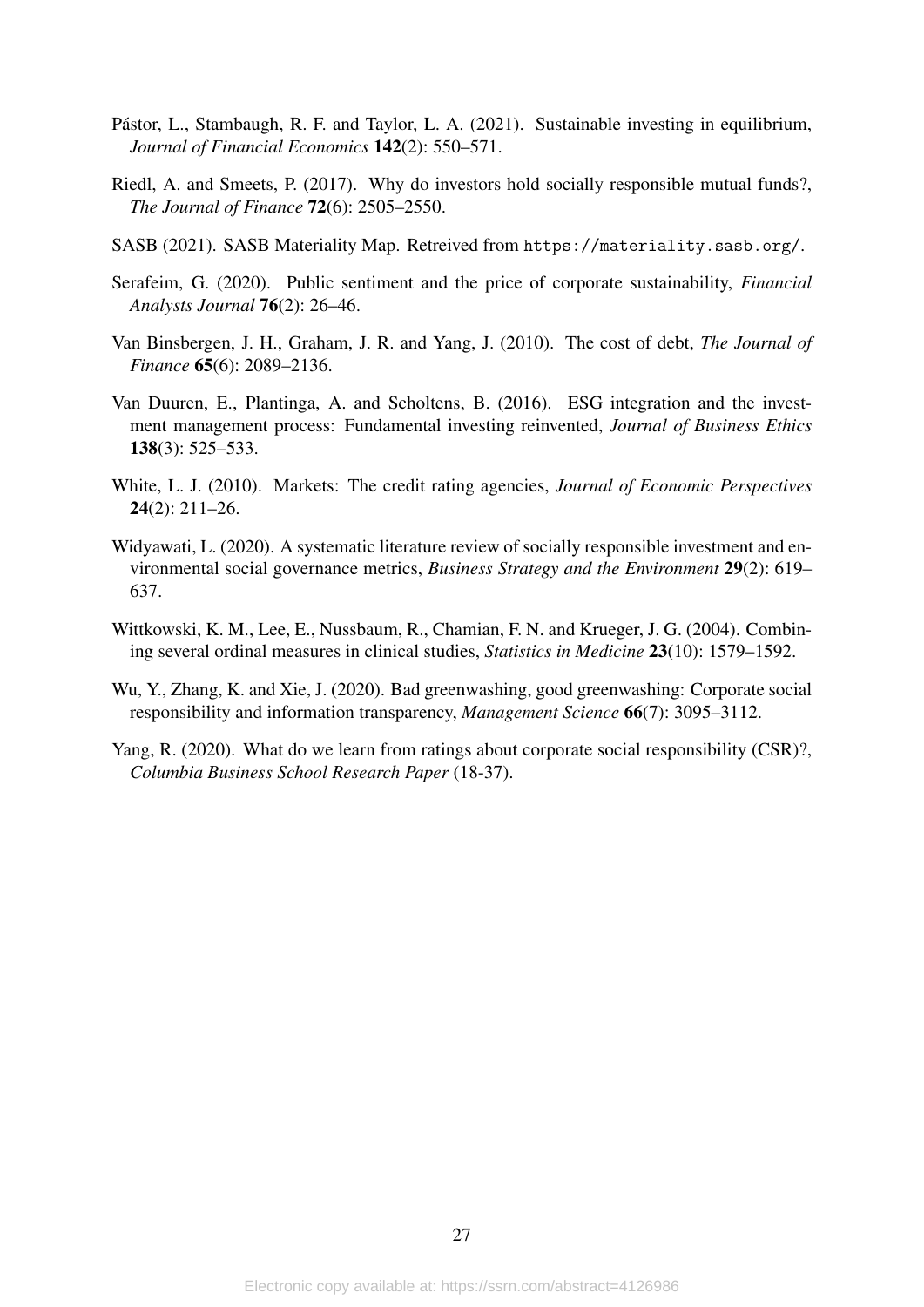# 6 Tables and Figures

#### <span id="page-27-0"></span>Table 1: Summary statistics on granular ESG data

This tables provides summary statistics on all variables in our sample. We report these variables by SASB materiality group as given in Column 1. The categories critical incident management and systemic risk do not strictly follow the SASB definition as they also contain controversy variables. Subsequently, we categorise our data into ESG reporting, policies, activities, targets, controversies and performance in Column 3. Columns (4) to (8) contain summary statistics, respectively visualizing the number of observation, mean, standard deviation, minimum, and maximum for all variables in our sample.

| SASB materiality group                  | Variable name                                   | ESG type              | N                | mean         | sd           | min          | max           |
|-----------------------------------------|-------------------------------------------------|-----------------------|------------------|--------------|--------------|--------------|---------------|
| Greenhouse gas emissions                | Emission policy                                 | Policy                | 31,832           | 0.52         | 0.50         | 0.00         | 1.00          |
|                                         | Emission trading                                | Activity              | 31,832           | 0.10         | 0.30         | 0.00         | 1.00          |
|                                         | <b>Emission</b> targets                         | Target                | 31,832           | 0.31         | 0.46         | 0.00         | 1.00          |
|                                         | Emission reduction target $(\%)$                | Target                | 31,832           | 2.35         | 10.99        | 0.00         | 100.00        |
|                                         | $CO2$ Emissions                                 | Performance           | 26,209           | 0.00         | 0.01         | 0.00         | 0.65          |
|                                         | Staff transportation impact reduction           | Activity              | 31,832           | 0.16         | 0.37         | 0.00         | 1.00          |
| Air quality                             | Ozon-depleting substances                       | Performance           | 31,832           | 0.02         | 0.14         | 0.00         | 1.00          |
|                                         | $NOx$ and $SOx$ Emissions                       | Performance           | 5,627            | 0.01         | 0.14         | 0.00         | 5.68          |
|                                         | $NOx$ and $SOx$ Emission reduction              | Performance           | 31,832           | 0.13         | 0.34         | 0.00         | 1.00          |
|                                         | VOC and PM Emissions                            | Performance           | 31,832           | 0.18         | 0.38         | 0.00         | 1.00          |
|                                         | VOC and PM Emission reduction                   | Performance           | 29643            | 0.15         | 0.36         | 0.00         | 1.00          |
| Energy management                       | Energy efficiency policy                        | Policy                | 31,832           | 0.54         | 0.50         | 0.00         | 1.00          |
|                                         | Energy efficiency targets                       | Target                | 31,832           | 0.22         | 0.41         | 0.00         | 1.00          |
|                                         | Renewable energy ratio                          | Performance           | 11,159           | 0.00         | 0.05         | 0.00         | 0.99          |
| Water and wastewater                    | Water efficiency policy                         | Policy                | 31,832           | 0.38         | 0.49         | 0.00         | 1.00          |
|                                         | Water technologies                              | Activity              | 31,832           | 0.06         | 0.24         | 0.00         | 1.00          |
|                                         | Water efficiency targets                        | Target                | 31,832           | 0.14         | 0.34         | 0.00         | 1.00          |
|                                         | Water usage / assets                            | Performance           | 10,921           | 1.04         | 19.20        | 0.00         | 1252.88       |
|                                         | Water recycled                                  | Performance           | 2,567            | 0.04         | 0.61         | 0.00         | 21.66         |
|                                         | Water pollutant emissions                       | Performance           | 2,684            | 0.00         | 0.00         | 0.00         | 0.02          |
| Waste & hazardous management            | Waste reduction initiatives                     | Activity              | 31,832           | 0.52         | 0.50         | 0.00         | 1.00          |
|                                         | Waste / assets                                  | Performance           | 9,496            | 0.07         | 1.54         | 0.00         | 88.95         |
|                                         | Waste recycled (%)                              | Performance           | 31,832           | 0.15         | 0.31         | 0.00         | 1.00          |
|                                         | Hazardous waste                                 | Performance           | 5,461            | 0.00         | 0.11         | $-0.00$      | 5.66          |
|                                         | Toxic chemicals reduction                       | Performance           | 31,832           | 0.14         | 0.34         | 0.00         | 1.00          |
|                                         | Electronic waste reduction                      | Performance           | 31,832           | 0.13         | 0.34         | 0.00         | 1.00          |
| Ecological impact                       | Environmental restoration initiatives           | Activity              | 31,832           | 0.21         | 0.40         | 0.00         | 1.00          |
|                                         | Land environmental impact reduction             | Policy                | 31,832           | 0.09         | 0.28         | 0.00         | 1.00          |
|                                         | Biodiversity impact reduction                   | Policy                | 31,832           | 0.21         | 0.41         | 0.00         | 1.00          |
| Human rights & Community relations      | Policy human rights                             | Policy                | 31,832           | 0.46         | 0.50         | 0.00         | 1.00          |
|                                         | Policy Community involvement                    | Policy                | 31,832           | 0.46         | 0.50         | 0.00         | 1.00          |
|                                         | Human rights compliance ILO/UN                  | Policy                | 31,832           | 0.21         | 0.41         | 0.00         | 1.00          |
|                                         | Donations / revenue                             | Performance           | 31,832           | 0.01         | 0.06<br>0.44 | 0.00         | 1.00<br>54.00 |
| Customer privacy                        | Controversies privacy                           | Controversy<br>Policy | 31,832<br>31,832 | 0.02<br>0.55 | 0.50         | 0.00<br>0.00 | 1.00          |
|                                         | Policy data privacy<br>Whistleblower protection | Policy                | 31,832           | 0.56         | 0.50         | 0.00         | 1.00          |
| Data security                           | HSMS certified percent                          | Policy                | 31,832           | 0.02         | 0.14         | 0.00         | 1.00          |
| Access and affordability                | Product discount emerging markets               | Activity              | 9,218            | 0.03         | 0.16         | 0.00         | 1.00          |
|                                         | Product access low prices                       | Activity              | 31,832           | 0.05         | 0.21         | 0.00         | 1.00          |
| Product quality and safety              | Policy customer health safety                   | Policy                | 31,832           | 0.27         | 0.44         | 0.00         | 1.00          |
|                                         | Product recall                                  | Performance           | 31,832           | 0.03         | 0.18         | 0.00         | 1.00          |
| Customer welfare                        | Product responsibility monitoring               | Activity              | 31,832           | 0.15         | 0.36         | 0.00         | 1.00          |
|                                         | Healthy food/products                           | Activity              | 31,832           | 0.08         | 0.28         | 0.00         | 1.00          |
| Selling practices and product labelling | Controversies consumer complaints               | Controversy           | 31,832           | 0.02         | 0.12         | 0.00         | 1.00          |
|                                         | Policy responsible marketing                    | Policy                | 31,832           | 0.03         | 0.18         | 0.00         | 1.00          |
|                                         | Policy fair trade                               | Policy                | 31,832           | $0.02\,$     | 0.13         | 0.00         | 1.00          |
|                                         | Retailing responsibilities                      | Activity              | 31,832           | 0.01         | 0.12         | 0.00         | 1.00          |
|                                         | Ethical trading initiatives                     | Policy                | 31,832           | 0.00         | 0.07         | 0.00         | 1.00          |
|                                         | Customer satisfaction                           | Performance           | 31,832           | 0.05         | 0.21         | 0.00         | 1.00          |
| Labor practices                         | Controversies wages working conditions          | Controversy           | 31,832           | 0.02         | 0.15         | 0.00         | 1.00          |
|                                         | Policy child labor                              | Policy                | 31,832           | 0.24         | 0.43         | 0.00         | 1.00          |
|                                         | Policy forced labor                             | Policy                | 31,832           | 0.23         | 0.42         | 0.00         | 1.00          |
|                                         | Policy training and development                 | Policy                | 31,832           | 0.64         | 0.48         | 0.00         | 1.00          |
|                                         | Day care service                                | Activity              | 31,832           | 0.13         | 0.34         | 0.00         | 1.00          |
|                                         | Employee engagement voluntary work              | Policy                | 31,832           | 0.52         | 0.50         | 0.00         | 1.00          |
|                                         | Training hours / assets                         | Performance           | 14,100           | 15.10        | 29.93        | 0.00         | 901.43        |
|                                         | Employee fatalities / assets                    | Performance           | 7,699            | 1.22         | 3.88         | 0.00         | 60.00         |
|                                         | Flexible working hours                          | Activity              | 31,832           | 0.25         | 0.43         | 0.00         | 1.00          |

Continued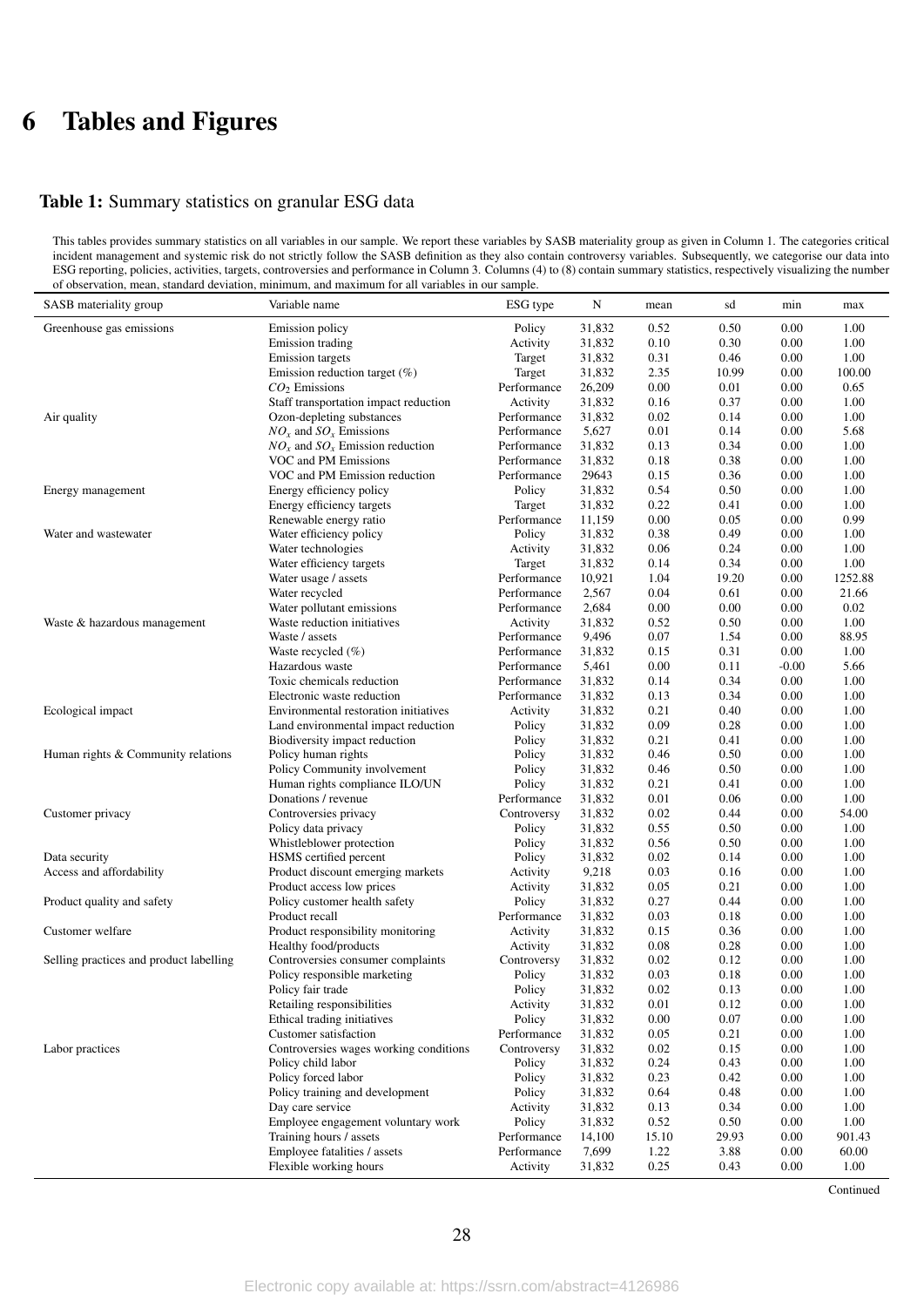Table 1 – continued

| Employee satisfaction<br>10.35<br>0.66<br>Performance<br>2,249<br>75.85<br>100.00<br>189282.94<br>125.28<br>995832.56<br>Salaries/wages<br>Performance<br>3,448<br>154457.68<br>27,313<br>4.90<br>Net employment creation / assets<br>Performance<br>15.05<br>$-20.26$<br>47.31<br>96.00<br>Employee turnover<br>7,549<br>12.26<br>10.45<br>0.00<br>Performance<br><b>Strikes</b><br>31,832<br>0.15<br>1.00<br>0.02<br>0.00<br>Controversy<br>31,832<br>0.71<br>1.00<br>Employee health and safety<br>Health safety policy<br>Policy<br>0.45<br>0.00<br>0.43<br>0.49<br>1.00<br>Employee health safety team<br>Activity<br>31,832<br>0.00<br>31,832<br>0.58<br>0.49<br>1.00<br>Health safety training<br>Activity<br>0.00<br>8,102<br>437.30<br>Accidents total/assets<br>Performance<br>2653.02<br>0.00<br>115500.00<br>8,719<br>Injury rate<br>Performance<br>7.23<br>12.42<br>0.00<br>268.57<br>2,494<br>2.51<br>58.80<br>Occupational diseases<br>Performance<br>0.67<br>0.00<br>31,832<br>0.49<br>0.00<br>1.00<br>Policy board diversity<br>Policy<br>0.41<br>Employee engagement<br>0.65<br>1.00<br>Policy diversity and opportunity<br>Policy<br>31,832<br>0.48<br>0.00<br>Internal promotion<br>31,832<br>0.29<br>0.45<br>1.00<br>Activity<br>0.00<br>HRC corporate equality index<br>2,498<br>72.44<br>33.53<br>100.00<br>Performance<br>$-25.00$<br>0.35<br>Targets diversity and opportunity<br>26,184<br>0.14<br>0.00<br>1.00<br>Target<br>Salary gap $(\%)$<br>Performance<br>3,442<br>23.66<br>40.23<br>0.00<br>100.00<br>0.19<br>0.99<br>Women employees<br>Performance<br>31,832<br>0.13<br>0.00<br>Employees with disabilities<br>3,711<br>2.00<br>1.52<br>0.00<br>15.19<br>Performance<br>Sustainable packaging policy<br>1.00<br>Product design and lifecycle management<br>Policy<br>31,832<br>0.16<br>0.37<br>0.00<br>Takeback and recycling initiatives<br>0.30<br>1.00<br>Activity<br>31,832<br>0.10<br>0.00<br>0.30<br>1.00<br>Environmental material sourcing<br>31,832<br>0.46<br>0.00<br>Activity<br>0.31<br>Environmental products<br>31,832<br>0.46<br>0.00<br>1.00<br>Activity<br>31,832<br>0.34<br>1.00<br>Eco-design products<br>0.13<br>0.00<br>Activity<br>Renewable energy products<br>31,832<br>0.32<br>0.00<br>1.00<br>0.11<br>Activity<br>Sustainable building products<br>0.05<br>0.21<br>0.00<br>1.00<br>31,832<br>Activity<br>Product impact minimization<br>31,832<br>0.19<br>0.39<br>1.00<br>0.00<br>Activity<br>31,832<br>0.48<br>1.00<br>Product environmental responsibilities<br>0.36<br>0.00<br>Activity<br>Business model resilience<br>Environment management team<br>Policy<br>31,832<br>0.40<br>0.49<br>0.00<br>1.00<br>CSR sustainability committee<br>Policy<br>31,832<br>0.45<br>0.50<br>0.00<br>1.00<br>31,832<br>0.16<br>0.37<br>0.00<br>1.00<br>Global compact signatory<br>Reporting<br>Sustainability compensation executives<br>0.16<br>0.37<br>1.00<br>Activity<br>31,832<br>0.00<br>Integrated strategy in MDA<br>31,832<br>0.36<br>1.00<br>Policy<br>0.15<br>0.00<br>Environmental project financing<br>0.00<br>1.00<br>Activity<br>31,832<br>0.06<br>0.00<br>0.50<br>Environment management training<br>Policy<br>31,832<br>0.45<br>0.00<br>1.00<br>0.38<br>Green buildings<br>Performance<br>31,832<br>0.18<br>0.00<br>1.00<br>Environmental investment initiatives<br>1.00<br>Activity<br>31,832<br>0.15<br>0.36<br>0.00<br>31,832<br>0.17<br>0.37<br>0.00<br>1.00<br>Six sigma and quality management system<br>Policy<br>Environmental provisions / assets<br>0.39<br>319.30<br>Activity<br>3,455<br>7.53<br>0.00<br>6,553<br>2.99<br>173.43<br>Environmental expenditures / assets<br>Performance<br>0.20<br>0.00<br>31,832<br>0.25<br>0.44<br>0.00<br>1.00<br>Environmental investment expenditures<br>Performance<br>Environmental partnership<br>31,832<br>0.35<br>0.48<br>0.00<br>1.00<br>Supply chain management<br>Activity<br>31,832<br>0.14<br>0.35<br>1.00<br>Contractor human rights breaches<br>Performance<br>0.00<br>31,832<br>0.33<br>0.47<br>0.00<br>1.00<br>Human rights contractors<br>Activity<br>0.34<br>0.00<br>1.00<br>Supplier ESG training<br>Activity<br>31,832<br>0.14<br>0.00<br>Environmental supply chain policy<br>Policy<br>31,832<br>0.38<br>0.48<br>1.00<br>31,832<br>0.39<br>0.49<br>0.00<br>1.00<br>Environmental supply chain management<br>Policy<br>Policy supply chain health safety<br>Policy<br>31,832<br>0.22<br>0.42<br>0.00<br>1.00<br>Lost time injury rate contractors $(\%)$<br>Performance<br>1,421<br>2.02<br>3.69<br>0.00<br>54.00<br>1.00<br>Material Sourcing and efficiency<br>Resource reduction policy<br>Policy<br>31,832<br>0.66<br>0.47<br>0.00<br>0.04<br>1.00<br>Organic product initiatives<br>Activity<br>31,832<br>0.19<br>0.00<br>1.00<br>Resource reduction targets<br>31,832<br>0.25<br>0.43<br>0.00<br>Target<br>Energy usage<br>Performance<br>31,832<br>0.01<br>0.16<br>0.00<br>11.27<br>0.00<br>0.39<br>Renewable energy usage<br>31,832<br>0.00<br>0.00<br>Performance<br>Climate change commercial risk<br>Physical impact of climate change<br>31,832<br>0.34<br>0.47<br>0.00<br>1.00<br>Controversy<br><b>Business Ethics</b><br>7.00<br>Controversies tax fraud<br>31,832<br>0.01<br>0.12<br>0.00<br>Controversy<br>0.07<br>0.55<br>46.00<br>Controversies business ethics<br>31,832<br>0.00<br>Controversy<br>0.08<br>Controversy bribery corruption and fraud<br>31,832<br>0.27<br>0.00<br>1.00<br>Controversy<br>0.34<br>18.00<br>Controversies intellectual property<br>31,832<br>0.03<br>0.00<br>Controversy<br>1.00<br>Policy bribery and corruption<br>Policy<br>31,832<br>0.63<br>0.48<br>0.00<br>Policy business ethics<br>31,832<br>0.68<br>0.47<br>0.00<br>1.00<br>Policy<br>Animal testing<br>31,832<br>0.06<br>0.24<br>0.00<br>1.00<br>Activity<br>0.52<br>1.00<br>Competitive behavior<br>Policy fair competition<br>Policy<br>31,832<br>0.50<br>0.00<br>1.00<br>Trade union representation<br>Activity<br>31,832<br>0.12<br>0.26<br>0.00<br>Poison pill<br>Controversy<br>31,832<br>0.05<br>0.22<br>0.00<br>1.00<br>Legal & regulatory environment<br>Quality management systems<br>31,832<br>0.42<br>0.49<br>0.00<br>1.00<br>Policy<br>OECD guidelines for multinationals<br>Policy<br>31,832<br>0.06<br>0.24<br>0.00<br>1.00<br>Stakeholder engagement<br>31,832<br>0.34<br>0.48<br>0.00<br>1.00<br>Activity<br>Real estate sustainability certificate<br>Policy<br>31,832<br>0.01<br>0.12<br>0.00<br>1.00 | SASB materiality group | Variable name | ESG type | N | mean | sd | min | max |
|-----------------------------------------------------------------------------------------------------------------------------------------------------------------------------------------------------------------------------------------------------------------------------------------------------------------------------------------------------------------------------------------------------------------------------------------------------------------------------------------------------------------------------------------------------------------------------------------------------------------------------------------------------------------------------------------------------------------------------------------------------------------------------------------------------------------------------------------------------------------------------------------------------------------------------------------------------------------------------------------------------------------------------------------------------------------------------------------------------------------------------------------------------------------------------------------------------------------------------------------------------------------------------------------------------------------------------------------------------------------------------------------------------------------------------------------------------------------------------------------------------------------------------------------------------------------------------------------------------------------------------------------------------------------------------------------------------------------------------------------------------------------------------------------------------------------------------------------------------------------------------------------------------------------------------------------------------------------------------------------------------------------------------------------------------------------------------------------------------------------------------------------------------------------------------------------------------------------------------------------------------------------------------------------------------------------------------------------------------------------------------------------------------------------------------------------------------------------------------------------------------------------------------------------------------------------------------------------------------------------------------------------------------------------------------------------------------------------------------------------------------------------------------------------------------------------------------------------------------------------------------------------------------------------------------------------------------------------------------------------------------------------------------------------------------------------------------------------------------------------------------------------------------------------------------------------------------------------------------------------------------------------------------------------------------------------------------------------------------------------------------------------------------------------------------------------------------------------------------------------------------------------------------------------------------------------------------------------------------------------------------------------------------------------------------------------------------------------------------------------------------------------------------------------------------------------------------------------------------------------------------------------------------------------------------------------------------------------------------------------------------------------------------------------------------------------------------------------------------------------------------------------------------------------------------------------------------------------------------------------------------------------------------------------------------------------------------------------------------------------------------------------------------------------------------------------------------------------------------------------------------------------------------------------------------------------------------------------------------------------------------------------------------------------------------------------------------------------------------------------------------------------------------------------------------------------------------------------------------------------------------------------------------------------------------------------------------------------------------------------------------------------------------------------------------------------------------------------------------------------------------------------------------------------------------------------------------------------------------------------------------------------------------------------------------------------------------------------------------------------------------------------------------------------------------------------------------------------------------------------------------------------------------------------------------------------------------------------------------------------------------------------------------------------------------------------------------------------------------------------------------------------------------------------------------------------------------------------------------------------------------------------------------------------------------------------------------------------------------------------------------------------------------------------------------------------------------------------------------------------------------------------------------------------------------------------------------------------------------------------------------------------------------------------------------------------------------------------------------------------------------------------------------------------------------------------------------------------------------|------------------------|---------------|----------|---|------|----|-----|-----|
|                                                                                                                                                                                                                                                                                                                                                                                                                                                                                                                                                                                                                                                                                                                                                                                                                                                                                                                                                                                                                                                                                                                                                                                                                                                                                                                                                                                                                                                                                                                                                                                                                                                                                                                                                                                                                                                                                                                                                                                                                                                                                                                                                                                                                                                                                                                                                                                                                                                                                                                                                                                                                                                                                                                                                                                                                                                                                                                                                                                                                                                                                                                                                                                                                                                                                                                                                                                                                                                                                                                                                                                                                                                                                                                                                                                                                                                                                                                                                                                                                                                                                                                                                                                                                                                                                                                                                                                                                                                                                                                                                                                                                                                                                                                                                                                                                                                                                                                                                                                                                                                                                                                                                                                                                                                                                                                                                                                                                                                                                                                                                                                                                                                                                                                                                                                                                                                                                                                                                                                                                                                                                                                                                                                                                                                                                                                                                                                                                                                                             |                        |               |          |   |      |    |     |     |
|                                                                                                                                                                                                                                                                                                                                                                                                                                                                                                                                                                                                                                                                                                                                                                                                                                                                                                                                                                                                                                                                                                                                                                                                                                                                                                                                                                                                                                                                                                                                                                                                                                                                                                                                                                                                                                                                                                                                                                                                                                                                                                                                                                                                                                                                                                                                                                                                                                                                                                                                                                                                                                                                                                                                                                                                                                                                                                                                                                                                                                                                                                                                                                                                                                                                                                                                                                                                                                                                                                                                                                                                                                                                                                                                                                                                                                                                                                                                                                                                                                                                                                                                                                                                                                                                                                                                                                                                                                                                                                                                                                                                                                                                                                                                                                                                                                                                                                                                                                                                                                                                                                                                                                                                                                                                                                                                                                                                                                                                                                                                                                                                                                                                                                                                                                                                                                                                                                                                                                                                                                                                                                                                                                                                                                                                                                                                                                                                                                                                             |                        |               |          |   |      |    |     |     |
|                                                                                                                                                                                                                                                                                                                                                                                                                                                                                                                                                                                                                                                                                                                                                                                                                                                                                                                                                                                                                                                                                                                                                                                                                                                                                                                                                                                                                                                                                                                                                                                                                                                                                                                                                                                                                                                                                                                                                                                                                                                                                                                                                                                                                                                                                                                                                                                                                                                                                                                                                                                                                                                                                                                                                                                                                                                                                                                                                                                                                                                                                                                                                                                                                                                                                                                                                                                                                                                                                                                                                                                                                                                                                                                                                                                                                                                                                                                                                                                                                                                                                                                                                                                                                                                                                                                                                                                                                                                                                                                                                                                                                                                                                                                                                                                                                                                                                                                                                                                                                                                                                                                                                                                                                                                                                                                                                                                                                                                                                                                                                                                                                                                                                                                                                                                                                                                                                                                                                                                                                                                                                                                                                                                                                                                                                                                                                                                                                                                                             |                        |               |          |   |      |    |     |     |
|                                                                                                                                                                                                                                                                                                                                                                                                                                                                                                                                                                                                                                                                                                                                                                                                                                                                                                                                                                                                                                                                                                                                                                                                                                                                                                                                                                                                                                                                                                                                                                                                                                                                                                                                                                                                                                                                                                                                                                                                                                                                                                                                                                                                                                                                                                                                                                                                                                                                                                                                                                                                                                                                                                                                                                                                                                                                                                                                                                                                                                                                                                                                                                                                                                                                                                                                                                                                                                                                                                                                                                                                                                                                                                                                                                                                                                                                                                                                                                                                                                                                                                                                                                                                                                                                                                                                                                                                                                                                                                                                                                                                                                                                                                                                                                                                                                                                                                                                                                                                                                                                                                                                                                                                                                                                                                                                                                                                                                                                                                                                                                                                                                                                                                                                                                                                                                                                                                                                                                                                                                                                                                                                                                                                                                                                                                                                                                                                                                                                             |                        |               |          |   |      |    |     |     |
|                                                                                                                                                                                                                                                                                                                                                                                                                                                                                                                                                                                                                                                                                                                                                                                                                                                                                                                                                                                                                                                                                                                                                                                                                                                                                                                                                                                                                                                                                                                                                                                                                                                                                                                                                                                                                                                                                                                                                                                                                                                                                                                                                                                                                                                                                                                                                                                                                                                                                                                                                                                                                                                                                                                                                                                                                                                                                                                                                                                                                                                                                                                                                                                                                                                                                                                                                                                                                                                                                                                                                                                                                                                                                                                                                                                                                                                                                                                                                                                                                                                                                                                                                                                                                                                                                                                                                                                                                                                                                                                                                                                                                                                                                                                                                                                                                                                                                                                                                                                                                                                                                                                                                                                                                                                                                                                                                                                                                                                                                                                                                                                                                                                                                                                                                                                                                                                                                                                                                                                                                                                                                                                                                                                                                                                                                                                                                                                                                                                                             |                        |               |          |   |      |    |     |     |
|                                                                                                                                                                                                                                                                                                                                                                                                                                                                                                                                                                                                                                                                                                                                                                                                                                                                                                                                                                                                                                                                                                                                                                                                                                                                                                                                                                                                                                                                                                                                                                                                                                                                                                                                                                                                                                                                                                                                                                                                                                                                                                                                                                                                                                                                                                                                                                                                                                                                                                                                                                                                                                                                                                                                                                                                                                                                                                                                                                                                                                                                                                                                                                                                                                                                                                                                                                                                                                                                                                                                                                                                                                                                                                                                                                                                                                                                                                                                                                                                                                                                                                                                                                                                                                                                                                                                                                                                                                                                                                                                                                                                                                                                                                                                                                                                                                                                                                                                                                                                                                                                                                                                                                                                                                                                                                                                                                                                                                                                                                                                                                                                                                                                                                                                                                                                                                                                                                                                                                                                                                                                                                                                                                                                                                                                                                                                                                                                                                                                             |                        |               |          |   |      |    |     |     |
|                                                                                                                                                                                                                                                                                                                                                                                                                                                                                                                                                                                                                                                                                                                                                                                                                                                                                                                                                                                                                                                                                                                                                                                                                                                                                                                                                                                                                                                                                                                                                                                                                                                                                                                                                                                                                                                                                                                                                                                                                                                                                                                                                                                                                                                                                                                                                                                                                                                                                                                                                                                                                                                                                                                                                                                                                                                                                                                                                                                                                                                                                                                                                                                                                                                                                                                                                                                                                                                                                                                                                                                                                                                                                                                                                                                                                                                                                                                                                                                                                                                                                                                                                                                                                                                                                                                                                                                                                                                                                                                                                                                                                                                                                                                                                                                                                                                                                                                                                                                                                                                                                                                                                                                                                                                                                                                                                                                                                                                                                                                                                                                                                                                                                                                                                                                                                                                                                                                                                                                                                                                                                                                                                                                                                                                                                                                                                                                                                                                                             |                        |               |          |   |      |    |     |     |
|                                                                                                                                                                                                                                                                                                                                                                                                                                                                                                                                                                                                                                                                                                                                                                                                                                                                                                                                                                                                                                                                                                                                                                                                                                                                                                                                                                                                                                                                                                                                                                                                                                                                                                                                                                                                                                                                                                                                                                                                                                                                                                                                                                                                                                                                                                                                                                                                                                                                                                                                                                                                                                                                                                                                                                                                                                                                                                                                                                                                                                                                                                                                                                                                                                                                                                                                                                                                                                                                                                                                                                                                                                                                                                                                                                                                                                                                                                                                                                                                                                                                                                                                                                                                                                                                                                                                                                                                                                                                                                                                                                                                                                                                                                                                                                                                                                                                                                                                                                                                                                                                                                                                                                                                                                                                                                                                                                                                                                                                                                                                                                                                                                                                                                                                                                                                                                                                                                                                                                                                                                                                                                                                                                                                                                                                                                                                                                                                                                                                             |                        |               |          |   |      |    |     |     |
|                                                                                                                                                                                                                                                                                                                                                                                                                                                                                                                                                                                                                                                                                                                                                                                                                                                                                                                                                                                                                                                                                                                                                                                                                                                                                                                                                                                                                                                                                                                                                                                                                                                                                                                                                                                                                                                                                                                                                                                                                                                                                                                                                                                                                                                                                                                                                                                                                                                                                                                                                                                                                                                                                                                                                                                                                                                                                                                                                                                                                                                                                                                                                                                                                                                                                                                                                                                                                                                                                                                                                                                                                                                                                                                                                                                                                                                                                                                                                                                                                                                                                                                                                                                                                                                                                                                                                                                                                                                                                                                                                                                                                                                                                                                                                                                                                                                                                                                                                                                                                                                                                                                                                                                                                                                                                                                                                                                                                                                                                                                                                                                                                                                                                                                                                                                                                                                                                                                                                                                                                                                                                                                                                                                                                                                                                                                                                                                                                                                                             |                        |               |          |   |      |    |     |     |
|                                                                                                                                                                                                                                                                                                                                                                                                                                                                                                                                                                                                                                                                                                                                                                                                                                                                                                                                                                                                                                                                                                                                                                                                                                                                                                                                                                                                                                                                                                                                                                                                                                                                                                                                                                                                                                                                                                                                                                                                                                                                                                                                                                                                                                                                                                                                                                                                                                                                                                                                                                                                                                                                                                                                                                                                                                                                                                                                                                                                                                                                                                                                                                                                                                                                                                                                                                                                                                                                                                                                                                                                                                                                                                                                                                                                                                                                                                                                                                                                                                                                                                                                                                                                                                                                                                                                                                                                                                                                                                                                                                                                                                                                                                                                                                                                                                                                                                                                                                                                                                                                                                                                                                                                                                                                                                                                                                                                                                                                                                                                                                                                                                                                                                                                                                                                                                                                                                                                                                                                                                                                                                                                                                                                                                                                                                                                                                                                                                                                             |                        |               |          |   |      |    |     |     |
|                                                                                                                                                                                                                                                                                                                                                                                                                                                                                                                                                                                                                                                                                                                                                                                                                                                                                                                                                                                                                                                                                                                                                                                                                                                                                                                                                                                                                                                                                                                                                                                                                                                                                                                                                                                                                                                                                                                                                                                                                                                                                                                                                                                                                                                                                                                                                                                                                                                                                                                                                                                                                                                                                                                                                                                                                                                                                                                                                                                                                                                                                                                                                                                                                                                                                                                                                                                                                                                                                                                                                                                                                                                                                                                                                                                                                                                                                                                                                                                                                                                                                                                                                                                                                                                                                                                                                                                                                                                                                                                                                                                                                                                                                                                                                                                                                                                                                                                                                                                                                                                                                                                                                                                                                                                                                                                                                                                                                                                                                                                                                                                                                                                                                                                                                                                                                                                                                                                                                                                                                                                                                                                                                                                                                                                                                                                                                                                                                                                                             |                        |               |          |   |      |    |     |     |
|                                                                                                                                                                                                                                                                                                                                                                                                                                                                                                                                                                                                                                                                                                                                                                                                                                                                                                                                                                                                                                                                                                                                                                                                                                                                                                                                                                                                                                                                                                                                                                                                                                                                                                                                                                                                                                                                                                                                                                                                                                                                                                                                                                                                                                                                                                                                                                                                                                                                                                                                                                                                                                                                                                                                                                                                                                                                                                                                                                                                                                                                                                                                                                                                                                                                                                                                                                                                                                                                                                                                                                                                                                                                                                                                                                                                                                                                                                                                                                                                                                                                                                                                                                                                                                                                                                                                                                                                                                                                                                                                                                                                                                                                                                                                                                                                                                                                                                                                                                                                                                                                                                                                                                                                                                                                                                                                                                                                                                                                                                                                                                                                                                                                                                                                                                                                                                                                                                                                                                                                                                                                                                                                                                                                                                                                                                                                                                                                                                                                             |                        |               |          |   |      |    |     |     |
|                                                                                                                                                                                                                                                                                                                                                                                                                                                                                                                                                                                                                                                                                                                                                                                                                                                                                                                                                                                                                                                                                                                                                                                                                                                                                                                                                                                                                                                                                                                                                                                                                                                                                                                                                                                                                                                                                                                                                                                                                                                                                                                                                                                                                                                                                                                                                                                                                                                                                                                                                                                                                                                                                                                                                                                                                                                                                                                                                                                                                                                                                                                                                                                                                                                                                                                                                                                                                                                                                                                                                                                                                                                                                                                                                                                                                                                                                                                                                                                                                                                                                                                                                                                                                                                                                                                                                                                                                                                                                                                                                                                                                                                                                                                                                                                                                                                                                                                                                                                                                                                                                                                                                                                                                                                                                                                                                                                                                                                                                                                                                                                                                                                                                                                                                                                                                                                                                                                                                                                                                                                                                                                                                                                                                                                                                                                                                                                                                                                                             |                        |               |          |   |      |    |     |     |
|                                                                                                                                                                                                                                                                                                                                                                                                                                                                                                                                                                                                                                                                                                                                                                                                                                                                                                                                                                                                                                                                                                                                                                                                                                                                                                                                                                                                                                                                                                                                                                                                                                                                                                                                                                                                                                                                                                                                                                                                                                                                                                                                                                                                                                                                                                                                                                                                                                                                                                                                                                                                                                                                                                                                                                                                                                                                                                                                                                                                                                                                                                                                                                                                                                                                                                                                                                                                                                                                                                                                                                                                                                                                                                                                                                                                                                                                                                                                                                                                                                                                                                                                                                                                                                                                                                                                                                                                                                                                                                                                                                                                                                                                                                                                                                                                                                                                                                                                                                                                                                                                                                                                                                                                                                                                                                                                                                                                                                                                                                                                                                                                                                                                                                                                                                                                                                                                                                                                                                                                                                                                                                                                                                                                                                                                                                                                                                                                                                                                             |                        |               |          |   |      |    |     |     |
|                                                                                                                                                                                                                                                                                                                                                                                                                                                                                                                                                                                                                                                                                                                                                                                                                                                                                                                                                                                                                                                                                                                                                                                                                                                                                                                                                                                                                                                                                                                                                                                                                                                                                                                                                                                                                                                                                                                                                                                                                                                                                                                                                                                                                                                                                                                                                                                                                                                                                                                                                                                                                                                                                                                                                                                                                                                                                                                                                                                                                                                                                                                                                                                                                                                                                                                                                                                                                                                                                                                                                                                                                                                                                                                                                                                                                                                                                                                                                                                                                                                                                                                                                                                                                                                                                                                                                                                                                                                                                                                                                                                                                                                                                                                                                                                                                                                                                                                                                                                                                                                                                                                                                                                                                                                                                                                                                                                                                                                                                                                                                                                                                                                                                                                                                                                                                                                                                                                                                                                                                                                                                                                                                                                                                                                                                                                                                                                                                                                                             |                        |               |          |   |      |    |     |     |
|                                                                                                                                                                                                                                                                                                                                                                                                                                                                                                                                                                                                                                                                                                                                                                                                                                                                                                                                                                                                                                                                                                                                                                                                                                                                                                                                                                                                                                                                                                                                                                                                                                                                                                                                                                                                                                                                                                                                                                                                                                                                                                                                                                                                                                                                                                                                                                                                                                                                                                                                                                                                                                                                                                                                                                                                                                                                                                                                                                                                                                                                                                                                                                                                                                                                                                                                                                                                                                                                                                                                                                                                                                                                                                                                                                                                                                                                                                                                                                                                                                                                                                                                                                                                                                                                                                                                                                                                                                                                                                                                                                                                                                                                                                                                                                                                                                                                                                                                                                                                                                                                                                                                                                                                                                                                                                                                                                                                                                                                                                                                                                                                                                                                                                                                                                                                                                                                                                                                                                                                                                                                                                                                                                                                                                                                                                                                                                                                                                                                             |                        |               |          |   |      |    |     |     |
|                                                                                                                                                                                                                                                                                                                                                                                                                                                                                                                                                                                                                                                                                                                                                                                                                                                                                                                                                                                                                                                                                                                                                                                                                                                                                                                                                                                                                                                                                                                                                                                                                                                                                                                                                                                                                                                                                                                                                                                                                                                                                                                                                                                                                                                                                                                                                                                                                                                                                                                                                                                                                                                                                                                                                                                                                                                                                                                                                                                                                                                                                                                                                                                                                                                                                                                                                                                                                                                                                                                                                                                                                                                                                                                                                                                                                                                                                                                                                                                                                                                                                                                                                                                                                                                                                                                                                                                                                                                                                                                                                                                                                                                                                                                                                                                                                                                                                                                                                                                                                                                                                                                                                                                                                                                                                                                                                                                                                                                                                                                                                                                                                                                                                                                                                                                                                                                                                                                                                                                                                                                                                                                                                                                                                                                                                                                                                                                                                                                                             |                        |               |          |   |      |    |     |     |
|                                                                                                                                                                                                                                                                                                                                                                                                                                                                                                                                                                                                                                                                                                                                                                                                                                                                                                                                                                                                                                                                                                                                                                                                                                                                                                                                                                                                                                                                                                                                                                                                                                                                                                                                                                                                                                                                                                                                                                                                                                                                                                                                                                                                                                                                                                                                                                                                                                                                                                                                                                                                                                                                                                                                                                                                                                                                                                                                                                                                                                                                                                                                                                                                                                                                                                                                                                                                                                                                                                                                                                                                                                                                                                                                                                                                                                                                                                                                                                                                                                                                                                                                                                                                                                                                                                                                                                                                                                                                                                                                                                                                                                                                                                                                                                                                                                                                                                                                                                                                                                                                                                                                                                                                                                                                                                                                                                                                                                                                                                                                                                                                                                                                                                                                                                                                                                                                                                                                                                                                                                                                                                                                                                                                                                                                                                                                                                                                                                                                             |                        |               |          |   |      |    |     |     |
|                                                                                                                                                                                                                                                                                                                                                                                                                                                                                                                                                                                                                                                                                                                                                                                                                                                                                                                                                                                                                                                                                                                                                                                                                                                                                                                                                                                                                                                                                                                                                                                                                                                                                                                                                                                                                                                                                                                                                                                                                                                                                                                                                                                                                                                                                                                                                                                                                                                                                                                                                                                                                                                                                                                                                                                                                                                                                                                                                                                                                                                                                                                                                                                                                                                                                                                                                                                                                                                                                                                                                                                                                                                                                                                                                                                                                                                                                                                                                                                                                                                                                                                                                                                                                                                                                                                                                                                                                                                                                                                                                                                                                                                                                                                                                                                                                                                                                                                                                                                                                                                                                                                                                                                                                                                                                                                                                                                                                                                                                                                                                                                                                                                                                                                                                                                                                                                                                                                                                                                                                                                                                                                                                                                                                                                                                                                                                                                                                                                                             |                        |               |          |   |      |    |     |     |
|                                                                                                                                                                                                                                                                                                                                                                                                                                                                                                                                                                                                                                                                                                                                                                                                                                                                                                                                                                                                                                                                                                                                                                                                                                                                                                                                                                                                                                                                                                                                                                                                                                                                                                                                                                                                                                                                                                                                                                                                                                                                                                                                                                                                                                                                                                                                                                                                                                                                                                                                                                                                                                                                                                                                                                                                                                                                                                                                                                                                                                                                                                                                                                                                                                                                                                                                                                                                                                                                                                                                                                                                                                                                                                                                                                                                                                                                                                                                                                                                                                                                                                                                                                                                                                                                                                                                                                                                                                                                                                                                                                                                                                                                                                                                                                                                                                                                                                                                                                                                                                                                                                                                                                                                                                                                                                                                                                                                                                                                                                                                                                                                                                                                                                                                                                                                                                                                                                                                                                                                                                                                                                                                                                                                                                                                                                                                                                                                                                                                             |                        |               |          |   |      |    |     |     |
|                                                                                                                                                                                                                                                                                                                                                                                                                                                                                                                                                                                                                                                                                                                                                                                                                                                                                                                                                                                                                                                                                                                                                                                                                                                                                                                                                                                                                                                                                                                                                                                                                                                                                                                                                                                                                                                                                                                                                                                                                                                                                                                                                                                                                                                                                                                                                                                                                                                                                                                                                                                                                                                                                                                                                                                                                                                                                                                                                                                                                                                                                                                                                                                                                                                                                                                                                                                                                                                                                                                                                                                                                                                                                                                                                                                                                                                                                                                                                                                                                                                                                                                                                                                                                                                                                                                                                                                                                                                                                                                                                                                                                                                                                                                                                                                                                                                                                                                                                                                                                                                                                                                                                                                                                                                                                                                                                                                                                                                                                                                                                                                                                                                                                                                                                                                                                                                                                                                                                                                                                                                                                                                                                                                                                                                                                                                                                                                                                                                                             |                        |               |          |   |      |    |     |     |
|                                                                                                                                                                                                                                                                                                                                                                                                                                                                                                                                                                                                                                                                                                                                                                                                                                                                                                                                                                                                                                                                                                                                                                                                                                                                                                                                                                                                                                                                                                                                                                                                                                                                                                                                                                                                                                                                                                                                                                                                                                                                                                                                                                                                                                                                                                                                                                                                                                                                                                                                                                                                                                                                                                                                                                                                                                                                                                                                                                                                                                                                                                                                                                                                                                                                                                                                                                                                                                                                                                                                                                                                                                                                                                                                                                                                                                                                                                                                                                                                                                                                                                                                                                                                                                                                                                                                                                                                                                                                                                                                                                                                                                                                                                                                                                                                                                                                                                                                                                                                                                                                                                                                                                                                                                                                                                                                                                                                                                                                                                                                                                                                                                                                                                                                                                                                                                                                                                                                                                                                                                                                                                                                                                                                                                                                                                                                                                                                                                                                             |                        |               |          |   |      |    |     |     |
|                                                                                                                                                                                                                                                                                                                                                                                                                                                                                                                                                                                                                                                                                                                                                                                                                                                                                                                                                                                                                                                                                                                                                                                                                                                                                                                                                                                                                                                                                                                                                                                                                                                                                                                                                                                                                                                                                                                                                                                                                                                                                                                                                                                                                                                                                                                                                                                                                                                                                                                                                                                                                                                                                                                                                                                                                                                                                                                                                                                                                                                                                                                                                                                                                                                                                                                                                                                                                                                                                                                                                                                                                                                                                                                                                                                                                                                                                                                                                                                                                                                                                                                                                                                                                                                                                                                                                                                                                                                                                                                                                                                                                                                                                                                                                                                                                                                                                                                                                                                                                                                                                                                                                                                                                                                                                                                                                                                                                                                                                                                                                                                                                                                                                                                                                                                                                                                                                                                                                                                                                                                                                                                                                                                                                                                                                                                                                                                                                                                                             |                        |               |          |   |      |    |     |     |
|                                                                                                                                                                                                                                                                                                                                                                                                                                                                                                                                                                                                                                                                                                                                                                                                                                                                                                                                                                                                                                                                                                                                                                                                                                                                                                                                                                                                                                                                                                                                                                                                                                                                                                                                                                                                                                                                                                                                                                                                                                                                                                                                                                                                                                                                                                                                                                                                                                                                                                                                                                                                                                                                                                                                                                                                                                                                                                                                                                                                                                                                                                                                                                                                                                                                                                                                                                                                                                                                                                                                                                                                                                                                                                                                                                                                                                                                                                                                                                                                                                                                                                                                                                                                                                                                                                                                                                                                                                                                                                                                                                                                                                                                                                                                                                                                                                                                                                                                                                                                                                                                                                                                                                                                                                                                                                                                                                                                                                                                                                                                                                                                                                                                                                                                                                                                                                                                                                                                                                                                                                                                                                                                                                                                                                                                                                                                                                                                                                                                             |                        |               |          |   |      |    |     |     |
|                                                                                                                                                                                                                                                                                                                                                                                                                                                                                                                                                                                                                                                                                                                                                                                                                                                                                                                                                                                                                                                                                                                                                                                                                                                                                                                                                                                                                                                                                                                                                                                                                                                                                                                                                                                                                                                                                                                                                                                                                                                                                                                                                                                                                                                                                                                                                                                                                                                                                                                                                                                                                                                                                                                                                                                                                                                                                                                                                                                                                                                                                                                                                                                                                                                                                                                                                                                                                                                                                                                                                                                                                                                                                                                                                                                                                                                                                                                                                                                                                                                                                                                                                                                                                                                                                                                                                                                                                                                                                                                                                                                                                                                                                                                                                                                                                                                                                                                                                                                                                                                                                                                                                                                                                                                                                                                                                                                                                                                                                                                                                                                                                                                                                                                                                                                                                                                                                                                                                                                                                                                                                                                                                                                                                                                                                                                                                                                                                                                                             |                        |               |          |   |      |    |     |     |
|                                                                                                                                                                                                                                                                                                                                                                                                                                                                                                                                                                                                                                                                                                                                                                                                                                                                                                                                                                                                                                                                                                                                                                                                                                                                                                                                                                                                                                                                                                                                                                                                                                                                                                                                                                                                                                                                                                                                                                                                                                                                                                                                                                                                                                                                                                                                                                                                                                                                                                                                                                                                                                                                                                                                                                                                                                                                                                                                                                                                                                                                                                                                                                                                                                                                                                                                                                                                                                                                                                                                                                                                                                                                                                                                                                                                                                                                                                                                                                                                                                                                                                                                                                                                                                                                                                                                                                                                                                                                                                                                                                                                                                                                                                                                                                                                                                                                                                                                                                                                                                                                                                                                                                                                                                                                                                                                                                                                                                                                                                                                                                                                                                                                                                                                                                                                                                                                                                                                                                                                                                                                                                                                                                                                                                                                                                                                                                                                                                                                             |                        |               |          |   |      |    |     |     |
|                                                                                                                                                                                                                                                                                                                                                                                                                                                                                                                                                                                                                                                                                                                                                                                                                                                                                                                                                                                                                                                                                                                                                                                                                                                                                                                                                                                                                                                                                                                                                                                                                                                                                                                                                                                                                                                                                                                                                                                                                                                                                                                                                                                                                                                                                                                                                                                                                                                                                                                                                                                                                                                                                                                                                                                                                                                                                                                                                                                                                                                                                                                                                                                                                                                                                                                                                                                                                                                                                                                                                                                                                                                                                                                                                                                                                                                                                                                                                                                                                                                                                                                                                                                                                                                                                                                                                                                                                                                                                                                                                                                                                                                                                                                                                                                                                                                                                                                                                                                                                                                                                                                                                                                                                                                                                                                                                                                                                                                                                                                                                                                                                                                                                                                                                                                                                                                                                                                                                                                                                                                                                                                                                                                                                                                                                                                                                                                                                                                                             |                        |               |          |   |      |    |     |     |
|                                                                                                                                                                                                                                                                                                                                                                                                                                                                                                                                                                                                                                                                                                                                                                                                                                                                                                                                                                                                                                                                                                                                                                                                                                                                                                                                                                                                                                                                                                                                                                                                                                                                                                                                                                                                                                                                                                                                                                                                                                                                                                                                                                                                                                                                                                                                                                                                                                                                                                                                                                                                                                                                                                                                                                                                                                                                                                                                                                                                                                                                                                                                                                                                                                                                                                                                                                                                                                                                                                                                                                                                                                                                                                                                                                                                                                                                                                                                                                                                                                                                                                                                                                                                                                                                                                                                                                                                                                                                                                                                                                                                                                                                                                                                                                                                                                                                                                                                                                                                                                                                                                                                                                                                                                                                                                                                                                                                                                                                                                                                                                                                                                                                                                                                                                                                                                                                                                                                                                                                                                                                                                                                                                                                                                                                                                                                                                                                                                                                             |                        |               |          |   |      |    |     |     |
|                                                                                                                                                                                                                                                                                                                                                                                                                                                                                                                                                                                                                                                                                                                                                                                                                                                                                                                                                                                                                                                                                                                                                                                                                                                                                                                                                                                                                                                                                                                                                                                                                                                                                                                                                                                                                                                                                                                                                                                                                                                                                                                                                                                                                                                                                                                                                                                                                                                                                                                                                                                                                                                                                                                                                                                                                                                                                                                                                                                                                                                                                                                                                                                                                                                                                                                                                                                                                                                                                                                                                                                                                                                                                                                                                                                                                                                                                                                                                                                                                                                                                                                                                                                                                                                                                                                                                                                                                                                                                                                                                                                                                                                                                                                                                                                                                                                                                                                                                                                                                                                                                                                                                                                                                                                                                                                                                                                                                                                                                                                                                                                                                                                                                                                                                                                                                                                                                                                                                                                                                                                                                                                                                                                                                                                                                                                                                                                                                                                                             |                        |               |          |   |      |    |     |     |
|                                                                                                                                                                                                                                                                                                                                                                                                                                                                                                                                                                                                                                                                                                                                                                                                                                                                                                                                                                                                                                                                                                                                                                                                                                                                                                                                                                                                                                                                                                                                                                                                                                                                                                                                                                                                                                                                                                                                                                                                                                                                                                                                                                                                                                                                                                                                                                                                                                                                                                                                                                                                                                                                                                                                                                                                                                                                                                                                                                                                                                                                                                                                                                                                                                                                                                                                                                                                                                                                                                                                                                                                                                                                                                                                                                                                                                                                                                                                                                                                                                                                                                                                                                                                                                                                                                                                                                                                                                                                                                                                                                                                                                                                                                                                                                                                                                                                                                                                                                                                                                                                                                                                                                                                                                                                                                                                                                                                                                                                                                                                                                                                                                                                                                                                                                                                                                                                                                                                                                                                                                                                                                                                                                                                                                                                                                                                                                                                                                                                             |                        |               |          |   |      |    |     |     |
|                                                                                                                                                                                                                                                                                                                                                                                                                                                                                                                                                                                                                                                                                                                                                                                                                                                                                                                                                                                                                                                                                                                                                                                                                                                                                                                                                                                                                                                                                                                                                                                                                                                                                                                                                                                                                                                                                                                                                                                                                                                                                                                                                                                                                                                                                                                                                                                                                                                                                                                                                                                                                                                                                                                                                                                                                                                                                                                                                                                                                                                                                                                                                                                                                                                                                                                                                                                                                                                                                                                                                                                                                                                                                                                                                                                                                                                                                                                                                                                                                                                                                                                                                                                                                                                                                                                                                                                                                                                                                                                                                                                                                                                                                                                                                                                                                                                                                                                                                                                                                                                                                                                                                                                                                                                                                                                                                                                                                                                                                                                                                                                                                                                                                                                                                                                                                                                                                                                                                                                                                                                                                                                                                                                                                                                                                                                                                                                                                                                                             |                        |               |          |   |      |    |     |     |
|                                                                                                                                                                                                                                                                                                                                                                                                                                                                                                                                                                                                                                                                                                                                                                                                                                                                                                                                                                                                                                                                                                                                                                                                                                                                                                                                                                                                                                                                                                                                                                                                                                                                                                                                                                                                                                                                                                                                                                                                                                                                                                                                                                                                                                                                                                                                                                                                                                                                                                                                                                                                                                                                                                                                                                                                                                                                                                                                                                                                                                                                                                                                                                                                                                                                                                                                                                                                                                                                                                                                                                                                                                                                                                                                                                                                                                                                                                                                                                                                                                                                                                                                                                                                                                                                                                                                                                                                                                                                                                                                                                                                                                                                                                                                                                                                                                                                                                                                                                                                                                                                                                                                                                                                                                                                                                                                                                                                                                                                                                                                                                                                                                                                                                                                                                                                                                                                                                                                                                                                                                                                                                                                                                                                                                                                                                                                                                                                                                                                             |                        |               |          |   |      |    |     |     |
|                                                                                                                                                                                                                                                                                                                                                                                                                                                                                                                                                                                                                                                                                                                                                                                                                                                                                                                                                                                                                                                                                                                                                                                                                                                                                                                                                                                                                                                                                                                                                                                                                                                                                                                                                                                                                                                                                                                                                                                                                                                                                                                                                                                                                                                                                                                                                                                                                                                                                                                                                                                                                                                                                                                                                                                                                                                                                                                                                                                                                                                                                                                                                                                                                                                                                                                                                                                                                                                                                                                                                                                                                                                                                                                                                                                                                                                                                                                                                                                                                                                                                                                                                                                                                                                                                                                                                                                                                                                                                                                                                                                                                                                                                                                                                                                                                                                                                                                                                                                                                                                                                                                                                                                                                                                                                                                                                                                                                                                                                                                                                                                                                                                                                                                                                                                                                                                                                                                                                                                                                                                                                                                                                                                                                                                                                                                                                                                                                                                                             |                        |               |          |   |      |    |     |     |
|                                                                                                                                                                                                                                                                                                                                                                                                                                                                                                                                                                                                                                                                                                                                                                                                                                                                                                                                                                                                                                                                                                                                                                                                                                                                                                                                                                                                                                                                                                                                                                                                                                                                                                                                                                                                                                                                                                                                                                                                                                                                                                                                                                                                                                                                                                                                                                                                                                                                                                                                                                                                                                                                                                                                                                                                                                                                                                                                                                                                                                                                                                                                                                                                                                                                                                                                                                                                                                                                                                                                                                                                                                                                                                                                                                                                                                                                                                                                                                                                                                                                                                                                                                                                                                                                                                                                                                                                                                                                                                                                                                                                                                                                                                                                                                                                                                                                                                                                                                                                                                                                                                                                                                                                                                                                                                                                                                                                                                                                                                                                                                                                                                                                                                                                                                                                                                                                                                                                                                                                                                                                                                                                                                                                                                                                                                                                                                                                                                                                             |                        |               |          |   |      |    |     |     |
|                                                                                                                                                                                                                                                                                                                                                                                                                                                                                                                                                                                                                                                                                                                                                                                                                                                                                                                                                                                                                                                                                                                                                                                                                                                                                                                                                                                                                                                                                                                                                                                                                                                                                                                                                                                                                                                                                                                                                                                                                                                                                                                                                                                                                                                                                                                                                                                                                                                                                                                                                                                                                                                                                                                                                                                                                                                                                                                                                                                                                                                                                                                                                                                                                                                                                                                                                                                                                                                                                                                                                                                                                                                                                                                                                                                                                                                                                                                                                                                                                                                                                                                                                                                                                                                                                                                                                                                                                                                                                                                                                                                                                                                                                                                                                                                                                                                                                                                                                                                                                                                                                                                                                                                                                                                                                                                                                                                                                                                                                                                                                                                                                                                                                                                                                                                                                                                                                                                                                                                                                                                                                                                                                                                                                                                                                                                                                                                                                                                                             |                        |               |          |   |      |    |     |     |
|                                                                                                                                                                                                                                                                                                                                                                                                                                                                                                                                                                                                                                                                                                                                                                                                                                                                                                                                                                                                                                                                                                                                                                                                                                                                                                                                                                                                                                                                                                                                                                                                                                                                                                                                                                                                                                                                                                                                                                                                                                                                                                                                                                                                                                                                                                                                                                                                                                                                                                                                                                                                                                                                                                                                                                                                                                                                                                                                                                                                                                                                                                                                                                                                                                                                                                                                                                                                                                                                                                                                                                                                                                                                                                                                                                                                                                                                                                                                                                                                                                                                                                                                                                                                                                                                                                                                                                                                                                                                                                                                                                                                                                                                                                                                                                                                                                                                                                                                                                                                                                                                                                                                                                                                                                                                                                                                                                                                                                                                                                                                                                                                                                                                                                                                                                                                                                                                                                                                                                                                                                                                                                                                                                                                                                                                                                                                                                                                                                                                             |                        |               |          |   |      |    |     |     |
|                                                                                                                                                                                                                                                                                                                                                                                                                                                                                                                                                                                                                                                                                                                                                                                                                                                                                                                                                                                                                                                                                                                                                                                                                                                                                                                                                                                                                                                                                                                                                                                                                                                                                                                                                                                                                                                                                                                                                                                                                                                                                                                                                                                                                                                                                                                                                                                                                                                                                                                                                                                                                                                                                                                                                                                                                                                                                                                                                                                                                                                                                                                                                                                                                                                                                                                                                                                                                                                                                                                                                                                                                                                                                                                                                                                                                                                                                                                                                                                                                                                                                                                                                                                                                                                                                                                                                                                                                                                                                                                                                                                                                                                                                                                                                                                                                                                                                                                                                                                                                                                                                                                                                                                                                                                                                                                                                                                                                                                                                                                                                                                                                                                                                                                                                                                                                                                                                                                                                                                                                                                                                                                                                                                                                                                                                                                                                                                                                                                                             |                        |               |          |   |      |    |     |     |
|                                                                                                                                                                                                                                                                                                                                                                                                                                                                                                                                                                                                                                                                                                                                                                                                                                                                                                                                                                                                                                                                                                                                                                                                                                                                                                                                                                                                                                                                                                                                                                                                                                                                                                                                                                                                                                                                                                                                                                                                                                                                                                                                                                                                                                                                                                                                                                                                                                                                                                                                                                                                                                                                                                                                                                                                                                                                                                                                                                                                                                                                                                                                                                                                                                                                                                                                                                                                                                                                                                                                                                                                                                                                                                                                                                                                                                                                                                                                                                                                                                                                                                                                                                                                                                                                                                                                                                                                                                                                                                                                                                                                                                                                                                                                                                                                                                                                                                                                                                                                                                                                                                                                                                                                                                                                                                                                                                                                                                                                                                                                                                                                                                                                                                                                                                                                                                                                                                                                                                                                                                                                                                                                                                                                                                                                                                                                                                                                                                                                             |                        |               |          |   |      |    |     |     |
|                                                                                                                                                                                                                                                                                                                                                                                                                                                                                                                                                                                                                                                                                                                                                                                                                                                                                                                                                                                                                                                                                                                                                                                                                                                                                                                                                                                                                                                                                                                                                                                                                                                                                                                                                                                                                                                                                                                                                                                                                                                                                                                                                                                                                                                                                                                                                                                                                                                                                                                                                                                                                                                                                                                                                                                                                                                                                                                                                                                                                                                                                                                                                                                                                                                                                                                                                                                                                                                                                                                                                                                                                                                                                                                                                                                                                                                                                                                                                                                                                                                                                                                                                                                                                                                                                                                                                                                                                                                                                                                                                                                                                                                                                                                                                                                                                                                                                                                                                                                                                                                                                                                                                                                                                                                                                                                                                                                                                                                                                                                                                                                                                                                                                                                                                                                                                                                                                                                                                                                                                                                                                                                                                                                                                                                                                                                                                                                                                                                                             |                        |               |          |   |      |    |     |     |
|                                                                                                                                                                                                                                                                                                                                                                                                                                                                                                                                                                                                                                                                                                                                                                                                                                                                                                                                                                                                                                                                                                                                                                                                                                                                                                                                                                                                                                                                                                                                                                                                                                                                                                                                                                                                                                                                                                                                                                                                                                                                                                                                                                                                                                                                                                                                                                                                                                                                                                                                                                                                                                                                                                                                                                                                                                                                                                                                                                                                                                                                                                                                                                                                                                                                                                                                                                                                                                                                                                                                                                                                                                                                                                                                                                                                                                                                                                                                                                                                                                                                                                                                                                                                                                                                                                                                                                                                                                                                                                                                                                                                                                                                                                                                                                                                                                                                                                                                                                                                                                                                                                                                                                                                                                                                                                                                                                                                                                                                                                                                                                                                                                                                                                                                                                                                                                                                                                                                                                                                                                                                                                                                                                                                                                                                                                                                                                                                                                                                             |                        |               |          |   |      |    |     |     |
|                                                                                                                                                                                                                                                                                                                                                                                                                                                                                                                                                                                                                                                                                                                                                                                                                                                                                                                                                                                                                                                                                                                                                                                                                                                                                                                                                                                                                                                                                                                                                                                                                                                                                                                                                                                                                                                                                                                                                                                                                                                                                                                                                                                                                                                                                                                                                                                                                                                                                                                                                                                                                                                                                                                                                                                                                                                                                                                                                                                                                                                                                                                                                                                                                                                                                                                                                                                                                                                                                                                                                                                                                                                                                                                                                                                                                                                                                                                                                                                                                                                                                                                                                                                                                                                                                                                                                                                                                                                                                                                                                                                                                                                                                                                                                                                                                                                                                                                                                                                                                                                                                                                                                                                                                                                                                                                                                                                                                                                                                                                                                                                                                                                                                                                                                                                                                                                                                                                                                                                                                                                                                                                                                                                                                                                                                                                                                                                                                                                                             |                        |               |          |   |      |    |     |     |
|                                                                                                                                                                                                                                                                                                                                                                                                                                                                                                                                                                                                                                                                                                                                                                                                                                                                                                                                                                                                                                                                                                                                                                                                                                                                                                                                                                                                                                                                                                                                                                                                                                                                                                                                                                                                                                                                                                                                                                                                                                                                                                                                                                                                                                                                                                                                                                                                                                                                                                                                                                                                                                                                                                                                                                                                                                                                                                                                                                                                                                                                                                                                                                                                                                                                                                                                                                                                                                                                                                                                                                                                                                                                                                                                                                                                                                                                                                                                                                                                                                                                                                                                                                                                                                                                                                                                                                                                                                                                                                                                                                                                                                                                                                                                                                                                                                                                                                                                                                                                                                                                                                                                                                                                                                                                                                                                                                                                                                                                                                                                                                                                                                                                                                                                                                                                                                                                                                                                                                                                                                                                                                                                                                                                                                                                                                                                                                                                                                                                             |                        |               |          |   |      |    |     |     |
|                                                                                                                                                                                                                                                                                                                                                                                                                                                                                                                                                                                                                                                                                                                                                                                                                                                                                                                                                                                                                                                                                                                                                                                                                                                                                                                                                                                                                                                                                                                                                                                                                                                                                                                                                                                                                                                                                                                                                                                                                                                                                                                                                                                                                                                                                                                                                                                                                                                                                                                                                                                                                                                                                                                                                                                                                                                                                                                                                                                                                                                                                                                                                                                                                                                                                                                                                                                                                                                                                                                                                                                                                                                                                                                                                                                                                                                                                                                                                                                                                                                                                                                                                                                                                                                                                                                                                                                                                                                                                                                                                                                                                                                                                                                                                                                                                                                                                                                                                                                                                                                                                                                                                                                                                                                                                                                                                                                                                                                                                                                                                                                                                                                                                                                                                                                                                                                                                                                                                                                                                                                                                                                                                                                                                                                                                                                                                                                                                                                                             |                        |               |          |   |      |    |     |     |
|                                                                                                                                                                                                                                                                                                                                                                                                                                                                                                                                                                                                                                                                                                                                                                                                                                                                                                                                                                                                                                                                                                                                                                                                                                                                                                                                                                                                                                                                                                                                                                                                                                                                                                                                                                                                                                                                                                                                                                                                                                                                                                                                                                                                                                                                                                                                                                                                                                                                                                                                                                                                                                                                                                                                                                                                                                                                                                                                                                                                                                                                                                                                                                                                                                                                                                                                                                                                                                                                                                                                                                                                                                                                                                                                                                                                                                                                                                                                                                                                                                                                                                                                                                                                                                                                                                                                                                                                                                                                                                                                                                                                                                                                                                                                                                                                                                                                                                                                                                                                                                                                                                                                                                                                                                                                                                                                                                                                                                                                                                                                                                                                                                                                                                                                                                                                                                                                                                                                                                                                                                                                                                                                                                                                                                                                                                                                                                                                                                                                             |                        |               |          |   |      |    |     |     |
|                                                                                                                                                                                                                                                                                                                                                                                                                                                                                                                                                                                                                                                                                                                                                                                                                                                                                                                                                                                                                                                                                                                                                                                                                                                                                                                                                                                                                                                                                                                                                                                                                                                                                                                                                                                                                                                                                                                                                                                                                                                                                                                                                                                                                                                                                                                                                                                                                                                                                                                                                                                                                                                                                                                                                                                                                                                                                                                                                                                                                                                                                                                                                                                                                                                                                                                                                                                                                                                                                                                                                                                                                                                                                                                                                                                                                                                                                                                                                                                                                                                                                                                                                                                                                                                                                                                                                                                                                                                                                                                                                                                                                                                                                                                                                                                                                                                                                                                                                                                                                                                                                                                                                                                                                                                                                                                                                                                                                                                                                                                                                                                                                                                                                                                                                                                                                                                                                                                                                                                                                                                                                                                                                                                                                                                                                                                                                                                                                                                                             |                        |               |          |   |      |    |     |     |
|                                                                                                                                                                                                                                                                                                                                                                                                                                                                                                                                                                                                                                                                                                                                                                                                                                                                                                                                                                                                                                                                                                                                                                                                                                                                                                                                                                                                                                                                                                                                                                                                                                                                                                                                                                                                                                                                                                                                                                                                                                                                                                                                                                                                                                                                                                                                                                                                                                                                                                                                                                                                                                                                                                                                                                                                                                                                                                                                                                                                                                                                                                                                                                                                                                                                                                                                                                                                                                                                                                                                                                                                                                                                                                                                                                                                                                                                                                                                                                                                                                                                                                                                                                                                                                                                                                                                                                                                                                                                                                                                                                                                                                                                                                                                                                                                                                                                                                                                                                                                                                                                                                                                                                                                                                                                                                                                                                                                                                                                                                                                                                                                                                                                                                                                                                                                                                                                                                                                                                                                                                                                                                                                                                                                                                                                                                                                                                                                                                                                             |                        |               |          |   |      |    |     |     |
|                                                                                                                                                                                                                                                                                                                                                                                                                                                                                                                                                                                                                                                                                                                                                                                                                                                                                                                                                                                                                                                                                                                                                                                                                                                                                                                                                                                                                                                                                                                                                                                                                                                                                                                                                                                                                                                                                                                                                                                                                                                                                                                                                                                                                                                                                                                                                                                                                                                                                                                                                                                                                                                                                                                                                                                                                                                                                                                                                                                                                                                                                                                                                                                                                                                                                                                                                                                                                                                                                                                                                                                                                                                                                                                                                                                                                                                                                                                                                                                                                                                                                                                                                                                                                                                                                                                                                                                                                                                                                                                                                                                                                                                                                                                                                                                                                                                                                                                                                                                                                                                                                                                                                                                                                                                                                                                                                                                                                                                                                                                                                                                                                                                                                                                                                                                                                                                                                                                                                                                                                                                                                                                                                                                                                                                                                                                                                                                                                                                                             |                        |               |          |   |      |    |     |     |
|                                                                                                                                                                                                                                                                                                                                                                                                                                                                                                                                                                                                                                                                                                                                                                                                                                                                                                                                                                                                                                                                                                                                                                                                                                                                                                                                                                                                                                                                                                                                                                                                                                                                                                                                                                                                                                                                                                                                                                                                                                                                                                                                                                                                                                                                                                                                                                                                                                                                                                                                                                                                                                                                                                                                                                                                                                                                                                                                                                                                                                                                                                                                                                                                                                                                                                                                                                                                                                                                                                                                                                                                                                                                                                                                                                                                                                                                                                                                                                                                                                                                                                                                                                                                                                                                                                                                                                                                                                                                                                                                                                                                                                                                                                                                                                                                                                                                                                                                                                                                                                                                                                                                                                                                                                                                                                                                                                                                                                                                                                                                                                                                                                                                                                                                                                                                                                                                                                                                                                                                                                                                                                                                                                                                                                                                                                                                                                                                                                                                             |                        |               |          |   |      |    |     |     |
|                                                                                                                                                                                                                                                                                                                                                                                                                                                                                                                                                                                                                                                                                                                                                                                                                                                                                                                                                                                                                                                                                                                                                                                                                                                                                                                                                                                                                                                                                                                                                                                                                                                                                                                                                                                                                                                                                                                                                                                                                                                                                                                                                                                                                                                                                                                                                                                                                                                                                                                                                                                                                                                                                                                                                                                                                                                                                                                                                                                                                                                                                                                                                                                                                                                                                                                                                                                                                                                                                                                                                                                                                                                                                                                                                                                                                                                                                                                                                                                                                                                                                                                                                                                                                                                                                                                                                                                                                                                                                                                                                                                                                                                                                                                                                                                                                                                                                                                                                                                                                                                                                                                                                                                                                                                                                                                                                                                                                                                                                                                                                                                                                                                                                                                                                                                                                                                                                                                                                                                                                                                                                                                                                                                                                                                                                                                                                                                                                                                                             |                        |               |          |   |      |    |     |     |
|                                                                                                                                                                                                                                                                                                                                                                                                                                                                                                                                                                                                                                                                                                                                                                                                                                                                                                                                                                                                                                                                                                                                                                                                                                                                                                                                                                                                                                                                                                                                                                                                                                                                                                                                                                                                                                                                                                                                                                                                                                                                                                                                                                                                                                                                                                                                                                                                                                                                                                                                                                                                                                                                                                                                                                                                                                                                                                                                                                                                                                                                                                                                                                                                                                                                                                                                                                                                                                                                                                                                                                                                                                                                                                                                                                                                                                                                                                                                                                                                                                                                                                                                                                                                                                                                                                                                                                                                                                                                                                                                                                                                                                                                                                                                                                                                                                                                                                                                                                                                                                                                                                                                                                                                                                                                                                                                                                                                                                                                                                                                                                                                                                                                                                                                                                                                                                                                                                                                                                                                                                                                                                                                                                                                                                                                                                                                                                                                                                                                             |                        |               |          |   |      |    |     |     |
|                                                                                                                                                                                                                                                                                                                                                                                                                                                                                                                                                                                                                                                                                                                                                                                                                                                                                                                                                                                                                                                                                                                                                                                                                                                                                                                                                                                                                                                                                                                                                                                                                                                                                                                                                                                                                                                                                                                                                                                                                                                                                                                                                                                                                                                                                                                                                                                                                                                                                                                                                                                                                                                                                                                                                                                                                                                                                                                                                                                                                                                                                                                                                                                                                                                                                                                                                                                                                                                                                                                                                                                                                                                                                                                                                                                                                                                                                                                                                                                                                                                                                                                                                                                                                                                                                                                                                                                                                                                                                                                                                                                                                                                                                                                                                                                                                                                                                                                                                                                                                                                                                                                                                                                                                                                                                                                                                                                                                                                                                                                                                                                                                                                                                                                                                                                                                                                                                                                                                                                                                                                                                                                                                                                                                                                                                                                                                                                                                                                                             |                        |               |          |   |      |    |     |     |
|                                                                                                                                                                                                                                                                                                                                                                                                                                                                                                                                                                                                                                                                                                                                                                                                                                                                                                                                                                                                                                                                                                                                                                                                                                                                                                                                                                                                                                                                                                                                                                                                                                                                                                                                                                                                                                                                                                                                                                                                                                                                                                                                                                                                                                                                                                                                                                                                                                                                                                                                                                                                                                                                                                                                                                                                                                                                                                                                                                                                                                                                                                                                                                                                                                                                                                                                                                                                                                                                                                                                                                                                                                                                                                                                                                                                                                                                                                                                                                                                                                                                                                                                                                                                                                                                                                                                                                                                                                                                                                                                                                                                                                                                                                                                                                                                                                                                                                                                                                                                                                                                                                                                                                                                                                                                                                                                                                                                                                                                                                                                                                                                                                                                                                                                                                                                                                                                                                                                                                                                                                                                                                                                                                                                                                                                                                                                                                                                                                                                             |                        |               |          |   |      |    |     |     |
|                                                                                                                                                                                                                                                                                                                                                                                                                                                                                                                                                                                                                                                                                                                                                                                                                                                                                                                                                                                                                                                                                                                                                                                                                                                                                                                                                                                                                                                                                                                                                                                                                                                                                                                                                                                                                                                                                                                                                                                                                                                                                                                                                                                                                                                                                                                                                                                                                                                                                                                                                                                                                                                                                                                                                                                                                                                                                                                                                                                                                                                                                                                                                                                                                                                                                                                                                                                                                                                                                                                                                                                                                                                                                                                                                                                                                                                                                                                                                                                                                                                                                                                                                                                                                                                                                                                                                                                                                                                                                                                                                                                                                                                                                                                                                                                                                                                                                                                                                                                                                                                                                                                                                                                                                                                                                                                                                                                                                                                                                                                                                                                                                                                                                                                                                                                                                                                                                                                                                                                                                                                                                                                                                                                                                                                                                                                                                                                                                                                                             |                        |               |          |   |      |    |     |     |
|                                                                                                                                                                                                                                                                                                                                                                                                                                                                                                                                                                                                                                                                                                                                                                                                                                                                                                                                                                                                                                                                                                                                                                                                                                                                                                                                                                                                                                                                                                                                                                                                                                                                                                                                                                                                                                                                                                                                                                                                                                                                                                                                                                                                                                                                                                                                                                                                                                                                                                                                                                                                                                                                                                                                                                                                                                                                                                                                                                                                                                                                                                                                                                                                                                                                                                                                                                                                                                                                                                                                                                                                                                                                                                                                                                                                                                                                                                                                                                                                                                                                                                                                                                                                                                                                                                                                                                                                                                                                                                                                                                                                                                                                                                                                                                                                                                                                                                                                                                                                                                                                                                                                                                                                                                                                                                                                                                                                                                                                                                                                                                                                                                                                                                                                                                                                                                                                                                                                                                                                                                                                                                                                                                                                                                                                                                                                                                                                                                                                             |                        |               |          |   |      |    |     |     |
|                                                                                                                                                                                                                                                                                                                                                                                                                                                                                                                                                                                                                                                                                                                                                                                                                                                                                                                                                                                                                                                                                                                                                                                                                                                                                                                                                                                                                                                                                                                                                                                                                                                                                                                                                                                                                                                                                                                                                                                                                                                                                                                                                                                                                                                                                                                                                                                                                                                                                                                                                                                                                                                                                                                                                                                                                                                                                                                                                                                                                                                                                                                                                                                                                                                                                                                                                                                                                                                                                                                                                                                                                                                                                                                                                                                                                                                                                                                                                                                                                                                                                                                                                                                                                                                                                                                                                                                                                                                                                                                                                                                                                                                                                                                                                                                                                                                                                                                                                                                                                                                                                                                                                                                                                                                                                                                                                                                                                                                                                                                                                                                                                                                                                                                                                                                                                                                                                                                                                                                                                                                                                                                                                                                                                                                                                                                                                                                                                                                                             |                        |               |          |   |      |    |     |     |
|                                                                                                                                                                                                                                                                                                                                                                                                                                                                                                                                                                                                                                                                                                                                                                                                                                                                                                                                                                                                                                                                                                                                                                                                                                                                                                                                                                                                                                                                                                                                                                                                                                                                                                                                                                                                                                                                                                                                                                                                                                                                                                                                                                                                                                                                                                                                                                                                                                                                                                                                                                                                                                                                                                                                                                                                                                                                                                                                                                                                                                                                                                                                                                                                                                                                                                                                                                                                                                                                                                                                                                                                                                                                                                                                                                                                                                                                                                                                                                                                                                                                                                                                                                                                                                                                                                                                                                                                                                                                                                                                                                                                                                                                                                                                                                                                                                                                                                                                                                                                                                                                                                                                                                                                                                                                                                                                                                                                                                                                                                                                                                                                                                                                                                                                                                                                                                                                                                                                                                                                                                                                                                                                                                                                                                                                                                                                                                                                                                                                             |                        |               |          |   |      |    |     |     |
|                                                                                                                                                                                                                                                                                                                                                                                                                                                                                                                                                                                                                                                                                                                                                                                                                                                                                                                                                                                                                                                                                                                                                                                                                                                                                                                                                                                                                                                                                                                                                                                                                                                                                                                                                                                                                                                                                                                                                                                                                                                                                                                                                                                                                                                                                                                                                                                                                                                                                                                                                                                                                                                                                                                                                                                                                                                                                                                                                                                                                                                                                                                                                                                                                                                                                                                                                                                                                                                                                                                                                                                                                                                                                                                                                                                                                                                                                                                                                                                                                                                                                                                                                                                                                                                                                                                                                                                                                                                                                                                                                                                                                                                                                                                                                                                                                                                                                                                                                                                                                                                                                                                                                                                                                                                                                                                                                                                                                                                                                                                                                                                                                                                                                                                                                                                                                                                                                                                                                                                                                                                                                                                                                                                                                                                                                                                                                                                                                                                                             |                        |               |          |   |      |    |     |     |
|                                                                                                                                                                                                                                                                                                                                                                                                                                                                                                                                                                                                                                                                                                                                                                                                                                                                                                                                                                                                                                                                                                                                                                                                                                                                                                                                                                                                                                                                                                                                                                                                                                                                                                                                                                                                                                                                                                                                                                                                                                                                                                                                                                                                                                                                                                                                                                                                                                                                                                                                                                                                                                                                                                                                                                                                                                                                                                                                                                                                                                                                                                                                                                                                                                                                                                                                                                                                                                                                                                                                                                                                                                                                                                                                                                                                                                                                                                                                                                                                                                                                                                                                                                                                                                                                                                                                                                                                                                                                                                                                                                                                                                                                                                                                                                                                                                                                                                                                                                                                                                                                                                                                                                                                                                                                                                                                                                                                                                                                                                                                                                                                                                                                                                                                                                                                                                                                                                                                                                                                                                                                                                                                                                                                                                                                                                                                                                                                                                                                             |                        |               |          |   |      |    |     |     |
|                                                                                                                                                                                                                                                                                                                                                                                                                                                                                                                                                                                                                                                                                                                                                                                                                                                                                                                                                                                                                                                                                                                                                                                                                                                                                                                                                                                                                                                                                                                                                                                                                                                                                                                                                                                                                                                                                                                                                                                                                                                                                                                                                                                                                                                                                                                                                                                                                                                                                                                                                                                                                                                                                                                                                                                                                                                                                                                                                                                                                                                                                                                                                                                                                                                                                                                                                                                                                                                                                                                                                                                                                                                                                                                                                                                                                                                                                                                                                                                                                                                                                                                                                                                                                                                                                                                                                                                                                                                                                                                                                                                                                                                                                                                                                                                                                                                                                                                                                                                                                                                                                                                                                                                                                                                                                                                                                                                                                                                                                                                                                                                                                                                                                                                                                                                                                                                                                                                                                                                                                                                                                                                                                                                                                                                                                                                                                                                                                                                                             |                        |               |          |   |      |    |     |     |
|                                                                                                                                                                                                                                                                                                                                                                                                                                                                                                                                                                                                                                                                                                                                                                                                                                                                                                                                                                                                                                                                                                                                                                                                                                                                                                                                                                                                                                                                                                                                                                                                                                                                                                                                                                                                                                                                                                                                                                                                                                                                                                                                                                                                                                                                                                                                                                                                                                                                                                                                                                                                                                                                                                                                                                                                                                                                                                                                                                                                                                                                                                                                                                                                                                                                                                                                                                                                                                                                                                                                                                                                                                                                                                                                                                                                                                                                                                                                                                                                                                                                                                                                                                                                                                                                                                                                                                                                                                                                                                                                                                                                                                                                                                                                                                                                                                                                                                                                                                                                                                                                                                                                                                                                                                                                                                                                                                                                                                                                                                                                                                                                                                                                                                                                                                                                                                                                                                                                                                                                                                                                                                                                                                                                                                                                                                                                                                                                                                                                             |                        |               |          |   |      |    |     |     |
|                                                                                                                                                                                                                                                                                                                                                                                                                                                                                                                                                                                                                                                                                                                                                                                                                                                                                                                                                                                                                                                                                                                                                                                                                                                                                                                                                                                                                                                                                                                                                                                                                                                                                                                                                                                                                                                                                                                                                                                                                                                                                                                                                                                                                                                                                                                                                                                                                                                                                                                                                                                                                                                                                                                                                                                                                                                                                                                                                                                                                                                                                                                                                                                                                                                                                                                                                                                                                                                                                                                                                                                                                                                                                                                                                                                                                                                                                                                                                                                                                                                                                                                                                                                                                                                                                                                                                                                                                                                                                                                                                                                                                                                                                                                                                                                                                                                                                                                                                                                                                                                                                                                                                                                                                                                                                                                                                                                                                                                                                                                                                                                                                                                                                                                                                                                                                                                                                                                                                                                                                                                                                                                                                                                                                                                                                                                                                                                                                                                                             |                        |               |          |   |      |    |     |     |
|                                                                                                                                                                                                                                                                                                                                                                                                                                                                                                                                                                                                                                                                                                                                                                                                                                                                                                                                                                                                                                                                                                                                                                                                                                                                                                                                                                                                                                                                                                                                                                                                                                                                                                                                                                                                                                                                                                                                                                                                                                                                                                                                                                                                                                                                                                                                                                                                                                                                                                                                                                                                                                                                                                                                                                                                                                                                                                                                                                                                                                                                                                                                                                                                                                                                                                                                                                                                                                                                                                                                                                                                                                                                                                                                                                                                                                                                                                                                                                                                                                                                                                                                                                                                                                                                                                                                                                                                                                                                                                                                                                                                                                                                                                                                                                                                                                                                                                                                                                                                                                                                                                                                                                                                                                                                                                                                                                                                                                                                                                                                                                                                                                                                                                                                                                                                                                                                                                                                                                                                                                                                                                                                                                                                                                                                                                                                                                                                                                                                             |                        |               |          |   |      |    |     |     |
|                                                                                                                                                                                                                                                                                                                                                                                                                                                                                                                                                                                                                                                                                                                                                                                                                                                                                                                                                                                                                                                                                                                                                                                                                                                                                                                                                                                                                                                                                                                                                                                                                                                                                                                                                                                                                                                                                                                                                                                                                                                                                                                                                                                                                                                                                                                                                                                                                                                                                                                                                                                                                                                                                                                                                                                                                                                                                                                                                                                                                                                                                                                                                                                                                                                                                                                                                                                                                                                                                                                                                                                                                                                                                                                                                                                                                                                                                                                                                                                                                                                                                                                                                                                                                                                                                                                                                                                                                                                                                                                                                                                                                                                                                                                                                                                                                                                                                                                                                                                                                                                                                                                                                                                                                                                                                                                                                                                                                                                                                                                                                                                                                                                                                                                                                                                                                                                                                                                                                                                                                                                                                                                                                                                                                                                                                                                                                                                                                                                                             |                        |               |          |   |      |    |     |     |
|                                                                                                                                                                                                                                                                                                                                                                                                                                                                                                                                                                                                                                                                                                                                                                                                                                                                                                                                                                                                                                                                                                                                                                                                                                                                                                                                                                                                                                                                                                                                                                                                                                                                                                                                                                                                                                                                                                                                                                                                                                                                                                                                                                                                                                                                                                                                                                                                                                                                                                                                                                                                                                                                                                                                                                                                                                                                                                                                                                                                                                                                                                                                                                                                                                                                                                                                                                                                                                                                                                                                                                                                                                                                                                                                                                                                                                                                                                                                                                                                                                                                                                                                                                                                                                                                                                                                                                                                                                                                                                                                                                                                                                                                                                                                                                                                                                                                                                                                                                                                                                                                                                                                                                                                                                                                                                                                                                                                                                                                                                                                                                                                                                                                                                                                                                                                                                                                                                                                                                                                                                                                                                                                                                                                                                                                                                                                                                                                                                                                             |                        |               |          |   |      |    |     |     |

Continued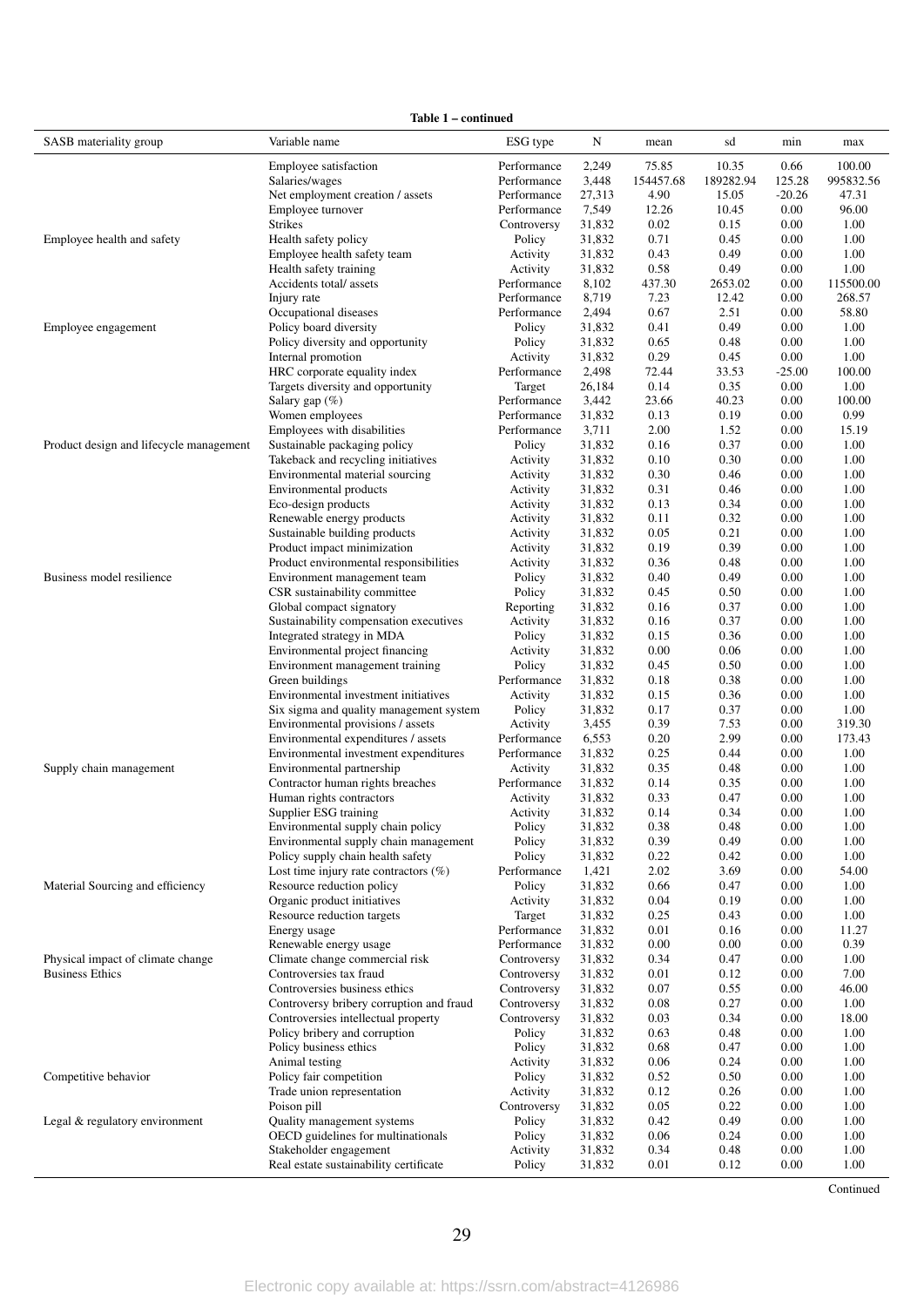| SASB materiality group            | Variable name                       | ESG type    | N      | mean  | sd    | min  | max    |
|-----------------------------------|-------------------------------------|-------------|--------|-------|-------|------|--------|
|                                   | Corporate responsibility awards     | Performance | 31,832 | 0.35  | 0.48  | 0.00 | 1.00   |
|                                   | Self-reported environmental fines   | Performance | 31,832 | 0.00  | 0.01  | 0.00 | 0.71   |
| Critical incident risk management | Accounting controversies            | Controversy | 31,832 | 0.00  | 0.07  | 0.00 | 1.00   |
|                                   | Crisis management systems           | Policy      | 31,832 | 0.38  | 0.48  | 0.00 | 1.00   |
|                                   | Controversies public health         | Controversy | 31,832 | 0.01  | 0.13  | 0.00 | 8.00   |
|                                   | Accidental spills                   | Controversy | 1,127  | 1.00  | 0.00  | 1.00 | 1.00   |
| Systemic risk management          | Environmental controversies         | Controversy | 31,832 | 0.01  | 0.10  | 0.00 | 1.00   |
|                                   | Controversies anti-competition      | Controversy | 31,832 | 0.05  | 0.22  | 0.00 | 1.00   |
|                                   | Controversies responsible marketing | Controversy | 31,832 | 0.07  | 0.58  | 0.00 | 10.00  |
|                                   | Obesity risk                        | Controversy | 31,832 | 0.01  | 0.12  | 0.00 | 1.00   |
|                                   | Controversies product quality       | Controversy | 31,832 | 0.04  | 0.19  | 0.00 | 1.00   |
|                                   | Controversies customer health       | Controversy | 31,832 | 0.03  | 0.53  | 0.00 | 65.00  |
| Reporting                         | ESG reporting scope                 | Reporting   | 31,832 | 0.51  | 0.50  | 0.00 | 1.00   |
|                                   | GRI reporting guidelines            | Reporting   | 31,832 | 0.31  | 0.46  | 0.00 | 1.00   |
|                                   | Global CSR sustainability report    | Reporting   | 31,832 | 0.45  | 0.50  | 0.00 | 1.00   |
|                                   | CSR sustainability external audit   | Reporting   | 31,832 | 0.23  | 0.42  | 0.00 | 1.00   |
|                                   | ESG reporting scope                 | Reporting   | 31,832 | 38.08 | 46.72 | 0.00 | 100.00 |
|                                   | Global compact signatory            | Reporting   | 31,832 | 0.16  | 0.37  | 0.00 | 1.00   |

#### <span id="page-29-0"></span>Table 2: Summary statistics on ESG scores and ESG sub-scores

This table shows the summary statistics for the [Wittkowski et al.](#page-26-6) [\(2004\)](#page-26-6) scores and sub-scores as computed in Equations [1](#page-10-0) and [2.](#page-10-1) All scores are industry-year specific and scaled from 0 to 10, for which 0 is inferior and 10 is superior. To elaborate, a firms with ESG scores of 10 in policies and controversies has no controversies and superior ESG policies than any other firm in that industry and year.

| <b>VARIABLES</b>    | mean  | sd    | min            | p5             | p25            | p50   | p75   | p95   | max |
|---------------------|-------|-------|----------------|----------------|----------------|-------|-------|-------|-----|
| Reporting           | 5.132 | 3.655 | $\overline{0}$ | $\overline{0}$ | $\theta$       | 6.175 | 8.063 | 10    | 10  |
| Policy              | 6.000 | 2.332 | $\overline{0}$ | $\overline{0}$ | 5.065          | 6.323 | 7.536 | 9.293 | 10  |
| Target              | 4.187 | 4.001 | $\overline{0}$ | $\overline{0}$ | $\overline{0}$ | 5.347 | 8.028 | 10    | 10  |
| Activity            | 6.124 | 2.665 | $\overline{0}$ | $\Omega$       | 5.571          | 6.875 | 7.816 | 9.143 | 10  |
| Controversy         | 6.686 | 3.979 | $\overline{0}$ | 0.328          | 2.756          | 10    | 10    | 10    | 10  |
| Performance         | 4.421 | 1.789 | $\Omega$       | 1.200          | 3.576          | 4.352 | 5.294 | 7.949 | 10  |
| Promised ESG        | 6.930 | 2.069 | $\overline{0}$ | 2.008          | 6.340          | 7.402 | 8.186 | 9.211 | 10  |
| <b>Realised ESG</b> | 4.257 | 1.805 | $\theta$       | 1.034          | 3.415          | 4.190 | 5.088 | 7.569 | 10  |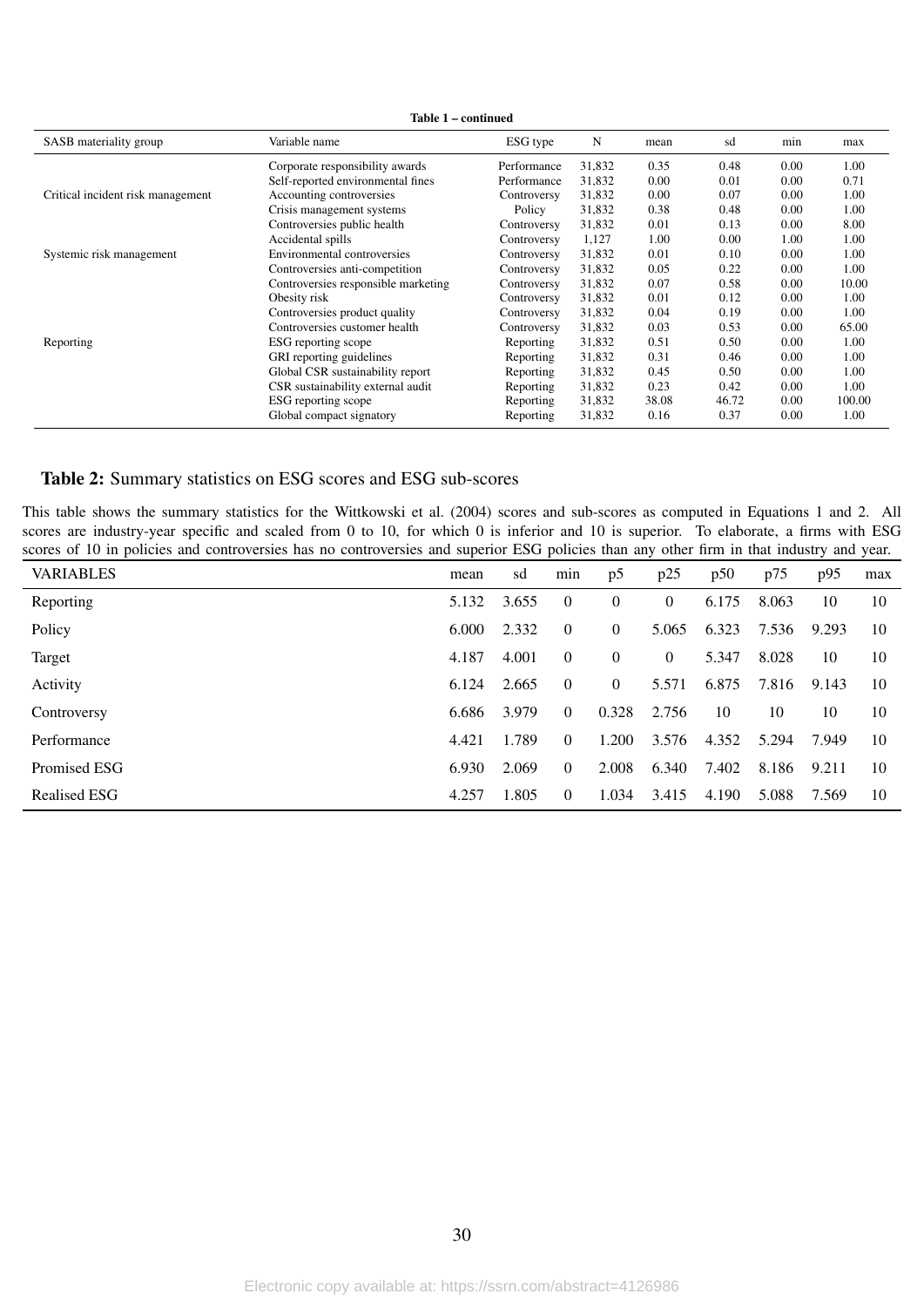#### <span id="page-30-0"></span>Table 3: Correlation matrix of ESG scores and sustainable performance

This table provides a correlation matrix on ESG scores, promised and realized ESG scores, and sustainable performance as a first step to verifying the accuracy of promised and realized ESG scores. We compute the realised and promised ESG scores using Equations [\(1\)](#page-10-0) and [\(2\)](#page-10-1). The ESG controversies (abbreviated as cont.), emissions and labor conditions are retrieved from Refinitiv ESG. All *NO<sub>X</sub>* emissions, *CO*<sub>2</sub> emissions, accidents, and fatalities are continues variables divided by total assets. VOC and PM emissions, strikes, and controversies are boolean. P-values in parentheses. \*, \*\* and \*\*\* denote significance at the 10%, 5% and 1% level, respectively.

|                                     | <b>Realised ESG</b> | Promised ESG | Refinitiv rating | <b>MSCI</b> rating | FTSE rating |
|-------------------------------------|---------------------|--------------|------------------|--------------------|-------------|
| CO <sub>2</sub> emissions<br>Assets | $-0.380***$         | $-0.002$     | $0.574***$       | $0.662***$         | $0.370***$  |
|                                     | (0.000)             | (0.975)      | (0.000)          | (0.000)            | (0.000)     |
| NO <sub>x</sub> emissions<br>Assets | $-0.422***$         | 0.030        | $0.519***$       | $0.585***$         | $0.292***$  |
|                                     | (0.000)             | (0.693)      | (0.000)          | (0.000)            | (0.000)     |
| VOC or PM emissions                 | $-0.685***$         | $0.422***$   | $0.638***$       | 0.013              | $0.134*$    |
|                                     | (0.000)             | (0.000)      | (0.000)          | (0.865)            | (0.072)     |
| <b>Strikes</b>                      | $0.303***$          | $0.478***$   | $-0.208***$      | $-0.377***$        | $-0.486***$ |
|                                     | (0.000)             | (0.000)      | (0.005)          | (0.000)            | (0.000)     |
| Accidents<br><b>Assets</b>          | $-0.387***$         | 0.030        | $0.456***$       | $0.594***$         | $0.207***$  |
|                                     | (0.000)             | (0.686)      | (0.000)          | (0.000)            | (0.005)     |
| Fatalities<br><b>Assets</b>         | $-0.352***$         | 0.007        | $0.401***$       | $0.603***$         | $0.190**$   |
|                                     | (0.000)             | (0.930)      | (0.000)          | (0.000)            | (0.011)     |
| Environmental cont.                 | $-0.363***$         | $-0.275***$  | $0.719***$       | $0.594***$         | $0.694***$  |
|                                     | (0.000)             | (0.000)      | (0.000)          | (0.000)            | (0.000)     |
| Working condition cont.             | $-0.711***$         | $0.170**$    | $0.476***$       | $-0.300***$        | $0.342***$  |
|                                     | (0.000)             | (0.022)      | (0.000)          | (0.000)            | (0.000)     |
| Business ethics cont.               | $-0.050$            | 0.028        | $-0.308***$      | $-0.433***$        | $-0.103$    |
|                                     | (0.508)             | (0.713)      | (0.000)          | (0.000)            | (0.171)     |
| complaints<br>Consumer<br>cont.     | 0.061               | 0.103        | $-0.128*$        | 0.091              | $-0.498***$ |
|                                     | (0.413)             | (0.170)      | (0.086)          | (0.225)            | (0.000)     |
| Product quality cont.               | $-0.580***$         | $0.496***$   | $0.413***$       | $-0.414***$        | $0.197***$  |
|                                     | (0.000)             | (0.000)      | (0.000)          | (0.000)            | (0.008)     |
| marketing<br>Responsible<br>cont.   | $-0.542***$         | $0.333***$   | $0.191**$        | $-0.556***$        | $0.163**$   |
|                                     | (0.000)             | (0.000)      | (0.010)          | (0.000)            | (0.028)     |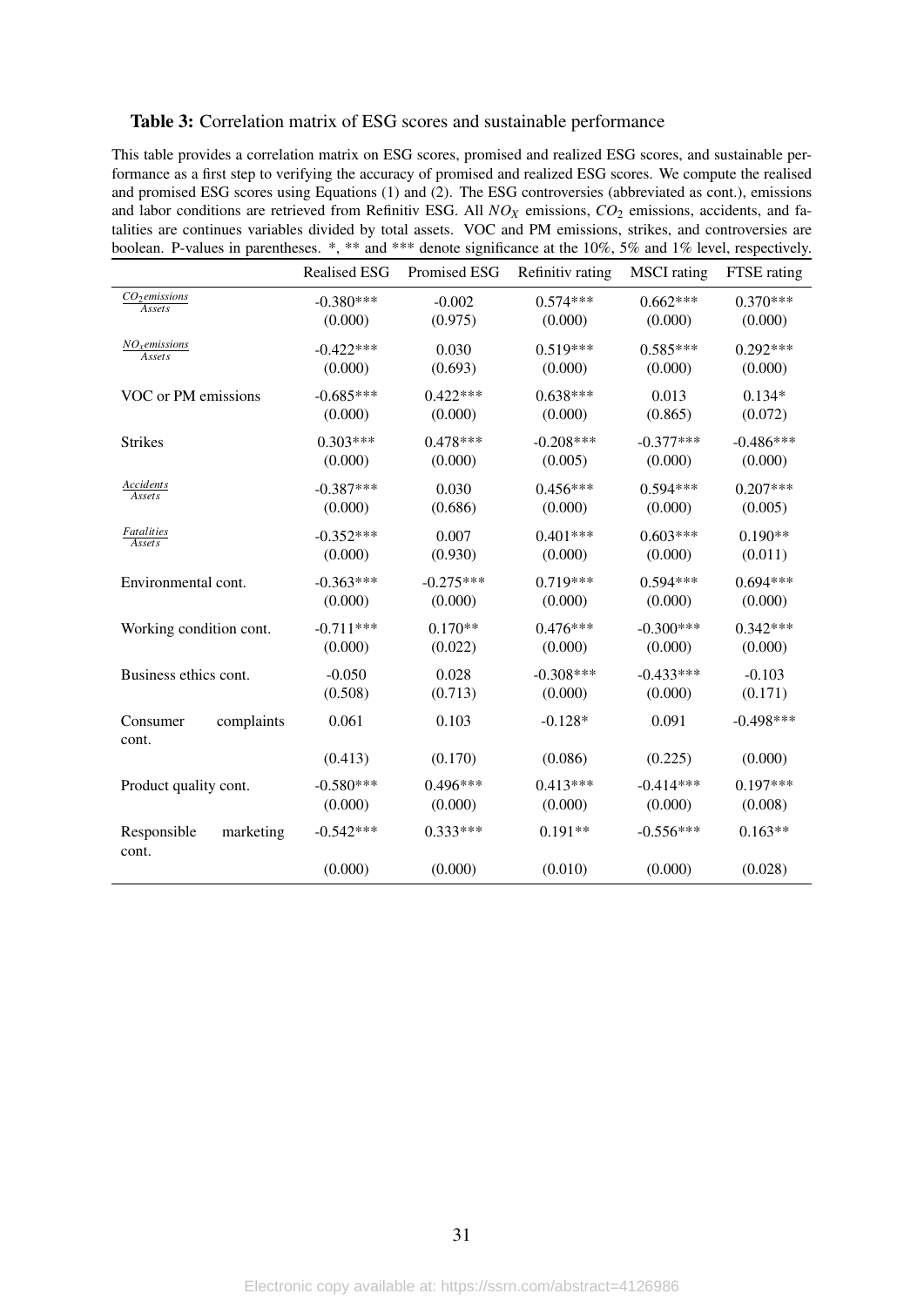<span id="page-31-0"></span>

|         | <b>Table 4:</b> The impact of promised and realized sustainable performance on Refinitiv ESG |  |
|---------|----------------------------------------------------------------------------------------------|--|
| ratings |                                                                                              |  |

This table regresses the promised, realized, reporting, policy, activity, controversy, and performance ESG scores on the Refinitiv ESG rating of firms as given in Equation [\(3\)](#page-11-0). The  $R<sup>2</sup>$  is adjusted for non-firm fixed effects models. Firm clustered standard errors in parenthesis. \*, \*\* and \*\*\* denote significance at the 10%, 5% and 1% level, respectively.

| $^*,$<br>thesis.                          | ** | and | *** | denote                 | significance           | at | the | $10\%$ ,               | 5% | and                    | $1\%$ | level,                 | respectively.          |
|-------------------------------------------|----|-----|-----|------------------------|------------------------|----|-----|------------------------|----|------------------------|-------|------------------------|------------------------|
| <b>VARIABLES</b>                          |    |     |     | (1)                    | (2)                    |    |     | (3)                    |    | (4)                    |       | (5)                    | (6)                    |
| Promised ESG                              |    |     |     | $0.465***$<br>(0.006)  | $0.389***$<br>(0.006)  |    |     | $0.155***$<br>(0.008)  |    |                        |       |                        |                        |
| <b>Realised ESG</b>                       |    |     |     | $-0.029***$<br>(0.006) | $-0.036***$<br>(0.006) |    |     | $-0.059***$<br>(0.009) |    |                        |       |                        |                        |
| Reporting                                 |    |     |     |                        |                        |    |     |                        |    | $0.232***$<br>(0.004)  |       | $0.215***$<br>(0.004)  | $0.164***$<br>(0.006)  |
| Policy                                    |    |     |     |                        |                        |    |     |                        |    | $0.120***$<br>(0.006)  |       | $0.102***$<br>(0.006)  | 0.003<br>(0.009)       |
| Activity                                  |    |     |     |                        |                        |    |     |                        |    | $0.076***$<br>(0.005)  |       | $0.090***$<br>(0.005)  | $0.085***$<br>(0.007)  |
| Target                                    |    |     |     |                        |                        |    |     |                        |    | $0.129***$<br>(0.003)  |       | $0.122***$<br>(0.003)  | $0.074***$<br>(0.005)  |
| Controversy                               |    |     |     |                        |                        |    |     |                        |    | $-0.053***$<br>(0.003) |       | $-0.047***$<br>(0.003) | $-0.032***$<br>(0.004) |
| Performance                               |    |     |     |                        |                        |    |     |                        |    | $-0.016***$<br>(0.005) |       | $-0.003$<br>(0.005)    | $-0.029***$<br>(0.007) |
| Observations<br><b>Adjusted R-squared</b> |    |     |     | 28,490<br>0.245        | 28,490<br>0.393        |    |     | 28,490<br>0.061        |    | 28,490<br>0.539        |       | 28,490<br>0.587        | 28,490<br>0.269        |
| Size                                      |    |     |     | NO                     | <b>YES</b>             |    |     | N <sub>O</sub>         |    | NO                     |       | <b>YES</b>             | NO                     |
| <b>Industry FE</b>                        |    |     |     | NO                     | <b>YES</b>             |    |     | N <sub>O</sub>         |    | NO                     |       | <b>YES</b>             | NO                     |
| <b>Country FE</b>                         |    |     |     | NO.                    | <b>YES</b>             |    |     | N <sub>O</sub>         |    | NO                     |       | <b>YES</b>             | NO                     |
| Year FE                                   |    |     |     | NO                     | <b>YES</b>             |    |     | NO                     |    | NO                     |       | <b>YES</b>             | NO                     |
| Firm FE                                   |    |     |     | N <sub>O</sub>         | NO                     |    |     | <b>YES</b>             |    | NO                     |       | NO                     | <b>YES</b>             |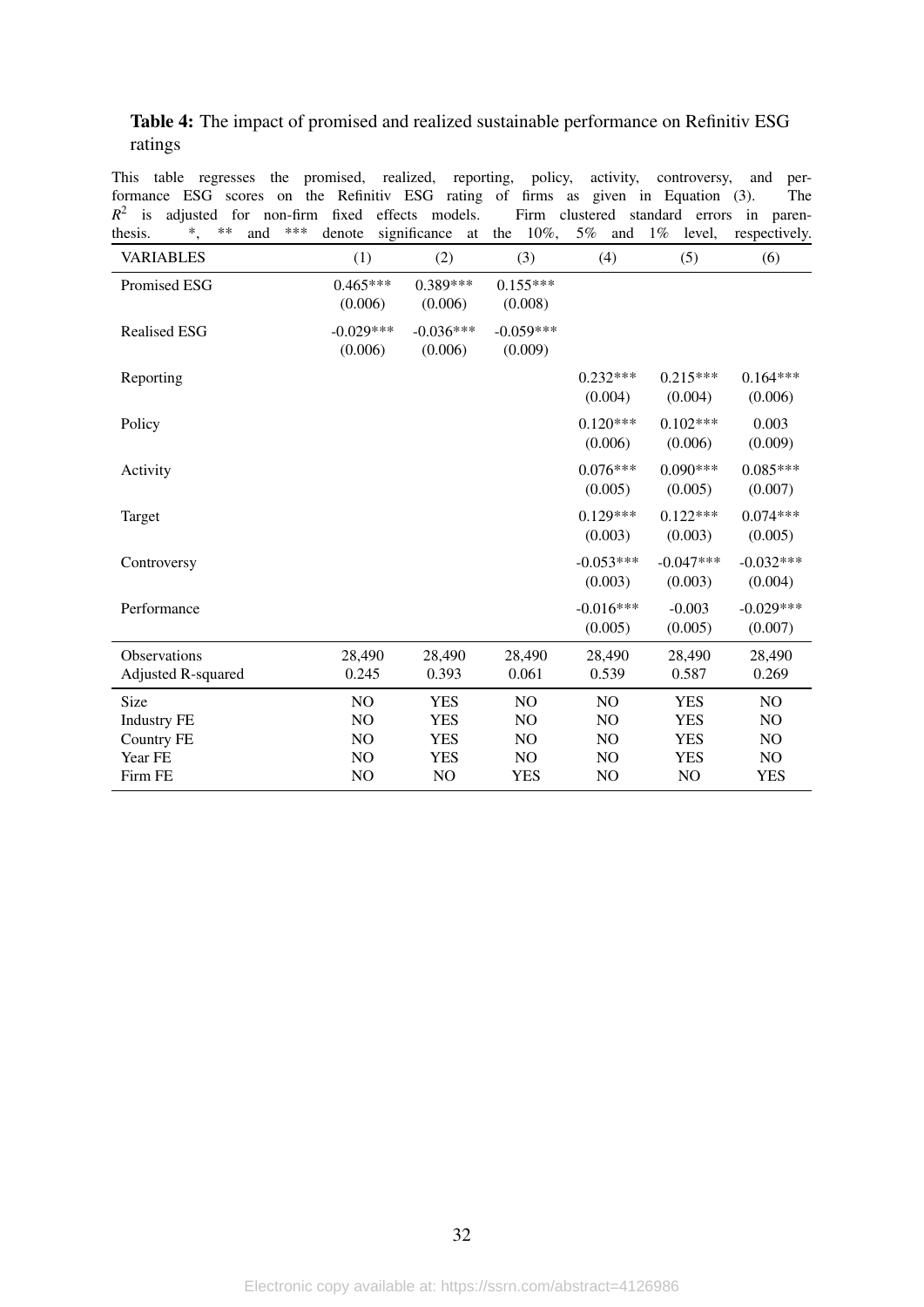#### <span id="page-32-0"></span>Table 5: The impact of promised and realized sustainable performance on MSCI ESG ratings

This table regresses the promised, realized, reporting, policy, activity, controversy, and performance ESG scores on the MSCI ESG rating of firms as given in Equation [\(3\)](#page-11-0). The  $R<sup>2</sup>$  is adjusted for non-firm fixed effects models. Firm clustered standard errors in paren-

| $^*,$<br>**<br>***<br>thesis.<br>and | significance<br>denote | at                    | 10%,<br>the           | 5%<br>and             | $1\%$<br>level,       | respectively.         |
|--------------------------------------|------------------------|-----------------------|-----------------------|-----------------------|-----------------------|-----------------------|
| <b>VARIABLES</b>                     | (1)                    | (2)                   | (3)                   | (4)                   | (5)                   | (6)                   |
| Promised ESG                         | $0.267***$<br>(0.014)  | $0.226***$<br>(0.015) | $0.064***$<br>(0.019) |                       |                       |                       |
| <b>Realised ESG</b>                  | $-0.018$<br>(0.014)    | $-0.024$<br>(0.014)   | $-0.001$<br>(0.022)   |                       |                       |                       |
| Reporting                            |                        |                       |                       | $0.122***$<br>(0.010) | $0.138***$<br>(0.011) | $0.073***$<br>(0.018) |
| Policy                               |                        |                       |                       | $0.035**$<br>(0.017)  | $-0.015$<br>(0.017)   | $-0.053**$<br>(0.025) |
| Activity                             |                        |                       |                       | $0.046***$<br>(0.013) | $0.076***$<br>(0.013) | $0.078***$<br>(0.023) |
| Target                               |                        |                       |                       | $0.114***$<br>(0.009) | $0.099***$<br>(0.009) | $0.055***$<br>(0.015) |
| Controversy                          |                        |                       |                       | $0.033***$<br>(0.007) | $0.038***$<br>(0.008) | 0.014<br>(0.011)      |
| Performance                          |                        |                       |                       | $-0.035**$<br>(0.014) | $-0.025*$<br>(0.015)  | 0.016<br>(0.022)      |
| Observations<br>Adjusted R-squared   | 8,587<br>0.048         | 8,587<br>0.159        | 8,587<br>0.005        | 8,587<br>0.123        | 8,587<br>0.218        | 8,587<br>0.036        |
| Size                                 | NO                     | <b>YES</b>            | NO                    | NO                    | <b>YES</b>            | NO                    |
| <b>Industry FE</b>                   | NO                     | <b>YES</b>            | N <sub>O</sub>        | NO                    | <b>YES</b>            | N <sub>O</sub>        |
| <b>Country FE</b>                    | NO                     | <b>YES</b>            | NO                    | NO                    | <b>YES</b>            | N <sub>O</sub>        |
| Year FE                              | NO                     | <b>YES</b>            | NO                    | NO                    | YES                   | NO                    |
| Firm FE                              | NO                     | NO                    | <b>YES</b>            | NO                    | NO                    | <b>YES</b>            |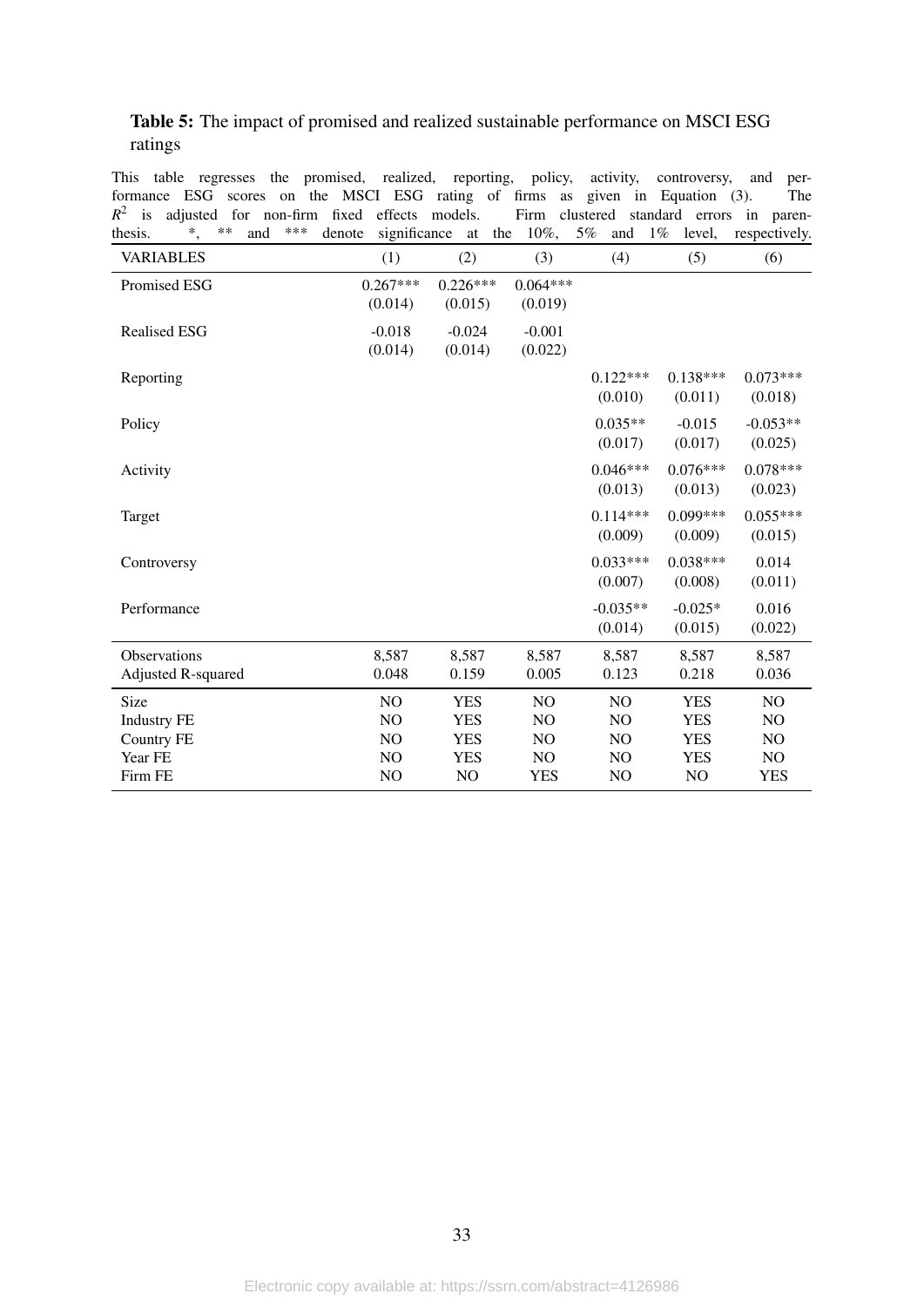#### <span id="page-33-0"></span>Table 6: The impact of promised and realized sustainable performance on FTSE ESG ratings

This table regresses the promised, realized, reporting, policy, activity, controversy, and performance ESG scores on the FTSE ESG rating of firms as given in Equation [\(3\)](#page-11-0). The  $R<sup>2</sup>$  is adjusted for non-firm fixed effects models. Firm clustered standard errors in paren-

| thesis.                                   | $\ddot{\hspace{0.5em}},$ | $**$ | and | *** | denote                | significance          | at | the | $10\%$ ,               | 5% | and                    | $1\%$ | level,                 | respectively.          |
|-------------------------------------------|--------------------------|------|-----|-----|-----------------------|-----------------------|----|-----|------------------------|----|------------------------|-------|------------------------|------------------------|
| <b>VARIABLES</b>                          |                          |      |     |     | (1)                   | (2)                   |    |     | (3)                    |    | (4)                    |       | (5)                    | (6)                    |
| Promised ESG                              |                          |      |     |     | $0.287***$<br>(0.012) | $0.251***$<br>(0.011) |    |     | $0.023**$<br>(0.011)   |    |                        |       |                        |                        |
| <b>Realised ESG</b>                       |                          |      |     |     | 0.005<br>(0.011)      | 0.011<br>(0.011)      |    |     | $-0.036***$<br>(0.013) |    |                        |       |                        |                        |
| Reporting                                 |                          |      |     |     |                       |                       |    |     |                        |    | $0.155***$<br>(0.007)  |       | $0.159***$<br>(0.007)  | $0.086***$<br>(0.011)  |
| Policy                                    |                          |      |     |     |                       |                       |    |     |                        |    | $0.108***$<br>(0.013)  |       | $0.037***$<br>(0.013)  | $-0.067***$<br>(0.014) |
| Activity                                  |                          |      |     |     |                       |                       |    |     |                        |    | $-0.009$<br>(0.011)    |       | $0.034***$<br>(0.010)  | $0.058***$<br>(0.012)  |
| Target                                    |                          |      |     |     |                       |                       |    |     |                        |    | $0.099***$<br>(0.006)  |       | $0.114***$<br>(0.006)  | $0.029***$<br>(0.010)  |
| Controversy                               |                          |      |     |     |                       |                       |    |     |                        |    | $-0.017***$<br>(0.005) |       | $-0.017***$<br>(0.005) | $-0.009$<br>(0.005)    |
| Performance                               |                          |      |     |     |                       |                       |    |     |                        |    | 0.017<br>(0.010)       |       | $0.034***$<br>(0.010)  | $-0.040***$<br>(0.013) |
| Observations<br><b>Adjusted R-squared</b> |                          |      |     |     | 7,541<br>0.098        | 7,541<br>0.248        |    |     | 7,541<br>0.006         |    | 7,541<br>0.270         |       | 7,541<br>0.391         | 7,541<br>0.084         |
| Size                                      |                          |      |     |     | NO                    | <b>YES</b>            |    |     | N <sub>O</sub>         |    | N <sub>O</sub>         |       | <b>YES</b>             | N <sub>O</sub>         |
| <b>Industry FE</b>                        |                          |      |     |     | NO                    | <b>YES</b>            |    |     | NO                     |    | NO                     |       | <b>YES</b>             | NO                     |
| <b>Country FE</b>                         |                          |      |     |     | NO                    | <b>YES</b>            |    |     | NO                     |    | NO.                    |       | <b>YES</b>             | NO                     |
| Year FE                                   |                          |      |     |     | NO                    | <b>YES</b>            |    |     | NO                     |    | N <sub>O</sub>         |       | <b>YES</b>             | NO                     |
| Firm FE                                   |                          |      |     |     | NO                    | NO                    |    |     | <b>YES</b>             |    | NO                     |       | N <sub>O</sub>         | <b>YES</b>             |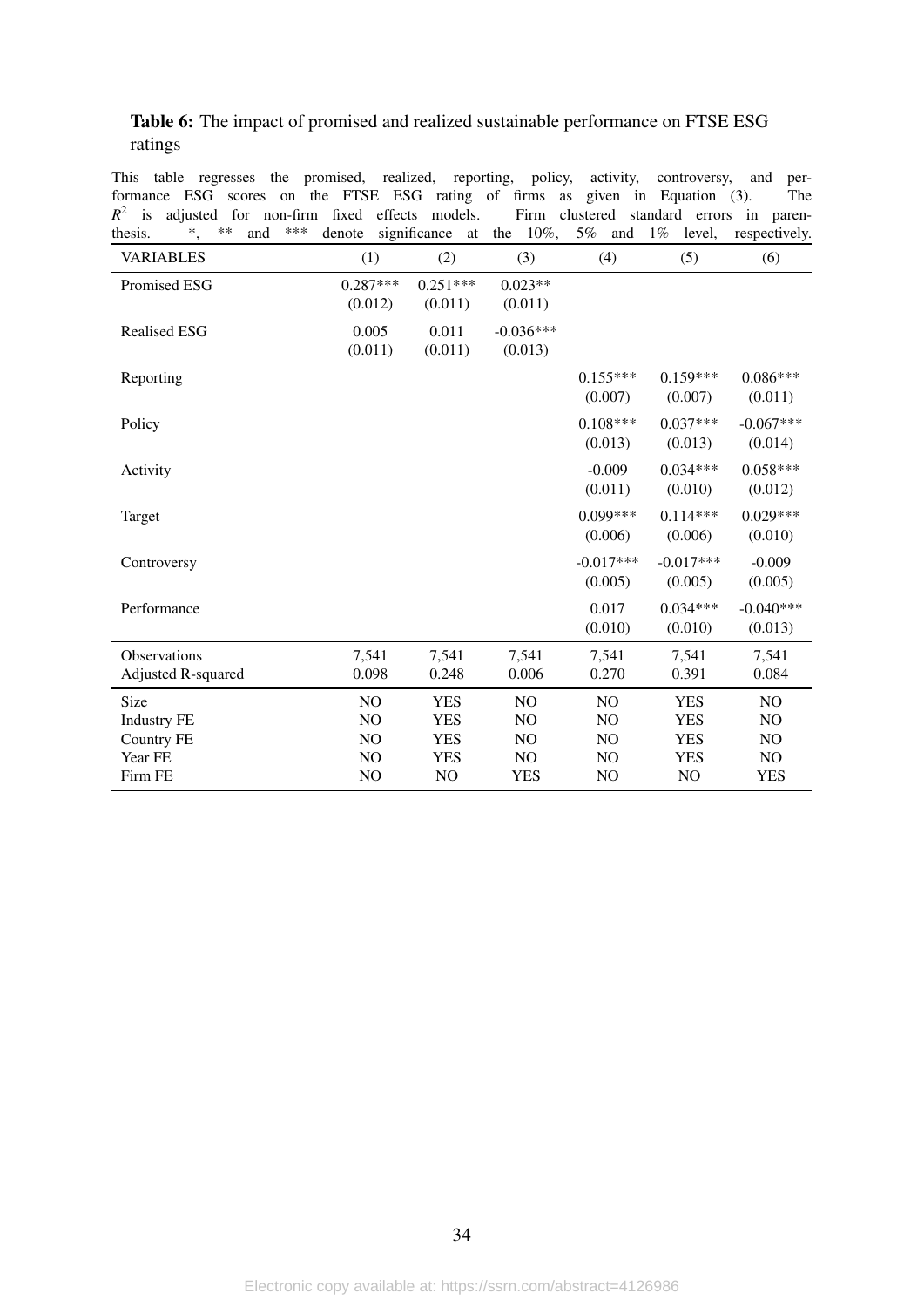#### <span id="page-34-0"></span>Table 7: The impact of current promised on future realized sustainable performance

This table shows that promises of sustainable performance do not realize up to 10 years in the future. All dependant and independent variables in this regression represent ESG scores, for which promised ESG scores and ESG reporting, policy, activity, and target sub-scores are contemporaneous. Firm clustered standard errors in parenthesis.  $*$ ,  $*$  and  $**$  denote significance at the 10%, 5% and 1% level, respectively.

| <b>VARIABLES</b>              | (1)          | (2)         | (3)         | (4)         | (5)         |
|-------------------------------|--------------|-------------|-------------|-------------|-------------|
|                               | Promised ESG | Reporting   | Policy      | Activity    | Target      |
| $Controversy_{i,t}$           | $-0.069***$  | $-0.059***$ | $-0.085***$ | $-0.080***$ | $-0.057**$  |
|                               | (0.012)      | (0.022)     | (0.013)     | (0.018)     | (0.024)     |
| Controversy <sub>i,t+1</sub>  | $-0.016$     | $-0.074***$ | $-0.014$    | $-0.027$    | $-0.049*$   |
|                               | (0.014)      | (0.024)     | (0.015)     | (0.019)     | (0.025)     |
| Controversy <sub>i,t+2</sub>  | $-0.022$     | $-0.062**$  | $-0.031*$   | $-0.050**$  | $-0.022$    |
|                               | (0.016)      | (0.025)     | (0.016)     | (0.020)     | (0.026)     |
| Controvers $y_{i,t+3}$        | $-0.026$     | $-0.054**$  | $-0.027$    | $-0.026$    | $-0.057**$  |
|                               | (0.019)      | (0.027)     | (0.018)     | (0.023)     | (0.029)     |
| Controversy <sub>i,t+4</sub>  | $-0.034$     | $-0.048$    | $-0.056**$  | $-0.045*$   | $-0.077**$  |
|                               | (0.021)      | (0.031)     | (0.022)     | (0.027)     | (0.032)     |
| Controversy <sub>i,t+5</sub>  | $-0.013$     | $-0.029$    | $-0.014$    | $-0.010$    | $-0.025$    |
|                               | (0.023)      | (0.031)     | (0.023)     | (0.027)     | (0.032)     |
| Controversy <sub>i,t+6</sub>  | $-0.028$     | $-0.021$    | $-0.038*$   | $-0.021$    | $-0.015$    |
|                               | (0.019)      | (0.029)     | (0.020)     | (0.024)     | (0.030)     |
| Controversy <sub>i,t+7</sub>  | $-0.024$     | 0.012       | $-0.009$    | $-0.023$    | 0.039       |
|                               | (0.016)      | (0.028)     | (0.016)     | (0.022)     | (0.029)     |
| Controversy <sub>i,t+8</sub>  | $-0.014$     | $-0.011$    | $-0.042***$ | $-0.034*$   | $-0.023$    |
|                               | (0.014)      | (0.026)     | (0.015)     | (0.021)     | (0.027)     |
| Controversy <sub>i,t+9</sub>  | $-0.007$     | $-0.076***$ | $-0.016$    | $-0.005$    | $-0.066***$ |
|                               | (0.014)      | (0.024)     | (0.015)     | (0.020)     | (0.025)     |
| Controversy <sub>i,t+10</sub> | $-0.061***$  | $-0.074***$ | $-0.049***$ | $-0.075***$ | $-0.088***$ |
|                               | (0.014)      | (0.022)     | (0.014)     | (0.019)     | (0.023)     |
| $Performance_{i,t}$           | $-0.133***$  | $-0.217***$ | $-0.131***$ | $-0.232***$ | $-0.170***$ |
|                               | (0.025)      | (0.036)     | (0.026)     | (0.031)     | (0.036)     |
| Performance <sub>i.t+1</sub>  | $-0.008$     | $0.075*$    | $-0.024$    | $-0.001$    | 0.035       |
|                               | (0.031)      | (0.042)     | (0.032)     | (0.037)     | (0.042)     |
| Performance <sub>i.t+2</sub>  | $0.072**$    | 0.003       | 0.021       | 0.068       | 0.040       |
|                               | (0.036)      | (0.046)     | (0.037)     | (0.042)     | (0.046)     |
| $Performance_{i,t+3}$         | $-0.073$     | 0.003       | $-0.038$    | $-0.065$    | 0.005       |
|                               | (0.045)      | (0.052)     | (0.044)     | (0.051)     | (0.052)     |
| $Performance_{i,t+4}$         | $-0.108*$    | $-0.043$    | $-0.074$    | $-0.125**$  | $-0.014$    |
|                               | (0.055)      | (0.059)     | (0.054)     | (0.061)     | (0.060)     |
| $Performance_{i,t+5}$         | 0.062        | 0.007       | 0.016       | 0.022       | $-0.028$    |
|                               | (0.061)      | (0.066)     | (0.058)     | (0.068)     | (0.065)     |
| $Performance_{i,t+6}$         | $-0.009$     | 0.000       | 0.064       | $-0.069$    | 0.017       |
|                               | (0.061)      | (0.070)     | (0.058)     | (0.069)     | (0.072)     |
| Performance <sub>i.t+7</sub>  | $-0.037$     | 0.066       | $-0.004$    | 0.058       | $-0.019$    |
|                               | (0.064)      | (0.077)     | (0.065)     | (0.076)     | (0.080)     |
| Performance <sub>i.t+8</sub>  | 0.033        | $-0.060$    | $-0.007$    | 0.020       | $-0.032$    |
|                               | (0.066)      | (0.083)     | (0.067)     | (0.083)     | (0.086)     |
| $Performance_{i,t+9}$         | 0.077        | 0.047       | $0.118**$   | 0.121       | 0.115       |
|                               | (0.060)      | (0.077)     | (0.059)     | (0.075)     | (0.079)     |
| $Performance_{i,t+10}$        | $-0.023$     | $-0.002$    | $-0.040$    | $-0.044$    | 0.081       |
|                               | (0.053)      | (0.060)     | (0.049)     | (0.062)     | (0.061)     |
| Observations                  | 3,307        | 3,307       | 3,307       | 3,307       | 3,307       |
| <b>Adjusted R-squared</b>     | 0.122        | 0.143       | 0.162       | 0.140       | 0.111       |

35 Electronic copy available at: https://ssrn.com/abstract=4126986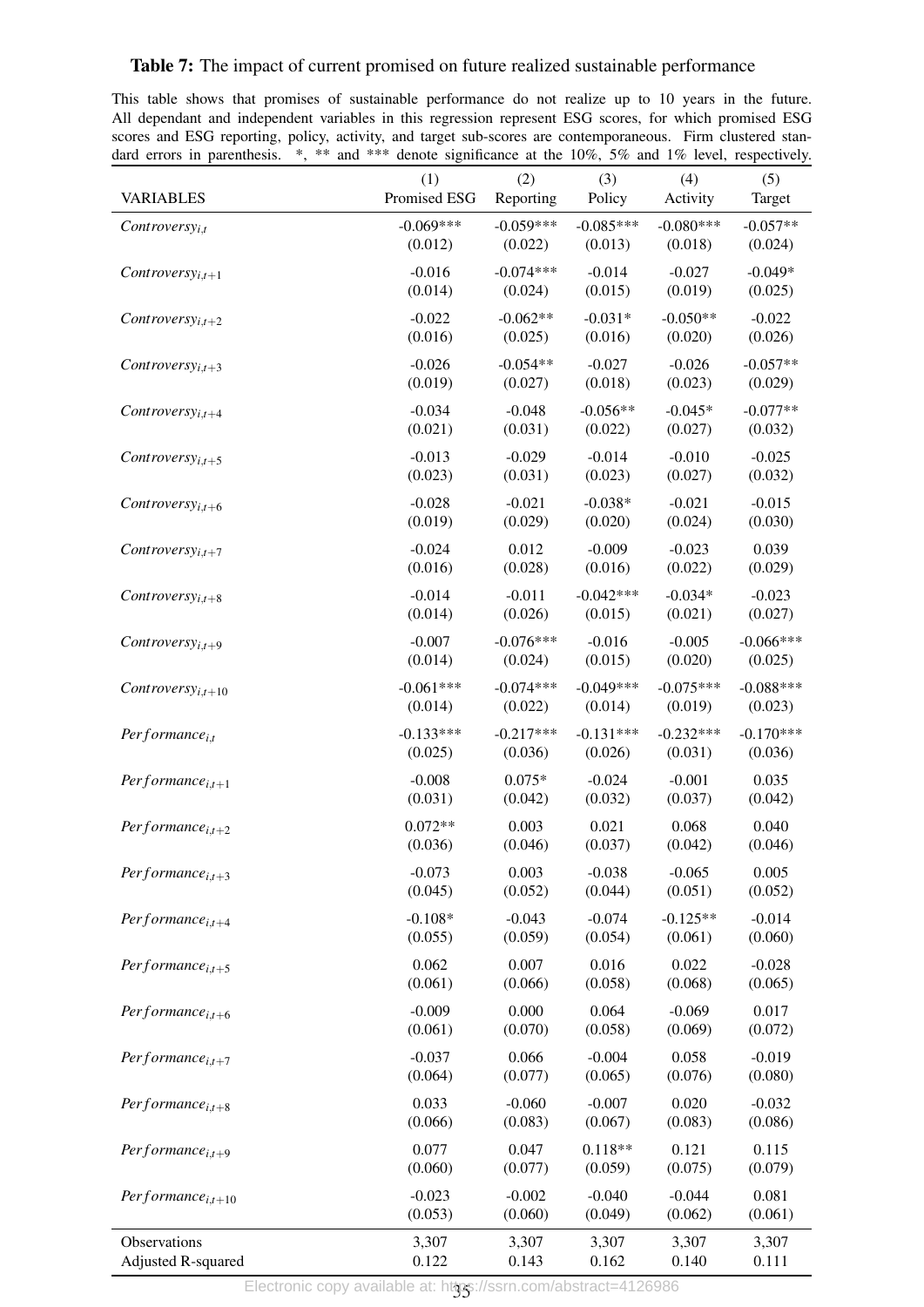| $\frac{1}{\zeta}$        |
|--------------------------|
|                          |
|                          |
|                          |
|                          |
|                          |
|                          |
| ı                        |
|                          |
|                          |
|                          |
| ていこく                     |
| $\frac{1}{2}$            |
| $\overline{\phantom{a}}$ |
|                          |
|                          |
|                          |
|                          |
|                          |
| こうこうこう なん てんこうそく         |
|                          |
| l                        |
|                          |
|                          |
|                          |
|                          |
|                          |
|                          |
| $\vdots$                 |
|                          |
|                          |
| Ć                        |
| l                        |

<span id="page-35-0"></span>Specifically, it regresses greenhouse gas emissions, water and wastewater management, water usage, customer welfare, selling practices, labour practices, employee health safety, employee management, business model re-<br>silience, supply chain management, materials s This table shows that promises of sustainable performance do not realize up to 10 years in the future at the SASB materiality level. Specifically, it regresses greenhouse gas emissions, water and wastewater management, water usage, customer welfare, selling practices, labour practices, employee health safety, employee management, business model resilience, supply chain management, materials source management, business ethics, legal and regulatory concerns specific promised ESG scores on the current and future realised This table shows that promises of sustainable performance do not realize up to 10 years in the future at the SASB materiality level.

| respectively                                                                                                                         | (14)                                   | (0.065)<br>$-0.027$     | $-0.040$<br>(0.046)     | $-0.047$<br>(0.042)    | $-0.019$<br>$(0.046)$                         | (60.010)                                        | $-0.017$<br>(0.044)   | $\begin{array}{c} 0.032 \\ 0.043 \end{array}$   | (0.044)                                         | $-0.097**$<br>(0.042)                           | (0.044)<br>$-0.002$   | $-0.050$<br>(0.037)    | 3,433<br>0.275            | <b>YES<br/>YES<br/>YES</b>                   |
|--------------------------------------------------------------------------------------------------------------------------------------|----------------------------------------|-------------------------|-------------------------|------------------------|-----------------------------------------------|-------------------------------------------------|-----------------------|-------------------------------------------------|-------------------------------------------------|-------------------------------------------------|-----------------------|------------------------|---------------------------|----------------------------------------------|
| $1\%$ level                                                                                                                          | (13)                                   | $0.086**$<br>(0.018)    | $-0.073**$<br>(0.019)   | $-0.027$<br>(0.019)    | $-0.010$<br>$(0.021)$                         | $-0.017$<br>$(0.023)$                           | $-0.006$<br>$(0.021)$ | $-0.050**$<br>(0.019)                           | $-0.027$<br>(0.019)                             | $(610.0 - 0.017)$                               | $-0.019$<br>(0.018)   | (0.016)<br>0.002       | 3,433<br>0.369            | <b>XES<br/>XES<br/>XES</b>                   |
| and<br>10%, 5%                                                                                                                       | (12)                                   | $0.149**$<br>(0.026)    | $-0.065**$<br>(0.032)   | $-0.097***$<br>(0.031) | $-0.051$<br>(0.035)                           | $-0.054$<br>(0.039)                             | $-0.004$<br>(0.039)   | $-0.021$<br>(0.039)                             | $(0.041)$<br>(0.039)                            | $\begin{array}{c} 0.025 \\ (0.036) \end{array}$ | $-0.064**$<br>(0.032) | $0.100***$<br>(0.026)  | 3,433<br>0.452            | <b>YES<br/>YES<br/>YES</b>                   |
| at the                                                                                                                               | $\begin{pmatrix} 1 \\ 2 \end{pmatrix}$ | $0.145***$<br>(0.034)   | $-0.079*$<br>(0.042)    | $-0.045$<br>(0.041)    | $-0.025$<br>(0.040)                           | $-0.050$<br>(0.042)                             | (60.017)              | $\begin{array}{c} 0.053 \\ (0.043) \end{array}$ | $0.016$<br>$(0.046)$                            | $-0.052$<br>(0.045)                             | $-0.001$<br>$(0.042)$ | $0.068**$<br>(0.030)   | 3,433<br>0.370            | <b>XES<br/>XES<br/>XES</b>                   |
| significance                                                                                                                         | (10)                                   | $0.130**$<br>(0.042)    | (0.029)                 | (0.039)                | $\frac{0.065}{(0.060)}$                       | $-0.023$<br>(0.061)                             | $-0.021$<br>(0.068)   | (0.099)                                         | $\frac{0.025}{(0.070)}$                         | $\frac{0.014}{(0.073)}$                         | $-0.075$<br>$(0.064)$ | (0.039)<br>$0.073*$    | 3,433<br>0.303            | <b>XES<br/>XES<br/>XES</b>                   |
| *** denote                                                                                                                           | $\circledcirc$                         | (0.124)<br>$-0.064$     | $\frac{0.072}{(0.127)}$ | (0.119)                | $\begin{array}{c} 0.083 \\ 0.122 \end{array}$ | $\frac{0.110}{(0.127)}$                         | (0.117)               | $0.104$<br>$(0.099)$                            | $\begin{array}{c} 0.018 \\ (0.098) \end{array}$ | (0.020)                                         | $-0.027$<br>(0.077)   | (0.061)<br>$-0.009$    | 3,433<br>0.303            | <b>YES<br/>YES<br/>YES</b>                   |
| and<br>$\frac{*}{*}$                                                                                                                 | $\circledast$                          | (0.067)<br>$-0.115$     | (0.074)<br>$-0.099$     | (0.075)<br>$-0.010$    | (0.088)<br>0.083                              | $-0.063$<br>(0.101)                             | $-0.046$<br>(0.100)   | $-0.014$<br>(0.098)                             | (0.095)<br>$-0.024$                             | (0.092)<br>$-0.031$                             | (0.083)<br>0.046      | (0.066)<br>0.069       | 3,433<br>0.305            | YES<br><b>ESS<br/>NESS</b>                   |
| $\ast$<br>parenthesis.                                                                                                               | $\in$                                  | $-0.043**$<br>(0.021)   | $-0.052**$<br>(0.022)   | $-0.069***$<br>(0.022) | $-0.016$<br>$(0.023)$                         | $-0.044*$<br>(0.024)                            | $-0.049*$<br>(0.026)  | (0.002)                                         | $0.026$<br>$(0.030)$                            | $-0.027$<br>(0.029)                             | $-0.006$<br>(0.027)   | $-0.051**$<br>(0.025)  | 3,433<br>0.314            | YES<br><b>XHS<br/>XHS</b>                    |
| errors in                                                                                                                            | $\circledcirc$                         | $\frac{0.006}{(0.076)}$ | (0.060)                 | $-0.100*$<br>(0.053)   | $-0.022$<br>(0.057)                           | $\begin{array}{c} 0.078 \\ (0.063) \end{array}$ | $-0.027$<br>(0.059)   | $-0.037$<br>(0.063)                             | $0.138**$<br>(0.067)                            | $(0.071$<br>(0.061)                             | $-0.042$<br>(0.058)   | $-0.115**$<br>(0.046)  | 3,433<br>0.145            | <b>YES<br/>YES<br/>YES</b>                   |
| standard<br><b>CATTERS</b>                                                                                                           | $\odot$                                | $0.228***$<br>(0.037)   | $-0.119***$<br>(0.037)  | $-0.101***$<br>(0.036) | (0.035)<br>$-0.016$                           | (0.039)<br>0.005                                | $-0.073*$<br>(0.041)  | (0.041)<br>$-0.021$                             | (0.040)<br>0.034                                | (0.033)<br>$0.055*$                             | (0.031)<br>$-0.013$   | (0.029)<br>0.002       | 3,433<br>0.241            | YES<br>YES<br>YES<br>YES                     |
| Firm clustered                                                                                                                       | $\widehat{f}$                          | (0.057)<br>$-0.035$     | (0.055)<br>0.006        | (0.060)<br>$-0.048$    | $-0.096*$<br>(0.051)                          | (0.062)<br>$-0.033$                             | (0.064)<br>$-0.000$   | (0.058)<br>$-0.087$                             | (0.046)<br>$-0.002$                             | (0.045)<br>$-0.051$                             | (0.040)<br>$-0.057$   | (0.037)<br>$-0.046$    | 3,433<br>0.362            | YES<br>YES<br>YES<br>YES                     |
| ž                                                                                                                                    | $\odot$                                | $0.172***$<br>(0.052)   | $0.127***$<br>(0.061)   | (0.059)<br>0.036       | (0.067)<br>0.087                              | (0.072)<br>0.024                                | (0.070)<br>$-0.035$   | (0.067)<br>$-0.098$                             | (0.071)<br>$0.128*$                             | (0.068)<br>0.099                                | (0.062)<br>0.031      | (0.047)<br>0.072       | 3,433<br>0.309            | <b>YES<br/>YES</b><br>YES<br>YES             |
| $\begin{array}{c} \begin{array}{c} \begin{array}{c} \begin{array}{c} \end{array} \\ \end{array} \end{array} \end{array} \end{array}$ | $\widehat{c}$                          | (0.084)<br>0.122        | (0.103)<br>0.061        | (0.104)<br>0.025       | (0.108)<br>$-0.142$                           | (0.106)<br>$-0.060$                             | (0.107)<br>$-0.093$   | (0.116)<br>$-0.047$                             | (0.124)<br>0.058                                | (0.126)<br>0.001                                | $0.233**$<br>(0.099)  | $-0.161***$<br>(0.047) | 3,433<br>0.188            | YES<br>YES<br>YES<br>YES                     |
| $m_{\rm S}$ and $n_{\rm H}$                                                                                                          | $\widehat{\Xi}$                        | (0.039)<br>0.011        | $0.093**$<br>(0.044)    | (0.044)<br>0.023       | (0.049)<br>0.074                              | (0.054)<br>0.012                                | (0.057)<br>$-0.007$   | (0.059)<br>$0.007$                              | $-0.014$<br>(0.065)                             | $-0.103$<br>(0.065)                             | (0.059)<br>0.017      | $-0.113**$<br>(0.046)  | 3,433<br>0.326            | YES<br>YES<br>YES<br>YES                     |
| ESG scores in respectively Columns (1) to (14).<br>,,,,,,,,,,<br>$\sim$ , $\sim$                                                     | VARIABLES                              | Realised                | $Realised_{t+1}$        | $Realised_{t+2}$       | $Realised_{t+3}$                              | $Realised_{t+4}$                                | $Realised_{t+5}$      | $Realised_{t+6}$                                | $Realised_{t+7}$                                | $Realised_{t+8}$                                | $Realised_{t+9}$      | $Realised_{t+10}$      | Observations<br>R-squared | Industry FE<br>Country FE<br>Year FE<br>Size |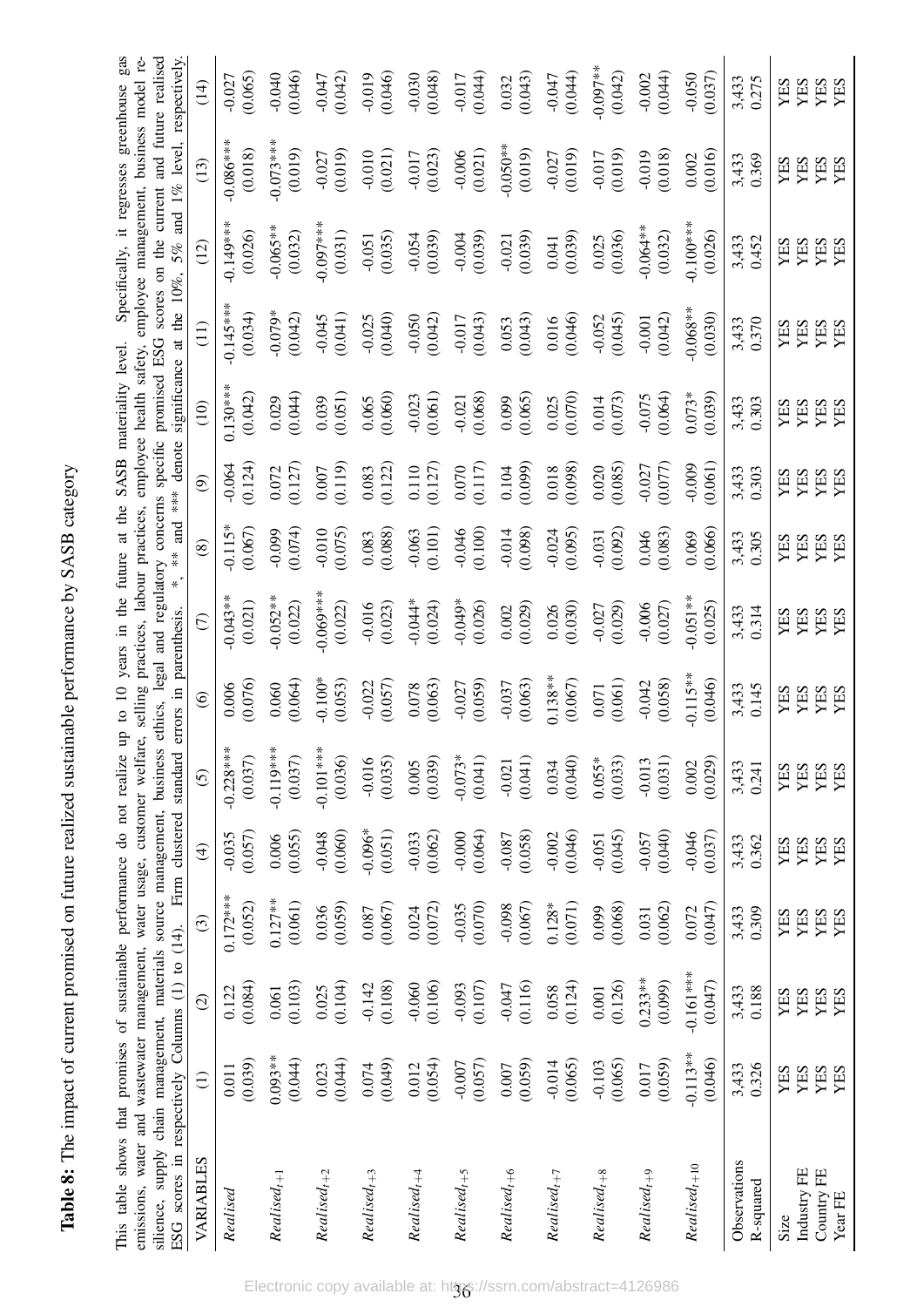Table 9: Sustainable performance for multiple ESG-rating-based SRI screening procedures Table 9: Sustainable performance for multiple ESG-rating-based SRI screening procedures

<span id="page-36-0"></span>tiv ESG. Specifically,  $NO_X$  emissions and  $CO_2$  emissions are expressed in tonnes and divided by total assets in millions. Accidents and fatalities are similarly divided by total assets in millions. Alternative sustainable performance indicators are boolean. The screening procedures respectively represent an unscreened portfolio; a portfolio in which sin stocks are excluded; negative screening in which firms with the bottom 10% ESG ratings in each industry are removed; positive screening which twice overweighs the top 10% highest ESG rating firms within industries; integrative screening that captures both positive and negative screening; and best-in-class screen-We collect sustainable performance indicators form Refini-\*, \*\* and \*\*\* denote significance at the  $10\%$ ,  $5\%$  and  $1\%$  level. Table [9](#page-36-0) elaborates on how sustainable performance is affected by ESG-rating-based SRI screening procedures. We collect sustainable performance indicators form Refinitiv ESG. Specifically, *NOX* emissions and *CO*2 emissions are expressed in tonnes and divided by total assets in millions. Accidents and fatalities are similarly divided by total assets in millions. Alternative sustainable performance indicators are boolean. The screening procedures respectively represent an unscreened portfolio; a portfolio in which sin stocks are excluded; negative screening in which firms with the bottom 10% ESG ratings in each industry are removed; positive screening which twice overweighs the top 10% highest ESG rating firms within industries; integrative screening that captures both positive and negative screening; and best-in-class screening which solely retains firms in the highest decile of ESG ratings conditional on their industries. \*, \*\* and \*\*\* denote significance at the 10%, 5% and 1% level. Table 9 elaborates on how sustainable performance is affected by ESG-rating-based SRI screening procedures. ing which solely retains firms in the highest decile of ESG ratings conditional on their industries.<br>Panel A: Social performance Panel A: Social performance

| Tanci Go Social berton mance                  |          |                         |                                                                                                                                                                                                                                                                                 |                    |                                                                                                                                                                                                                               |                          |                                                                                                                                                                                                                               |                                |                                                                                                                                                |
|-----------------------------------------------|----------|-------------------------|---------------------------------------------------------------------------------------------------------------------------------------------------------------------------------------------------------------------------------------------------------------------------------|--------------------|-------------------------------------------------------------------------------------------------------------------------------------------------------------------------------------------------------------------------------|--------------------------|-------------------------------------------------------------------------------------------------------------------------------------------------------------------------------------------------------------------------------|--------------------------------|------------------------------------------------------------------------------------------------------------------------------------------------|
|                                               |          | Unconstrained portfolio | No sin stocks                                                                                                                                                                                                                                                                   | legative screening | ositive screening                                                                                                                                                                                                             |                          | ntegrative screening                                                                                                                                                                                                          |                                | 3est-in-class screening                                                                                                                        |
| VARIABLES                                     | Mean     | $\overline{\text{S}}$   |                                                                                                                                                                                                                                                                                 | $\inf(\%)$         | $\mathop{\rm aff}\nolimits\left( \mathscr{G}_{\ell}\right)$                                                                                                                                                                   | $\overline{\phantom{0}}$ |                                                                                                                                                                                                                               | $\mathrm{diff}\left(\%\right)$ |                                                                                                                                                |
| Average ESG rating                            | 4.811    | 0.350                   |                                                                                                                                                                                                                                                                                 |                    |                                                                                                                                                                                                                               |                          |                                                                                                                                                                                                                               |                                | $2220$<br>$2520$ $2520$ $2520$ $2520$ $2520$ $2520$ $2520$ $2520$ $2520$ $2520$ $2520$ $2520$ $2520$ $2520$ $2520$ $2520$ $2520$ $2520$ $2520$ |
| Promised ESG rank                             | 6.557    | 0.251                   |                                                                                                                                                                                                                                                                                 |                    |                                                                                                                                                                                                                               |                          |                                                                                                                                                                                                                               |                                |                                                                                                                                                |
| Realised ESG rank                             | 4.544    | 0.300                   |                                                                                                                                                                                                                                                                                 |                    |                                                                                                                                                                                                                               |                          |                                                                                                                                                                                                                               |                                |                                                                                                                                                |
| CO <sub>2</sub> emissions                     | 6,842    | 12,217                  | $\begin{array}{cccccc}\n1.50 & 0.30 & 0.30 & 0.30 & 0.30 & 0.30 & 0.30 & 0.30 & 0.30 & 0.30 & 0.30 & 0.30 & 0.30 & 0.30 & 0.30 & 0.30 & 0.30 & 0.30 & 0.30 & 0.30 & 0.30 & 0.30 & 0.30 & 0.30 & 0.30 & 0.30 & 0.30 & 0.30 & 0.30 & 0.30 & 0.30 & 0.30 & 0.30 & 0.30 & 0.30 & 0$ |                    | 4.5.5 % 9.6 % 9.9 % 4.5 % 4.6 % 4.8 % 6.8 % 4.6 % 4.6 % 9.8 % 6.8 % 4.6 % 9.8 % 6.8 % 6.8 % 6.8 % 6.8 % 6.8 % 6.8 % 6.8 % 6.8 % 6.8 % 6.8 % 6.8 % 6.8 % 6.8 % 6.8 % 6.8 % 6.8 % 6.8 % 6.8 % 6.8 % 6.8 % 6.8 % 6.8 % 6.8 % 6.8 |                          | $4.8$ $8.8$ $8.7$ $8.8$ $4.3$ $4.8$ $8.8$ $8.8$ $8.8$ $8.8$ $8.8$ $8.8$ $8.8$ $8.8$ $8.8$ $8.8$ $8.8$ $8.8$ $8.8$ $8.8$ $8.8$ $8.8$ $8.8$ $8.8$ $8.8$ $8.8$ $8.8$ $8.8$ $8.8$ $8.8$ $8.8$ $8.8$ $8.8$ $8.8$ $8.8$ $8.8$ $8.8$ |                                |                                                                                                                                                |
| assets<br>NO <sub>X</sub> emissions<br>assets | 4.593    | 8.603                   |                                                                                                                                                                                                                                                                                 |                    |                                                                                                                                                                                                                               |                          |                                                                                                                                                                                                                               |                                |                                                                                                                                                |
| VOC or PM emissions                           | 0.140    | 0.0260                  |                                                                                                                                                                                                                                                                                 |                    |                                                                                                                                                                                                                               |                          |                                                                                                                                                                                                                               |                                |                                                                                                                                                |
| Strikes                                       | 0.0279   | 0.0106                  |                                                                                                                                                                                                                                                                                 |                    |                                                                                                                                                                                                                               |                          |                                                                                                                                                                                                                               |                                |                                                                                                                                                |
| Accidents                                     | 0.559    | 1.397                   |                                                                                                                                                                                                                                                                                 |                    |                                                                                                                                                                                                                               |                          |                                                                                                                                                                                                                               |                                |                                                                                                                                                |
| Fatalities<br>assets                          | 0.000993 | 0.00276                 |                                                                                                                                                                                                                                                                                 |                    |                                                                                                                                                                                                                               |                          |                                                                                                                                                                                                                               |                                |                                                                                                                                                |
| Environmental controversies                   | 08800.0  | 00984.                  |                                                                                                                                                                                                                                                                                 |                    |                                                                                                                                                                                                                               |                          |                                                                                                                                                                                                                               |                                |                                                                                                                                                |
| Wages/working condition controversies         | 0.0238   | 0.0158                  |                                                                                                                                                                                                                                                                                 |                    |                                                                                                                                                                                                                               |                          |                                                                                                                                                                                                                               |                                |                                                                                                                                                |
| Employ health safety controversies            | 0.0248   | 0.0132                  |                                                                                                                                                                                                                                                                                 |                    |                                                                                                                                                                                                                               |                          |                                                                                                                                                                                                                               |                                |                                                                                                                                                |
| Bribery, corruption and fraud controversies   | 0.0975   | 0.0158                  |                                                                                                                                                                                                                                                                                 |                    |                                                                                                                                                                                                                               |                          |                                                                                                                                                                                                                               |                                |                                                                                                                                                |
| Intellectual property controversies           | 0.0371   | 0.0351                  |                                                                                                                                                                                                                                                                                 |                    |                                                                                                                                                                                                                               |                          |                                                                                                                                                                                                                               |                                |                                                                                                                                                |
| Anticompetition controversies                 | 0.0603   | 0.0138                  |                                                                                                                                                                                                                                                                                 |                    |                                                                                                                                                                                                                               |                          |                                                                                                                                                                                                                               |                                |                                                                                                                                                |
| Business ethics controversies                 | 1.0477   | 0.0130                  |                                                                                                                                                                                                                                                                                 |                    |                                                                                                                                                                                                                               |                          |                                                                                                                                                                                                                               |                                |                                                                                                                                                |
| Consumer complaints controversies             | 0.0200   | 1,00884                 |                                                                                                                                                                                                                                                                                 |                    |                                                                                                                                                                                                                               |                          |                                                                                                                                                                                                                               |                                |                                                                                                                                                |
| Product quality controversies                 | 0.0436   | 0.0135                  |                                                                                                                                                                                                                                                                                 |                    |                                                                                                                                                                                                                               |                          |                                                                                                                                                                                                                               |                                |                                                                                                                                                |
| Responsible marketing controversies           | 0.0148   | 0.0823                  |                                                                                                                                                                                                                                                                                 |                    |                                                                                                                                                                                                                               |                          |                                                                                                                                                                                                                               |                                |                                                                                                                                                |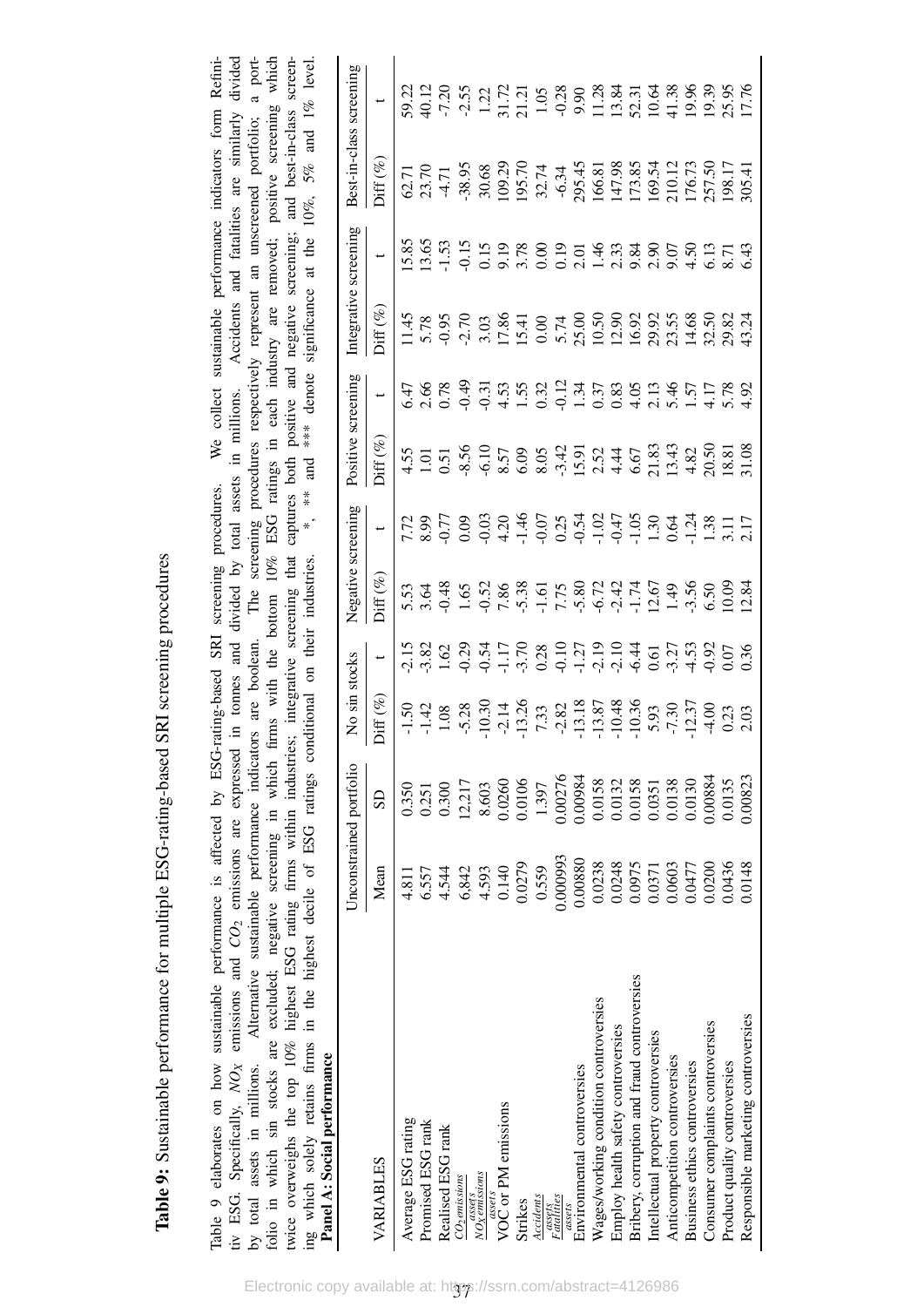Table 10: Sustainable performance for multiple Realized-ESG-scores-based SRI screening procedures Table 10: Sustainable performance for multiple Realized-ESG-scores-based SRI screening procedures

<span id="page-37-0"></span>

| Table 9 elaborates on how sustainable performance is affected by realized-ESG-score-based SRI screening procedures. We collect sustainable performance indicators form Re-<br>finitiv ESG. Specifically, $NO_X$ emissions and $CO_2$ emissions are expressed in tonnes and divided by total assets in millions. Accidents and fatalities are similarly divided<br>in which sin stocks are excluded; negative screening in which firms with the bottom 10% realized ESG scores in each industry are removed; positive screening which twice<br>overweighs the top 10% highest realized ESG score firms within industries; integrative screening that captures both positive and negative screening; and best-in-class screen-<br>ing which solely retains firms in the highest decile of realized ESG scores conditional on their industries. *, ** and *** denote significance at the 10%, 5% and 1% level.<br>by total assets in millions. Alternative sustainable performance indicators | are boolean. The screening procedures respectively represent an unscreened portfolio; a portfolio |                    |             |               |             |         |                                                                                     |             |
|--------------------------------------------------------------------------------------------------------------------------------------------------------------------------------------------------------------------------------------------------------------------------------------------------------------------------------------------------------------------------------------------------------------------------------------------------------------------------------------------------------------------------------------------------------------------------------------------------------------------------------------------------------------------------------------------------------------------------------------------------------------------------------------------------------------------------------------------------------------------------------------------------------------------------------------------------------------------------------------------|---------------------------------------------------------------------------------------------------|--------------------|-------------|---------------|-------------|---------|-------------------------------------------------------------------------------------|-------------|
|                                                                                                                                                                                                                                                                                                                                                                                                                                                                                                                                                                                                                                                                                                                                                                                                                                                                                                                                                                                            |                                                                                                   |                    |             |               |             |         | Negative screening Positive screening Integrative screening Best-in-class screening |             |
| VARIABLES                                                                                                                                                                                                                                                                                                                                                                                                                                                                                                                                                                                                                                                                                                                                                                                                                                                                                                                                                                                  | $Diff(\%)$                                                                                        |                    | $Diff(%)$ t |               | $Diff (\%)$ |         | $Diff(\%)$                                                                          |             |
| Average ESG rating                                                                                                                                                                                                                                                                                                                                                                                                                                                                                                                                                                                                                                                                                                                                                                                                                                                                                                                                                                         | 0.23                                                                                              | 0.31               | $-0.69$     | $-0.96$       | $-3.06$     | $-3.90$ | $-19.73$                                                                            | $-26.05$    |
| Promised ESG rank                                                                                                                                                                                                                                                                                                                                                                                                                                                                                                                                                                                                                                                                                                                                                                                                                                                                                                                                                                          | $-1.22$                                                                                           | $-3.38$            | $-1.31$     | $-3.63$       | $-3.52$     | $-9.26$ | $-14.35$                                                                            | $-27.86$    |
| $\frac{1}{2}$ . The state is a set of $\frac{1}{2}$                                                                                                                                                                                                                                                                                                                                                                                                                                                                                                                                                                                                                                                                                                                                                                                                                                                                                                                                        | くて                                                                                                | $\tilde{\epsilon}$ | ς<br>Ο      | $\frac{1}{2}$ | C<br>C<br>T | 140E    | 411E                                                                                | <b>VVVV</b> |

| VARIABLES                                   | $\mathsf{diff}\left(\%\right)$                                                                                                                                                                                                                                                                                |                                                                                                                                                                                                                                                                            |                                                                                                                                                                                                                                | $\overline{a}$ | $\frac{1}{\text{iff}}$ (%) | iff $(\%)$ |                                                                                                                                                                                                                                                        |
|---------------------------------------------|---------------------------------------------------------------------------------------------------------------------------------------------------------------------------------------------------------------------------------------------------------------------------------------------------------------|----------------------------------------------------------------------------------------------------------------------------------------------------------------------------------------------------------------------------------------------------------------------------|--------------------------------------------------------------------------------------------------------------------------------------------------------------------------------------------------------------------------------|----------------|----------------------------|------------|--------------------------------------------------------------------------------------------------------------------------------------------------------------------------------------------------------------------------------------------------------|
| Average ESG rating                          |                                                                                                                                                                                                                                                                                                               |                                                                                                                                                                                                                                                                            |                                                                                                                                                                                                                                |                |                            |            | $26.05$ $86.8$ , $87.0$ $10.5$ , $10.5$ , $10.5$ , $10.5$ , $10.5$ , $10.5$ , $10.5$ , $10.5$ , $10.5$ , $10.5$ , $10.5$ , $10.5$ , $10.5$ , $10.5$ , $10.5$ , $10.5$ , $10.5$ , $10.5$ , $10.5$ , $10.5$ , $10.5$ , $10.5$ , $10.5$ , $10.5$ , $10.5$ |
| Promised ESG rank                           |                                                                                                                                                                                                                                                                                                               |                                                                                                                                                                                                                                                                            |                                                                                                                                                                                                                                |                |                            |            |                                                                                                                                                                                                                                                        |
| Realised ESG rank                           |                                                                                                                                                                                                                                                                                                               |                                                                                                                                                                                                                                                                            |                                                                                                                                                                                                                                |                |                            |            |                                                                                                                                                                                                                                                        |
| $CO_2$ emissions                            | $\begin{array}{l} 0.23 \\ 0.71 \\ 1.72 \\ 0.93 \\ 0.94 \\ 0.95 \\ 0.97 \\ 0.97 \\ 0.98 \\ 0.97 \\ 0.99 \\ 0.91 \\ 0.93 \\ 0.92 \\ 0.93 \\ 0.94 \\ 0.97 \\ 0.99 \\ 0.99 \\ 0.99 \\ 0.99 \\ 0.99 \\ 0.99 \\ 0.99 \\ 0.99 \\ 0.99 \\ 0.99 \\ 0.99 \\ 0.99 \\ 0.99 \\ 0.99 \\ 0.99 \\ 0.99 \\ 0.99 \\ 0.99 \\ 0.$ | $\begin{array}{l} 3.83\\ 0.92\\ 7.84\\ 8.95\\ 7.86\\ 7.87\\ 7.87\\ 7.88\\ 7.87\\ 7.88\\ 7.87\\ 7.87\\ 7.88\\ 7.87\\ 7.87\\ 7.87\\ 7.87\\ 7.87\\ 7.87\\ 7.87\\ 7.87\\ 7.87\\ 7.87\\ 7.87\\ 7.87\\ 7.87\\ 7.87\\ 7.87\\ 7.87\\ 7.87\\ 7.87\\ 7.87\\ 7.87\\ 7.87\\ 7.87\\ 7.$ | $9.5738$ $7.58$ $7.547$ $7.527$ $7.547$ $7.547$ $7.547$ $7.547$ $7.547$ $7.547$ $7.547$ $7.547$ $7.547$ $7.547$ $7.547$ $7.547$ $7.547$ $7.547$ $7.547$ $7.547$ $7.547$ $7.547$ $7.547$ $7.547$ $7.547$ $7.547$ $7.547$ $7.54$ |                |                            |            |                                                                                                                                                                                                                                                        |
| NO <i>gusets</i><br>NO <i>genussions</i>    |                                                                                                                                                                                                                                                                                                               |                                                                                                                                                                                                                                                                            |                                                                                                                                                                                                                                |                |                            |            |                                                                                                                                                                                                                                                        |
| assets<br>VOC or PM emissions               |                                                                                                                                                                                                                                                                                                               |                                                                                                                                                                                                                                                                            |                                                                                                                                                                                                                                |                |                            |            |                                                                                                                                                                                                                                                        |
| Strikes                                     |                                                                                                                                                                                                                                                                                                               |                                                                                                                                                                                                                                                                            |                                                                                                                                                                                                                                |                |                            |            |                                                                                                                                                                                                                                                        |
| Accidents                                   |                                                                                                                                                                                                                                                                                                               |                                                                                                                                                                                                                                                                            |                                                                                                                                                                                                                                |                |                            |            |                                                                                                                                                                                                                                                        |
| eassets<br>Fatalities<br>asserts            |                                                                                                                                                                                                                                                                                                               |                                                                                                                                                                                                                                                                            |                                                                                                                                                                                                                                |                |                            |            |                                                                                                                                                                                                                                                        |
| Environmental controversies                 |                                                                                                                                                                                                                                                                                                               |                                                                                                                                                                                                                                                                            |                                                                                                                                                                                                                                |                |                            |            |                                                                                                                                                                                                                                                        |
| Wages/working condition controversies       |                                                                                                                                                                                                                                                                                                               |                                                                                                                                                                                                                                                                            |                                                                                                                                                                                                                                |                |                            |            |                                                                                                                                                                                                                                                        |
| Employ health safety controversies          |                                                                                                                                                                                                                                                                                                               |                                                                                                                                                                                                                                                                            |                                                                                                                                                                                                                                |                |                            |            |                                                                                                                                                                                                                                                        |
| Bribery, corruption and fraud controversies |                                                                                                                                                                                                                                                                                                               |                                                                                                                                                                                                                                                                            |                                                                                                                                                                                                                                |                |                            |            |                                                                                                                                                                                                                                                        |
| Intellectual property controversies         |                                                                                                                                                                                                                                                                                                               |                                                                                                                                                                                                                                                                            |                                                                                                                                                                                                                                |                |                            |            |                                                                                                                                                                                                                                                        |
| Anticompetition controversies               |                                                                                                                                                                                                                                                                                                               |                                                                                                                                                                                                                                                                            |                                                                                                                                                                                                                                |                |                            |            |                                                                                                                                                                                                                                                        |
| Business ethics controversies               |                                                                                                                                                                                                                                                                                                               |                                                                                                                                                                                                                                                                            |                                                                                                                                                                                                                                |                |                            |            |                                                                                                                                                                                                                                                        |
| Consumer complaints controversies           |                                                                                                                                                                                                                                                                                                               |                                                                                                                                                                                                                                                                            |                                                                                                                                                                                                                                |                |                            |            |                                                                                                                                                                                                                                                        |
| Product quality controversies               |                                                                                                                                                                                                                                                                                                               |                                                                                                                                                                                                                                                                            |                                                                                                                                                                                                                                |                |                            |            |                                                                                                                                                                                                                                                        |
| Responsible marketing controversies         |                                                                                                                                                                                                                                                                                                               |                                                                                                                                                                                                                                                                            |                                                                                                                                                                                                                                |                |                            |            |                                                                                                                                                                                                                                                        |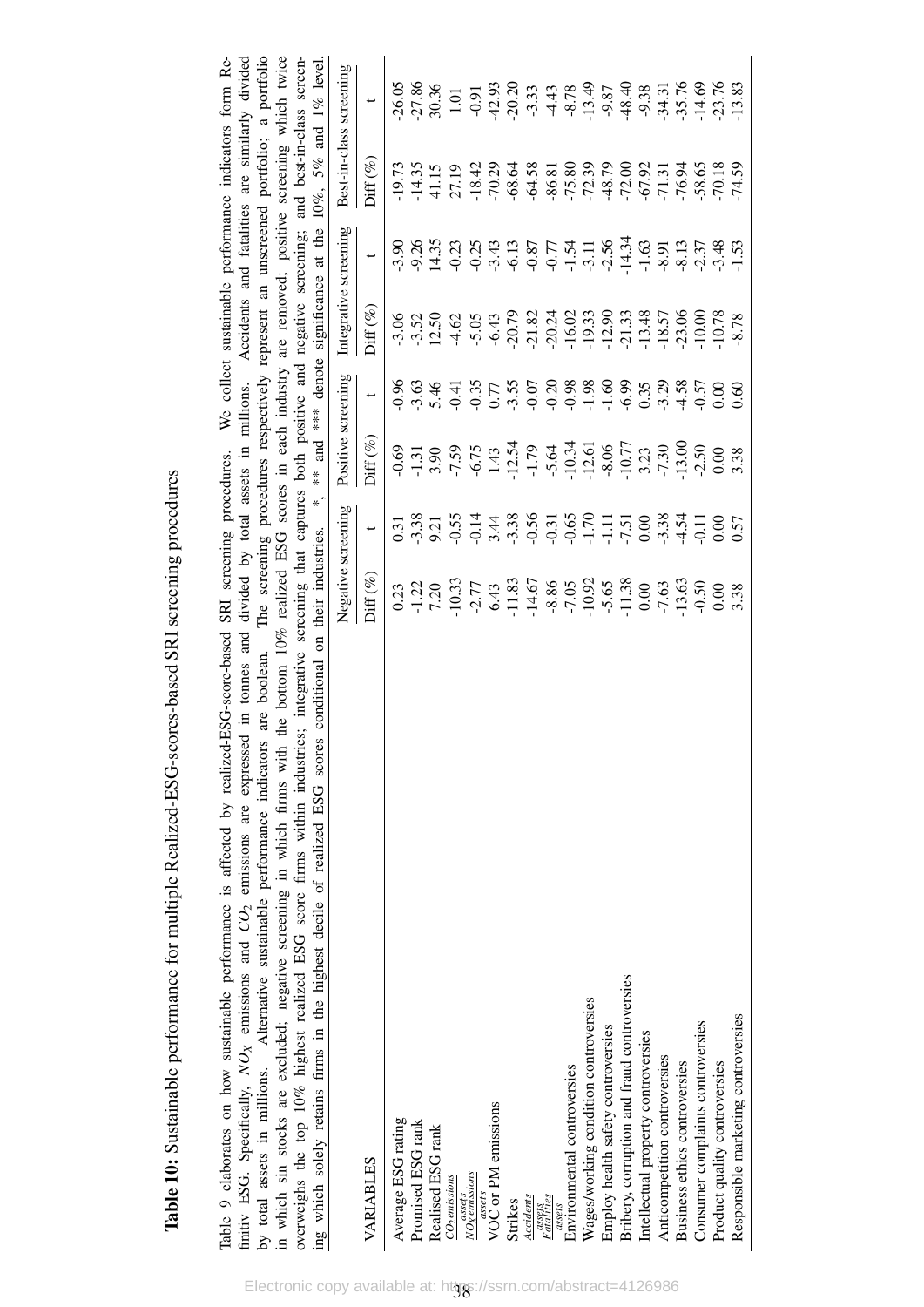| $\frac{1}{2}$<br>ׇׇ֠֕֡                                 |
|--------------------------------------------------------|
|                                                        |
|                                                        |
|                                                        |
|                                                        |
|                                                        |
| estimare an anot at conital<br>.<br>1                  |
|                                                        |
| ١                                                      |
|                                                        |
|                                                        |
|                                                        |
| $\frac{2}{1}$                                          |
| くくしゃ                                                   |
|                                                        |
| $\sim$ the terms of $\sim$                             |
|                                                        |
| I<br>֖֖֖֖֧ׅ֧֖֧֧֚֚֚֚֚֚֚֚֚֚֚֚֚֚֚֚֚֚֚֚֚֚֚֚֚֚֚֚֚֚֡֝֝֬֝֓֝֓֞ |
|                                                        |
| ļ<br>i                                                 |
| Ē                                                      |
|                                                        |
|                                                        |
|                                                        |
| ļ                                                      |
| l                                                      |
|                                                        |

<span id="page-38-0"></span>This model shows the impact of ESG rating inflation on cost of capital. Specifically, it regresses the weighted average cost of capital of firms, their average cost of equity, and their average cost of debt on the average Refinitiv, MSCI, and FTSE ESG rating of firms. The cost of equity takes the average of Gebhardt et al. (2001), Hou et al. (2012), Chattopadhyay et al. (2021), Fama and French (2015, 2017) cost of equity estimates where available. Cost of debt captures interest expense and bond yield spread. The weighted average cost of capital weighs cost This model shows the impact of ESG rating inflation on cost of capital. Specifically, it regresses the weighted average cost of capital of firms, their average cost of equity, and their average cost of debt on the average Refinitiv, MSCI, and FTSE ESG rating of firms. The cost of equity takes the average of [Gebhardt](#page-25-14) et al. [\(2001\)](#page-25-14), [Hou](#page-25-15) et al. [\(2012\)](#page-25-15), [Chattopadhyay](#page-24-13) et al. [\(2021\)](#page-24-13), Fama and [French](#page-25-12) [\(2015,](#page-25-12) [2017\)](#page-25-13) cost of equity estimates where available. Cost of debt captures interest expense and bond yield spread. The weighted average cost of capital weighs cost of equity and cost of debt by the book based leverage ratio. Firm clustered standard errors in parenthesis. \*, \*\* and \*\*\* denote significance at the 10%, 5% and 1% level, respectively.

| of equity and cost of debt by the book based leverage ratio. Firm clustered standard errors in parenthesis. *, ** and *** denote significance at the 10%, 5% and 1% level, respectively |                            |                                            |                                    |                                   |                                    |                                               |                                   |                                           |                                   |
|-----------------------------------------------------------------------------------------------------------------------------------------------------------------------------------------|----------------------------|--------------------------------------------|------------------------------------|-----------------------------------|------------------------------------|-----------------------------------------------|-----------------------------------|-------------------------------------------|-----------------------------------|
|                                                                                                                                                                                         |                            | Cost of Equity                             |                                    |                                   | Cost of Debt                       |                                               |                                   | WACC                                      |                                   |
| VARIABLES                                                                                                                                                                               |                            | $\widehat{c}$                              | $\odot$                            | $\bigoplus$                       | $\odot$                            | $\odot$                                       |                                   | $\circledast$                             | $\widehat{\mathcal{O}}$           |
| ESG rating                                                                                                                                                                              | $\frac{0.012}{0.018}$      | $0.142***$<br>(0.033)                      | $0.239***$<br>(0.074)              | $0.030**$<br>(0.015)              | (0.017)<br>0.004                   | $\begin{array}{c} 0.013 \\ 0.048 \end{array}$ | $0.024*$<br>$(0.013)$             | $0.056***$<br>(0.019)                     | $0.116**$<br>(0.047)              |
| Adjusted R-squared<br>Observations                                                                                                                                                      | 28,082<br>0.142            | 28,082<br>0.389                            | 6,088<br>0.467                     | 27,449<br>0.196                   | 27,449<br>0.661                    | 6,049<br>0.634                                | 27,307<br>0.163                   | 27,307<br>0.489                           | 6,022<br>0.533                    |
| Size                                                                                                                                                                                    |                            |                                            |                                    |                                   |                                    |                                               |                                   |                                           |                                   |
| Industry FE                                                                                                                                                                             | <b>ARS<br/>ARS<br/>ARS</b> | <b>NES<br/>VES<br/>VES<br/>VES<br/>VES</b> | <b>XES<br/>YES<br/>YES<br/>YES</b> | <b>NES<br/>VES<br/>VES<br/>SO</b> | <b>AHS<br/>AHS<br/>AHS<br/>AHS</b> | <b>XES<br/>XES<br/>XES</b><br>XES             | <b>NES<br/>YES<br/>YES</b><br>YES | <b>NES<br/>VES<br/>VES<br/>VES</b><br>NES | <b>YES<br/>YES<br/>YES</b><br>YES |
| Country FE                                                                                                                                                                              |                            |                                            |                                    |                                   |                                    |                                               |                                   |                                           |                                   |
| Firm FE                                                                                                                                                                                 |                            |                                            |                                    |                                   |                                    |                                               |                                   |                                           |                                   |
| Credit Rating                                                                                                                                                                           |                            |                                            |                                    |                                   |                                    |                                               |                                   |                                           |                                   |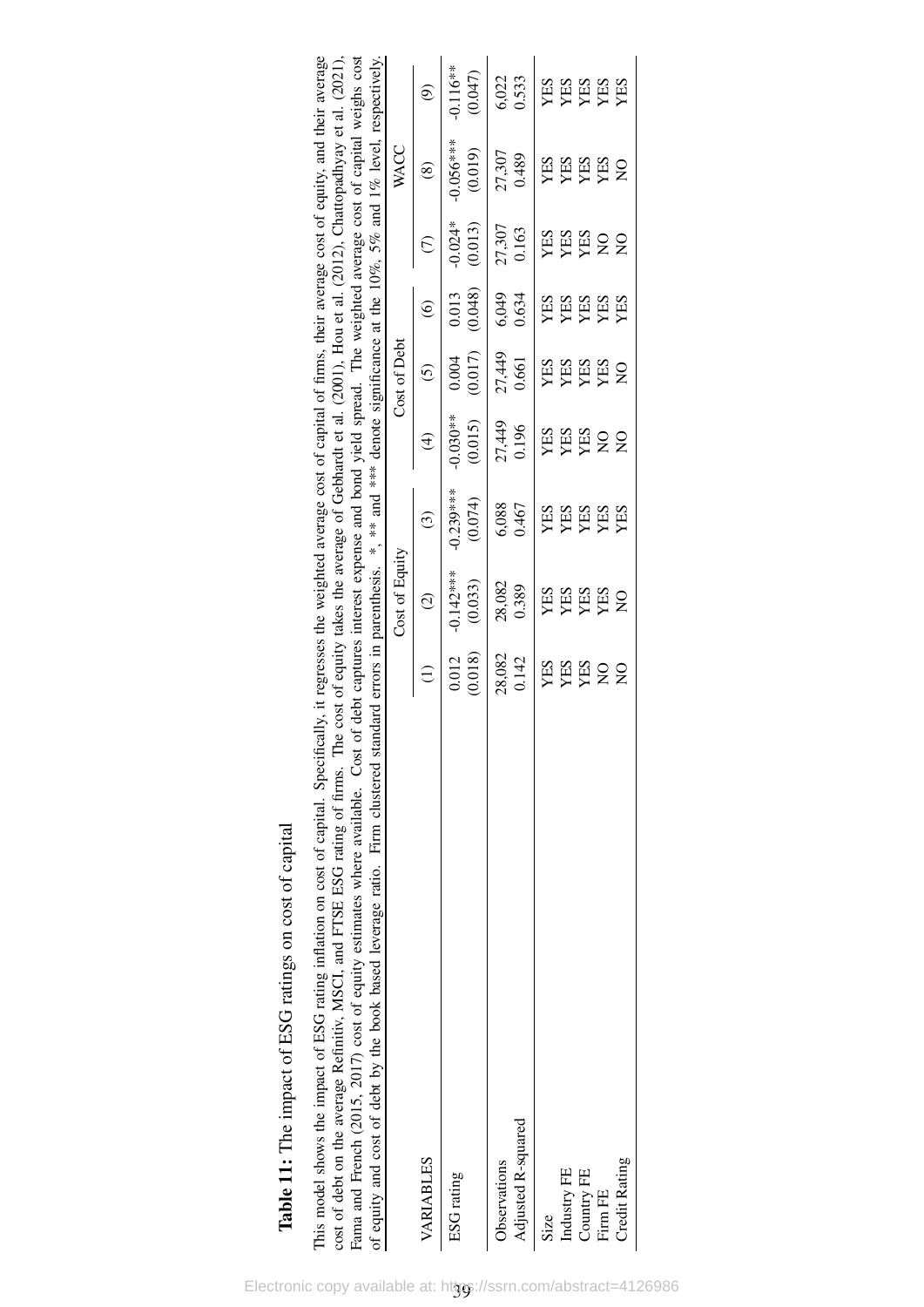#### <span id="page-39-0"></span>Figure 1: Difference-in-differences

Figure [1](#page-39-0) displays three difference-in-differences analyses. Each of these analyses considers the introduction of the Non-Financial Reporting Directive in 2014 as a treatment on sustainable performance reporting unrelated to realized sustainable performance. It considers Austrian firms as treated and Swiss firms as control. The three specifications respectively consider weighted average cost of capital, cost of equity, and cost of debt.



40

Electronic copy available at: https://ssrn.com/abstract=4126986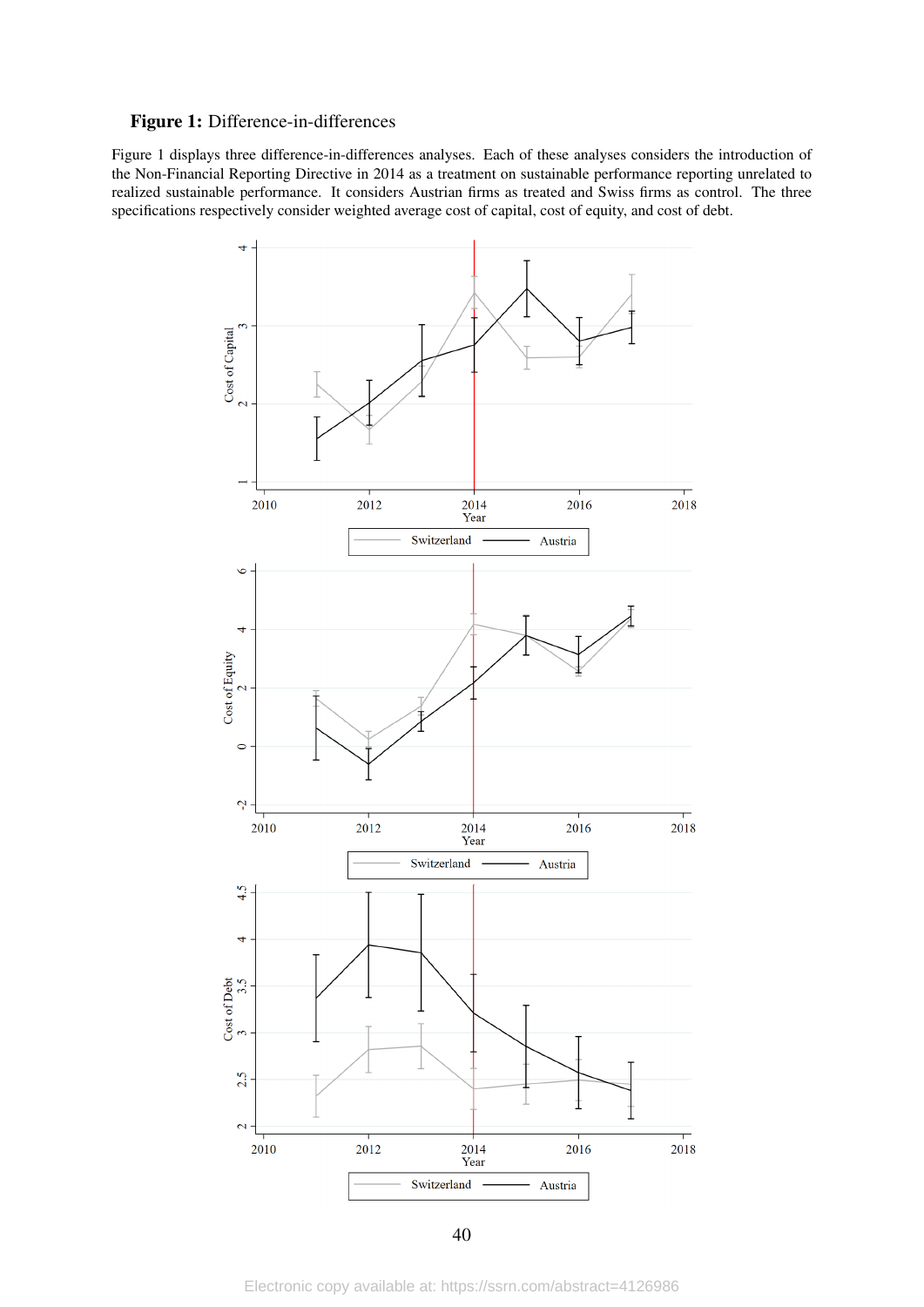<span id="page-40-0"></span>

|                                                                                                                                                                                                                                                                                                                                                                            | Performance                         | $\frac{0.073}{0.113}$  | 2,839<br>0.129                     | <b>YES<br/>YES</b>             |
|----------------------------------------------------------------------------------------------------------------------------------------------------------------------------------------------------------------------------------------------------------------------------------------------------------------------------------------------------------------------------|-------------------------------------|------------------------|------------------------------------|--------------------------------|
|                                                                                                                                                                                                                                                                                                                                                                            |                                     |                        |                                    |                                |
|                                                                                                                                                                                                                                                                                                                                                                            | Controversy                         | $-1.091***$<br>(0.278) | 2,839<br>0.130                     | YES<br>YES<br>YES              |
|                                                                                                                                                                                                                                                                                                                                                                            | Target                              | $1.657***$<br>(0.264)  | 2,839<br>0.060                     | <b>SHI</b><br>YES<br>YES       |
|                                                                                                                                                                                                                                                                                                                                                                            | Activity                            | $0.743***$<br>(0.171)  | 2,839<br>0.069                     | YES<br>YES<br>YES              |
|                                                                                                                                                                                                                                                                                                                                                                            | Policy                              | $0.565***$<br>(0.161)  | 2,839<br>0.041                     | YES<br>YES<br>YES              |
|                                                                                                                                                                                                                                                                                                                                                                            |                                     | $1.234***$<br>(0.237)  | 2,839<br>0.094                     | YES<br>YES<br>YES              |
|                                                                                                                                                                                                                                                                                                                                                                            | Promised ESG Realised ESG Reporting | $-0.022$<br>(0.113)    | 2,839<br>0.111                     | YES<br>YES<br>YES              |
|                                                                                                                                                                                                                                                                                                                                                                            |                                     | $0.320***$<br>(0.137)  | 2,839<br>0.069                     | <b>YES<br/>YES</b>             |
| This model regresses promised and realized ESG scores as well as ESG reporting, policy, activity, target, controversy, and performance sub-scores on the probability of a<br>firm having an inflated ESG rating, or $\mathbf{P}_{i,j}^{m,f}$ . Firm clustered standard errors in parenthesis. *, ** and *** denote significance at the 10%, 5% and 1% level, respectively, | VARIABLES                           |                        | Adjusted R-squared<br>Observations | Industry FE<br>Year FE<br>Size |

Table 12: The impact of the probability of a firm having an inflated credit rating on promised and realized ESG scores Table 12: The impact of the probability of a firm having an inflated credit rating on promised and realized ESG scores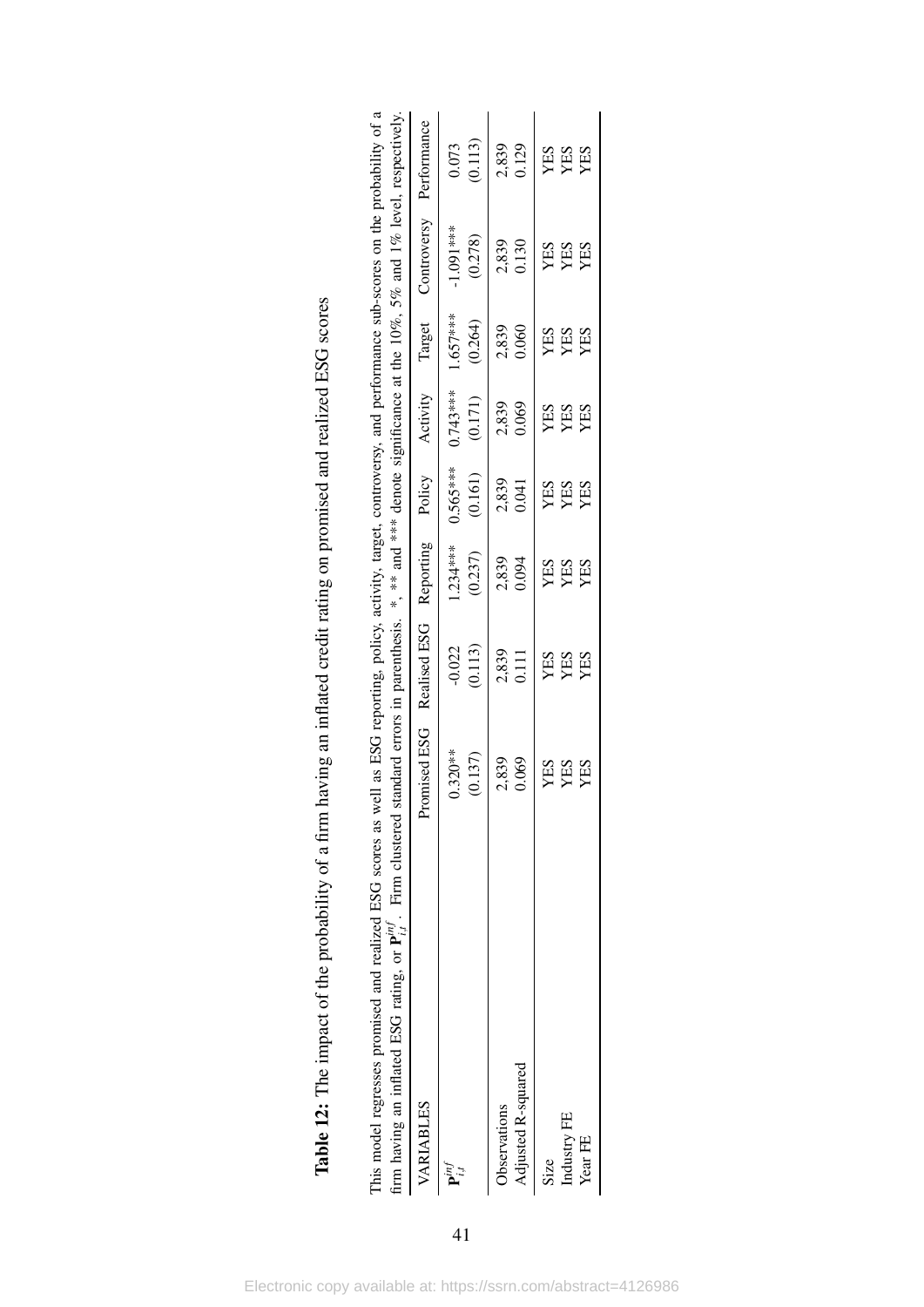# Online Appendices

# Appendix A Variable compilation

We cannot directly use all granular Refinitiv ESG information because some variables are near empty, and others show overlap for similar data items. As a first step, we remove variables with less than 500 observations (out of our 31,832 firm-year observations sample) to ensure variable relevance, similar to [Bams et al.](#page-23-7) [\(2022\)](#page-23-7). For example, Revinitiv ESG provides both recent and standard ESG controversies. These recent controversies often contain less than 50 observations. Therefore, we merge recent controversy data into the matching primary controversy variable regarding the health and safety of customers and customers in general, responsible marketing, product access, business ethics, management team compensation, intellectual property, responsible R&D, anti-competition, wage/working conditions, diversity, privacy, employee health and safety, critical countries, shareholder rights, insider trading, accounting, and tax fraud information.

In addition to controversies, we also remove select emissions-related variables, like policies regarding the divestment of fossil flue, indirect energy use, cement energy use, the supplied renewable energy, cement  $CO_2$  emissions, internal carbon pricing, total hazardous waste revenue, water pollutant emissions revenue, fleet  $CO<sub>2</sub>$  emissions, and fuel consumption.

Furthermore, we observe insufficient information regarding revenue from environmental products, equator principals or equator environmental projects, company cross-shareholding, supply chain health and safety impairments, abortifacients, drug delays, FDA warning letters, not approved drug, recent FDA warning letters, product delays, alcohol revenue, gambling revenue, tobacco revenue, armament revenue, employee resource groups, expanded constituency provisions, community lending and investment, the percentage of certified quality management systems and the production of cluster bombs, landmines and firearms, litigation expenses, fair price provision, energy produced directly, unlimited authorised capital, carbon offsetting credits, advance notice period, written consent requirements, *non*−*audit audit f ees* , auditor tenure, golden parachute, water discharged total donations, earning restatement, profit warnings, ESM certifi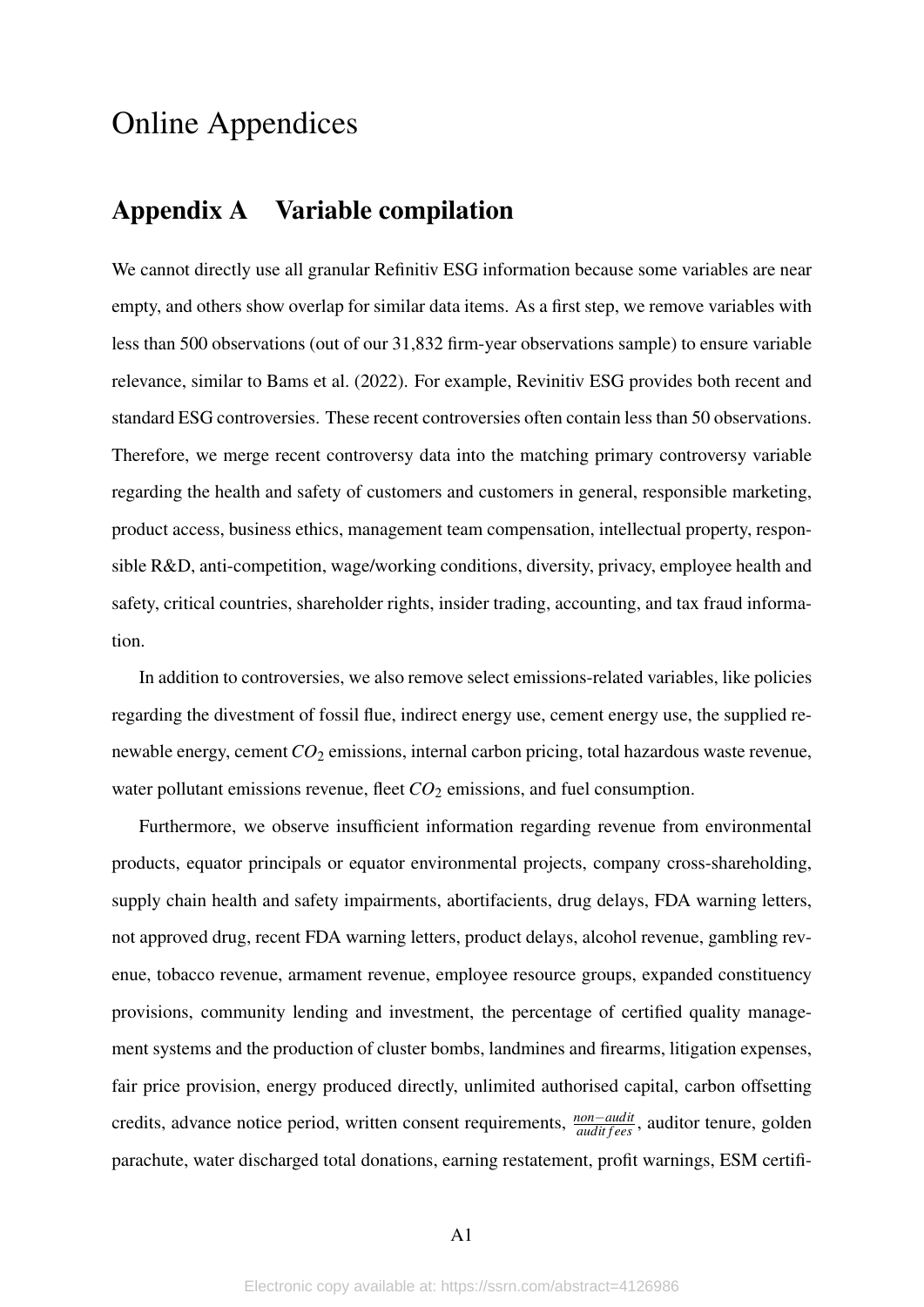cated (%), GMO products, iso 9k, training costs total, and HIV/aids programs.

We do not consider shareholder rights in identifying promised ESG and realized ESG because it cannot be allocated to a SASB materiality group. Consequently, we omit shareholder rights policy, policy equal voting rights, policy shareholder engagement, different voting rights per share, equal shareholder rights, voting cap, voting cap (%), minimum number of shares to vote director election majority requirement, shareholder vote on executive positions, public availability corporate statement, veto power or golden shares, state-owned enterprise identifier, anti-takeover devices larger than two, percentage supermajority vote requirement, limited shareholder rights, elimination of cumulative voting, pre-emptive rights, confidential voting policy, limitation of director liability, shareholder approval significant, rules on the removal of a director, or advance notice for shareholder propositions from our analysis.

We append information on multiple ESG variables that cover distinct parts of the sample for *CO*<sup>2</sup> emissions, VOC or PM emissions, water revenue/assets, hazardous waste, waste recycling (%), employee turnover, training and development policies, training hours, net employment creation, injury rates (and their attributed lost time), accidents, women employees, board diversity, environmental expenditures, environmental provisions, environmental supply chain management, environmental partnerships, renewable energy, animal testing, business ethics policies, business ethics controversies, and anticompetitive controversies. Using this approach, we retain 169 out of 466 variables, which are all allocatable to SASB materiality groups and reporting, policies, activities, targets, controversies, or performance [\(SASB, 2021\)](#page-26-10).

# Appendix B [Wittkowski et al.](#page-26-6) [\(2004\)](#page-26-6) rank ordering: robustness checks

This appendix elaborates on our application of the [Wittkowski et al.](#page-26-6) [\(2004\)](#page-26-6) method and shows that our results hold without using this method. Since the [Wittkowski et al.](#page-26-6) [\(2004\)](#page-26-6) method is only relatively newly adopted in sustainability [Bams et al.](#page-23-7) [\(2022\)](#page-23-7), we need to verify its applicability in measuring the promised and realized sustainable performance of firms. As a first step, we show that promised and realized ESG scores appropriately correlate with the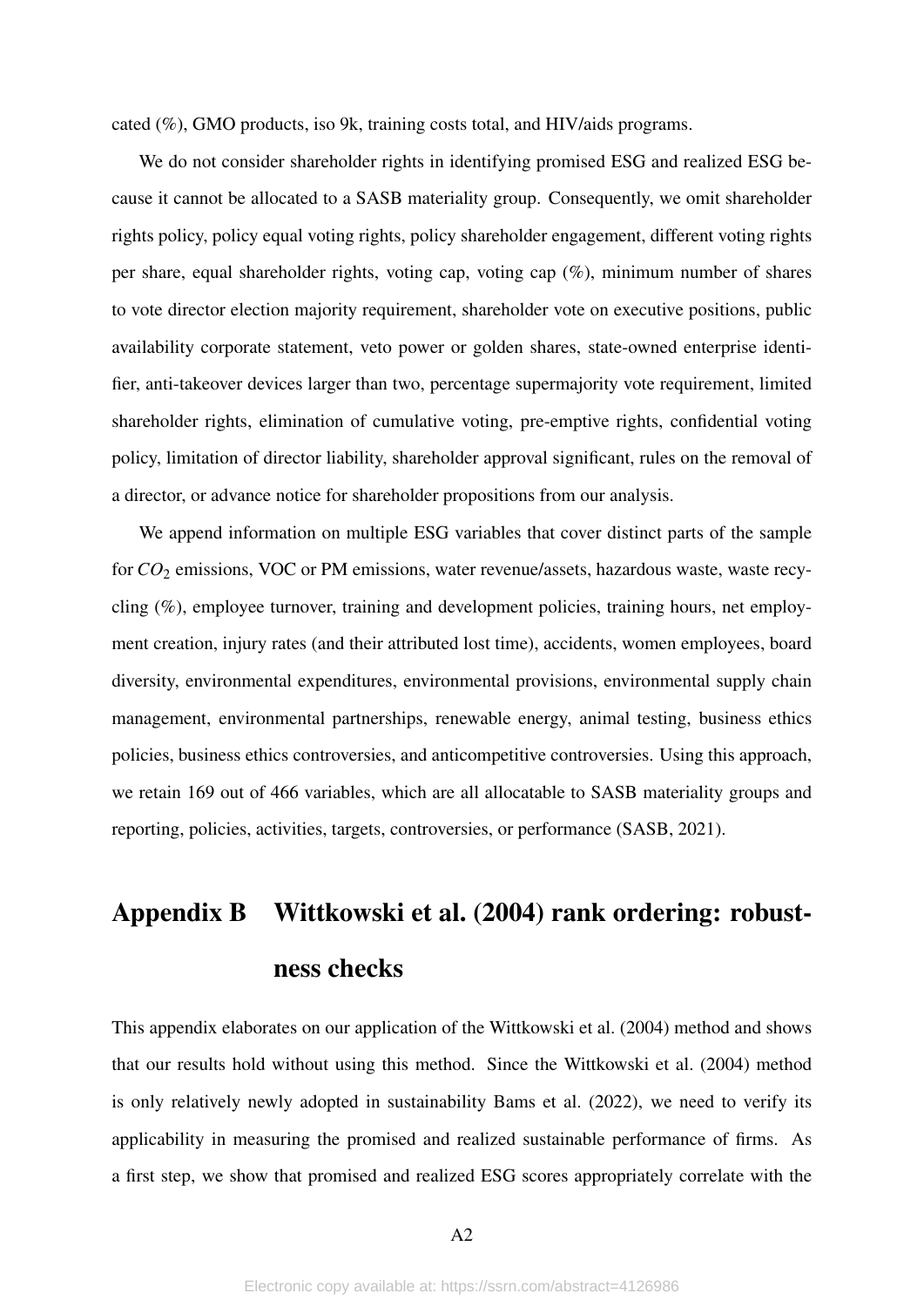underlying granular ESG information that we adopt from Refinitiv ESG. Subsequently, we persistently observe that ESG ratings are inflated when we use detailed ESG variables instead of their [Wittkowski et al.](#page-26-6) [\(2004\)](#page-26-6) promised and realized ESG scores. These two analyses show that [Wittkowski et al.](#page-26-6) [\(2004\)](#page-26-6) scores appropriately capture promised and realized ESG and do not drive our main findings.

#### B.1 Robustness on promised and realized ESG scores

Tables [B.1](#page-46-0) and [B.2](#page-48-0) show two correlation matrices of granular promised and realized sustainable performance information and their respective [Wittkowski et al.](#page-26-6) [\(2004\)](#page-26-6) scores. Table [B.1](#page-46-0) shows a general positive correlation between our promised ESG scores and its underlying granular ESG variables. This provides the first sign of validity for our promised ESG scores. When we consider the relative impact of granular ESG reporting, policy, activity, and target variables, we observe that especially policies have a significant impact, followed by respectively reporting, activities, and targets. Furthermore, this granular sustainable performance information is more closely related to its reporting, policy, activity, and target sub-scores than to the overarching promised ESG scores.

Figure [B.1](#page-51-0) shows that promised ESG are approximately normally distributed. However, a relatively large share of firms has a promised ESG score of 0, indicating that these firms do not report their sustainable performance. Our Refinitiv ESG data mirror this. Therefore, we argue that our promised ESG scores are relatively robust and at least directionally correct.

In Table [B.2,](#page-48-0) we perform a similar analysis for realized ESG scores. Realized ESG scores are positively related to the positive underlying ESG variables and negatively associated with negative underlying ESG variables (see Table B.2). To illustrate, realized ESG scores decline with strikes and improve with employee satisfaction. This effect persists across ESG controversies and performance sub-scores. Similar to promises of sustainable performance, controversies and performance variables better explain their sub-scores than realized ESG scores.

Further, realized ESG scores are relatively symmetrically distributed with outliers on both sides (Figure [B.2\)](#page-51-1). Even though select firms weakly outperform or are outperformed by all other firms in realized sustainable performance, the share of these extreme scenarios is rela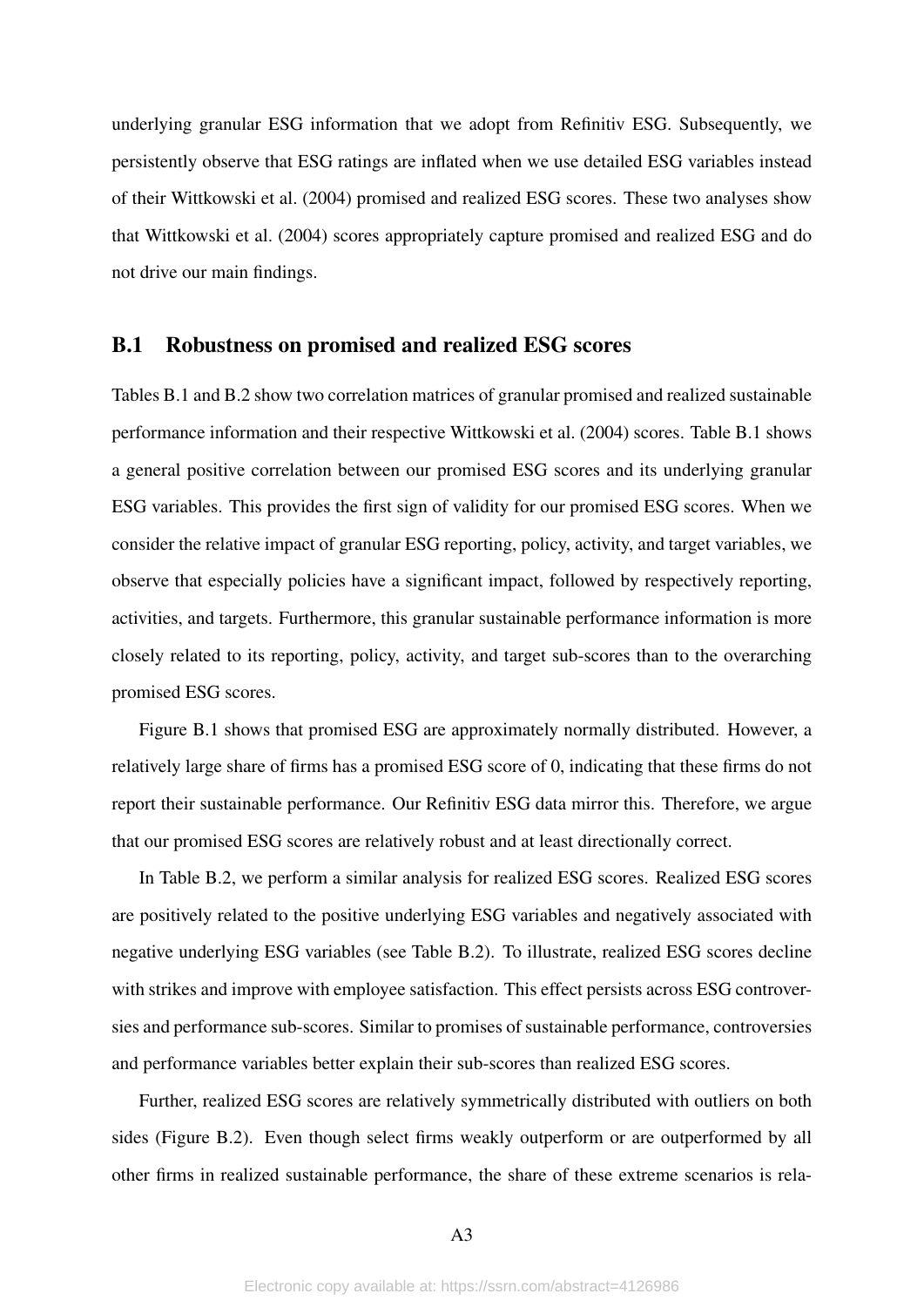tively smaller than for promised ESG. Also, it is more appropriate to have two-sized tails for realized sustainable performance as outliers on both sides of the distribution exist.

#### B.2 Inflated ESG ratings with granular ESG information

In the upcoming part of this appendix, we identify inflated ESG ratings without using promised or realized ESG scores. In Table [B.4,](#page-50-0) we compute a regression model similar to Table [4,](#page-31-0) where we substitute [Wittkowski et al.](#page-26-6) [\(2004\)](#page-26-6) scores by their underlying granular sustainable performance information. Specifically, in Columns (1) to (3), we use granular promised and realized ESG variables across the usual control specifications. We still observe strong positive coefficients in these specifications for promised-sustainable-performance-related variables across emission policies and targets, energy efficiency policies, policies for human rights, employee health and safety teams, and employee health safety training. In contrast, we observe mixed coefficients for *CO*<sup>2</sup> missions and positive coefficients for other granular-realized-sustainable performance-related variables like VOC and particulate matter emissions, hazardous waste, strikes, and select controversies. These results show that our main findings are not driven by our use of [Wittkowski et al.](#page-26-6) [\(2004\)](#page-26-6) scores, as we still identify inflated ESG ratings when using granular ESG data from Refinitiv ESG.

In addition to the accuracy of [Wittkowski et al.](#page-26-6) [\(2004\)](#page-26-6) scores in general, we also verify whether our industry-year level computation is appropriate. By estimating [Wittkowski et al.](#page-26-6) [\(2004\)](#page-26-6) scores at the industry-year level, we correct for industry-specific intertemporal variation of sustainable performance [\(Ioannou and Serafeim, 2019\)](#page-25-3). In other words, we rank the current relative sustainable performance of all firms in a similar industry at the current point in time. When we regress current promised ESG scores on future realized scores, we compare the relative industry performance of current promised future sustainable performance improvements to industry-specific future realizations thereof. Therefore, this relative specification could muddle our ability to observe realizations of promised future sustainable performance improvements in absolute terms. To combat this, we re-compute [Wittkowski et al.](#page-26-6) [\(2004\)](#page-26-6) scores solely based on industry to more accurately capture absolute differences in sustainable performance over time in a similar regression framework.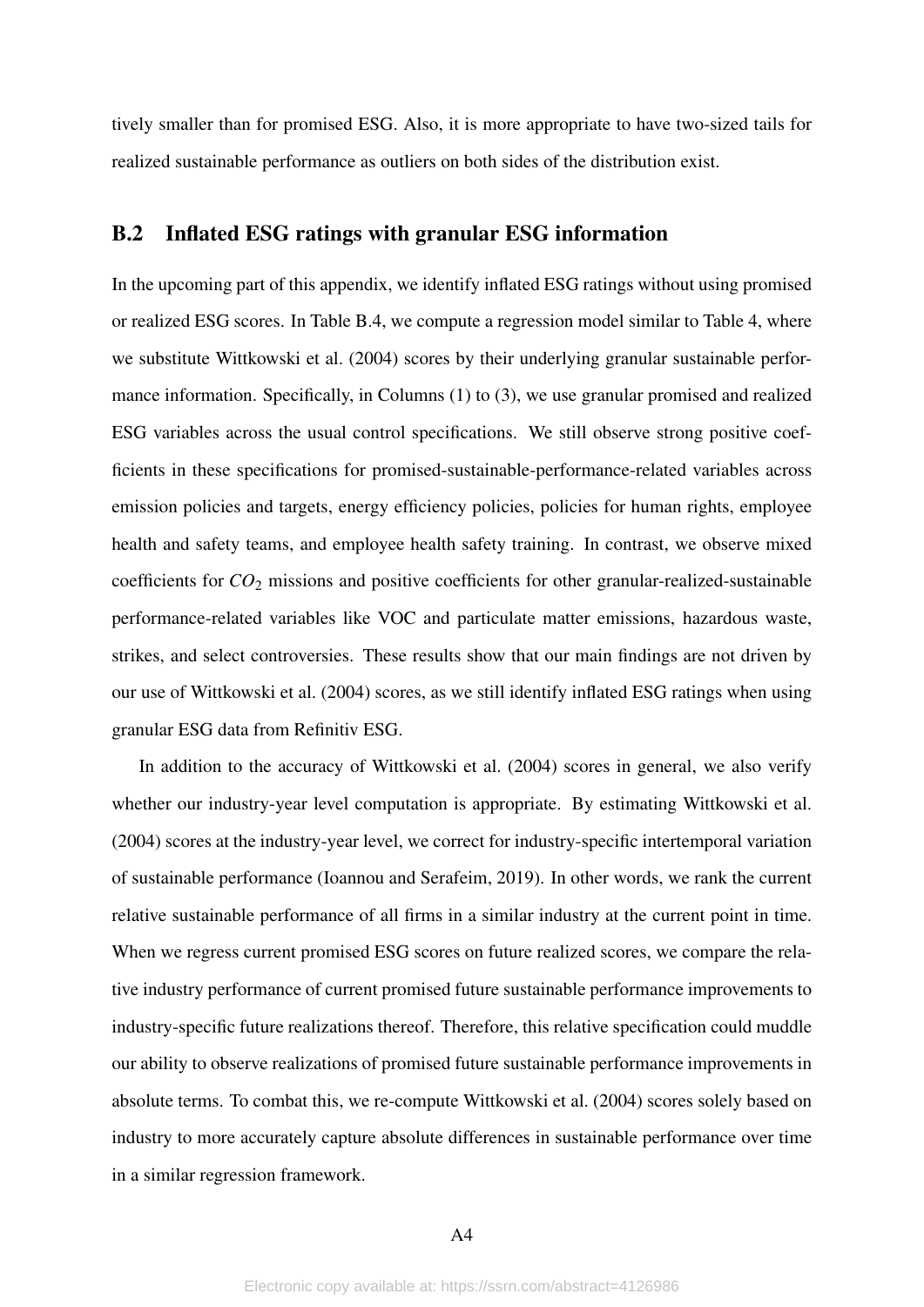We observe a similar relation between promises of future sustainable performance improvements on realized sustainable performance improvements when using time-independent promised and realized ESG scores. Table [B.3](#page-49-0) shows that current time-independent promised ESG scores do not explain future time-independent realized ESG scores. Precisely, timeindependent reporting, policy, activity, and target ESG sub-scores do not predict future timeindependent ESG performance or controversies up to 10 years in the future in absolute terms, not relative to the industry average sustainable performance. This verifies that firms do not follow through on their promises of future sustainable performance improvements using timeindependent ESG scores.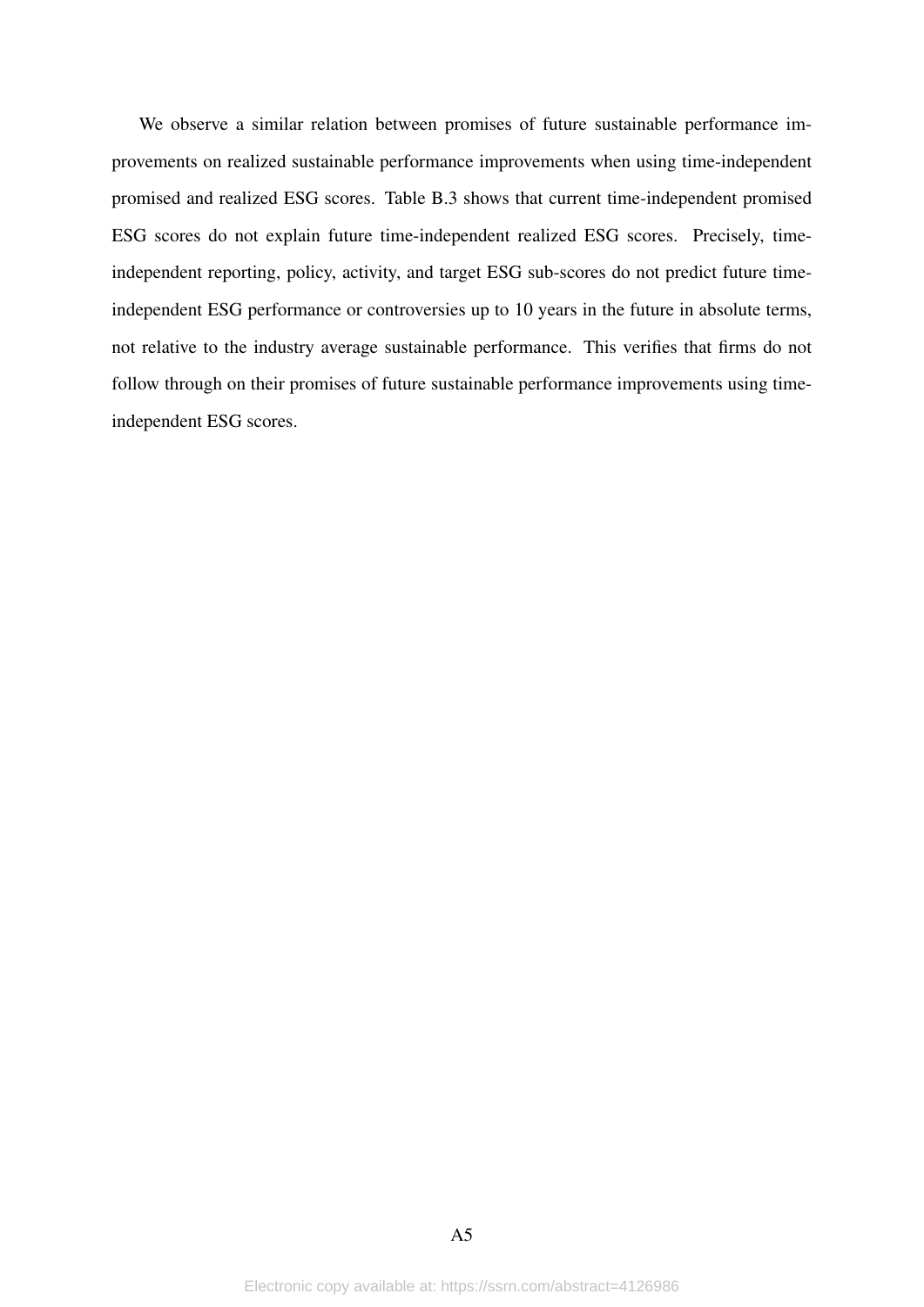# <span id="page-46-0"></span>Table B.1: Correlation matrix of promised ESG scores to granular ESG variables

This table provides a correlation matrix on the promised ESG scores and ESG reporting, policy, target, and activity sub-scores on granular promised sustainable performance information from Refinitiv ESG. To conserve space, exact p-values have been compressed and only significance 10%, 5% and 1% levels are denoted with respectively \*, \*\* and

| ***                                                                |                          |                          |                          |                          |                          |
|--------------------------------------------------------------------|--------------------------|--------------------------|--------------------------|--------------------------|--------------------------|
| Granular ESG variable                                              | Promised ESG             | Reporting rank           | Policy                   | Target                   | Activity                 |
| <b>Emission policy</b>                                             | $0.515***$               | $0.641***$               | $0.584***$               | $0.538***$               | $0.595***$               |
| <b>Emission</b> trading                                            | $0.240***$               | 0.326***                 | $0.273***$               | $0.330***$               | $0.291***$               |
| <b>Emission</b> targets                                            | $0.420***$               | $0.576***$               | $0.482***$               | $0.841***$               | $0.491***$               |
| Emission reduction target $(\%)$                                   | $0.107***$               | $0.184***$               | $0.140***$               | $0.261***$               | $0.143***$               |
| Staff transportation impact reduction                              | $0.254***$               | $0.305***$               | $0.283***$               | $0.257***$               | $0.328***$               |
| Energy efficiency policy                                           | $0.518***$               | $0.623***$               | $0.596***$               | $0.502***$               | $0.599***$               |
| Energy efficiency targets                                          | $0.335***$               | $0.465***$               | $0.389***$               | $0.786***$               | $0.393***$               |
| Water efficiency policy                                            | $0.421***$               | $0.563***$<br>$0.174***$ | $0.523***$               | $0.461***$               | 0.498***<br>$0.203***$   |
| Water technologies                                                 | $0.148***$<br>$0.270***$ | $0.382***$               | $0.151***$<br>$0.341***$ | $0.180***$<br>$0.635***$ | $0.324***$               |
| Water efficiency targets<br>Waste reduction initiatives            | $0.502***$               | $0.603***$               | $0.558***$               | $0.485***$               | $0.620***$               |
| Environmental restoration initiatives                              | $0.301***$               | $0.385***$               | $0.331***$               | $0.366***$               | 0.389***                 |
| Land environmental impact reduction                                | $0.178***$               | $0.224***$               | $0.205***$               | $0.143***$               | $0.203***$               |
| Biodiversity impact reduction                                      | $0.330***$               | $0.460***$               | $0.386***$               | $0.393***$               | $0.395***$               |
| Policy human rights                                                | $0.407***$               | $0.553***$               | 0.498***                 | $0.440***$               | $0.473***$               |
| Policy Community involvement                                       | $0.510***$               | $0.462***$               | $0.517***$               | $0.325***$               | $0.575***$               |
| Human rights compliance ILO/UN                                     | $0.321***$               | 0.494 ***                | $0.411***$               | $0.416***$               | $0.376***$               |
| Policy data privacy                                                | $0.243***$               | $0.149***$               | $0.307***$               | $0.128***$               | $0.238***$               |
| Whistleblower protection                                           | $0.261***$               | $0.102***$               | 0.327***                 | $0.096***$               | $0.203***$               |
| HSMS certified                                                     | $0.075***$               | $0.132***$               | $0.104***$               | $0.102***$               | $0.090***$               |
| Product discount emerging markets                                  | $0.074***$               | $0.105***$               | $0.101***$               | $0.122***$               | $0.090***$               |
| Product access low prices                                          | $0.161***$               | $0.207***$               | $0.183***$               | $0.193***$               | $0.188***$               |
| Policy customer health safety                                      | $0.326***$               | $0.387***$<br>$0.341***$ | $0.419***$               | $0.387***$               | $0.392***$               |
| Product responsibility monitoring                                  | $0.246***$<br>$0.158***$ | $0.158***$               | $0.306***$<br>$0.178***$ | $0.331***$<br>$0.183***$ | $0.324***$<br>$0.211***$ |
| Healthy food/products                                              | $0.112***$               | $0.140***$               | $0.164***$               | $0.150***$               | $0.123***$               |
| Policy responsible marketing<br>Policy fair trade                  | $0.086***$               | $0.101***$               | $0.128***$               | $0.115***$               | $0.103***$               |
| Retailing responsibilities                                         | $0.056***$               | $0.050***$               | $0.061***$               | $0.042***$               | $0.088***$               |
| Ethical trading initiatives                                        | $0.056***$               | $0.055***$               | $0.066***$               | $0.053***$               | $0.063***$               |
| Policy child labour                                                | $0.247***$               | $0.376***$               | $0.354***$               | $0.284***$               | $0.313***$               |
| Policy forced labour                                               | $0.222***$               | $0.330***$               | $0.326***$               | $0.247***$               | $0.289***$               |
| Policy training and development                                    | $0.493***$               | $0.510***$               | 0.535***                 | $0.368***$               | $0.508***$               |
| Day care service                                                   | $0.215***$               | $0.280***$               | $0.243***$               | $0.284***$               | $0.306***$               |
| Employee engagement voluntary work                                 | $0.463***$               | $0.420***$               | $0.476***$               | $0.365***$               | $0.564***$               |
| Flexible working hours                                             | $0.293***$               | $0.346***$               | $0.322***$               | $0.335***$               | $0.406***$               |
| Health safety policy                                               | $0.537***$               | $0.457***$               | $0.584***$               | $0.343***$               | $0.539***$               |
| Employee health safety team                                        | $0.438***$               | $0.538***$               | $0.520***$               | $0.417***$               | $0.495***$               |
| Health safety training                                             | $0.526***$               | $0.545***$               | $0.570***$<br>$0.224***$ | 0.394***<br>$0.025***$   | $0.629***$<br>$0.127***$ |
| Policy board diversity<br>Policy diversity and opportunity         | $0.156***$<br>$0.445***$ | $0.059***$<br>$0.370***$ | $0.508***$               | $0.301***$               | $0.452***$               |
| Internal promotion                                                 | $0.327***$               | $0.349***$               | $0.347***$               | $0.262***$               | $0.373***$               |
| Targets diversity and opportunity                                  | $0.228***$               | $0.339***$               | $0.272***$               | $0.432***$               | $0.280***$               |
| Sustainable packaging policy                                       | $0.238***$               | $0.298***$               | $0.322***$               | $0.335***$               | $0.310***$               |
| Takeback and recycling initiatives                                 | $0.207***$               | $0.265***$               | $0.251***$               | $0.298***$               | $0.283***$               |
| Environment material sourcing                                      | $0.375***$               | $0.498***$               | $0.449***$               | $0.492***$               | $0.480***$               |
| Environmental products                                             | $0.333***$               | $0.388***$               | $0.335***$               | $0.375***$               | $0.447***$               |
| Eco-design products                                                | $0.219***$               | $0.276***$               | $0.258***$               | $0.329***$               | $0.308***$               |
| Renewable energy products                                          | $0.211***$               | $0.232***$               | $0.198***$               | $0.218***$               | $0.273***$               |
| Sustainable building products                                      | $0.141***$               | $0.159***$               | $0.140***$               | $0.172***$               | $0.189***$               |
| Product impact minimisation                                        | $0.233***$               | $0.232***$               | $0.209***$               | $0.273***$               | $0.330***$               |
| Product environmental responsibilities                             | $0.385***$               | $0.432***$               | 0.384***                 | $0.419***$               | $0.500***$               |
| Environment management team                                        | $0.433***$<br>$0.459***$ | $0.510***$               | $0.504***$               | $0.460***$               | $0.496***$               |
| CSR sustainability committee                                       |                          | $0.597***$               | $0.522***$               | $0.490***$               | $0.527***$<br>$0.336***$ |
| Global compact signatory<br>Sustainability compensation executives | $0.294***$<br>$0.208***$ | $0.565***$<br>$0.166***$ | $0.353***$<br>$0.210***$ | $0.394***$<br>$0.142***$ | $0.218***$               |
| Integrated strategy in MDA                                         | $0.188***$               | $0.223***$               | $0.222***$               | $0.136***$               | $0.211***$               |
| environmental project financing                                    | $0.044***$               | $0.042***$               | $0.049***$               | $0.042***$               | $0.044***$               |
| Environment management training                                    | $0.451***$               | $0.505***$               | $0.510***$               | $0.427***$               | $0.524***$               |
| Environmental investment initiatives                               | $0.247***$               | $0.361***$               | $0.286***$               | $0.332***$               | $0.314***$               |
| Six sigma and quality management system                            | $0.184***$               | $0.193***$               | $0.242***$               | $0.209***$               | $0.203***$               |
| Environmental provisions/assets                                    | 0.003                    | $0.018***$               | 0.005                    | 0.005                    | 0.006                    |
| Environmental partnership                                          | $0.436***$               | $0.509***$               | $0.480***$               | $0.485***$               | $0.524***$               |
| Human rights contractors                                           | $0.373***$               | $0.492***$               | $0.478***$               | $0.438***$               | $0.450***$               |
| Supplier ESG training                                              | $0.247***$               | $0.347***$               | $0.328***$               | $0.337***$               | $0.318***$               |

Continues on next page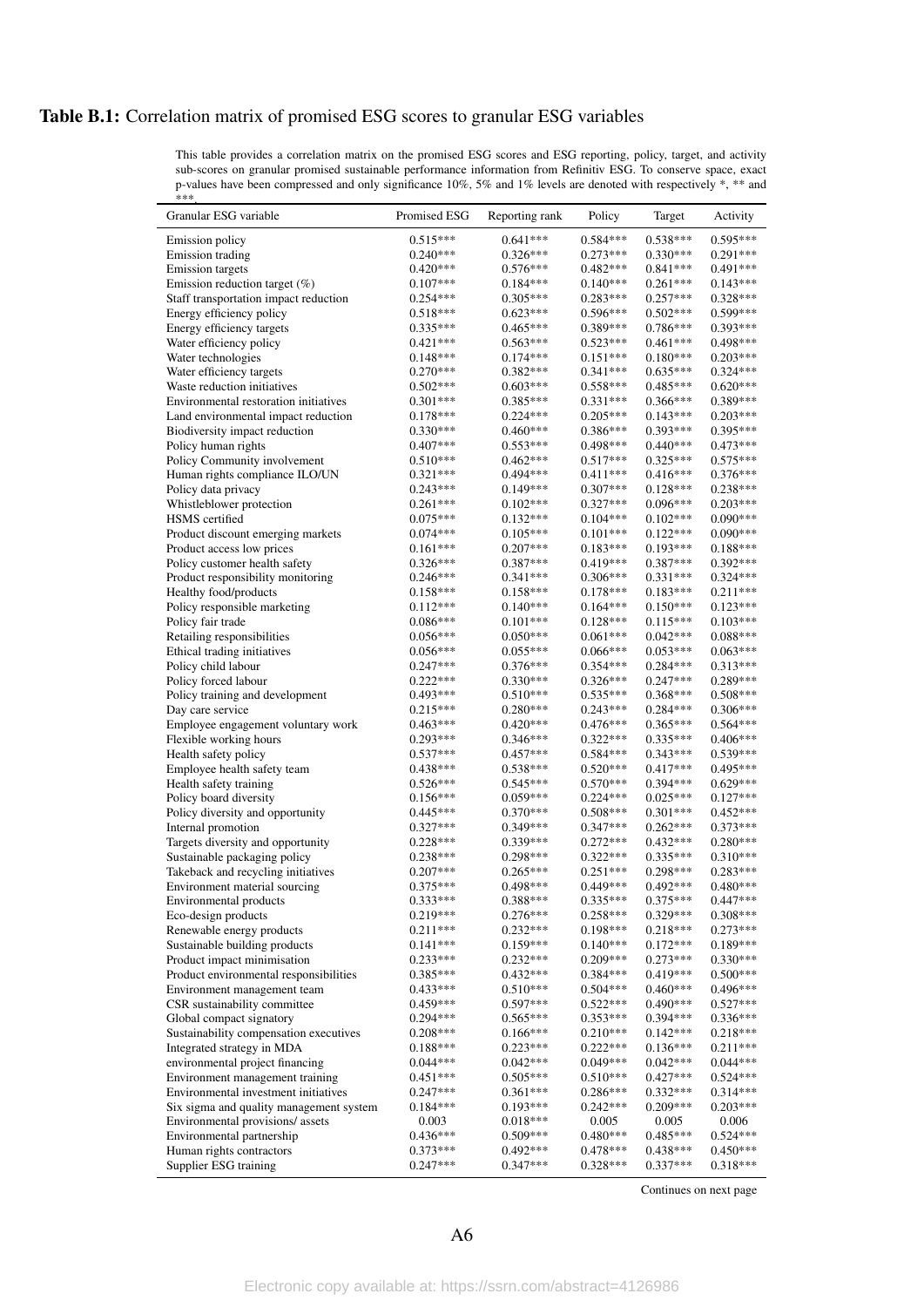|                                        | Table B.1 – continued |                |            |            |            |
|----------------------------------------|-----------------------|----------------|------------|------------|------------|
| Granular ESG variable                  | Promised ESG          | Reporting rank | Policy     | Target     | Activity   |
| Environmental supply chain policy      | $0.415***$            | $0.558***$     | $0.521***$ | $0.503***$ | $0.508***$ |
| Environmental supply chain management  | $0.440***$            | $0.574***$     | $0.538***$ | $0.513***$ | $0.529***$ |
| Policy supply chain health safety      | $0.307***$            | $0.397***$     | $0.416***$ | $0.373***$ | $0.364***$ |
| Contractor accidents                   | $0.067***$            | $0.106***$     | $0.084***$ | $0.080***$ | $0.076***$ |
| Contractor fatalities                  | $0.103***$            | $0.165***$     | $0.127***$ | $0.134***$ | $0.109***$ |
| Contractors injury rate $(\%)$         | $0.072***$            | $0.113***$     | $0.082***$ | $0.077***$ | $0.078***$ |
| Contractor lost time working days      | $0.033***$            | $0.050***$     | $0.037***$ | $0.040***$ | $0.035***$ |
| Resource reduction policy              | $0.552***$            | $0.528***$     | $0.594***$ | $0.412***$ | $0.580***$ |
| Organic product initiatives            | $0.116***$            | $0.130***$     | $0.140***$ | $0.148***$ | $0.151***$ |
| Resource reduction targets             | $0.356***$            | $0.489***$     | $0.408***$ | $0.833***$ | $0.403***$ |
| Policy bribery and corruption          | $0.369***$            | $0.218***$     | $0.456***$ | $0.177***$ | $0.297***$ |
| Policy business ethics                 | $0.369***$            | $0.211***$     | $0.440***$ | $0.174***$ | $0.301***$ |
| Large or small board size              | $0.121***$            | $0.157***$     | $0.119***$ | $0.175***$ | $0.134***$ |
| Animal testing                         | $0.030***$            | $0.056***$     | $0.091***$ | $0.102***$ | $0.017***$ |
| Policy fair competition                | $0.296***$            | $0.155***$     | $0.380***$ | $0.176***$ | $0.228***$ |
| Trade union representation             | $0.227***$            | $0.377***$     | $0.242***$ | $0.268***$ | $0.256***$ |
| Quality management systems             | $0.279***$            | $0.322***$     | $0.317***$ | $0.275***$ | $0.289***$ |
| OECD guidelines for multinationals     | $0.187***$            | $0.295***$     | $0.242***$ | $0.263***$ | $0.212***$ |
| Stakeholder engagement                 | $0.402***$            | $0.633***$     | $0.473***$ | $0.470***$ | $0.484***$ |
| Real estate sustainability certificate | $0.081***$            | $0.071***$     | $0.063***$ | $0.048***$ | $0.081***$ |
| Crisis management systems              | $0.313***$            | $0.407***$     | $0.375***$ | $0.337***$ | $0.372***$ |
| CSR sustainability reporting           | $0.515***$            | $0.875***$     | $0.558***$ | $0.534***$ | $0.596***$ |
| GRI reporting guidelines               | $0.403***$            | $0.740***$     | $0.473***$ | $0.529***$ | $0.486***$ |
| Global CSR sustainability report       | $0.477***$            | $0.831***$     | $0.517***$ | $0.480***$ | $0.540***$ |
| CSR sustainability external audit      | $0.358***$            | $0.656***$     | $0.423***$ | $0.527***$ | $0.440***$ |
| External CSR audit                     | $0.333***$            | $0.626***$     | $0.369***$ | $0.487***$ | $0.392***$ |
| ESG reporting scope                    | $0.377***$            | $0.733***$     | $0.386***$ | $0.368***$ | $0.425***$ |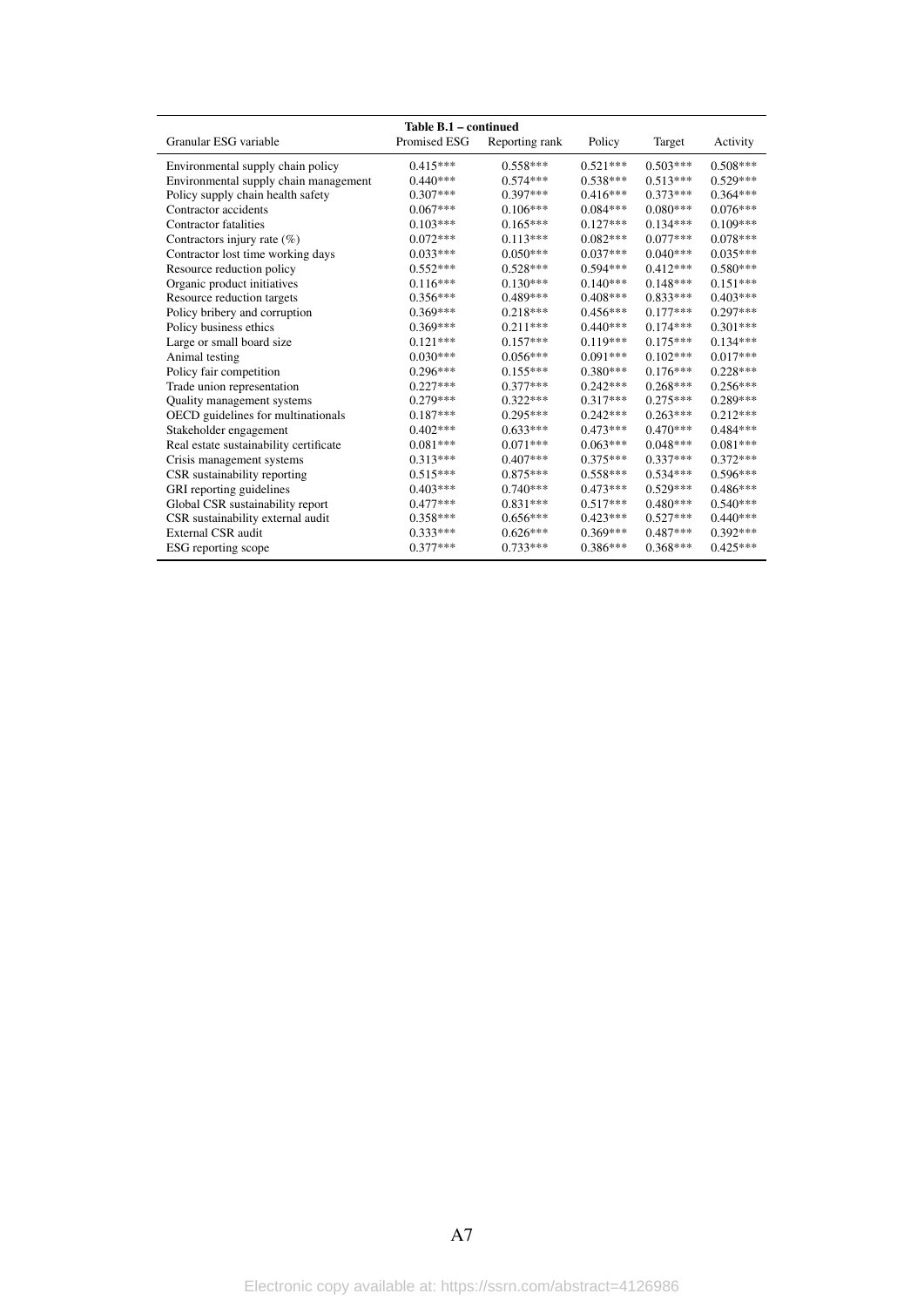#### <span id="page-48-0"></span>Table B.2: Correlation matrix of realised ESG ranks to granular ESG variables

This table provides a correlation matrix on the realized ESG scores and ESG controversy and performance sub-scores on granular realized sustainable performance information from Refinitiv ESG. Often negative coefficients are expected when corporate wrongs are analysed below. To conserve space, exact p-values have been compressed and only significance  $10\%$ , 5% and 1% levels are denoted with respectively  $\ast$ ,  $\ast\ast$  and  $\ast\ast\ast$ .

| $-0.021***$<br>$-0.002$<br>$-0.021***$<br>$CO2$ Emissions<br>$-0.003$<br>0.004<br>$-0.003$<br>Ozon-depleting substances<br>$-0.026**$<br>$-0.054***$<br>$-0.019$<br>$NOX$ & $SOX$ Emissions<br>$-0.025***$<br>$-0.151***$<br>$-0.026***$<br>VOC and particulate matter Emissions<br>$-0.004$<br>$-0.132***$<br>$-0.006$<br>VOC and particulate matter Emissions reduction<br>$0.045***$<br>$0.028***$<br>$-0.167***$<br>$NOX$ & $SOX$ Emission reduction<br>$0.023**$<br>$0.037***$<br>0.011<br>Renewable energy (ratio)<br>$-0.018*$<br>$-0.025***$<br>$-0.017*$<br>Water usage / assets<br>$-0.035*$<br>$-0.033*$<br>$-0.034*$<br>Water recycled<br>$-0.062***$<br>$-0.060***$<br>$-0.044**$<br>Water pollutant emissions<br>$-0.028***$<br>0.006<br>0.007<br>Waste / assets<br>$-0.023***$<br>$-0.130***$<br>$-0.010*$<br>Waste recycled<br>$-0.034**$<br>$-0.047***$<br>$-0.039***$<br>Hazardous waste<br>$-0.092***$<br>$-0.135***$<br>$-0.088***$<br>Toxic chemicals reduction<br>$-0.119***$<br>$-0.124***$<br>$-0.117***$<br>Electronic waste reduction<br>$-0.009$<br>$-0.009$<br>$-0.041***$<br>Donations / assets<br>$-0.012**$<br>$-0.034***$<br>$-0.004$<br>Controversies privacy<br>$-0.050***$<br>$-0.178***$<br>$-0.055***$<br>Product recall<br>$-0.039***$<br>$-0.191***$<br>$-0.011**$<br>Controversies consumer complaints<br>$0.020***$<br>0.009<br>$-0.087***$<br>Customer satisfaction<br>$-0.061***$<br>$-0.273***$<br>$-0.036***$<br>Controversies wages working conditions<br>$-0.054***$<br>$0.021**$<br>0.01<br>Training hours / employee<br>$-0.021*$<br>$-0.080***$<br>0.005<br>Employee fatalities / assets<br>$0.102***$<br>$0.103***$<br>$0.040*$<br>Employee satisfaction<br>$0.043***$<br>0.017<br>$0.048***$<br>Wages/employee<br>0.003<br>0.004<br>$-0.001$<br>Net employment creation / assets<br>$-0.028**$<br>0.017<br>$-0.018$<br>Employee turnover<br><b>Strikes</b><br>$-0.044***$<br>$-0.183***$<br>$-0.046***$<br>$-0.031***$<br>Accidents total<br>$-0.031***$<br>$-0.055***$<br>$-0.129***$<br>$0.055***$<br>$-0.136***$<br>Injury rate<br>$-0.118***$<br>$-0.072***$<br>$-0.136***$<br>Lost time injury rate<br>$-0.043**$<br>0.009<br>$-0.005$<br>Occupational diseases<br>$0.120***$<br>$-0.235***$<br>$0.180***$<br>HRC corporate equality index<br>0.023<br>0.014<br>$-0.007$<br>Salary gap ratio<br>$0.083***$<br>$-0.111***$<br>$0.104***$<br>Women employees<br>$-0.087***$<br>$-0.121***$<br>$-0.098***$<br>Employees with disabilities<br>$-0.071***$<br>$-0.194***$<br>$-0.047***$<br>Green buildings<br>$-0.029**$<br>$-0.005$<br>$-0.006$<br>Environmental expenditures/assets<br>$-0.041***$<br>$-0.150***$<br>$-0.030***$<br>Environmental investment expenditures<br>$-0.117***$<br>$-0.149***$<br>$-0.118***$<br>Contractor human rights breaches<br>$0.055*$<br>$-0.270***$<br>0.033<br>Contractor accidents<br>Contractor fatalities<br>$-0.043**$<br>$-0.174***$<br>0<br>$-0.072**$<br>$-0.060**$<br>0.011<br>Contractors injury rate $(\%)$<br>$-0.113***$<br>$-0.081***$<br>$-0.107***$<br>Contractor lost time injury $(\%)$<br>$-0.116***$<br>$-0.038$<br>$-0.055$<br>Contractor lost time working days<br>$-0.038***$<br>$-0.011*$<br>$-0.011*$<br>Energy usage<br>$-0.015**$<br>$-0.023***$<br>$-0.010*$<br>Renewable energy usage<br>$-0.162***$<br>$-0.405***$<br>$-0.077***$<br>Climate change commercial risk<br>$-0.019***$<br>$-0.112***$<br>Controversies tax fraud<br>$-0.008$<br>$-0.025***$<br>$-0.205***$<br>$-0.006$<br>Controversies business ethics<br>$-0.517***$<br>$-0.020***$<br>$-0.101***$<br>Controversy bribery corruption and fraud<br>$-0.034***$<br>$-0.170***$<br>0.008<br>Controversies intellectual property<br>$-0.101***$<br>$-0.153***$<br>$-0.007$<br>Poison pill<br>$-0.030***$<br>$-0.204***$<br>0.001<br>Corporate responsibility awards<br>$-0.004$<br>$-0.012**$<br>$-0.001$<br>Self-reported environmental fines<br>$-0.025***$<br>$-0.073***$<br>$-0.013**$<br>Accounting controversies<br>$-0.012**$<br>$-0.131***$<br>0.003<br>Controversies public health<br>$0.011*$<br>$-0.084***$<br>$0.021***$<br>Accidental spills<br>$-0.189***$<br>$-0.013**$<br>0.006<br>Environmental controversies<br>$-0.078***$<br>$-0.419***$<br>$-0.012**$<br>Controversies anti-competition<br>$-0.012**$<br>$-0.025***$<br>$-0.169***$<br>Controversies responsible market<br>$-0.012**$<br>$-0.133***$<br>$0.011*$<br>Obesity risk<br>$-0.052***$<br>$-0.270***$<br>$-0.025***$<br>Controversies product quality | <b>Granular ESG Variables</b> | <b>Realised ESG</b> | Controversy | Performance |
|----------------------------------------------------------------------------------------------------------------------------------------------------------------------------------------------------------------------------------------------------------------------------------------------------------------------------------------------------------------------------------------------------------------------------------------------------------------------------------------------------------------------------------------------------------------------------------------------------------------------------------------------------------------------------------------------------------------------------------------------------------------------------------------------------------------------------------------------------------------------------------------------------------------------------------------------------------------------------------------------------------------------------------------------------------------------------------------------------------------------------------------------------------------------------------------------------------------------------------------------------------------------------------------------------------------------------------------------------------------------------------------------------------------------------------------------------------------------------------------------------------------------------------------------------------------------------------------------------------------------------------------------------------------------------------------------------------------------------------------------------------------------------------------------------------------------------------------------------------------------------------------------------------------------------------------------------------------------------------------------------------------------------------------------------------------------------------------------------------------------------------------------------------------------------------------------------------------------------------------------------------------------------------------------------------------------------------------------------------------------------------------------------------------------------------------------------------------------------------------------------------------------------------------------------------------------------------------------------------------------------------------------------------------------------------------------------------------------------------------------------------------------------------------------------------------------------------------------------------------------------------------------------------------------------------------------------------------------------------------------------------------------------------------------------------------------------------------------------------------------------------------------------------------------------------------------------------------------------------------------------------------------------------------------------------------------------------------------------------------------------------------------------------------------------------------------------------------------------------------------------------------------------------------------------------------------------------------------------------------------------------------------------------------------------------------------------------------------------------------------------------------------------------------------------------------------------------------------------------------------------------------------------------------------------------------------------------------------------------------------------------------------------------------------------------------------------------------------------------------------------------------------------------------------------------------------------------------------------------------------------------------------------------------------------------------------------------------------------------------------------------------------------------------------------------------------------------------------------------------------------------------------|-------------------------------|---------------------|-------------|-------------|
|                                                                                                                                                                                                                                                                                                                                                                                                                                                                                                                                                                                                                                                                                                                                                                                                                                                                                                                                                                                                                                                                                                                                                                                                                                                                                                                                                                                                                                                                                                                                                                                                                                                                                                                                                                                                                                                                                                                                                                                                                                                                                                                                                                                                                                                                                                                                                                                                                                                                                                                                                                                                                                                                                                                                                                                                                                                                                                                                                                                                                                                                                                                                                                                                                                                                                                                                                                                                                                                                                                                                                                                                                                                                                                                                                                                                                                                                                                                                                                                                                                                                                                                                                                                                                                                                                                                                                                                                                                                                                                                      |                               |                     |             |             |
|                                                                                                                                                                                                                                                                                                                                                                                                                                                                                                                                                                                                                                                                                                                                                                                                                                                                                                                                                                                                                                                                                                                                                                                                                                                                                                                                                                                                                                                                                                                                                                                                                                                                                                                                                                                                                                                                                                                                                                                                                                                                                                                                                                                                                                                                                                                                                                                                                                                                                                                                                                                                                                                                                                                                                                                                                                                                                                                                                                                                                                                                                                                                                                                                                                                                                                                                                                                                                                                                                                                                                                                                                                                                                                                                                                                                                                                                                                                                                                                                                                                                                                                                                                                                                                                                                                                                                                                                                                                                                                                      |                               |                     |             |             |
|                                                                                                                                                                                                                                                                                                                                                                                                                                                                                                                                                                                                                                                                                                                                                                                                                                                                                                                                                                                                                                                                                                                                                                                                                                                                                                                                                                                                                                                                                                                                                                                                                                                                                                                                                                                                                                                                                                                                                                                                                                                                                                                                                                                                                                                                                                                                                                                                                                                                                                                                                                                                                                                                                                                                                                                                                                                                                                                                                                                                                                                                                                                                                                                                                                                                                                                                                                                                                                                                                                                                                                                                                                                                                                                                                                                                                                                                                                                                                                                                                                                                                                                                                                                                                                                                                                                                                                                                                                                                                                                      |                               |                     |             |             |
|                                                                                                                                                                                                                                                                                                                                                                                                                                                                                                                                                                                                                                                                                                                                                                                                                                                                                                                                                                                                                                                                                                                                                                                                                                                                                                                                                                                                                                                                                                                                                                                                                                                                                                                                                                                                                                                                                                                                                                                                                                                                                                                                                                                                                                                                                                                                                                                                                                                                                                                                                                                                                                                                                                                                                                                                                                                                                                                                                                                                                                                                                                                                                                                                                                                                                                                                                                                                                                                                                                                                                                                                                                                                                                                                                                                                                                                                                                                                                                                                                                                                                                                                                                                                                                                                                                                                                                                                                                                                                                                      |                               |                     |             |             |
|                                                                                                                                                                                                                                                                                                                                                                                                                                                                                                                                                                                                                                                                                                                                                                                                                                                                                                                                                                                                                                                                                                                                                                                                                                                                                                                                                                                                                                                                                                                                                                                                                                                                                                                                                                                                                                                                                                                                                                                                                                                                                                                                                                                                                                                                                                                                                                                                                                                                                                                                                                                                                                                                                                                                                                                                                                                                                                                                                                                                                                                                                                                                                                                                                                                                                                                                                                                                                                                                                                                                                                                                                                                                                                                                                                                                                                                                                                                                                                                                                                                                                                                                                                                                                                                                                                                                                                                                                                                                                                                      |                               |                     |             |             |
|                                                                                                                                                                                                                                                                                                                                                                                                                                                                                                                                                                                                                                                                                                                                                                                                                                                                                                                                                                                                                                                                                                                                                                                                                                                                                                                                                                                                                                                                                                                                                                                                                                                                                                                                                                                                                                                                                                                                                                                                                                                                                                                                                                                                                                                                                                                                                                                                                                                                                                                                                                                                                                                                                                                                                                                                                                                                                                                                                                                                                                                                                                                                                                                                                                                                                                                                                                                                                                                                                                                                                                                                                                                                                                                                                                                                                                                                                                                                                                                                                                                                                                                                                                                                                                                                                                                                                                                                                                                                                                                      |                               |                     |             |             |
|                                                                                                                                                                                                                                                                                                                                                                                                                                                                                                                                                                                                                                                                                                                                                                                                                                                                                                                                                                                                                                                                                                                                                                                                                                                                                                                                                                                                                                                                                                                                                                                                                                                                                                                                                                                                                                                                                                                                                                                                                                                                                                                                                                                                                                                                                                                                                                                                                                                                                                                                                                                                                                                                                                                                                                                                                                                                                                                                                                                                                                                                                                                                                                                                                                                                                                                                                                                                                                                                                                                                                                                                                                                                                                                                                                                                                                                                                                                                                                                                                                                                                                                                                                                                                                                                                                                                                                                                                                                                                                                      |                               |                     |             |             |
|                                                                                                                                                                                                                                                                                                                                                                                                                                                                                                                                                                                                                                                                                                                                                                                                                                                                                                                                                                                                                                                                                                                                                                                                                                                                                                                                                                                                                                                                                                                                                                                                                                                                                                                                                                                                                                                                                                                                                                                                                                                                                                                                                                                                                                                                                                                                                                                                                                                                                                                                                                                                                                                                                                                                                                                                                                                                                                                                                                                                                                                                                                                                                                                                                                                                                                                                                                                                                                                                                                                                                                                                                                                                                                                                                                                                                                                                                                                                                                                                                                                                                                                                                                                                                                                                                                                                                                                                                                                                                                                      |                               |                     |             |             |
|                                                                                                                                                                                                                                                                                                                                                                                                                                                                                                                                                                                                                                                                                                                                                                                                                                                                                                                                                                                                                                                                                                                                                                                                                                                                                                                                                                                                                                                                                                                                                                                                                                                                                                                                                                                                                                                                                                                                                                                                                                                                                                                                                                                                                                                                                                                                                                                                                                                                                                                                                                                                                                                                                                                                                                                                                                                                                                                                                                                                                                                                                                                                                                                                                                                                                                                                                                                                                                                                                                                                                                                                                                                                                                                                                                                                                                                                                                                                                                                                                                                                                                                                                                                                                                                                                                                                                                                                                                                                                                                      |                               |                     |             |             |
|                                                                                                                                                                                                                                                                                                                                                                                                                                                                                                                                                                                                                                                                                                                                                                                                                                                                                                                                                                                                                                                                                                                                                                                                                                                                                                                                                                                                                                                                                                                                                                                                                                                                                                                                                                                                                                                                                                                                                                                                                                                                                                                                                                                                                                                                                                                                                                                                                                                                                                                                                                                                                                                                                                                                                                                                                                                                                                                                                                                                                                                                                                                                                                                                                                                                                                                                                                                                                                                                                                                                                                                                                                                                                                                                                                                                                                                                                                                                                                                                                                                                                                                                                                                                                                                                                                                                                                                                                                                                                                                      |                               |                     |             |             |
|                                                                                                                                                                                                                                                                                                                                                                                                                                                                                                                                                                                                                                                                                                                                                                                                                                                                                                                                                                                                                                                                                                                                                                                                                                                                                                                                                                                                                                                                                                                                                                                                                                                                                                                                                                                                                                                                                                                                                                                                                                                                                                                                                                                                                                                                                                                                                                                                                                                                                                                                                                                                                                                                                                                                                                                                                                                                                                                                                                                                                                                                                                                                                                                                                                                                                                                                                                                                                                                                                                                                                                                                                                                                                                                                                                                                                                                                                                                                                                                                                                                                                                                                                                                                                                                                                                                                                                                                                                                                                                                      |                               |                     |             |             |
|                                                                                                                                                                                                                                                                                                                                                                                                                                                                                                                                                                                                                                                                                                                                                                                                                                                                                                                                                                                                                                                                                                                                                                                                                                                                                                                                                                                                                                                                                                                                                                                                                                                                                                                                                                                                                                                                                                                                                                                                                                                                                                                                                                                                                                                                                                                                                                                                                                                                                                                                                                                                                                                                                                                                                                                                                                                                                                                                                                                                                                                                                                                                                                                                                                                                                                                                                                                                                                                                                                                                                                                                                                                                                                                                                                                                                                                                                                                                                                                                                                                                                                                                                                                                                                                                                                                                                                                                                                                                                                                      |                               |                     |             |             |
|                                                                                                                                                                                                                                                                                                                                                                                                                                                                                                                                                                                                                                                                                                                                                                                                                                                                                                                                                                                                                                                                                                                                                                                                                                                                                                                                                                                                                                                                                                                                                                                                                                                                                                                                                                                                                                                                                                                                                                                                                                                                                                                                                                                                                                                                                                                                                                                                                                                                                                                                                                                                                                                                                                                                                                                                                                                                                                                                                                                                                                                                                                                                                                                                                                                                                                                                                                                                                                                                                                                                                                                                                                                                                                                                                                                                                                                                                                                                                                                                                                                                                                                                                                                                                                                                                                                                                                                                                                                                                                                      |                               |                     |             |             |
|                                                                                                                                                                                                                                                                                                                                                                                                                                                                                                                                                                                                                                                                                                                                                                                                                                                                                                                                                                                                                                                                                                                                                                                                                                                                                                                                                                                                                                                                                                                                                                                                                                                                                                                                                                                                                                                                                                                                                                                                                                                                                                                                                                                                                                                                                                                                                                                                                                                                                                                                                                                                                                                                                                                                                                                                                                                                                                                                                                                                                                                                                                                                                                                                                                                                                                                                                                                                                                                                                                                                                                                                                                                                                                                                                                                                                                                                                                                                                                                                                                                                                                                                                                                                                                                                                                                                                                                                                                                                                                                      |                               |                     |             |             |
|                                                                                                                                                                                                                                                                                                                                                                                                                                                                                                                                                                                                                                                                                                                                                                                                                                                                                                                                                                                                                                                                                                                                                                                                                                                                                                                                                                                                                                                                                                                                                                                                                                                                                                                                                                                                                                                                                                                                                                                                                                                                                                                                                                                                                                                                                                                                                                                                                                                                                                                                                                                                                                                                                                                                                                                                                                                                                                                                                                                                                                                                                                                                                                                                                                                                                                                                                                                                                                                                                                                                                                                                                                                                                                                                                                                                                                                                                                                                                                                                                                                                                                                                                                                                                                                                                                                                                                                                                                                                                                                      |                               |                     |             |             |
|                                                                                                                                                                                                                                                                                                                                                                                                                                                                                                                                                                                                                                                                                                                                                                                                                                                                                                                                                                                                                                                                                                                                                                                                                                                                                                                                                                                                                                                                                                                                                                                                                                                                                                                                                                                                                                                                                                                                                                                                                                                                                                                                                                                                                                                                                                                                                                                                                                                                                                                                                                                                                                                                                                                                                                                                                                                                                                                                                                                                                                                                                                                                                                                                                                                                                                                                                                                                                                                                                                                                                                                                                                                                                                                                                                                                                                                                                                                                                                                                                                                                                                                                                                                                                                                                                                                                                                                                                                                                                                                      |                               |                     |             |             |
|                                                                                                                                                                                                                                                                                                                                                                                                                                                                                                                                                                                                                                                                                                                                                                                                                                                                                                                                                                                                                                                                                                                                                                                                                                                                                                                                                                                                                                                                                                                                                                                                                                                                                                                                                                                                                                                                                                                                                                                                                                                                                                                                                                                                                                                                                                                                                                                                                                                                                                                                                                                                                                                                                                                                                                                                                                                                                                                                                                                                                                                                                                                                                                                                                                                                                                                                                                                                                                                                                                                                                                                                                                                                                                                                                                                                                                                                                                                                                                                                                                                                                                                                                                                                                                                                                                                                                                                                                                                                                                                      |                               |                     |             |             |
|                                                                                                                                                                                                                                                                                                                                                                                                                                                                                                                                                                                                                                                                                                                                                                                                                                                                                                                                                                                                                                                                                                                                                                                                                                                                                                                                                                                                                                                                                                                                                                                                                                                                                                                                                                                                                                                                                                                                                                                                                                                                                                                                                                                                                                                                                                                                                                                                                                                                                                                                                                                                                                                                                                                                                                                                                                                                                                                                                                                                                                                                                                                                                                                                                                                                                                                                                                                                                                                                                                                                                                                                                                                                                                                                                                                                                                                                                                                                                                                                                                                                                                                                                                                                                                                                                                                                                                                                                                                                                                                      |                               |                     |             |             |
|                                                                                                                                                                                                                                                                                                                                                                                                                                                                                                                                                                                                                                                                                                                                                                                                                                                                                                                                                                                                                                                                                                                                                                                                                                                                                                                                                                                                                                                                                                                                                                                                                                                                                                                                                                                                                                                                                                                                                                                                                                                                                                                                                                                                                                                                                                                                                                                                                                                                                                                                                                                                                                                                                                                                                                                                                                                                                                                                                                                                                                                                                                                                                                                                                                                                                                                                                                                                                                                                                                                                                                                                                                                                                                                                                                                                                                                                                                                                                                                                                                                                                                                                                                                                                                                                                                                                                                                                                                                                                                                      |                               |                     |             |             |
|                                                                                                                                                                                                                                                                                                                                                                                                                                                                                                                                                                                                                                                                                                                                                                                                                                                                                                                                                                                                                                                                                                                                                                                                                                                                                                                                                                                                                                                                                                                                                                                                                                                                                                                                                                                                                                                                                                                                                                                                                                                                                                                                                                                                                                                                                                                                                                                                                                                                                                                                                                                                                                                                                                                                                                                                                                                                                                                                                                                                                                                                                                                                                                                                                                                                                                                                                                                                                                                                                                                                                                                                                                                                                                                                                                                                                                                                                                                                                                                                                                                                                                                                                                                                                                                                                                                                                                                                                                                                                                                      |                               |                     |             |             |
|                                                                                                                                                                                                                                                                                                                                                                                                                                                                                                                                                                                                                                                                                                                                                                                                                                                                                                                                                                                                                                                                                                                                                                                                                                                                                                                                                                                                                                                                                                                                                                                                                                                                                                                                                                                                                                                                                                                                                                                                                                                                                                                                                                                                                                                                                                                                                                                                                                                                                                                                                                                                                                                                                                                                                                                                                                                                                                                                                                                                                                                                                                                                                                                                                                                                                                                                                                                                                                                                                                                                                                                                                                                                                                                                                                                                                                                                                                                                                                                                                                                                                                                                                                                                                                                                                                                                                                                                                                                                                                                      |                               |                     |             |             |
|                                                                                                                                                                                                                                                                                                                                                                                                                                                                                                                                                                                                                                                                                                                                                                                                                                                                                                                                                                                                                                                                                                                                                                                                                                                                                                                                                                                                                                                                                                                                                                                                                                                                                                                                                                                                                                                                                                                                                                                                                                                                                                                                                                                                                                                                                                                                                                                                                                                                                                                                                                                                                                                                                                                                                                                                                                                                                                                                                                                                                                                                                                                                                                                                                                                                                                                                                                                                                                                                                                                                                                                                                                                                                                                                                                                                                                                                                                                                                                                                                                                                                                                                                                                                                                                                                                                                                                                                                                                                                                                      |                               |                     |             |             |
|                                                                                                                                                                                                                                                                                                                                                                                                                                                                                                                                                                                                                                                                                                                                                                                                                                                                                                                                                                                                                                                                                                                                                                                                                                                                                                                                                                                                                                                                                                                                                                                                                                                                                                                                                                                                                                                                                                                                                                                                                                                                                                                                                                                                                                                                                                                                                                                                                                                                                                                                                                                                                                                                                                                                                                                                                                                                                                                                                                                                                                                                                                                                                                                                                                                                                                                                                                                                                                                                                                                                                                                                                                                                                                                                                                                                                                                                                                                                                                                                                                                                                                                                                                                                                                                                                                                                                                                                                                                                                                                      |                               |                     |             |             |
|                                                                                                                                                                                                                                                                                                                                                                                                                                                                                                                                                                                                                                                                                                                                                                                                                                                                                                                                                                                                                                                                                                                                                                                                                                                                                                                                                                                                                                                                                                                                                                                                                                                                                                                                                                                                                                                                                                                                                                                                                                                                                                                                                                                                                                                                                                                                                                                                                                                                                                                                                                                                                                                                                                                                                                                                                                                                                                                                                                                                                                                                                                                                                                                                                                                                                                                                                                                                                                                                                                                                                                                                                                                                                                                                                                                                                                                                                                                                                                                                                                                                                                                                                                                                                                                                                                                                                                                                                                                                                                                      |                               |                     |             |             |
|                                                                                                                                                                                                                                                                                                                                                                                                                                                                                                                                                                                                                                                                                                                                                                                                                                                                                                                                                                                                                                                                                                                                                                                                                                                                                                                                                                                                                                                                                                                                                                                                                                                                                                                                                                                                                                                                                                                                                                                                                                                                                                                                                                                                                                                                                                                                                                                                                                                                                                                                                                                                                                                                                                                                                                                                                                                                                                                                                                                                                                                                                                                                                                                                                                                                                                                                                                                                                                                                                                                                                                                                                                                                                                                                                                                                                                                                                                                                                                                                                                                                                                                                                                                                                                                                                                                                                                                                                                                                                                                      |                               |                     |             |             |
|                                                                                                                                                                                                                                                                                                                                                                                                                                                                                                                                                                                                                                                                                                                                                                                                                                                                                                                                                                                                                                                                                                                                                                                                                                                                                                                                                                                                                                                                                                                                                                                                                                                                                                                                                                                                                                                                                                                                                                                                                                                                                                                                                                                                                                                                                                                                                                                                                                                                                                                                                                                                                                                                                                                                                                                                                                                                                                                                                                                                                                                                                                                                                                                                                                                                                                                                                                                                                                                                                                                                                                                                                                                                                                                                                                                                                                                                                                                                                                                                                                                                                                                                                                                                                                                                                                                                                                                                                                                                                                                      |                               |                     |             |             |
|                                                                                                                                                                                                                                                                                                                                                                                                                                                                                                                                                                                                                                                                                                                                                                                                                                                                                                                                                                                                                                                                                                                                                                                                                                                                                                                                                                                                                                                                                                                                                                                                                                                                                                                                                                                                                                                                                                                                                                                                                                                                                                                                                                                                                                                                                                                                                                                                                                                                                                                                                                                                                                                                                                                                                                                                                                                                                                                                                                                                                                                                                                                                                                                                                                                                                                                                                                                                                                                                                                                                                                                                                                                                                                                                                                                                                                                                                                                                                                                                                                                                                                                                                                                                                                                                                                                                                                                                                                                                                                                      |                               |                     |             |             |
|                                                                                                                                                                                                                                                                                                                                                                                                                                                                                                                                                                                                                                                                                                                                                                                                                                                                                                                                                                                                                                                                                                                                                                                                                                                                                                                                                                                                                                                                                                                                                                                                                                                                                                                                                                                                                                                                                                                                                                                                                                                                                                                                                                                                                                                                                                                                                                                                                                                                                                                                                                                                                                                                                                                                                                                                                                                                                                                                                                                                                                                                                                                                                                                                                                                                                                                                                                                                                                                                                                                                                                                                                                                                                                                                                                                                                                                                                                                                                                                                                                                                                                                                                                                                                                                                                                                                                                                                                                                                                                                      |                               |                     |             |             |
|                                                                                                                                                                                                                                                                                                                                                                                                                                                                                                                                                                                                                                                                                                                                                                                                                                                                                                                                                                                                                                                                                                                                                                                                                                                                                                                                                                                                                                                                                                                                                                                                                                                                                                                                                                                                                                                                                                                                                                                                                                                                                                                                                                                                                                                                                                                                                                                                                                                                                                                                                                                                                                                                                                                                                                                                                                                                                                                                                                                                                                                                                                                                                                                                                                                                                                                                                                                                                                                                                                                                                                                                                                                                                                                                                                                                                                                                                                                                                                                                                                                                                                                                                                                                                                                                                                                                                                                                                                                                                                                      |                               |                     |             |             |
|                                                                                                                                                                                                                                                                                                                                                                                                                                                                                                                                                                                                                                                                                                                                                                                                                                                                                                                                                                                                                                                                                                                                                                                                                                                                                                                                                                                                                                                                                                                                                                                                                                                                                                                                                                                                                                                                                                                                                                                                                                                                                                                                                                                                                                                                                                                                                                                                                                                                                                                                                                                                                                                                                                                                                                                                                                                                                                                                                                                                                                                                                                                                                                                                                                                                                                                                                                                                                                                                                                                                                                                                                                                                                                                                                                                                                                                                                                                                                                                                                                                                                                                                                                                                                                                                                                                                                                                                                                                                                                                      |                               |                     |             |             |
|                                                                                                                                                                                                                                                                                                                                                                                                                                                                                                                                                                                                                                                                                                                                                                                                                                                                                                                                                                                                                                                                                                                                                                                                                                                                                                                                                                                                                                                                                                                                                                                                                                                                                                                                                                                                                                                                                                                                                                                                                                                                                                                                                                                                                                                                                                                                                                                                                                                                                                                                                                                                                                                                                                                                                                                                                                                                                                                                                                                                                                                                                                                                                                                                                                                                                                                                                                                                                                                                                                                                                                                                                                                                                                                                                                                                                                                                                                                                                                                                                                                                                                                                                                                                                                                                                                                                                                                                                                                                                                                      |                               |                     |             |             |
|                                                                                                                                                                                                                                                                                                                                                                                                                                                                                                                                                                                                                                                                                                                                                                                                                                                                                                                                                                                                                                                                                                                                                                                                                                                                                                                                                                                                                                                                                                                                                                                                                                                                                                                                                                                                                                                                                                                                                                                                                                                                                                                                                                                                                                                                                                                                                                                                                                                                                                                                                                                                                                                                                                                                                                                                                                                                                                                                                                                                                                                                                                                                                                                                                                                                                                                                                                                                                                                                                                                                                                                                                                                                                                                                                                                                                                                                                                                                                                                                                                                                                                                                                                                                                                                                                                                                                                                                                                                                                                                      |                               |                     |             |             |
|                                                                                                                                                                                                                                                                                                                                                                                                                                                                                                                                                                                                                                                                                                                                                                                                                                                                                                                                                                                                                                                                                                                                                                                                                                                                                                                                                                                                                                                                                                                                                                                                                                                                                                                                                                                                                                                                                                                                                                                                                                                                                                                                                                                                                                                                                                                                                                                                                                                                                                                                                                                                                                                                                                                                                                                                                                                                                                                                                                                                                                                                                                                                                                                                                                                                                                                                                                                                                                                                                                                                                                                                                                                                                                                                                                                                                                                                                                                                                                                                                                                                                                                                                                                                                                                                                                                                                                                                                                                                                                                      |                               |                     |             |             |
|                                                                                                                                                                                                                                                                                                                                                                                                                                                                                                                                                                                                                                                                                                                                                                                                                                                                                                                                                                                                                                                                                                                                                                                                                                                                                                                                                                                                                                                                                                                                                                                                                                                                                                                                                                                                                                                                                                                                                                                                                                                                                                                                                                                                                                                                                                                                                                                                                                                                                                                                                                                                                                                                                                                                                                                                                                                                                                                                                                                                                                                                                                                                                                                                                                                                                                                                                                                                                                                                                                                                                                                                                                                                                                                                                                                                                                                                                                                                                                                                                                                                                                                                                                                                                                                                                                                                                                                                                                                                                                                      |                               |                     |             |             |
|                                                                                                                                                                                                                                                                                                                                                                                                                                                                                                                                                                                                                                                                                                                                                                                                                                                                                                                                                                                                                                                                                                                                                                                                                                                                                                                                                                                                                                                                                                                                                                                                                                                                                                                                                                                                                                                                                                                                                                                                                                                                                                                                                                                                                                                                                                                                                                                                                                                                                                                                                                                                                                                                                                                                                                                                                                                                                                                                                                                                                                                                                                                                                                                                                                                                                                                                                                                                                                                                                                                                                                                                                                                                                                                                                                                                                                                                                                                                                                                                                                                                                                                                                                                                                                                                                                                                                                                                                                                                                                                      |                               |                     |             |             |
|                                                                                                                                                                                                                                                                                                                                                                                                                                                                                                                                                                                                                                                                                                                                                                                                                                                                                                                                                                                                                                                                                                                                                                                                                                                                                                                                                                                                                                                                                                                                                                                                                                                                                                                                                                                                                                                                                                                                                                                                                                                                                                                                                                                                                                                                                                                                                                                                                                                                                                                                                                                                                                                                                                                                                                                                                                                                                                                                                                                                                                                                                                                                                                                                                                                                                                                                                                                                                                                                                                                                                                                                                                                                                                                                                                                                                                                                                                                                                                                                                                                                                                                                                                                                                                                                                                                                                                                                                                                                                                                      |                               |                     |             |             |
|                                                                                                                                                                                                                                                                                                                                                                                                                                                                                                                                                                                                                                                                                                                                                                                                                                                                                                                                                                                                                                                                                                                                                                                                                                                                                                                                                                                                                                                                                                                                                                                                                                                                                                                                                                                                                                                                                                                                                                                                                                                                                                                                                                                                                                                                                                                                                                                                                                                                                                                                                                                                                                                                                                                                                                                                                                                                                                                                                                                                                                                                                                                                                                                                                                                                                                                                                                                                                                                                                                                                                                                                                                                                                                                                                                                                                                                                                                                                                                                                                                                                                                                                                                                                                                                                                                                                                                                                                                                                                                                      |                               |                     |             |             |
|                                                                                                                                                                                                                                                                                                                                                                                                                                                                                                                                                                                                                                                                                                                                                                                                                                                                                                                                                                                                                                                                                                                                                                                                                                                                                                                                                                                                                                                                                                                                                                                                                                                                                                                                                                                                                                                                                                                                                                                                                                                                                                                                                                                                                                                                                                                                                                                                                                                                                                                                                                                                                                                                                                                                                                                                                                                                                                                                                                                                                                                                                                                                                                                                                                                                                                                                                                                                                                                                                                                                                                                                                                                                                                                                                                                                                                                                                                                                                                                                                                                                                                                                                                                                                                                                                                                                                                                                                                                                                                                      |                               |                     |             |             |
|                                                                                                                                                                                                                                                                                                                                                                                                                                                                                                                                                                                                                                                                                                                                                                                                                                                                                                                                                                                                                                                                                                                                                                                                                                                                                                                                                                                                                                                                                                                                                                                                                                                                                                                                                                                                                                                                                                                                                                                                                                                                                                                                                                                                                                                                                                                                                                                                                                                                                                                                                                                                                                                                                                                                                                                                                                                                                                                                                                                                                                                                                                                                                                                                                                                                                                                                                                                                                                                                                                                                                                                                                                                                                                                                                                                                                                                                                                                                                                                                                                                                                                                                                                                                                                                                                                                                                                                                                                                                                                                      |                               |                     |             |             |
|                                                                                                                                                                                                                                                                                                                                                                                                                                                                                                                                                                                                                                                                                                                                                                                                                                                                                                                                                                                                                                                                                                                                                                                                                                                                                                                                                                                                                                                                                                                                                                                                                                                                                                                                                                                                                                                                                                                                                                                                                                                                                                                                                                                                                                                                                                                                                                                                                                                                                                                                                                                                                                                                                                                                                                                                                                                                                                                                                                                                                                                                                                                                                                                                                                                                                                                                                                                                                                                                                                                                                                                                                                                                                                                                                                                                                                                                                                                                                                                                                                                                                                                                                                                                                                                                                                                                                                                                                                                                                                                      |                               |                     |             |             |
|                                                                                                                                                                                                                                                                                                                                                                                                                                                                                                                                                                                                                                                                                                                                                                                                                                                                                                                                                                                                                                                                                                                                                                                                                                                                                                                                                                                                                                                                                                                                                                                                                                                                                                                                                                                                                                                                                                                                                                                                                                                                                                                                                                                                                                                                                                                                                                                                                                                                                                                                                                                                                                                                                                                                                                                                                                                                                                                                                                                                                                                                                                                                                                                                                                                                                                                                                                                                                                                                                                                                                                                                                                                                                                                                                                                                                                                                                                                                                                                                                                                                                                                                                                                                                                                                                                                                                                                                                                                                                                                      |                               |                     |             |             |
|                                                                                                                                                                                                                                                                                                                                                                                                                                                                                                                                                                                                                                                                                                                                                                                                                                                                                                                                                                                                                                                                                                                                                                                                                                                                                                                                                                                                                                                                                                                                                                                                                                                                                                                                                                                                                                                                                                                                                                                                                                                                                                                                                                                                                                                                                                                                                                                                                                                                                                                                                                                                                                                                                                                                                                                                                                                                                                                                                                                                                                                                                                                                                                                                                                                                                                                                                                                                                                                                                                                                                                                                                                                                                                                                                                                                                                                                                                                                                                                                                                                                                                                                                                                                                                                                                                                                                                                                                                                                                                                      |                               |                     |             |             |
|                                                                                                                                                                                                                                                                                                                                                                                                                                                                                                                                                                                                                                                                                                                                                                                                                                                                                                                                                                                                                                                                                                                                                                                                                                                                                                                                                                                                                                                                                                                                                                                                                                                                                                                                                                                                                                                                                                                                                                                                                                                                                                                                                                                                                                                                                                                                                                                                                                                                                                                                                                                                                                                                                                                                                                                                                                                                                                                                                                                                                                                                                                                                                                                                                                                                                                                                                                                                                                                                                                                                                                                                                                                                                                                                                                                                                                                                                                                                                                                                                                                                                                                                                                                                                                                                                                                                                                                                                                                                                                                      |                               |                     |             |             |
|                                                                                                                                                                                                                                                                                                                                                                                                                                                                                                                                                                                                                                                                                                                                                                                                                                                                                                                                                                                                                                                                                                                                                                                                                                                                                                                                                                                                                                                                                                                                                                                                                                                                                                                                                                                                                                                                                                                                                                                                                                                                                                                                                                                                                                                                                                                                                                                                                                                                                                                                                                                                                                                                                                                                                                                                                                                                                                                                                                                                                                                                                                                                                                                                                                                                                                                                                                                                                                                                                                                                                                                                                                                                                                                                                                                                                                                                                                                                                                                                                                                                                                                                                                                                                                                                                                                                                                                                                                                                                                                      |                               |                     |             |             |
|                                                                                                                                                                                                                                                                                                                                                                                                                                                                                                                                                                                                                                                                                                                                                                                                                                                                                                                                                                                                                                                                                                                                                                                                                                                                                                                                                                                                                                                                                                                                                                                                                                                                                                                                                                                                                                                                                                                                                                                                                                                                                                                                                                                                                                                                                                                                                                                                                                                                                                                                                                                                                                                                                                                                                                                                                                                                                                                                                                                                                                                                                                                                                                                                                                                                                                                                                                                                                                                                                                                                                                                                                                                                                                                                                                                                                                                                                                                                                                                                                                                                                                                                                                                                                                                                                                                                                                                                                                                                                                                      |                               |                     |             |             |
|                                                                                                                                                                                                                                                                                                                                                                                                                                                                                                                                                                                                                                                                                                                                                                                                                                                                                                                                                                                                                                                                                                                                                                                                                                                                                                                                                                                                                                                                                                                                                                                                                                                                                                                                                                                                                                                                                                                                                                                                                                                                                                                                                                                                                                                                                                                                                                                                                                                                                                                                                                                                                                                                                                                                                                                                                                                                                                                                                                                                                                                                                                                                                                                                                                                                                                                                                                                                                                                                                                                                                                                                                                                                                                                                                                                                                                                                                                                                                                                                                                                                                                                                                                                                                                                                                                                                                                                                                                                                                                                      |                               |                     |             |             |
|                                                                                                                                                                                                                                                                                                                                                                                                                                                                                                                                                                                                                                                                                                                                                                                                                                                                                                                                                                                                                                                                                                                                                                                                                                                                                                                                                                                                                                                                                                                                                                                                                                                                                                                                                                                                                                                                                                                                                                                                                                                                                                                                                                                                                                                                                                                                                                                                                                                                                                                                                                                                                                                                                                                                                                                                                                                                                                                                                                                                                                                                                                                                                                                                                                                                                                                                                                                                                                                                                                                                                                                                                                                                                                                                                                                                                                                                                                                                                                                                                                                                                                                                                                                                                                                                                                                                                                                                                                                                                                                      |                               |                     |             |             |
|                                                                                                                                                                                                                                                                                                                                                                                                                                                                                                                                                                                                                                                                                                                                                                                                                                                                                                                                                                                                                                                                                                                                                                                                                                                                                                                                                                                                                                                                                                                                                                                                                                                                                                                                                                                                                                                                                                                                                                                                                                                                                                                                                                                                                                                                                                                                                                                                                                                                                                                                                                                                                                                                                                                                                                                                                                                                                                                                                                                                                                                                                                                                                                                                                                                                                                                                                                                                                                                                                                                                                                                                                                                                                                                                                                                                                                                                                                                                                                                                                                                                                                                                                                                                                                                                                                                                                                                                                                                                                                                      |                               |                     |             |             |
|                                                                                                                                                                                                                                                                                                                                                                                                                                                                                                                                                                                                                                                                                                                                                                                                                                                                                                                                                                                                                                                                                                                                                                                                                                                                                                                                                                                                                                                                                                                                                                                                                                                                                                                                                                                                                                                                                                                                                                                                                                                                                                                                                                                                                                                                                                                                                                                                                                                                                                                                                                                                                                                                                                                                                                                                                                                                                                                                                                                                                                                                                                                                                                                                                                                                                                                                                                                                                                                                                                                                                                                                                                                                                                                                                                                                                                                                                                                                                                                                                                                                                                                                                                                                                                                                                                                                                                                                                                                                                                                      |                               |                     |             |             |
|                                                                                                                                                                                                                                                                                                                                                                                                                                                                                                                                                                                                                                                                                                                                                                                                                                                                                                                                                                                                                                                                                                                                                                                                                                                                                                                                                                                                                                                                                                                                                                                                                                                                                                                                                                                                                                                                                                                                                                                                                                                                                                                                                                                                                                                                                                                                                                                                                                                                                                                                                                                                                                                                                                                                                                                                                                                                                                                                                                                                                                                                                                                                                                                                                                                                                                                                                                                                                                                                                                                                                                                                                                                                                                                                                                                                                                                                                                                                                                                                                                                                                                                                                                                                                                                                                                                                                                                                                                                                                                                      |                               |                     |             |             |
|                                                                                                                                                                                                                                                                                                                                                                                                                                                                                                                                                                                                                                                                                                                                                                                                                                                                                                                                                                                                                                                                                                                                                                                                                                                                                                                                                                                                                                                                                                                                                                                                                                                                                                                                                                                                                                                                                                                                                                                                                                                                                                                                                                                                                                                                                                                                                                                                                                                                                                                                                                                                                                                                                                                                                                                                                                                                                                                                                                                                                                                                                                                                                                                                                                                                                                                                                                                                                                                                                                                                                                                                                                                                                                                                                                                                                                                                                                                                                                                                                                                                                                                                                                                                                                                                                                                                                                                                                                                                                                                      |                               |                     |             |             |
|                                                                                                                                                                                                                                                                                                                                                                                                                                                                                                                                                                                                                                                                                                                                                                                                                                                                                                                                                                                                                                                                                                                                                                                                                                                                                                                                                                                                                                                                                                                                                                                                                                                                                                                                                                                                                                                                                                                                                                                                                                                                                                                                                                                                                                                                                                                                                                                                                                                                                                                                                                                                                                                                                                                                                                                                                                                                                                                                                                                                                                                                                                                                                                                                                                                                                                                                                                                                                                                                                                                                                                                                                                                                                                                                                                                                                                                                                                                                                                                                                                                                                                                                                                                                                                                                                                                                                                                                                                                                                                                      |                               |                     |             |             |
|                                                                                                                                                                                                                                                                                                                                                                                                                                                                                                                                                                                                                                                                                                                                                                                                                                                                                                                                                                                                                                                                                                                                                                                                                                                                                                                                                                                                                                                                                                                                                                                                                                                                                                                                                                                                                                                                                                                                                                                                                                                                                                                                                                                                                                                                                                                                                                                                                                                                                                                                                                                                                                                                                                                                                                                                                                                                                                                                                                                                                                                                                                                                                                                                                                                                                                                                                                                                                                                                                                                                                                                                                                                                                                                                                                                                                                                                                                                                                                                                                                                                                                                                                                                                                                                                                                                                                                                                                                                                                                                      |                               |                     |             |             |
|                                                                                                                                                                                                                                                                                                                                                                                                                                                                                                                                                                                                                                                                                                                                                                                                                                                                                                                                                                                                                                                                                                                                                                                                                                                                                                                                                                                                                                                                                                                                                                                                                                                                                                                                                                                                                                                                                                                                                                                                                                                                                                                                                                                                                                                                                                                                                                                                                                                                                                                                                                                                                                                                                                                                                                                                                                                                                                                                                                                                                                                                                                                                                                                                                                                                                                                                                                                                                                                                                                                                                                                                                                                                                                                                                                                                                                                                                                                                                                                                                                                                                                                                                                                                                                                                                                                                                                                                                                                                                                                      |                               |                     |             |             |
|                                                                                                                                                                                                                                                                                                                                                                                                                                                                                                                                                                                                                                                                                                                                                                                                                                                                                                                                                                                                                                                                                                                                                                                                                                                                                                                                                                                                                                                                                                                                                                                                                                                                                                                                                                                                                                                                                                                                                                                                                                                                                                                                                                                                                                                                                                                                                                                                                                                                                                                                                                                                                                                                                                                                                                                                                                                                                                                                                                                                                                                                                                                                                                                                                                                                                                                                                                                                                                                                                                                                                                                                                                                                                                                                                                                                                                                                                                                                                                                                                                                                                                                                                                                                                                                                                                                                                                                                                                                                                                                      |                               |                     |             |             |
|                                                                                                                                                                                                                                                                                                                                                                                                                                                                                                                                                                                                                                                                                                                                                                                                                                                                                                                                                                                                                                                                                                                                                                                                                                                                                                                                                                                                                                                                                                                                                                                                                                                                                                                                                                                                                                                                                                                                                                                                                                                                                                                                                                                                                                                                                                                                                                                                                                                                                                                                                                                                                                                                                                                                                                                                                                                                                                                                                                                                                                                                                                                                                                                                                                                                                                                                                                                                                                                                                                                                                                                                                                                                                                                                                                                                                                                                                                                                                                                                                                                                                                                                                                                                                                                                                                                                                                                                                                                                                                                      |                               |                     |             |             |
|                                                                                                                                                                                                                                                                                                                                                                                                                                                                                                                                                                                                                                                                                                                                                                                                                                                                                                                                                                                                                                                                                                                                                                                                                                                                                                                                                                                                                                                                                                                                                                                                                                                                                                                                                                                                                                                                                                                                                                                                                                                                                                                                                                                                                                                                                                                                                                                                                                                                                                                                                                                                                                                                                                                                                                                                                                                                                                                                                                                                                                                                                                                                                                                                                                                                                                                                                                                                                                                                                                                                                                                                                                                                                                                                                                                                                                                                                                                                                                                                                                                                                                                                                                                                                                                                                                                                                                                                                                                                                                                      |                               |                     |             |             |
|                                                                                                                                                                                                                                                                                                                                                                                                                                                                                                                                                                                                                                                                                                                                                                                                                                                                                                                                                                                                                                                                                                                                                                                                                                                                                                                                                                                                                                                                                                                                                                                                                                                                                                                                                                                                                                                                                                                                                                                                                                                                                                                                                                                                                                                                                                                                                                                                                                                                                                                                                                                                                                                                                                                                                                                                                                                                                                                                                                                                                                                                                                                                                                                                                                                                                                                                                                                                                                                                                                                                                                                                                                                                                                                                                                                                                                                                                                                                                                                                                                                                                                                                                                                                                                                                                                                                                                                                                                                                                                                      |                               |                     |             |             |
|                                                                                                                                                                                                                                                                                                                                                                                                                                                                                                                                                                                                                                                                                                                                                                                                                                                                                                                                                                                                                                                                                                                                                                                                                                                                                                                                                                                                                                                                                                                                                                                                                                                                                                                                                                                                                                                                                                                                                                                                                                                                                                                                                                                                                                                                                                                                                                                                                                                                                                                                                                                                                                                                                                                                                                                                                                                                                                                                                                                                                                                                                                                                                                                                                                                                                                                                                                                                                                                                                                                                                                                                                                                                                                                                                                                                                                                                                                                                                                                                                                                                                                                                                                                                                                                                                                                                                                                                                                                                                                                      |                               |                     |             |             |
|                                                                                                                                                                                                                                                                                                                                                                                                                                                                                                                                                                                                                                                                                                                                                                                                                                                                                                                                                                                                                                                                                                                                                                                                                                                                                                                                                                                                                                                                                                                                                                                                                                                                                                                                                                                                                                                                                                                                                                                                                                                                                                                                                                                                                                                                                                                                                                                                                                                                                                                                                                                                                                                                                                                                                                                                                                                                                                                                                                                                                                                                                                                                                                                                                                                                                                                                                                                                                                                                                                                                                                                                                                                                                                                                                                                                                                                                                                                                                                                                                                                                                                                                                                                                                                                                                                                                                                                                                                                                                                                      |                               |                     |             |             |
|                                                                                                                                                                                                                                                                                                                                                                                                                                                                                                                                                                                                                                                                                                                                                                                                                                                                                                                                                                                                                                                                                                                                                                                                                                                                                                                                                                                                                                                                                                                                                                                                                                                                                                                                                                                                                                                                                                                                                                                                                                                                                                                                                                                                                                                                                                                                                                                                                                                                                                                                                                                                                                                                                                                                                                                                                                                                                                                                                                                                                                                                                                                                                                                                                                                                                                                                                                                                                                                                                                                                                                                                                                                                                                                                                                                                                                                                                                                                                                                                                                                                                                                                                                                                                                                                                                                                                                                                                                                                                                                      |                               |                     |             |             |
|                                                                                                                                                                                                                                                                                                                                                                                                                                                                                                                                                                                                                                                                                                                                                                                                                                                                                                                                                                                                                                                                                                                                                                                                                                                                                                                                                                                                                                                                                                                                                                                                                                                                                                                                                                                                                                                                                                                                                                                                                                                                                                                                                                                                                                                                                                                                                                                                                                                                                                                                                                                                                                                                                                                                                                                                                                                                                                                                                                                                                                                                                                                                                                                                                                                                                                                                                                                                                                                                                                                                                                                                                                                                                                                                                                                                                                                                                                                                                                                                                                                                                                                                                                                                                                                                                                                                                                                                                                                                                                                      |                               |                     |             |             |
|                                                                                                                                                                                                                                                                                                                                                                                                                                                                                                                                                                                                                                                                                                                                                                                                                                                                                                                                                                                                                                                                                                                                                                                                                                                                                                                                                                                                                                                                                                                                                                                                                                                                                                                                                                                                                                                                                                                                                                                                                                                                                                                                                                                                                                                                                                                                                                                                                                                                                                                                                                                                                                                                                                                                                                                                                                                                                                                                                                                                                                                                                                                                                                                                                                                                                                                                                                                                                                                                                                                                                                                                                                                                                                                                                                                                                                                                                                                                                                                                                                                                                                                                                                                                                                                                                                                                                                                                                                                                                                                      | Controversies customer health | $-0.009$            | $-0.142***$ | $-0.003$    |

A8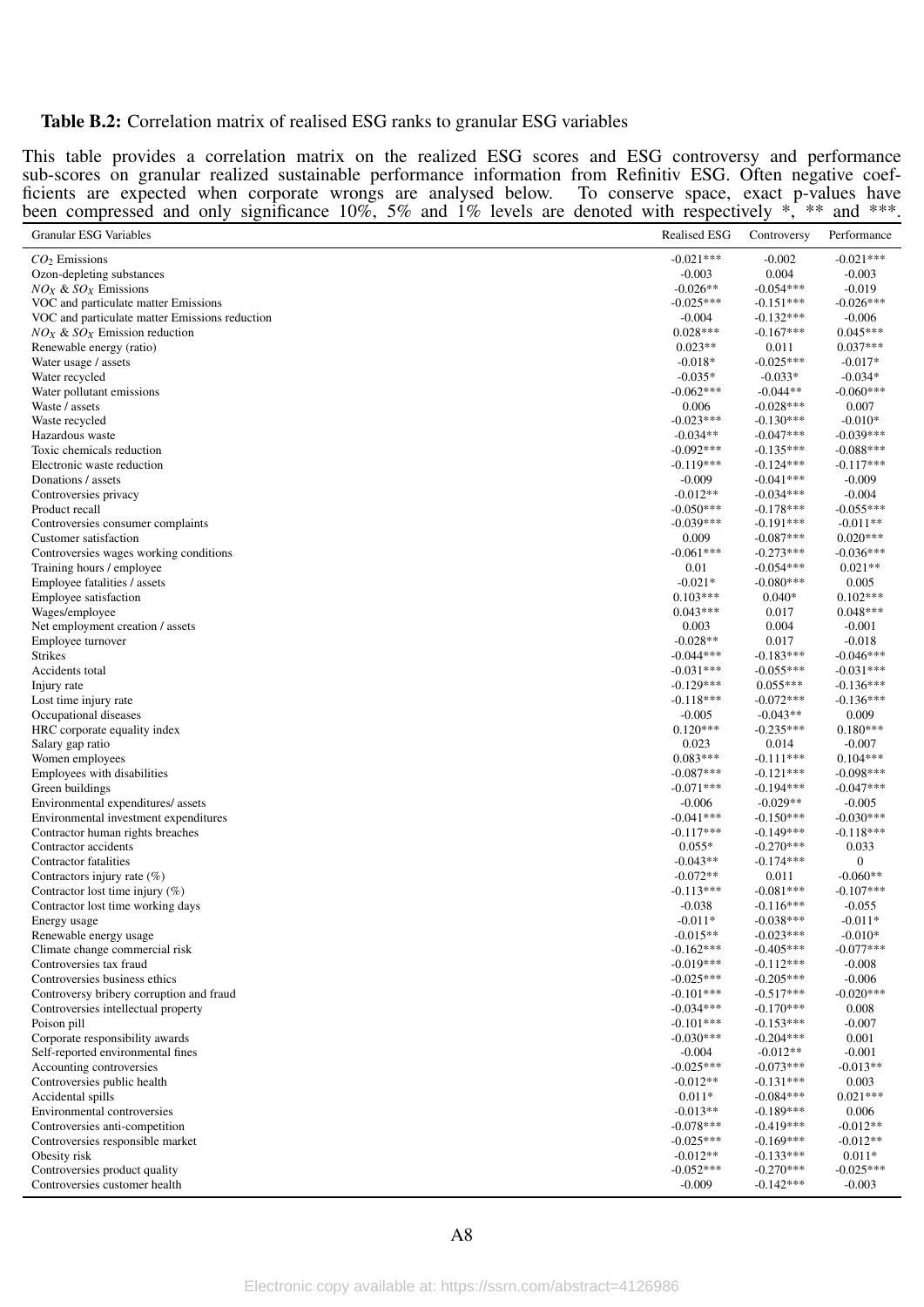#### <span id="page-49-0"></span>Table B.3: The impact of current promised ESG on future realised ESG for time-independent [Wittkowski et al.](#page-26-6) [\(2004\)](#page-26-6) scores

This table shows that promises of sustainable performance do not realize up to 10 years in the future. All dependant and independent variables in this regression represent ESG scores, for which promised ESG scores and ESG reporting, policy, activity, and target sub-scores are contemporaneous. These ESG scores are estimated only conditional on industry, not time. Therefore, they more closely resemble absolute scores and more accurately capture changes in realized sustainable performance over time. Firm clustered standard errors in parenthesis. \*, \*\* and \*\*\* denote significance at the 10%, 5% and 1% level, respectively.

|                               | (1)          | (2)           | (3)         | (4)         | (5)         |
|-------------------------------|--------------|---------------|-------------|-------------|-------------|
| <b>VARIABLES</b>              | Promised ESG | Reporting ESG | Policy      | Activity    | Target      |
| $Controversy_{i,t}$           | $-0.069***$  | $-0.092***$   | $-0.090***$ | $-0.107***$ | $-0.106***$ |
|                               | (0.018)      | (0.032)       | (0.021)     | (0.028)     | (0.040)     |
| $Controversy_{i,t+1}$         | $-0.097***$  | $-0.141***$   | $-0.093***$ | $-0.136***$ | $-0.149***$ |
|                               | (0.020)      | (0.034)       | (0.022)     | (0.030)     | (0.041)     |
| $Controversy_{i,t+2}$         | $-0.019$     | $-0.104***$   | $-0.033$    | $-0.049*$   | $-0.118***$ |
|                               | (0.020)      | (0.034)       | (0.023)     | (0.029)     | (0.043)     |
| $Controversy_{i,t+3}$         | $-0.041*$    | $-0.103***$   | $-0.061***$ | $-0.078***$ | $-0.061$    |
|                               | (0.021)      | (0.035)       | (0.024)     | (0.029)     | (0.044)     |
| $Controversy_{i,t+4}$         | $-0.020$     | $-0.048$      | $-0.028$    | $-0.032$    | $-0.068$    |
|                               | (0.026)      | (0.038)       | (0.026)     | (0.033)     | (0.046)     |
| $Controversy_{i,t+5}$         | $-0.036$     | $-0.042$      | $-0.052*$   | $-0.031$    | $-0.078$    |
|                               | (0.030)      | (0.042)       | (0.031)     | (0.039)     | (0.050)     |
| $Controversy_{i,t+6}$         | $-0.032$     | $-0.039$      | $-0.027$    | $-0.037$    | $-0.084$    |
|                               | (0.034)      | (0.045)       | (0.033)     | (0.043)     | (0.053)     |
| Controversy <sub>i,t+7</sub>  | $-0.026$     | 0.008         | $-0.040$    | $-0.019$    | 0.028       |
|                               | (0.029)      | (0.043)       | (0.030)     | (0.039)     | (0.051)     |
| $Controversy_{i,t+8}$         | 0.008        | 0.010         | 0.011       | 0.024       | 0.039       |
|                               | (0.023)      | (0.043)       | (0.026)     | (0.036)     | (0.050)     |
| Controversy <sub>i.t+9</sub>  | $-0.016$     | $-0.011$      | $-0.022$    | $-0.016$    | $-0.048$    |
|                               | (0.021)      | (0.040)       | (0.023)     | (0.035)     | (0.047)     |
| Controversy <sub>i,t+10</sub> | $-0.020$     | $-0.094**$    | $-0.011$    | $-0.036$    | $-0.098**$  |
|                               | (0.021)      | (0.037)       | (0.023)     | (0.032)     | (0.044)     |
| $Performance_{i,t}$           | $-0.252***$  | $-0.173***$   | $-0.270***$ | $-0.333***$ | $-0.143***$ |
|                               | (0.036)      | (0.049)       | (0.035)     | (0.046)     | (0.055)     |
| $Performance_{i,t+1}$         | $-0.071$     | 0.075         | $-0.088$    | $-0.058$    | 0.033       |
|                               | (0.061)      | (0.071)       | (0.054)     | (0.079)     | (0.080)     |
| Performance <sub>i,t+2</sub>  | $-0.049$     | $-0.008$      | $-0.049$    | $-0.083$    | 0.005       |
|                               | (0.043)      | (0.055)       | (0.041)     | (0.054)     | (0.064)     |
| $Performance_{i,t+3}$         | 0.053        | 0.003         | 0.007       | 0.071       | 0.007       |
|                               | (0.048)      | (0.058)       | (0.046)     | (0.058)     | (0.068)     |
| Performance <sub>i.t+4</sub>  | 0.033        | 0.103         | $0.082*$    | 0.051       | 0.090       |
|                               | (0.053)      | (0.065)       | (0.049)     | (0.070)     | (0.077)     |
| Performance <sub>i.t+5</sub>  | $-0.071$     | $-0.007$      | $-0.033$    | $-0.071$    | 0.041       |
|                               | (0.060)      | (0.074)       | (0.056)     | (0.077)     | (0.088)     |
| $Performance_{i,t+6}$         | $-0.020$     | $-0.009$      | $-0.038$    | $-0.041$    | $-0.081$    |
|                               | (0.068)      | (0.078)       | (0.066)     | (0.082)     | (0.091)     |
| Performance <sub>i.t+7</sub>  | 0.033        | 0.009         | 0.056       | $-0.007$    | 0.064       |
|                               | (0.074)      | (0.079)       | (0.072)     | (0.089)     | (0.094)     |
| Performance <sub>i.t+8</sub>  | 0.088        | $-0.015$      | 0.066       | 0.148       | $-0.062$    |
|                               | (0.072)      | (0.083)       | (0.070)     | (0.093)     | (0.102)     |
| Performance <sub>i.t+9</sub>  | $-0.009$     | $-0.059$      | $-0.009$    | $-0.047$    | $-0.039$    |
|                               | (0.072)      | (0.091)       | (0.069)     | (0.101)     | (0.113)     |
| $Performance_{i,t+10}$        | 0.028        | 0.014         | 0.024       | 0.069       | 0.124       |
|                               | (0.071)      | (0.094)       | (0.065)     | (0.103)     | (0.110)     |
| Observations                  | 3,331        | 3,331         | 3,331       | 3,331       | 3,331       |
| Adjusted R-squared            | 0.110        | 0.123         | 0.139       | 0.122       | 0.108       |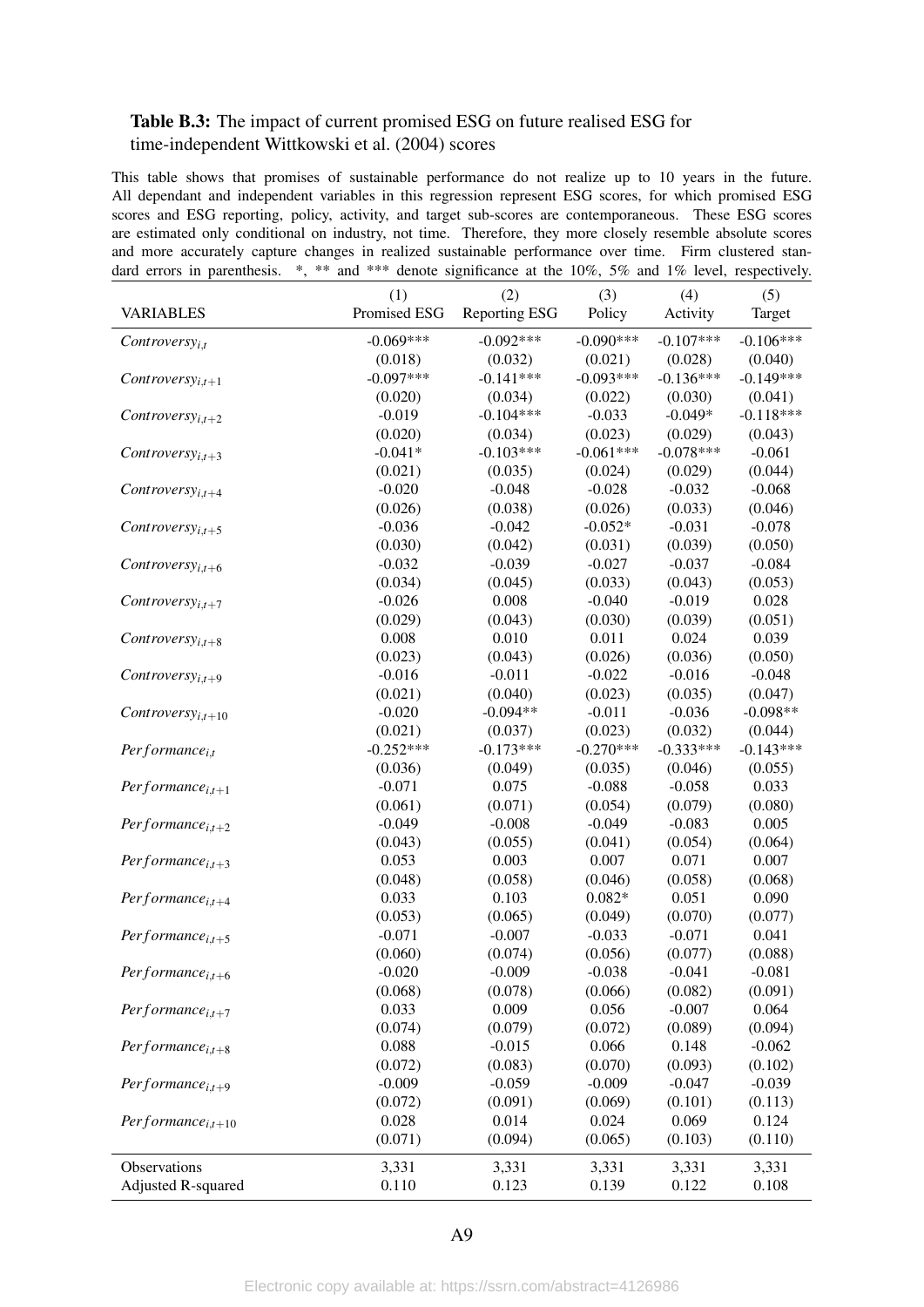#### <span id="page-50-0"></span>Table B.4: The impact of granular promised and realised ESG variables on Refinitiv ESG ratings

This table verifies the results of Table [4](#page-31-0) by using granular ESG data. Specifically, it shows that, without relying on our promised and realized ESG scores, ESG ratings are positively related to promises of sustainable performance and negatively related to realizations of sustainable performance. Refinitiv ESG ratings are the dependant variable. The  $R^2$  is adjusted for non-firm fixed effects models. Firm clustered standard errors in parenthesis. \*, \*\* and \*\*\* denote significance at the 10%, 5% and 1% level, respectively.

| <b>VARIABLES</b>                         | (1)        | (2)        | (3)        |
|------------------------------------------|------------|------------|------------|
| <b>Emission</b> policy                   | $0.213***$ | $0.237***$ | $0.294***$ |
|                                          | (0.028)    | (0.027)    | (0.038)    |
| <b>Emission</b> targets                  | $0.870***$ | $0.822***$ | $0.181***$ |
|                                          | (0.024)    | (0.024)    | (0.033)    |
| Energy efficiency policy                 | $0.559***$ | $0.486***$ | $0.303***$ |
|                                          | (0.026)    | (0.026)    | (0.037)    |
| Policy human rights                      | 1.241***   | 1.104***   | $0.997***$ |
|                                          | (0.023)    | (0.024)    | (0.030)    |
| Employee health safety team              | $0.364***$ | $0.400***$ | $0.328***$ |
|                                          | (0.023)    | (0.022)    | (0.033)    |
| Health safety training                   | 0.037      | $0.080***$ | $0.179***$ |
|                                          | (0.024)    | (0.024)    | (0.036)    |
| CO2 Emissions                            | $-0.323*$  | $0.615***$ | 0.153      |
|                                          | (0.190)    | (0.158)    | (0.288)    |
| VOC and particulate matter Emissions     | $0.579***$ | $0.628***$ | $0.271***$ |
|                                          | (0.026)    | (0.026)    | (0.046)    |
| Hazardous waste                          | $0.171***$ | $0.343***$ | $-0.008$   |
|                                          | (0.029)    | (0.033)    | (0.014)    |
| <b>Strikes</b>                           | $0.606***$ | $0.477***$ | $-0.020$   |
|                                          | (0.051)    | (0.052)    | (0.053)    |
| Controversy bribery corruption and fraud | $0.530***$ | $0.334***$ | 0.052      |
|                                          | (0.033)    | (0.033)    | (0.033)    |
| Controversies product quality            | $0.527***$ | $0.367***$ | 0.039      |
|                                          | (0.045)    | (0.045)    | (0.046)    |
| Climate change commercial risk           | $0.589***$ | $0.553***$ | $0.289***$ |
|                                          | (0.023)    | (0.023)    | (0.032)    |
| Observations                             | 28,398     | 28,398     | 28,398     |
| R-squared                                | 0.531      | 0.580      | 0.351      |
| Size                                     | NO         | <b>YES</b> | NO         |
| <b>Industry FE</b>                       | NO         | <b>YES</b> | NO         |
| <b>Country FE</b>                        | NO         | <b>YES</b> | NO         |
| Year FE                                  | NO         | <b>YES</b> | NO         |
| Firm FE                                  | NO         | NO         | <b>YES</b> |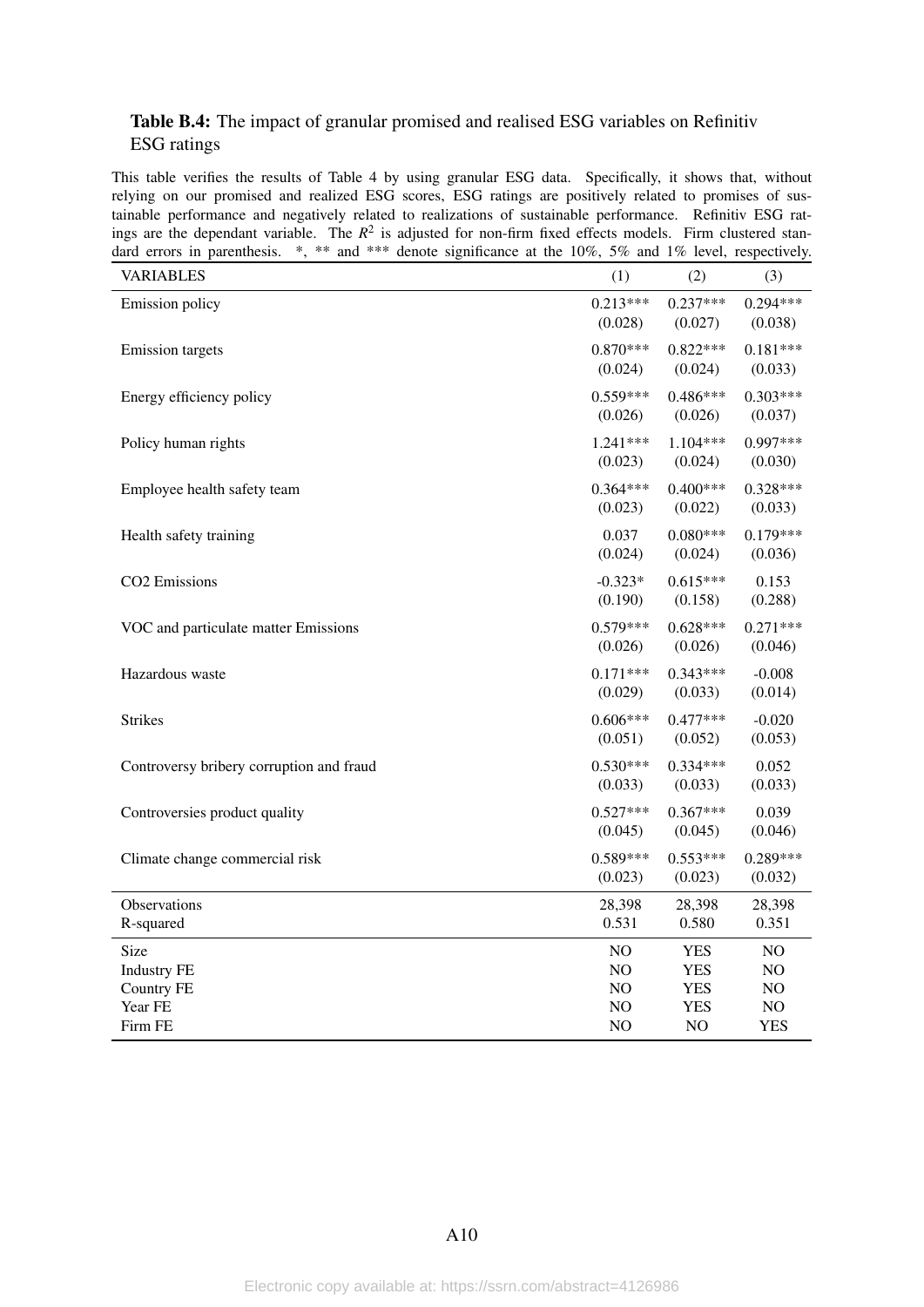#### <span id="page-51-0"></span>Figure B.1: Density of promised ESG scores

Figure [B.1](#page-51-0) displays the density function of promised ESG scores. The x-axis represents the promised scores of firms as computed in Equations [\(1\)](#page-10-0) and [\(2\)](#page-10-1). The y-axis the frequency of firms with such scores.



<span id="page-51-1"></span>Figure B.2: Density of realized ESG scores

Figure [B.2](#page-51-1) displays the density function of realized ESG scores. The x-axis represents the realized scores of firms as computed in Equations [\(1\)](#page-10-0) and [\(2\)](#page-10-1). The y-axis the frequency of firms with such scores.

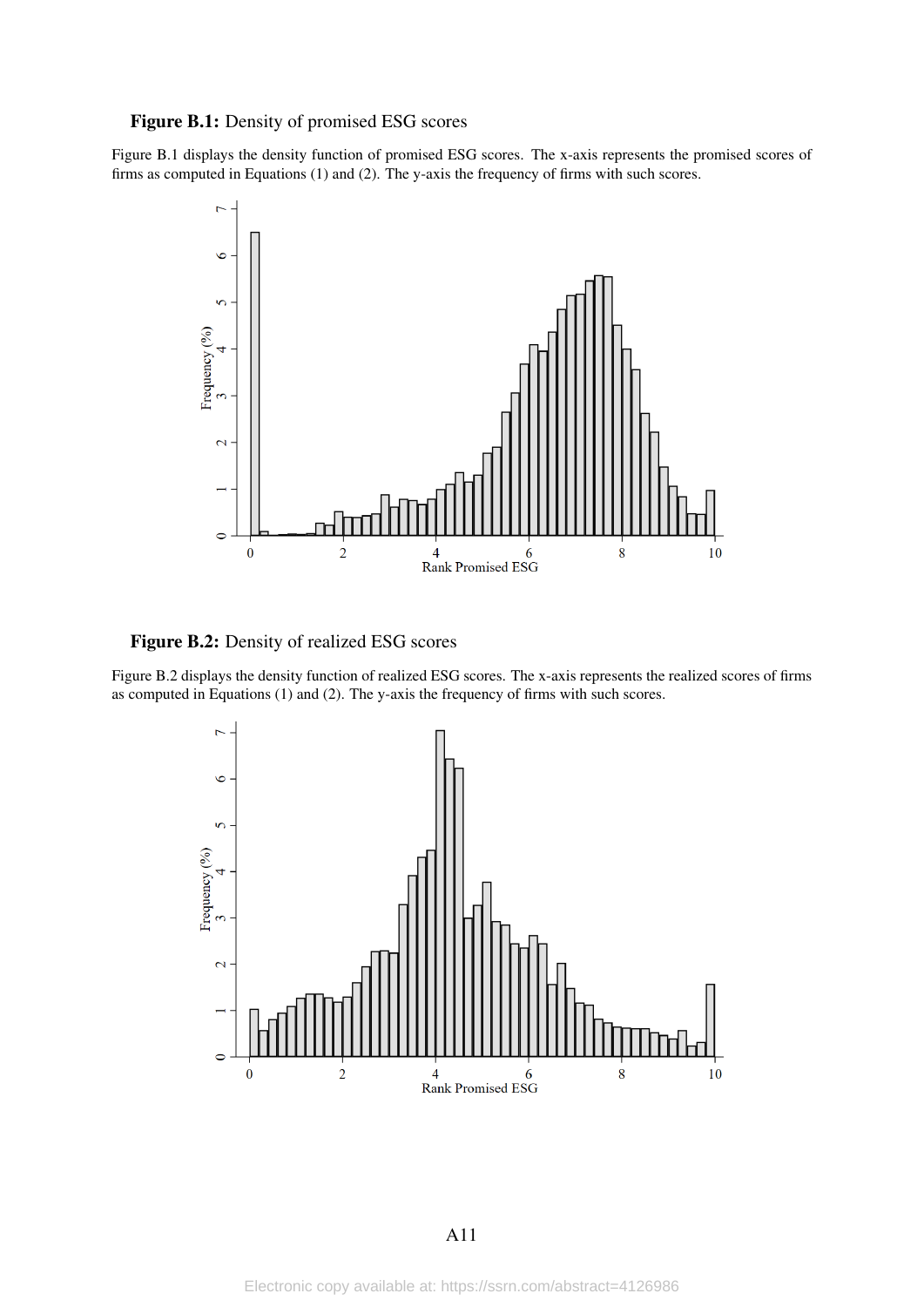# Appendix C Inflated ESG ratings: robustness checks

This appendix provides further evidence that ESG ratings are inflated across multiple specifications and sub-samples. As a first step to uncovering inflated ESG ratings, we compute the Pearson correlation between Refinitiv, MSCI, and FTSE ESG ratings, promised and realized ESG scores, and ESG reporting, policy, activity, target, controversy, and performance sub-scores in Table [C.1.](#page-53-0) This preliminary analysis shows that Refinitiv, MSCI, and FTSE ESG ratings are positively correlated to promises of future sustainable performance improvements and negatively related to realized sustainable performance. These findings persist for ESG reporting, policy, activity, target, controversy, and performance sub-scores. These correlations provide a strong indication that ESG ratings are indeed inflated.

In a second step, we show that ESG ratings are inflated across multiple periods, industries, and geographical locations. In Tables [C.2,](#page-54-0) [C.3,](#page-55-0) and [C.4,](#page-56-0) we separately replicate Table [4](#page-31-0) for 2003 to 2010, 2010 to 2015, and 2015 to 2020. In each of these specifications, we observe that ESG ratings are inflated. Subsequently, we show that ESG ratings are inflated across most geographic regions in Table [C.5](#page-57-0) In Latin America, Western Europe, Asia, and Africa, ESG ratings are also inversely related to realized sustainable performance. Last, we perform a subsample analysis for each industry separately in Table [C.6.](#page-58-0) Here, we show that ESG ratings are inflated in all but the mining industry, for which realized ESG scores are positively related to ESG ratings, but an order of magnitude smaller than promised ESG scores. These robustness analyses fortify our initial claim that ESG ratings are inflated.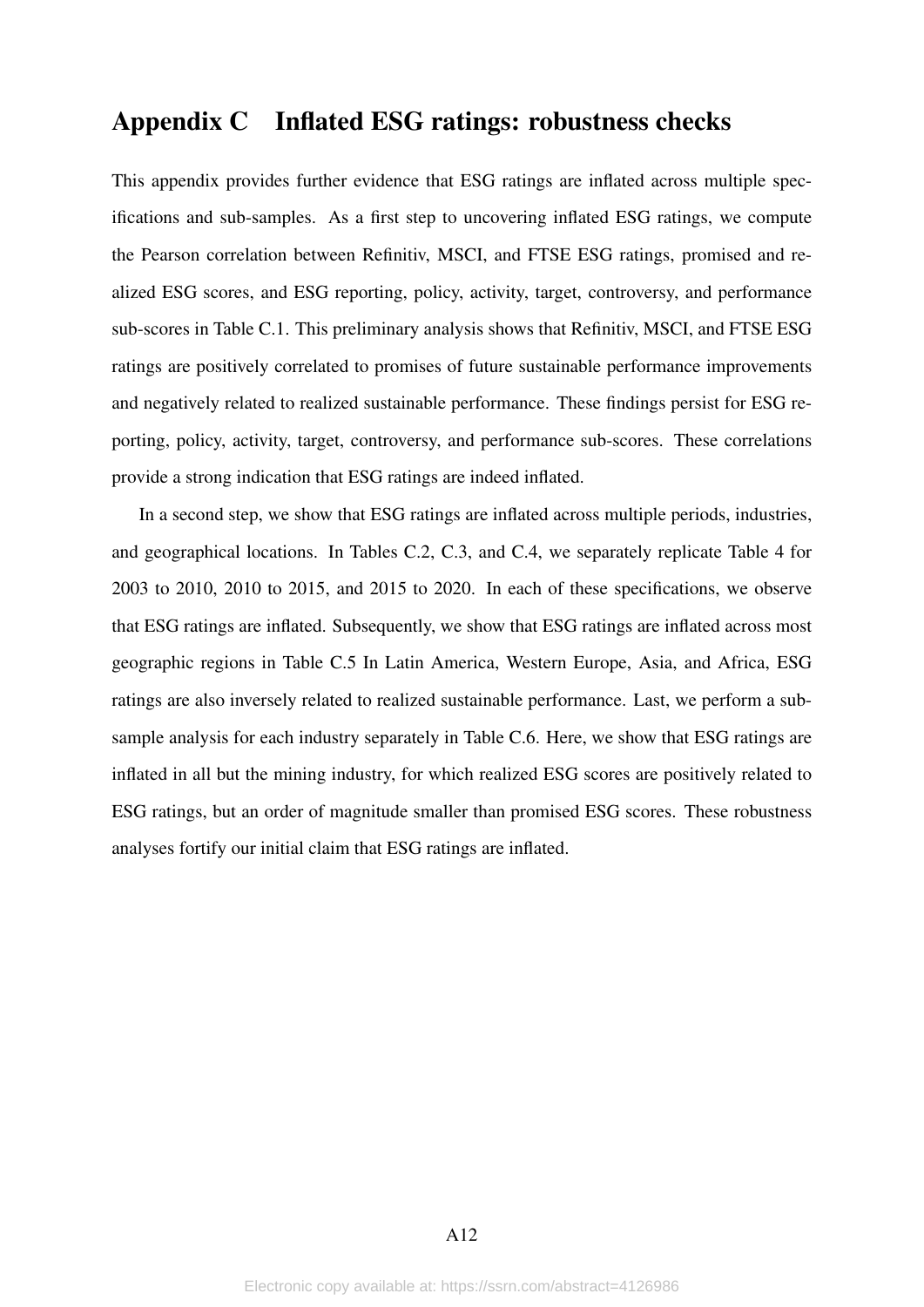<span id="page-53-0"></span>

|                  | and scaled from 0 to 10, for which 0 is inferior and 10 is sup |                        |                        | perior. P-values in parentheses. |                        |                        |                        |                        |                        |                       | *, ** and *** respectively denote significance at the 10%, 5% and 1% level. |
|------------------|----------------------------------------------------------------|------------------------|------------------------|----------------------------------|------------------------|------------------------|------------------------|------------------------|------------------------|-----------------------|-----------------------------------------------------------------------------|
|                  | Refinitiv rating                                               | MSCI rating            | FTSE rating            | Promised                         | Realised               | Reporting              | Policy                 | Target                 | Activity               | Controversy           | Performance                                                                 |
| Asset4<br>rating | 1.000                                                          |                        |                        |                                  |                        |                        |                        |                        |                        |                       |                                                                             |
|                  |                                                                |                        |                        |                                  |                        |                        |                        |                        |                        |                       |                                                                             |
| MSCI rating      | $0.377***$<br>(0.000)                                          | 1.000                  |                        |                                  |                        |                        |                        |                        |                        |                       |                                                                             |
| FTSE rating      | $0.585***$<br>(0.000)                                          | $0.376***$<br>(0.000)  | 1.000                  |                                  |                        |                        |                        |                        |                        |                       |                                                                             |
| Promised         | $0.465***$<br>(0.000)                                          | $0.204***$<br>(0.000)  | $0.308***$<br>(0.000)  | 1.000                            |                        |                        |                        |                        |                        |                       |                                                                             |
| Realised         | $-0.091***$<br>(0.000)                                         | $-0.035***$<br>(0.004) | $-0.026**$<br>(0.032)  | $-0.138***$<br>(0.000)           | 1.000                  |                        |                        |                        |                        |                       |                                                                             |
| Reporting        | $0.653***$<br>(0.000)                                          | $0.308***$<br>(0.000)  | $0.477***$<br>(0.000)  | $0.525***$<br>(0.000)            | $-0.021*$<br>(0.078)   | 1.000                  |                        |                        |                        |                       |                                                                             |
| Policy           | $0.557***$<br>(0.000)                                          | $0.227***$<br>(0.000)  | $0.385***$<br>(0.000)  | $0.842***$<br>(0.000)            | $-0.128***$<br>(0.000) | $0.553***$<br>(0.000)  | 1.000                  |                        |                        |                       |                                                                             |
| Target           | $0.616***$<br>(0.000)                                          | $0.302***$<br>(0.000)  | $0.435***$<br>(0.000)  | $0.463***$<br>(0.000)            | $-0.034***$<br>(0.004) | $0.580***$<br>(0.000)  | $0.517***$<br>(0.000)  | $1.000\,$              |                        |                       |                                                                             |
| Activity         | $0.559***$<br>(0.000)                                          | $0.251***$<br>(0.000)  | $0.349***$<br>(0.000)  | $0.802***$<br>(0.000)            | $-0.123***$<br>(0.000) | $0.582***$<br>(0.000)  | $0.700***$<br>(0.000)  | $0.518***$<br>(0.000)  | 1.000                  |                       |                                                                             |
| Controversy      | $-0.302***$<br>(0.000)                                         | $-0.054***$<br>(0.000) | $-0.181***$<br>(0.000) | $-0.271***$<br>(0.000)           | $0.286***$<br>(0.000)  | $-0.233***$<br>(0.000) | $-0.292***$<br>(0.000) | $-0.261***$<br>(0.000) | $-0.254***$<br>(0.000) | 1.000                 |                                                                             |
| Performance      | $-0.067***$<br>(0.000)                                         | $-0.029**$<br>(0.015)  | (0.440)<br>0.009       | $-0.087***$<br>(0.000)           | $0.848***$<br>(0.000)  | (0.314)<br>$-0.012$    | $-0.072***$<br>(0.000) | (0.104)<br>$-0.020$    | $-0.092***$<br>(0.000) | $0.054***$<br>(0.000) | 1.000                                                                       |

Table C.1: Correlation matrix of ESG ratings and ESG scores Table C.1: Correlation matrix of ESG ratings and ESG scores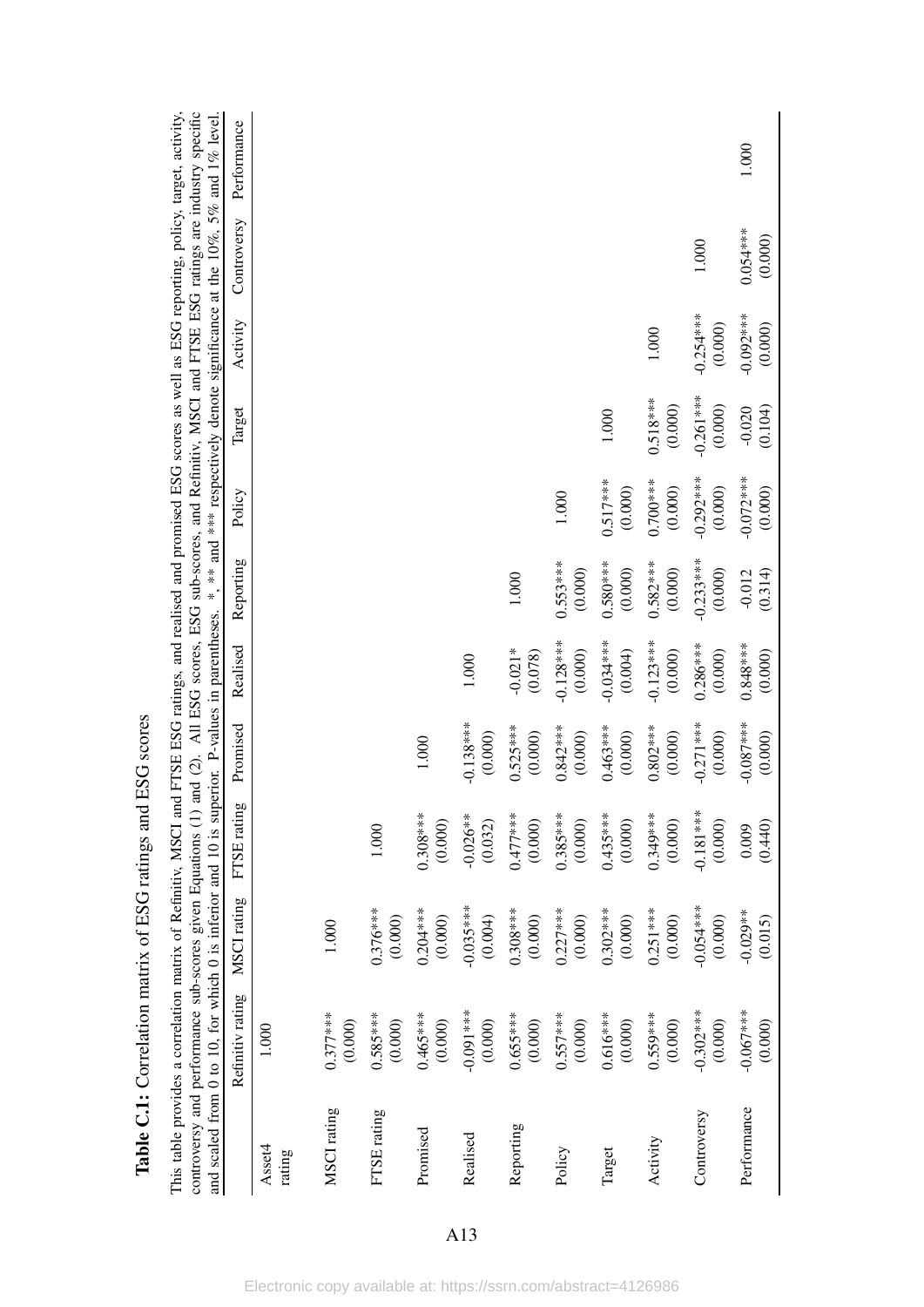#### <span id="page-54-0"></span>Table C.2: The impact of promised and realized ESG scores on Refinitiv ESG ratings for 2003-2010

This table regresses the promised, realized, reporting, policy, activity, controversy, and performance ESG scores on the Refinitiv ESG rating of firms as given in Equation [\(3\)](#page-11-0) for 2003 to 2010. The  $R^2$  is adjusted for non-firm fixed effects models. Firm clustered standard errors in parenthesis. \*, \*\* and \*\*\* denote significance at the 10%, 5% and 1% level, respectively.

| ш рагенинсыз.             | anu | .                      | $\alpha$ denote significance at the $10\%$ , |                        |                        |                        | $J/\theta$ and $I/\theta$ level, respectively. |
|---------------------------|-----|------------------------|----------------------------------------------|------------------------|------------------------|------------------------|------------------------------------------------|
| <b>VARIABLES</b>          |     | (1)                    | (2)                                          | (3)                    | (4)                    | (5)                    | (6)                                            |
| <b>Rank Promised</b>      |     | $0.353***$<br>(0.008)  | $0.279***$<br>(0.009)                        | $0.105***$<br>(0.010)  |                        |                        |                                                |
| <b>Rank Realised</b>      |     | $-0.072***$<br>(0.010) | $-0.046***$<br>(0.009)                       | $-0.081***$<br>(0.011) |                        |                        |                                                |
| <b>Rank Reporting</b>     |     |                        |                                              |                        | $0.194***$<br>(0.007)  | $0.172***$<br>(0.007)  | $0.104***$<br>(0.010)                          |
| <b>Rank Policy</b>        |     |                        |                                              |                        | $0.094***$<br>(0.010)  | $0.086***$<br>(0.010)  | $0.024**$<br>(0.012)                           |
| <b>Rank Activity</b>      |     |                        |                                              |                        | $0.096***$<br>(0.008)  | $0.086***$<br>(0.008)  | $0.059***$<br>(0.009)                          |
| <b>Rank Target</b>        |     |                        |                                              |                        | $0.108***$<br>(0.007)  | $0.109***$<br>(0.007)  | $0.082***$<br>(0.009)                          |
| <b>Rank Controversy</b>   |     |                        |                                              |                        | $-0.064***$<br>(0.006) | $-0.044***$<br>(0.006) | $-0.037***$<br>(0.007)                         |
| <b>Rank Performance</b>   |     |                        |                                              |                        | $-0.037***$<br>(0.009) | $-0.024***$<br>(0.009) | $-0.054***$<br>(0.011)                         |
| Observations              |     | 5,964                  | 5,964                                        | 5,964                  | 5,964                  | 5,964                  | 5,964                                          |
| <b>Adjusted R-squared</b> |     | 0.249                  | 0.396                                        | 0.067                  | 0.498                  | 0.566                  | 0.195                                          |
| Size                      |     | NO                     | <b>YES</b>                                   | N <sub>O</sub>         | N <sub>O</sub>         | <b>YES</b>             | N <sub>O</sub>                                 |
| <b>Industry FE</b>        |     | N <sub>O</sub>         | <b>YES</b>                                   | NO                     | N <sub>O</sub>         | <b>YES</b>             | N <sub>O</sub>                                 |
| <b>Country FE</b>         |     | N <sub>O</sub>         | <b>YES</b>                                   | NO.                    | N <sub>O</sub>         | <b>YES</b>             | N <sub>O</sub>                                 |
| Year FE                   |     | N <sub>O</sub>         | <b>YES</b>                                   | N <sub>O</sub>         | N <sub>O</sub>         | <b>YES</b>             | NO                                             |
| Firm FE                   |     | N <sub>O</sub>         | NO                                           | <b>YES</b>             | N <sub>O</sub>         | NO                     | <b>YES</b>                                     |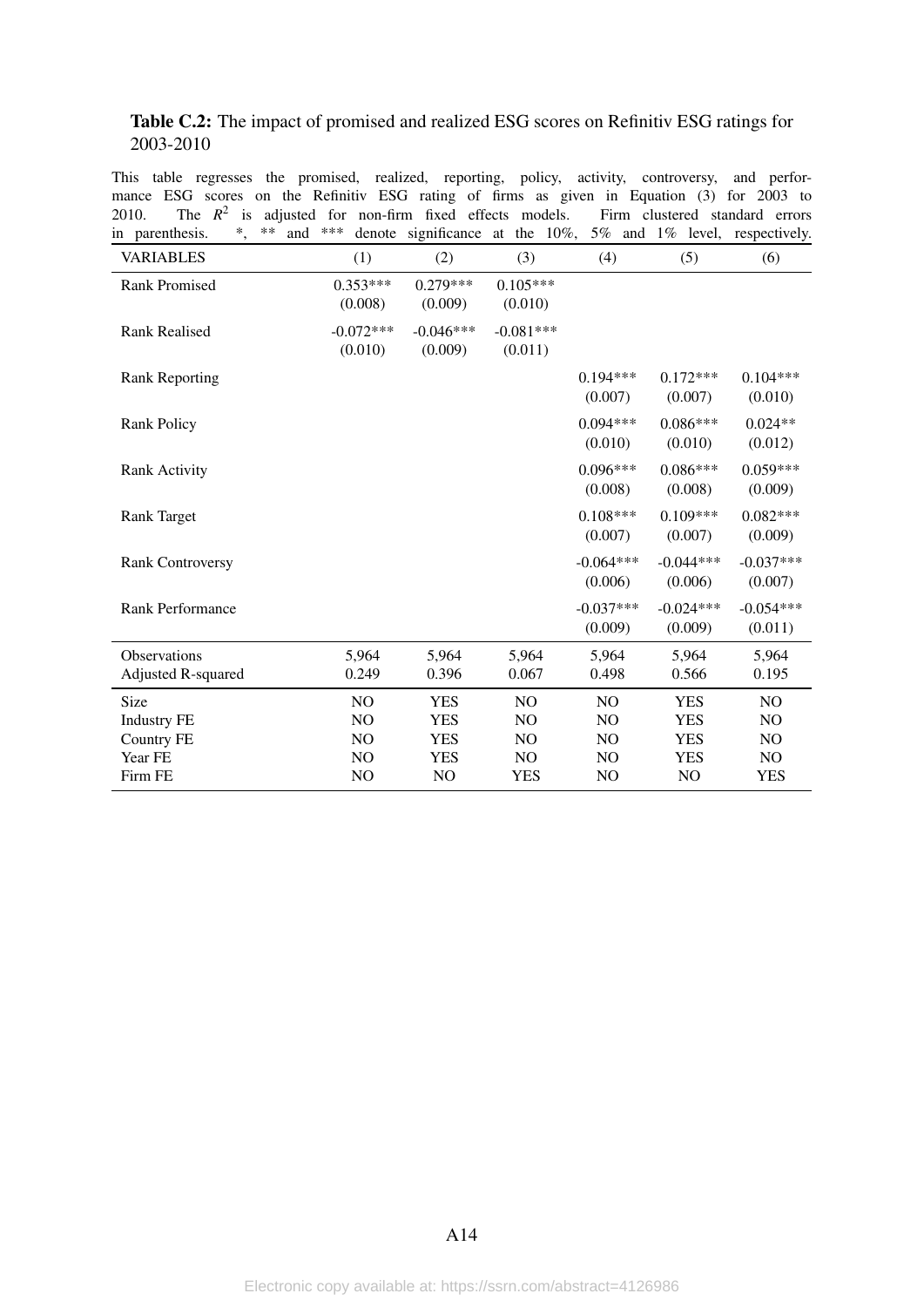#### <span id="page-55-0"></span>Table C.3: The impact of promised and realized ESG scores on Refinitiv ESG ratings for 2011-2015

This table regresses the promised, realized, reporting, policy, activity, controversy, and performance ESG scores on the Refinitiv ESG rating of firms as given in Equation [\(3\)](#page-11-0) for 2011 to 2015. The  $R^2$  is adjusted for non-firm fixed effects models. Firm clustered standard errors in parenthesis. \*, \*\* and \*\*\* denote significance at the 10%, 5% and 1% level, respectively.

| paremments.<br>,      | anu |                        | $\alpha$ . Significance at the $10\%$ , |                        |                        |                        | $\frac{1}{v}$ and $\frac{1}{v}$ identity, respectively. |
|-----------------------|-----|------------------------|-----------------------------------------|------------------------|------------------------|------------------------|---------------------------------------------------------|
| <b>VARIABLES</b>      |     | (1)                    | (2)                                     | (3)                    | (4)                    | (5)                    | (6)                                                     |
| <b>Rank Promised</b>  |     | $0.454***$<br>(0.006)  | $0.378***$<br>(0.006)                   | $0.143***$<br>(0.008)  |                        |                        |                                                         |
| <b>Rank Realised</b>  |     | $-0.037***$<br>(0.006) | $-0.041***$<br>(0.006)                  | $-0.059***$<br>(0.008) |                        |                        |                                                         |
| <b>Rank Reporting</b> |     |                        |                                         |                        | $0.232***$<br>(0.004)  | $0.215***$<br>(0.004)  | $0.164***$<br>(0.006)                                   |
| <b>Rank Policy</b>    |     |                        |                                         |                        | $0.120***$<br>(0.006)  | $0.102***$<br>(0.006)  | 0.002<br>(0.009)                                        |
| <b>Rank Activity</b>  |     |                        |                                         |                        | $0.076***$<br>(0.005)  | $0.089***$<br>(0.005)  | $0.086***$<br>(0.007)                                   |
| <b>Rank Target</b>    |     |                        |                                         |                        | $0.129***$<br>(0.003)  | $0.122***$<br>(0.003)  | $0.073***$<br>(0.005)                                   |
| Rank Controversy      |     |                        |                                         |                        | $-0.053***$<br>(0.003) | $-0.047***$<br>(0.003) | $-0.032***$<br>(0.004)                                  |
| Rank Performance      |     |                        |                                         |                        | $-0.016***$<br>(0.005) | $-0.002$<br>(0.005)    | $-0.027***$<br>(0.007)                                  |
| Observations          |     | 28,398                 | 28,398                                  | 28,398                 | 28,398                 | 28,398                 | 28,398                                                  |
| Adjusted R-squared    |     | 0.231                  | 0.387                                   | 0.054                  | 0.539                  | 0.587                  | 0.268                                                   |
| Size                  |     | N <sub>O</sub>         | <b>YES</b>                              | N <sub>O</sub>         | N <sub>O</sub>         | <b>YES</b>             | NO                                                      |
| <b>Industry FE</b>    |     | NO                     | <b>YES</b>                              | NO                     | N <sub>O</sub>         | <b>YES</b>             | N <sub>O</sub>                                          |
| <b>Country FE</b>     |     | N <sub>O</sub>         | <b>YES</b>                              | N <sub>O</sub>         | N <sub>O</sub>         | <b>YES</b>             | N <sub>O</sub>                                          |
| Year FE               |     | N <sub>O</sub>         | <b>YES</b>                              | N <sub>O</sub>         | N <sub>O</sub>         | <b>YES</b>             | NO                                                      |
| Firm FE               |     | NO                     | NO                                      | <b>YES</b>             | N <sub>O</sub>         | NO                     | <b>YES</b>                                              |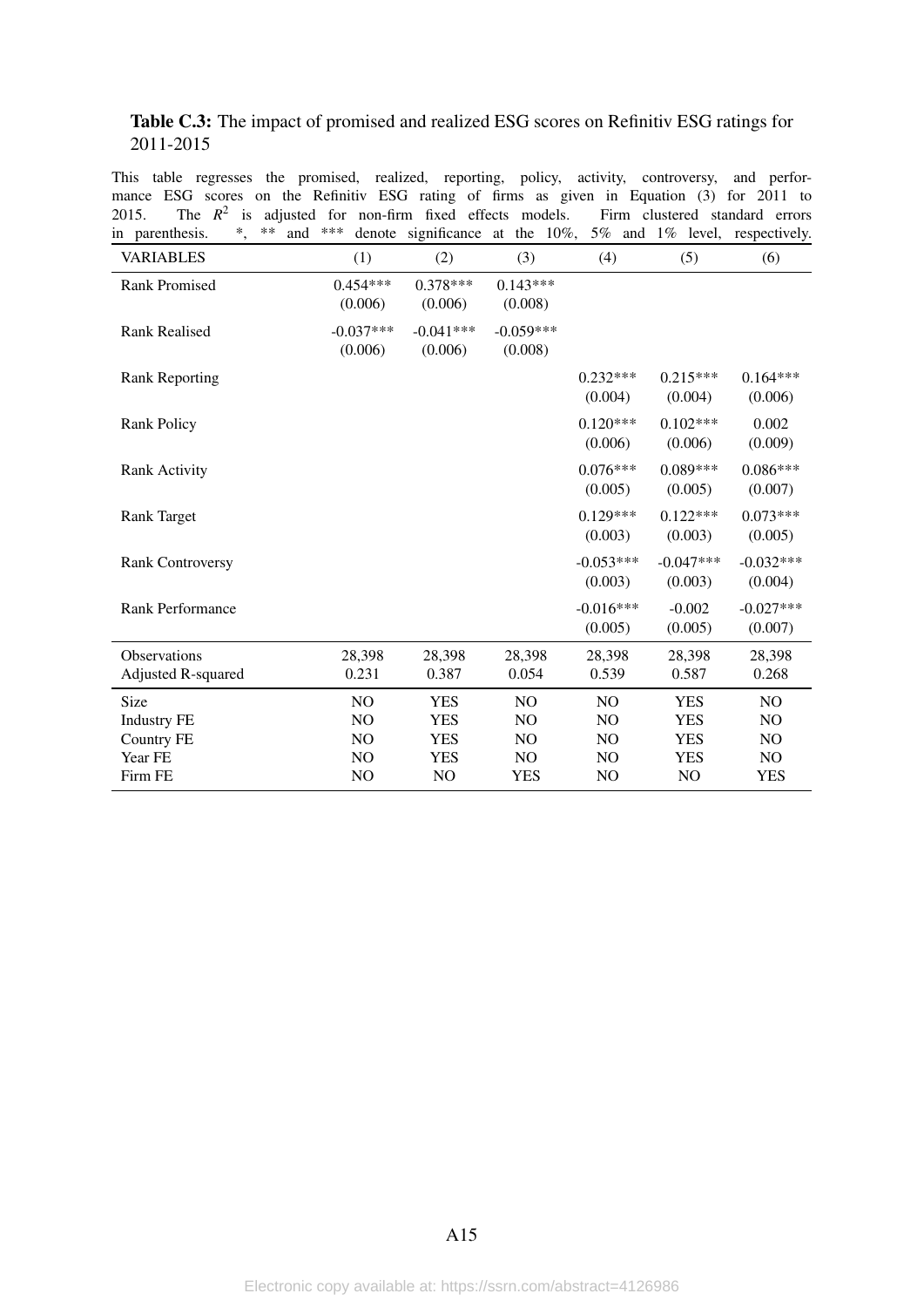#### <span id="page-56-0"></span>Table C.4: The impact of promised and realized ESG scores on Refinitiv ESG ratings for 2015-2020

This table regresses the promised, realized, reporting, policy, activity, controversy, and performance ESG scores on the Refinitiv ESG rating of firms as given in Equation [\(3\)](#page-11-0) for 2015 to 2020. The  $R^2$  is adjusted for non-firm fixed effects models. Firm clustered standard errors in parenthesis. \*, \*\* and \*\*\* denote significance at the 10%, 5% and 1% level, respectively.

| paremments.<br>,                          | anu |                       | $\alpha$ definition and $\alpha$ at the $10\%$ , |                       |                        |                        | $\frac{1}{v}$ and $\frac{1}{v}$ identity, respectively. |
|-------------------------------------------|-----|-----------------------|--------------------------------------------------|-----------------------|------------------------|------------------------|---------------------------------------------------------|
| <b>VARIABLES</b>                          |     | (1)                   | (2)                                              | (3)                   | (4)                    | (5)                    | (6)                                                     |
| <b>Rank Promised</b>                      |     | $0.512***$<br>(0.010) | $0.416***$<br>(0.010)                            | $0.056***$<br>(0.007) |                        |                        |                                                         |
| <b>Rank Realised</b>                      |     | $-0.002$<br>(0.009)   | $-0.023***$<br>(0.009)                           | $-0.010$<br>(0.008)   |                        |                        |                                                         |
| <b>Rank Reporting</b>                     |     |                       |                                                  |                       | $0.234***$<br>(0.005)  | $0.216***$<br>(0.006)  | $0.065***$<br>(0.007)                                   |
| <b>Rank Policy</b>                        |     |                       |                                                  |                       | $0.149***$<br>(0.010)  | $0.124***$<br>(0.010)  | $-0.006$<br>(0.010)                                     |
| <b>Rank Activity</b>                      |     |                       |                                                  |                       | $0.066***$<br>(0.007)  | $0.086***$<br>(0.007)  | $0.053***$<br>(0.008)                                   |
| <b>Rank Target</b>                        |     |                       |                                                  |                       | $0.138***$<br>(0.004)  | $0.123***$<br>(0.004)  | $0.032***$<br>(0.005)                                   |
| <b>Rank Controversy</b>                   |     |                       |                                                  |                       | $-0.038***$<br>(0.004) | $-0.040***$<br>(0.004) | $-0.015***$<br>(0.003)                                  |
| Rank Performance                          |     |                       |                                                  |                       | $-0.005$<br>(0.008)    | 0.011<br>(0.008)       | 0.013<br>(0.008)                                        |
| Observations<br><b>Adjusted R-squared</b> |     | 13,444<br>0.237       | 13.444<br>0.409                                  | 13,444<br>0.013       | 13,444<br>0.551        | 13,444<br>0.593        | 13,444<br>0.084                                         |
| Size                                      |     | NO                    | <b>YES</b>                                       | NO                    | N <sub>O</sub>         | <b>YES</b>             | N <sub>O</sub>                                          |
| <b>Industry FE</b>                        |     | NO                    | <b>YES</b>                                       | NO                    | N <sub>O</sub>         | <b>YES</b>             | NO                                                      |
| <b>Country FE</b>                         |     | NO                    | <b>YES</b>                                       | NO.                   | N <sub>O</sub>         | <b>YES</b>             | N <sub>O</sub>                                          |
| Year FE                                   |     | NO                    | <b>YES</b>                                       | NO                    | NO                     | <b>YES</b>             | NO                                                      |
| Firm FE                                   |     | NO                    | NO                                               | <b>YES</b>            | N <sub>O</sub>         | NO                     | <b>YES</b>                                              |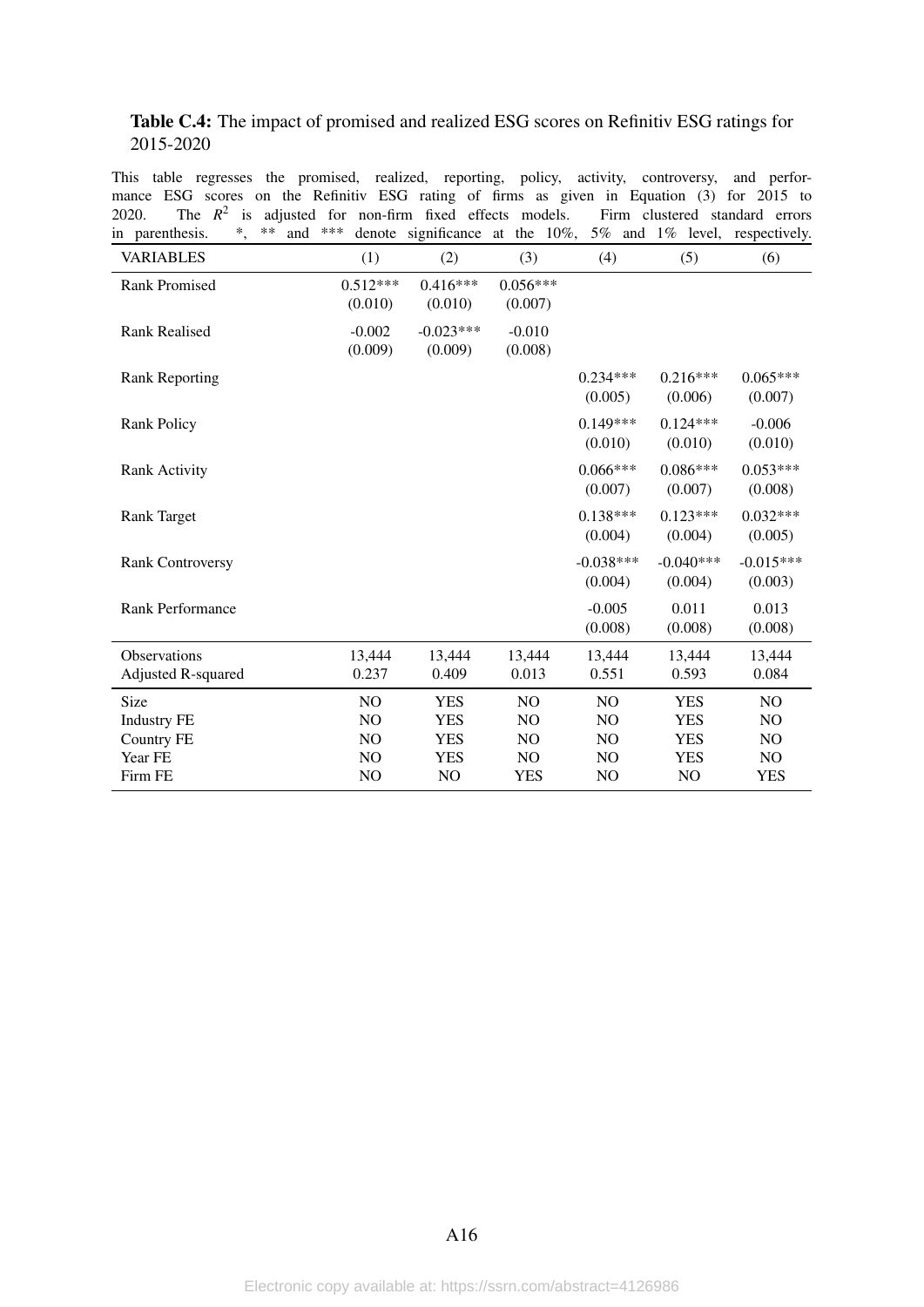| tings across racio<br>$\sum_{i=1}^{n}$<br>č<br>$\frac{1}{2}$ |  |
|--------------------------------------------------------------|--|
| $\ddot{ }$ . Let<br>$\mathbf{H}$<br>:ייטוע<br>IC C<br>J      |  |

|                                      | West-                                                                                                                         |                                              |                                                                                                                   |  |
|--------------------------------------|-------------------------------------------------------------------------------------------------------------------------------|----------------------------------------------|-------------------------------------------------------------------------------------------------------------------|--|
| ESG scores on the Refinitiv ESG rat- | represent firms in North America, Latin America, 1                                                                            | The $R^2$ is adjusted for non-firm fixed ef- | *, ** and *** denote significance at the 10%, $5\%$ and 1% level, respectively.                                   |  |
|                                      |                                                                                                                               |                                              |                                                                                                                   |  |
|                                      |                                                                                                                               |                                              |                                                                                                                   |  |
|                                      |                                                                                                                               |                                              |                                                                                                                   |  |
|                                      |                                                                                                                               |                                              |                                                                                                                   |  |
|                                      |                                                                                                                               |                                              |                                                                                                                   |  |
|                                      |                                                                                                                               |                                              |                                                                                                                   |  |
|                                      |                                                                                                                               |                                              |                                                                                                                   |  |
| and performance                      |                                                                                                                               | and Oceania.                                 |                                                                                                                   |  |
|                                      |                                                                                                                               |                                              |                                                                                                                   |  |
|                                      | reporting, policy, activity, controversy,<br>Columns (1) through (9) respectively<br>Eastern Asia, the Middle East, Africa, a |                                              |                                                                                                                   |  |
|                                      |                                                                                                                               |                                              |                                                                                                                   |  |
|                                      |                                                                                                                               |                                              |                                                                                                                   |  |
|                                      |                                                                                                                               |                                              |                                                                                                                   |  |
| policy, activity,                    |                                                                                                                               |                                              |                                                                                                                   |  |
|                                      |                                                                                                                               |                                              |                                                                                                                   |  |
| reporting,                           |                                                                                                                               |                                              |                                                                                                                   |  |
|                                      |                                                                                                                               |                                              |                                                                                                                   |  |
|                                      |                                                                                                                               |                                              |                                                                                                                   |  |
|                                      |                                                                                                                               |                                              |                                                                                                                   |  |
|                                      |                                                                                                                               |                                              |                                                                                                                   |  |
|                                      |                                                                                                                               |                                              |                                                                                                                   |  |
|                                      | This table regresses the promised, realized, ing of firms as given in Equation (3).                                           |                                              | Europe, Eiastern Europe, rroman and a jarenthesis.<br>ects models. Firm clustered standard errors in parenthesis. |  |
|                                      |                                                                                                                               |                                              |                                                                                                                   |  |
|                                      |                                                                                                                               |                                              |                                                                                                                   |  |
|                                      |                                                                                                                               |                                              |                                                                                                                   |  |

<span id="page-57-0"></span>

| Panel A: Promised and realised ESG scores                   |                                            |                                                    |                                            |                                            |                                            |                                                   |                                                   |                                                   |                                            |
|-------------------------------------------------------------|--------------------------------------------|----------------------------------------------------|--------------------------------------------|--------------------------------------------|--------------------------------------------|---------------------------------------------------|---------------------------------------------------|---------------------------------------------------|--------------------------------------------|
| VARIABLES                                                   | $\ominus$                                  | $\odot$                                            | $\odot$                                    | $\bigoplus$                                | $\odot$                                    | $\circledcirc$                                    | $\in$                                             | $\circledast$                                     | $\widehat{\odot}$                          |
| Rank Promised                                               | $0.260***$<br>(0.010)                      | $0.455***$<br>(0.050)                              | $0.313***$<br>(0.013)                      | $0.214***$<br>(0.045)                      | $0.229***$<br>(0.064)                      | $0.454***$<br>(0.009)                             | $0.445***$<br>(0.058)                             | $0.433***$<br>(0.070)                             | $0.397***$<br>(0.022)                      |
| <b>Rank Realised</b>                                        | $0.043***$<br>(0.010)                      | $-0.150***$<br>(0.046)                             | $-0.032***$<br>(0.010)                     | (0.042)<br>0.036                           | $-0.124**$<br>(0.049)                      | $-0.152***$<br>(0.012)                            | $0.351***$<br>(0.065)                             | $-0.092**$<br>(0.041)                             | (0.016)<br>0.022                           |
| Observations<br>R-squared                                   | 0.349<br>7,721                             | 0.380<br>$620\,$                                   | 0.448<br>7,505                             | 0.477<br>349                               | 0.219<br>725                               | 7,378<br>0.431                                    | 0.601<br>244                                      | 0.353<br>604                                      | 2,245<br>0.473                             |
| Size                                                        | YES                                        | YES                                                | YES                                        | YES                                        | YES                                        | YES                                               | YES                                               | YES                                               | YES                                        |
| Industry FE                                                 | YES                                        | YES                                                | YES                                        | <b>YES</b><br>YES                          | <b>YES</b><br>YES                          | <b>YES</b><br>YES                                 | YES                                               | YES                                               | <b>YES</b><br>YES                          |
| Country FE<br>Year FE                                       | YES<br>YES                                 | YES<br>YES                                         | YES<br>YES                                 | YES                                        | YES                                        | YES                                               | YES<br>YES                                        | YES<br>YES                                        | YES                                        |
| Firm FE                                                     | $\overline{S}$                             | $\mathsf{S}$                                       | $\overline{S}$                             | $\overline{S}$                             | $\overline{S}$                             | $\overline{S}$                                    | $\overline{S}$                                    | $\overline{S}$                                    | $\overline{S}$                             |
| Panel B: ESG reporting, policy, activity, target, controver |                                            | sy and performance sub-scores                      |                                            |                                            |                                            |                                                   |                                                   |                                                   |                                            |
| VARIABLES                                                   | $\bigoplus$                                | $\widehat{\odot}$                                  | $\odot$                                    | $\bigoplus$                                | $\odot$                                    | $\circledcirc$                                    | $\in$                                             | $\circledast$                                     | $\odot$                                    |
| Rank Reporting                                              | $0.235***$<br>(0.008)                      | $0.213***$<br>(0.029)                              | $0.158***$<br>(0.007)                      | $0.137***$<br>(0.030)                      | $0.206***$<br>(0.030)                      | $0.189***$<br>(0.008)                             | $0.211***$<br>(0.045)                             | $0.137***$<br>(0.033)                             | $0.253***$<br>(0.012)                      |
| Rank Policy                                                 | $0.025**$<br>(0.011)                       | $0.123**$<br>(0.058)                               | $0.088***$<br>(0.012)                      | (0.059)<br>$-0.003$                        | (0.059)<br>0.051                           | $0.185***$<br>(0.011)                             | $0.213***$<br>(0.074)                             | $0.159***$<br>(0.052)                             | $0.179***$<br>(0.019)                      |
| Rank Activity                                               | $0.108***$<br>(0.008)                      | (0.046)<br>$-0.018$                                | $0.061***$<br>(0.010)                      | (0.056)<br>0.028                           | (0.046)<br>$-0.060$                        | $0.095***$<br>(0.010)                             | $0.113**$<br>(0.055)                              | $0.091*$<br>(0.055)                               | $0.104***$<br>(0.012)                      |
| Rank Target                                                 | $0.132***$<br>(0.007)                      | $0.164***$<br>(0.021)                              | $0.108***$<br>(0.005)                      | $0.128***$<br>(0.026)                      | $0.205***$<br>(0.019)                      | $0.094***$<br>(0.006)                             | $0.161***$<br>(0.041)                             | $0.102***$<br>(0.017)                             | $0.077***$<br>(0.010)                      |
| Rank Controversy                                            | $-0.013**$<br>(0.005)                      | $-0.138***$<br>(0.023)                             | $-0.061***$<br>(0.005)                     | $-0.024$<br>(0.023)                        | (0.017)<br>0.022                           | $-0.073***$<br>(0.006)                            | $-0.045$<br>(0.037)                               | $-0.071***$<br>(0.015)                            | $-0.035***$<br>(0.010)                     |
| Rank Performance                                            | $0.018*$<br>(0.010)                        | (0.039)<br>$-0.061$                                | (0.009)<br>0.006                           | (0.048)<br>0.002                           | (0.046)<br>0.011                           | $-0.038***$<br>(0.011)                            | $0.219***$<br>(0.051)                             | (0.043)<br>$-0.042$                               | $0.033***$<br>(0.012)                      |
| Observations<br>R-squared                                   | 0.553<br>7,721                             | 0.577<br>620                                       | 7,505<br>0.592                             | 0.588<br>349                               | 0.453<br>725                               | 7,378<br>0.595                                    | 0.751<br>244                                      | 0.494<br>604                                      | 0.708<br>2,245                             |
| Industry FE<br>Country FE<br>Firm FE<br>Year FE<br>Size     | YES<br>YES<br>YES<br>YES<br>$\overline{Q}$ | YES<br><b>YES<br/>YES</b><br>YES<br>$\overline{S}$ | YES<br>YES<br>YES<br>YES<br>$\overline{S}$ | YES<br>YES<br>YES<br>YES<br>$\overline{S}$ | YES<br>YES<br>YES<br>YES<br>$\overline{S}$ | YES<br><b>YES</b><br>YES<br>YES<br>$\overline{S}$ | <b>XES</b><br>YES<br>YES<br>YES<br>$\overline{Q}$ | YES<br><b>YES</b><br>YES<br>YES<br>$\overline{S}$ | YES<br>YES<br>YES<br>YES<br>$\overline{S}$ |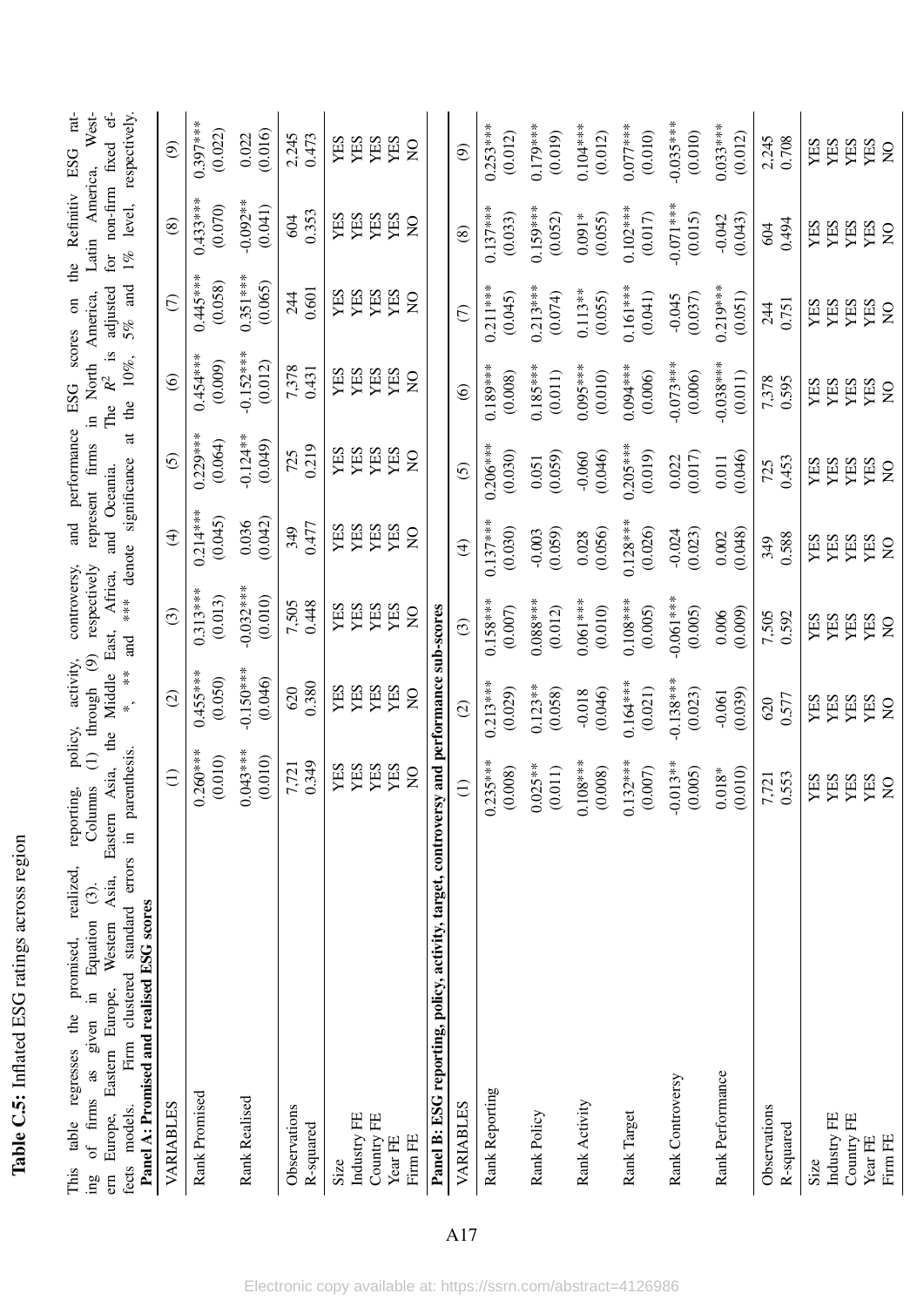| こうこう               |
|--------------------|
|                    |
| motive concern     |
|                    |
| くし                 |
| $\frac{1}{2}$<br>i |
|                    |
| l                  |
|                    |

firms as given in Equation (3). Columns (1) through (10) respectively represent the mining, construction, generic manufacturing, utilities, retail & wholesale, service, health care, ICT, food & beverages, and petrochemica This table regresses the promised, realized, reporting, policy, activity, controversy, and performance ESG scores on the Refinitiv ESG rating of This table regresses the promised, realized, reporting, policy, activity, controversy, and performance ESG scores on the Refinitiv ESG rating of firms as given in Equation [\(3\)](#page-11-0). Columns (1) through (10) respectively represent the mining, construction, generic manufacturing, utilities, retail & wholesale, service, health care, ICT, food & beverages, and petrochemical manufacturing industries. The *R*2 is adjusted for non-firm fixed effects models. Firm clustered standard errors in parenthesis. \*, \*\* and \*\*\* denote significance at the 10%, 5% and 1% level, respectively.

<span id="page-58-0"></span>

| Panel A: Promised and realised ESG scores<br><b>Stanual</b> u<br>naman<br>шш<br>IIIUULIS.<br>nnois<br>S | Ę<br>ern nn o            | parentussis.                     | $\ddot{\phantom{0}}$                | ₫<br>J                   |                                     |                          | $\frac{100}{100}$ significance at the $\frac{10}{10}$ , |                                              | $J$ / $\theta$ and $I$ / $\theta$ it is productively. |                                 |
|---------------------------------------------------------------------------------------------------------|--------------------------|----------------------------------|-------------------------------------|--------------------------|-------------------------------------|--------------------------|---------------------------------------------------------|----------------------------------------------|-------------------------------------------------------|---------------------------------|
| VARIABLES                                                                                               | $\bigoplus$              | $\odot$                          | $\odot$                             | $\bigoplus$              | $\odot$                             | $\circledcirc$           | $\epsilon$                                              | $\circledast$                                | $\circledcirc$                                        | (10)                            |
| Rank Promised                                                                                           | $0.446***$<br>(0.029)    | $0.319***$<br>(0.025)            | $0.458***$<br>(0.017)               | $0.338***$<br>(0.015)    | $0.370***$<br>(0.018)               | $0.306***$<br>(0.019)    | $0.238***$<br>(0.029)                                   | $0.446***$<br>(0.017)                        | $0.429***$<br>(0.031)                                 | $0.361***$<br>(0.020)           |
| Rank Realised                                                                                           | $0.051***$<br>(0.018)    | $-0.057**$<br>(0.024)            | (0.016)<br>$-0.012$                 | (0.017)<br>0.024         | (0.017)<br>$-0.019$                 | $-0.158***$<br>(0.014)   | $-0.099***$<br>(0.026)                                  | $-0.072***$<br>(0.015)                       | $-0.112***$<br>(0.032)                                | (0.022)<br>0.014                |
| Observations<br>R-squared                                                                               | 2,674<br>0.472           | 0.554<br>1,029                   | 4,186<br>0.441                      | 0.423<br>4,253           | $3,058$<br>0.443                    | 0.502<br>2,270           | 0.439<br>1,227                                          | 0.411<br>4,991                               | 1,238<br>0.514                                        | $3,472$<br>0.509                |
| Size                                                                                                    | YES                      | YES                              | <b>YES</b><br>YES                   | <b>YES</b><br>YES        | YES                                 | <b>YES</b><br>YES        | <b>YES</b><br>YES                                       | <b>YES</b><br>YES                            | <b>YES</b><br>YES                                     | <b>YES</b><br>YES               |
| Industry FE<br>Country FE                                                                               | YES<br>YES               | YES<br>YES                       |                                     | YES                      | YES                                 | YES                      | YES                                                     |                                              | YES                                                   | YES                             |
| Firm FE<br>Year FE                                                                                      | YES<br>$\sum_{i=1}^{n}$  | YES<br>$\frac{1}{2}$             | <b>YES</b><br>YES<br>$\overline{S}$ | YES<br>$\overline{S}$    | <b>YES</b><br>YES<br>$\overline{Q}$ | YES<br>$\overline{S}$    | YES<br>$\overline{Q}$                                   | <b>YES</b><br>YES<br>$\overline{Q}$          | YES<br>$\overline{Q}$                                 | YES<br>$\overline{Q}$           |
| Panel B: ESG reporting, policy, activity, target, controversy and performance sub-scores                |                          |                                  |                                     |                          |                                     |                          |                                                         |                                              |                                                       |                                 |
| VARIABLES                                                                                               | $\widehat{\Xi}$          | $\odot$                          | $\odot$                             | $\bigoplus$              | $\odot$                             | $\circledcirc$           | $\in$                                                   | $\circledS$                                  | $\odot$                                               | (10)                            |
| Rank Reporting                                                                                          | $0.293***$<br>(0.012)    | $0.186***$<br>(0.021)            | $0.216***$<br>(0.011)               | $0.178***$<br>(0.010)    | $0.207***$<br>(0.011)               | $0.173***$<br>(0.013)    | $0.189***$<br>(0.018)                                   | $0.175***$<br>(0.009)                        | $0.204***$<br>(0.020)                                 | $0.209***$<br>(0.012)           |
| Rank Policy                                                                                             | $0.058***$<br>(0.024)    | $0.137***$<br>(0.024)            | $0.109***$<br>(0.017)               | (0.018)<br>0.004         | $0.165***$<br>(0.016)               | $0.148***$<br>(0.018)    | (0.025)<br>0.038                                        | $0.151***$<br>(0.016)                        | $0.206***$<br>(0.031)                                 | (0.021)<br>$-0.001$             |
| Rank Activity                                                                                           | $0.103***$<br>(0.014)    | $0.057***$<br>(0.021)            | $0.081***$<br>(0.014)               | $0.117***$<br>(0.014)    | $0.075***$<br>(0.013)               | $0.098***$<br>(0.013)    | $0.051***$<br>(0.018)                                   | $0.109***$<br>(0.011)                        | (0.030)<br>0.007                                      | $0.087***$<br>(0.015)           |
| Rank Target                                                                                             | $0.125***$<br>(0.010)    | $0.110***$<br>(0.013)            | $0.117***$<br>(0.008)               | $0.126***$<br>(0.008)    | $0.108***$<br>(0.009)               | $0.047***$<br>(0.009)    | $0.119***$<br>(0.017)                                   | $0.136***$<br>(0.008)                        | $0.134***$<br>(0.015)                                 | $0.130***$<br>(0.010)           |
| Rank Controversy                                                                                        | (0.008)<br>$-0.011$      | $-0.050***$<br>(0.015)           | $-0.065***$<br>(0.007)              | $-0.067***$<br>(0.007)   | $-0.070***$<br>(0.011)              | $-0.057***$<br>(0.009)   | $-0.072***$<br>(0.013)                                  | $-0.034***$<br>(0.007)                       | $-0.063***$<br>(0.013)                                | $-0.065***$<br>(0.008)          |
| Rank Performance                                                                                        | $0.034***$<br>(0.016)    | $\frac{0.022}{0.022}$            | $-0.015$<br>(0.015)                 | $0.026*$<br>(0.015)      | (0.015)<br>$-0.025$                 | $-0.087***$<br>(0.016)   | (0.025)<br>$-0.029$                                     | (0.013)<br>0.008                             | $-0.064**$<br>(0.026)                                 | (0.018)<br>0.007                |
| Observations<br>R-squared                                                                               | 2,674<br>0.688           | 1,029<br>0.702                   | 4,186<br>0.607                      | 0.588<br>4,253           | 3,058<br>0.624                      | 2,270<br>0.621           | 1,227<br>0.629                                          | 4,991<br>0.597                               | 1,238<br>0.664                                        | 3,472<br>0.643                  |
| Industry FE<br>Country FE<br>Year FE<br>Size                                                            | YES<br>YES<br>YES<br>YES | YES<br>YES<br><b>YES<br/>NES</b> | YES<br>YES<br>YES<br>YES            | YES<br>YES<br>YES<br>YES | YES<br><b>YES<br/>YES</b>           | YES<br>YES<br>YES<br>YES | YES<br>YES<br>YES<br>YES                                | <b>YES</b><br>YES<br>YES<br><b>YES</b><br>NO | YES<br>YES<br><b>YES<br/>YES</b>                      | YES<br><b>YES</b><br>YES<br>YES |
| Firm FE                                                                                                 | $\overline{S}$           |                                  | $\rm S$                             | $\overline{S}$           | $\overline{S}$                      | $\overline{S}$           | $\overline{Q}$                                          |                                              | $\overline{Q}$                                        | $\overline{Q}$                  |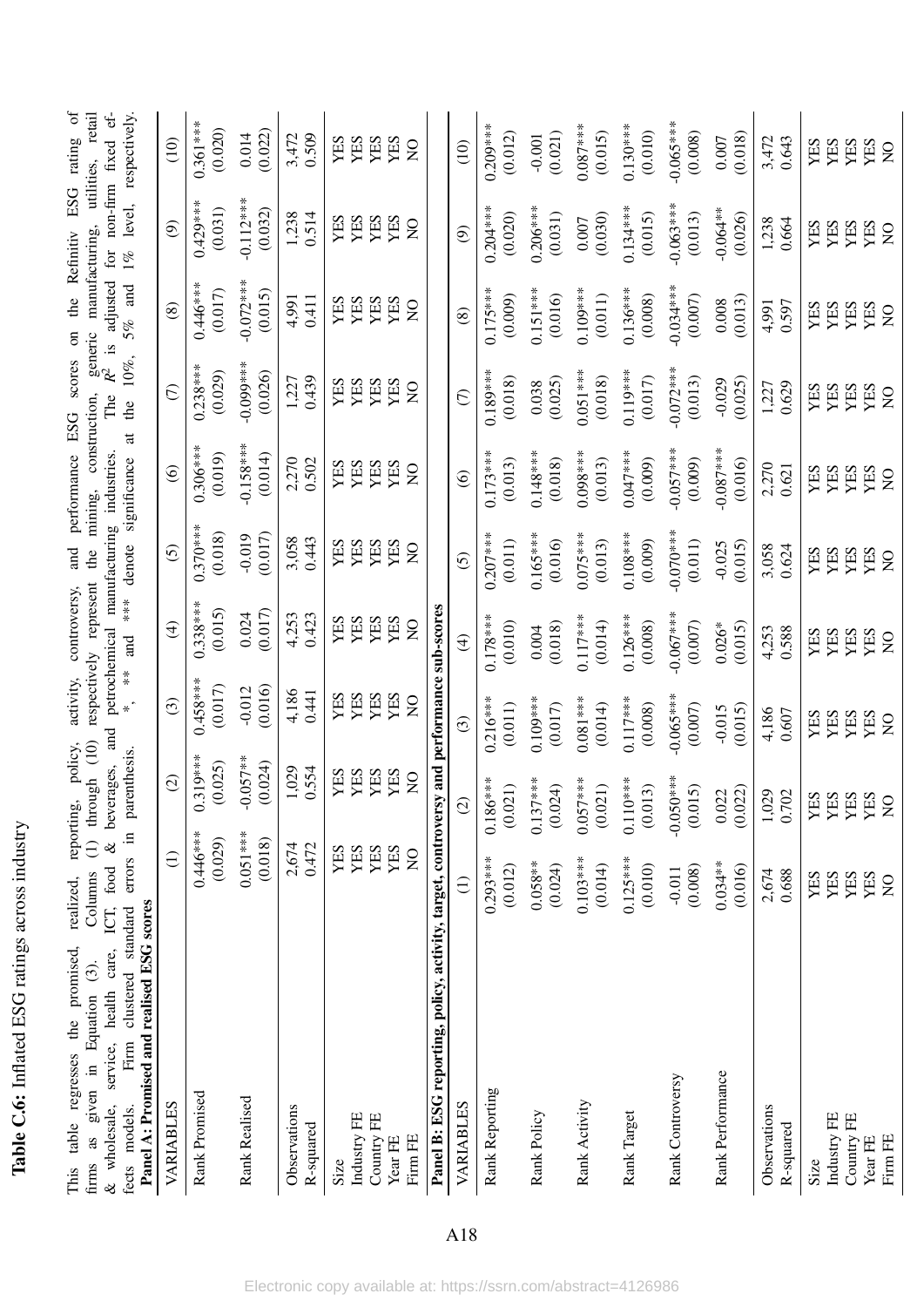# Appendix D Alternative portfolio screens

This appendix verifies our initial ESG screening procedures at the 5% and 25% levels. It is customary to use an industry-specific 10% ESG screening thresholds in SRI literature [\(Dyck](#page-24-1) [et al., 2019\)](#page-24-1). However, select papers use multiple screening thresholds at 5% and 25% to verify their results. To comply with these industry norms, we perform two robustness analyses and replicate the results in Table 10 for 5% and 25% thresholds in Table [D.1](#page-60-0) We expect that 25% screening has worse sustainable performance than 5% screening for negative, positive, and integrative screening as more firms are excluded or overweighed. We anticipate worse sustainable performance for best-in-class screening for 5% screening because only the firms with the highest 5% ESG ratings are selected.

In Table [D.1,](#page-60-0) we observe a more substantial effect for 5% screening than for the 10% and especially the 25% screening for positive and negative screening. For integrative and best-inclass screening, we observe more robust results for 5% screening. These results mainly align with our predictions (except for integrative screening). Therefore, we verify that the impact of inflated ESG ratings on ESG-rating-based SRI screening persists for 5% and 25% screening. Moreover, we also show that increasingly strict screening procedures attain lower sustainable performance for 5%, 10%, and 25% thresholds within screening procedure.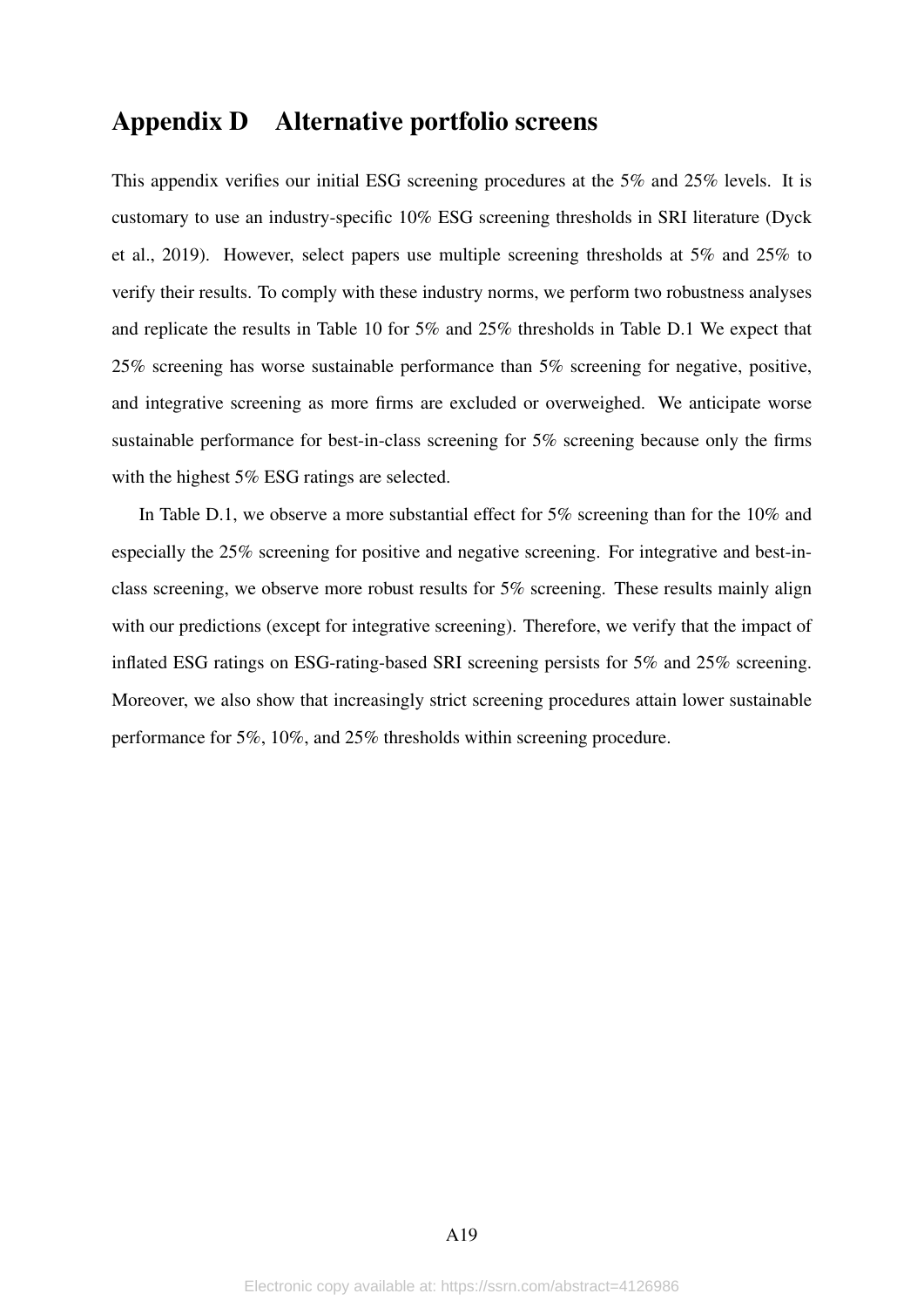<span id="page-60-0"></span>

| the<br>analyses<br>table<br>This |           | sustainable        | performance  |                                                                                                                                                                                                                                                                                                                                              | đ                                                                                                                                                                                                                                                                                                             | ESG-rating-based                                                                                                               |                       | <b>SR</b>                                                                                                                      | screens                                                | similar                                                                                                                          | $\overline{c}$                                                                  |                                                                                    | $\mathsf{A}\mathsf{s}$                                                     |                                                                                                                                            | robustness                                                                              | analy-                                                                            |
|----------------------------------|-----------|--------------------|--------------|----------------------------------------------------------------------------------------------------------------------------------------------------------------------------------------------------------------------------------------------------------------------------------------------------------------------------------------------|---------------------------------------------------------------------------------------------------------------------------------------------------------------------------------------------------------------------------------------------------------------------------------------------------------------|--------------------------------------------------------------------------------------------------------------------------------|-----------------------|--------------------------------------------------------------------------------------------------------------------------------|--------------------------------------------------------|----------------------------------------------------------------------------------------------------------------------------------|---------------------------------------------------------------------------------|------------------------------------------------------------------------------------|----------------------------------------------------------------------------|--------------------------------------------------------------------------------------------------------------------------------------------|-----------------------------------------------------------------------------------------|-----------------------------------------------------------------------------------|
| consider<br>now<br>We<br>SIS,    | and<br>5% | 25%                | screening    |                                                                                                                                                                                                                                                                                                                                              | thresholds                                                                                                                                                                                                                                                                                                    | *.                                                                                                                             | $\stackrel{*}{*}$     | nd<br>and                                                                                                                      | denote<br>***                                          |                                                                                                                                  | significance                                                                    | the                                                                                | $10\%$                                                                     | 5%                                                                                                                                         | $1\%$<br>and                                                                            | level                                                                             |
| Panel A: Sustainable performance |           |                    |              |                                                                                                                                                                                                                                                                                                                                              |                                                                                                                                                                                                                                                                                                               |                                                                                                                                |                       |                                                                                                                                |                                                        |                                                                                                                                  |                                                                                 |                                                                                    |                                                                            |                                                                                                                                            |                                                                                         |                                                                                   |
|                                  |           | Negative 5%        | Negative 25% |                                                                                                                                                                                                                                                                                                                                              | Positive                                                                                                                                                                                                                                                                                                      | 5%                                                                                                                             | Positive 25%          |                                                                                                                                |                                                        | ntegrative 5%                                                                                                                    | Integrative $25\%$                                                              |                                                                                    | $_{\rm BC}$                                                                | 5%                                                                                                                                         | BIC                                                                                     | 25%                                                                               |
| VARIABLES                        | Diff      |                    | Diff         |                                                                                                                                                                                                                                                                                                                                              | Diff                                                                                                                                                                                                                                                                                                          |                                                                                                                                | Diff                  | $\overline{\phantom{0}}$                                                                                                       | Diff                                                   |                                                                                                                                  | Diff                                                                            | $\overline{\phantom{0}}$                                                           | Diff                                                                       |                                                                                                                                            | Diff                                                                                    |                                                                                   |
| Average ESG rating               | 2.41      | 3.43               | 14.70        |                                                                                                                                                                                                                                                                                                                                              | $\begin{array}{c} 0.39 \\ 0.14 \\ 0.66 \\ 0.77 \\ 0.71 \\ 0.71 \\ 0.72 \\ 0.94 \\ 0.94 \\ 0.14 \\ 0.72 \\ 0.94 \\ 0.17 \\ 0.74 \\ 0.17 \\ 0.11 \\ 0.11 \\ 0.12 \\ 0.13 \\ 0.14 \\ 0.14 \\ 0.15 \\ 0.15 \\ 0.17 \\ 0.17 \\ 0.17 \\ 0.17 \\ 0.17 \\ 0.17 \\ 0.17 \\ 0.17 \\ 0.17 \\ 0.17 \\ 0.17 \\ 0.17 \\ 0.$ |                                                                                                                                |                       |                                                                                                                                |                                                        |                                                                                                                                  |                                                                                 |                                                                                    |                                                                            |                                                                                                                                            |                                                                                         |                                                                                   |
| Promised ESG rank                | 1.78      | 4.52               | 8.04         |                                                                                                                                                                                                                                                                                                                                              |                                                                                                                                                                                                                                                                                                               |                                                                                                                                |                       |                                                                                                                                |                                                        |                                                                                                                                  |                                                                                 |                                                                                    |                                                                            |                                                                                                                                            |                                                                                         |                                                                                   |
| Realised ESG rank                | 0.24      | 0.37               | $-1.34$      |                                                                                                                                                                                                                                                                                                                                              |                                                                                                                                                                                                                                                                                                               |                                                                                                                                |                       |                                                                                                                                |                                                        |                                                                                                                                  |                                                                                 |                                                                                    |                                                                            |                                                                                                                                            |                                                                                         |                                                                                   |
| CO2 emmissions / assets          | $-0.56$   | $-0.03$            | 8.37         | $\begin{array}{l} 19.16 \\ 19.29 \\ 13.11 \\ -1.13 \\ 0.61 \\ -1.13 \\ -1.13 \\ -1.13 \\ -1.13 \\ -1.13 \\ -1.13 \\ -1.13 \\ -1.13 \\ -1.13 \\ -1.13 \\ -1.13 \\ -1.13 \\ -1.13 \\ -1.13 \\ -1.13 \\ -1.13 \\ -1.13 \\ -1.13 \\ -1.13 \\ -1.13 \\ -1.13 \\ -1.13 \\ -1.13 \\ -1.13 \\ -1.13 \\ -1.13 \\ -1.13 \\ -1.13 \\ -1.13 \\ -1.13 \\$ |                                                                                                                                                                                                                                                                                                               | $0.56$<br>$0.36$<br>$0.41$<br>$0.36$<br>$0.36$<br>$0.36$<br>$0.36$<br>$0.36$<br>$0.14$<br>$0.36$<br>$0.36$<br>$0.14$<br>$0.36$ |                       | $7.45$<br>$6.05$<br>$6.05$<br>$6.05$<br>$6.05$<br>$6.05$<br>$6.05$<br>$6.05$<br>$6.05$<br>$6.05$<br>$6.05$<br>$6.05$<br>$6.05$ | 23.20<br>10.93<br>11.78<br>14.49.45.2020<br>12.78.2020 | $29.572$<br>$23.781$<br>$25.781$<br>$25.781$<br>$25.781$<br>$25.781$<br>$25.781$<br>$25.781$<br>$25.781$<br>$25.781$<br>$25.781$ |                                                                                 |                                                                                    | 10.11<br>26.16<br>36.43 44<br>57.43 44<br>58.23.11<br>28.43 44<br>48.23.11 |                                                                                                                                            |                                                                                         |                                                                                   |
| Nox emissions / assets           | $-5.12$   | $-0.26$            | 13.17        |                                                                                                                                                                                                                                                                                                                                              |                                                                                                                                                                                                                                                                                                               |                                                                                                                                |                       |                                                                                                                                |                                                        |                                                                                                                                  |                                                                                 |                                                                                    |                                                                            |                                                                                                                                            |                                                                                         |                                                                                   |
| VOC or PM emissions / assets     | 2.86      | 1.54               | 25.00        |                                                                                                                                                                                                                                                                                                                                              |                                                                                                                                                                                                                                                                                                               |                                                                                                                                |                       |                                                                                                                                |                                                        |                                                                                                                                  |                                                                                 |                                                                                    |                                                                            |                                                                                                                                            |                                                                                         |                                                                                   |
| Strikes                          | $-8.60$   | $-2.32$            | 10.39        |                                                                                                                                                                                                                                                                                                                                              |                                                                                                                                                                                                                                                                                                               |                                                                                                                                |                       |                                                                                                                                |                                                        |                                                                                                                                  |                                                                                 |                                                                                    |                                                                            |                                                                                                                                            |                                                                                         |                                                                                   |
| Accidents / assets               | $-6.44$   | $-0.28$            | 12.52        |                                                                                                                                                                                                                                                                                                                                              |                                                                                                                                                                                                                                                                                                               |                                                                                                                                |                       |                                                                                                                                |                                                        |                                                                                                                                  |                                                                                 |                                                                                    |                                                                            |                                                                                                                                            |                                                                                         |                                                                                   |
| Fatalities / assets              | 2.72      | 0.09               | 24.87        |                                                                                                                                                                                                                                                                                                                                              |                                                                                                                                                                                                                                                                                                               |                                                                                                                                |                       |                                                                                                                                |                                                        |                                                                                                                                  |                                                                                 |                                                                                    |                                                                            |                                                                                                                                            |                                                                                         |                                                                                   |
| Environmental controversies      | $-9.66$   | $-0.91$            | 8.86         |                                                                                                                                                                                                                                                                                                                                              |                                                                                                                                                                                                                                                                                                               |                                                                                                                                |                       |                                                                                                                                |                                                        |                                                                                                                                  |                                                                                 |                                                                                    |                                                                            |                                                                                                                                            |                                                                                         |                                                                                   |
| condition<br>Wages/working       | $-9.24$   | $-1.42$            | 7.98         |                                                                                                                                                                                                                                                                                                                                              |                                                                                                                                                                                                                                                                                                               |                                                                                                                                |                       |                                                                                                                                |                                                        |                                                                                                                                  | $6.99$<br>$3.9$<br>$9.9$<br>$9.4$<br>$1.7$<br>$1.9$<br>$1.5$<br>$1.5$<br>$2.52$ | 8.75<br>7.83<br>7.9.95<br>7.9.95<br>7.9.95<br>7.9.95<br>7.9.95<br>7.9.95<br>7.9.95 |                                                                            | $63.36$<br>$44.58$<br>$7.58$<br>$7.48$<br>$7.58$<br>$7.51$<br>$7.51$<br>$7.51$<br>$7.51$<br>$7.50$<br>$7.51$<br>$7.50$<br>$7.50$<br>$7.51$ | 48.58<br>19.48<br>19.645<br>136.45<br>136.53<br>0.80<br>0.80<br>14.77<br>14.77<br>14.77 | 51.33<br>33.180<br>4.50.51.50.50.50.60<br>4.50.50.50.50.50<br>5.33.50.50.50.50.50 |
| cont.                            |           |                    |              |                                                                                                                                                                                                                                                                                                                                              |                                                                                                                                                                                                                                                                                                               |                                                                                                                                |                       |                                                                                                                                |                                                        |                                                                                                                                  |                                                                                 |                                                                                    |                                                                            |                                                                                                                                            |                                                                                         |                                                                                   |
| Employ health safety cont.       | $-5.65$   | $-1.11$            | 11.29        | 2.00<br>6.52                                                                                                                                                                                                                                                                                                                                 | $-8.21$                                                                                                                                                                                                                                                                                                       | $-1.60$                                                                                                                        | $-1.21$<br>$-0.72$    | 0.23                                                                                                                           | 30.65<br>32.31                                         | 4.99<br>17.71                                                                                                                    | 6.67                                                                            | 1.12                                                                               |                                                                            |                                                                                                                                            | 89.11<br>92.82                                                                          | 11.03<br>32.35                                                                    |
| Bribery, corruption and fraud    | $-5.95$   | $-3.68$            | 11.79        |                                                                                                                                                                                                                                                                                                                                              |                                                                                                                                                                                                                                                                                                               |                                                                                                                                |                       |                                                                                                                                |                                                        |                                                                                                                                  |                                                                                 |                                                                                    | 222.58<br>225.13                                                           | 14.94<br>46.00                                                                                                                             |                                                                                         |                                                                                   |
| cont.                            |           |                    |              |                                                                                                                                                                                                                                                                                                                                              |                                                                                                                                                                                                                                                                                                               |                                                                                                                                |                       |                                                                                                                                |                                                        |                                                                                                                                  |                                                                                 |                                                                                    |                                                                            |                                                                                                                                            |                                                                                         |                                                                                   |
| Intellectual property cont.      | 8.63      | 0.90               | 22.10        |                                                                                                                                                                                                                                                                                                                                              |                                                                                                                                                                                                                                                                                                               |                                                                                                                                |                       |                                                                                                                                |                                                        |                                                                                                                                  |                                                                                 |                                                                                    |                                                                            |                                                                                                                                            |                                                                                         |                                                                                   |
| Anticompetition controversies    | $-2.82$   |                    | 15.92        |                                                                                                                                                                                                                                                                                                                                              |                                                                                                                                                                                                                                                                                                               |                                                                                                                                |                       |                                                                                                                                |                                                        |                                                                                                                                  |                                                                                 |                                                                                    |                                                                            |                                                                                                                                            |                                                                                         |                                                                                   |
| Business ethics controversies    | $-7.76$   | $-1.24$<br>$-2.77$ | 10.06        | 2.25<br>6.17<br>4.18                                                                                                                                                                                                                                                                                                                         |                                                                                                                                                                                                                                                                                                               | $0.76$<br>$-2.29$<br>$-3.61$<br>$-0.22$                                                                                        |                       | $1.33$<br>$1.12$<br>$1.40$<br>$1.40$                                                                                           | 40.97<br>88.31<br>50.00<br>50.00                       | 3.93<br>0.39<br>0.50<br>0.50                                                                                                     | 237<br>200<br>200<br>201                                                        |                                                                                    |                                                                            |                                                                                                                                            |                                                                                         |                                                                                   |
| Consumer complaints contro-      | 2.00      | 0.44               | 21.00        |                                                                                                                                                                                                                                                                                                                                              | $7.28$<br>$-5.14$<br>$-1.06$<br>$-1.00$                                                                                                                                                                                                                                                                       |                                                                                                                                | 12.94<br>2.65<br>6.50 |                                                                                                                                |                                                        |                                                                                                                                  |                                                                                 | 2.35<br>4.56<br>4.67<br>4.68                                                       | 247.71<br>273.13<br>243.82<br>344.00                                       | 12.72<br>38.64<br>18.42<br>18.42                                                                                                           | 95.69<br>105.64<br>96.23<br>137.50                                                      | 7.69<br>31.38<br>14.76<br>14.76                                                   |
| versies                          |           |                    |              |                                                                                                                                                                                                                                                                                                                                              |                                                                                                                                                                                                                                                                                                               |                                                                                                                                |                       |                                                                                                                                |                                                        |                                                                                                                                  |                                                                                 |                                                                                    |                                                                            |                                                                                                                                            |                                                                                         |                                                                                   |
| Product quality controversies    | 5.28      | 1.67               | 27.75        | 8.03                                                                                                                                                                                                                                                                                                                                         | 2.52<br>4.73                                                                                                                                                                                                                                                                                                  | $0.81$<br>0.84                                                                                                                 | $\frac{1.93}{14.86}$  | 3.71<br>2.53                                                                                                                   | 52.75<br>59.59                                         | $13.71$<br>9.46                                                                                                                  | 19.72<br>30.41                                                                  | 5.85<br>4.85                                                                       | 260.09<br>414.86                                                           | 27.29<br>16.60                                                                                                                             | 127.06<br>181.76                                                                        | 22.60<br>16.04                                                                    |
| Responsible marketing con-       | 7.43      | 1.30               | 31.76        |                                                                                                                                                                                                                                                                                                                                              |                                                                                                                                                                                                                                                                                                               |                                                                                                                                |                       |                                                                                                                                |                                                        |                                                                                                                                  |                                                                                 |                                                                                    |                                                                            |                                                                                                                                            |                                                                                         |                                                                                   |
| troversies                       |           |                    |              |                                                                                                                                                                                                                                                                                                                                              |                                                                                                                                                                                                                                                                                                               |                                                                                                                                |                       |                                                                                                                                |                                                        |                                                                                                                                  |                                                                                 |                                                                                    |                                                                            |                                                                                                                                            |                                                                                         |                                                                                   |

Table D.1: Sustainable performance alternative ESG-rating-based SRI screens Table D.1: Sustainable performance alternative ESG-rating-based SRI screens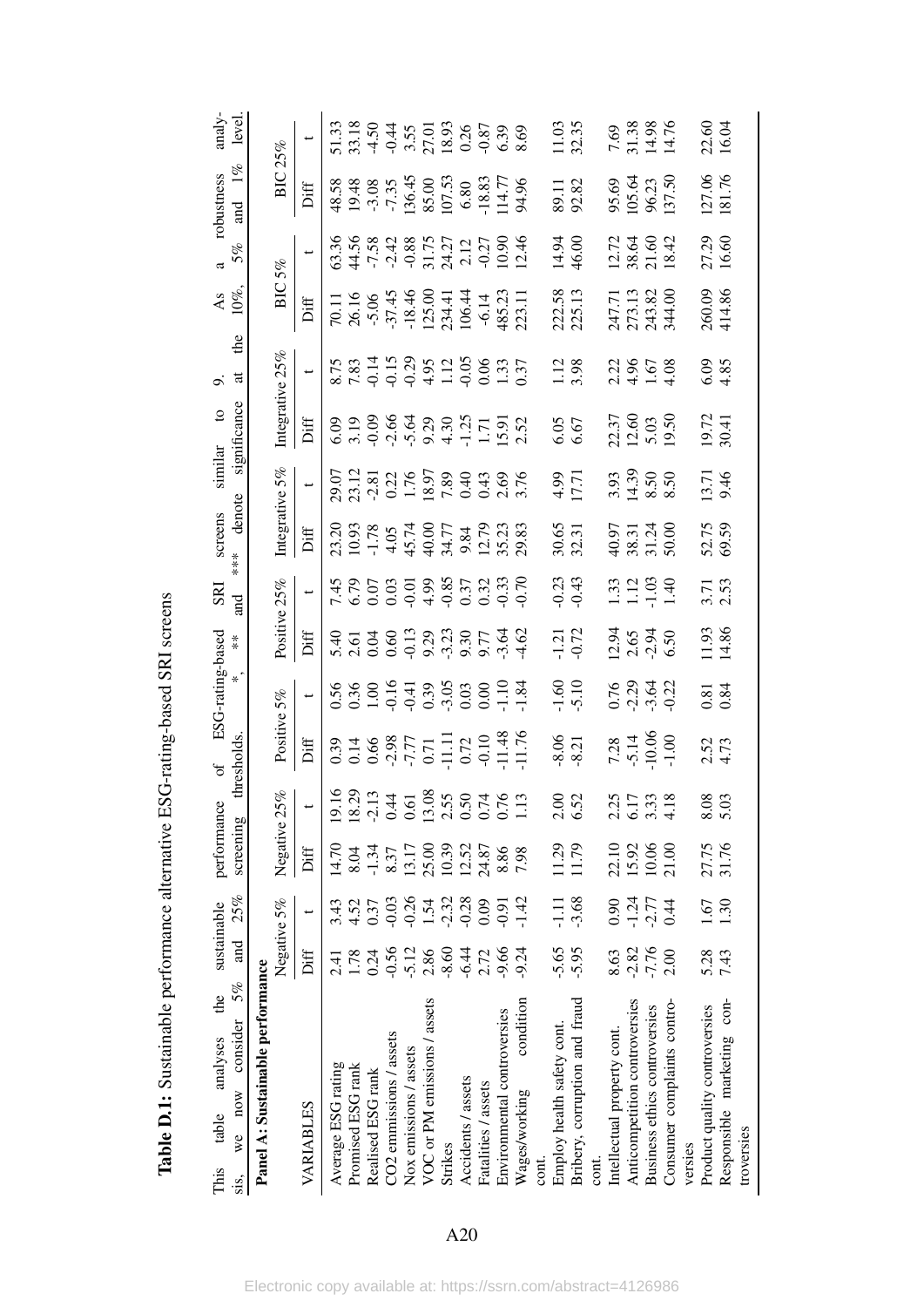# Appendix E Cost of capital computation

In this appendix, we provide further details on our cost of capital computation. We also analyze the impact of [Gebhardt et al.](#page-25-14) [\(2001\)](#page-25-14), [Hou et al.](#page-25-15) [\(2012\)](#page-25-15), [Chattopadhyay et al.](#page-24-13) [\(2021\)](#page-24-13), and [Fama and French](#page-25-12) [\(2015,](#page-25-12) [2017\)](#page-25-13) cost of equity and interest expense and bond yield cost of debt estimates on ESG ratings.

The [Gebhardt et al.](#page-25-14) [\(2001\)](#page-25-14) model is an implied cost of capital model. These models generally discount the residual income of firms to create an implied cost of capital measure given current stock prices. The scope of implied cost of capital models is often limited by frequently used IBES data, which is used to predict future earnings. To replicate the model of [Gebhardt](#page-25-14) [et al.](#page-25-14) [\(2001\)](#page-25-14), we also collect IBES one and two years ahead earnings per share (EPS) estimates in addition to stock price information from CRSP, the book value of equity, earnings, dividend, and long-term debt from Compustat US. Since our sample is international and [Gebhardt](#page-25-14) [et al.](#page-25-14) [\(2001\)](#page-25-14) focuses solely on US firms, we append accounting and stock price information from Compustat Global to our dataset. We estimate the [Gebhardt et al.](#page-25-14) [\(2001\)](#page-25-14) model using the following formula:

<span id="page-61-0"></span>
$$
P_{t} = B_{t} + \frac{FROE_{t+1} - r_{e}}{(1+r_{e})}B_{t} + \frac{FROE_{t+2} - r_{e}}{(1+r_{e})^{2}}B_{t+1} + \sum_{i=3}^{11} \frac{FROE_{t+i} - r_{e}}{(1+r_{e})^{i}}B_{t+i-1} + \frac{FROE_{t+12} - r_{e}}{r_{e}(1+r_{e})^{11}}B_{t+11}
$$
\n(4)

In Equation [4,](#page-61-0) *P<sup>t</sup>* represents the price of an individual stock of a specific firm extracted from CRSP and Compustat Global. *B<sup>t</sup>* denotes the book value per share from the most recent financial statement divided by the number of shares extracted from IBES in June. Where information is missing, we use the book value per share in IBES, or information on the number of shares in CRSP, Compustat US, or Compustat Global.

[Gebhardt et al.](#page-25-14) [\(2001\)](#page-25-14) defines  $FROE_t + i$  as the forecasted return on assets in period  $t + 1$ . For the first three years, this is estimated using  $\frac{FEPS_{t+i}}{B_{t+i-1}}$ , for which  $FEPS_{t+i}$  represents the mean IBES EPS forecasted t+i years in advance and  $B_{t+i-1}$  the book value per share in year  $t-i-1$ . For years 4 to 11, the FROE is linearly interpolated from its value in year three to the industryspecific ROE mean estimated using book values on our complete Compustat US and Compustat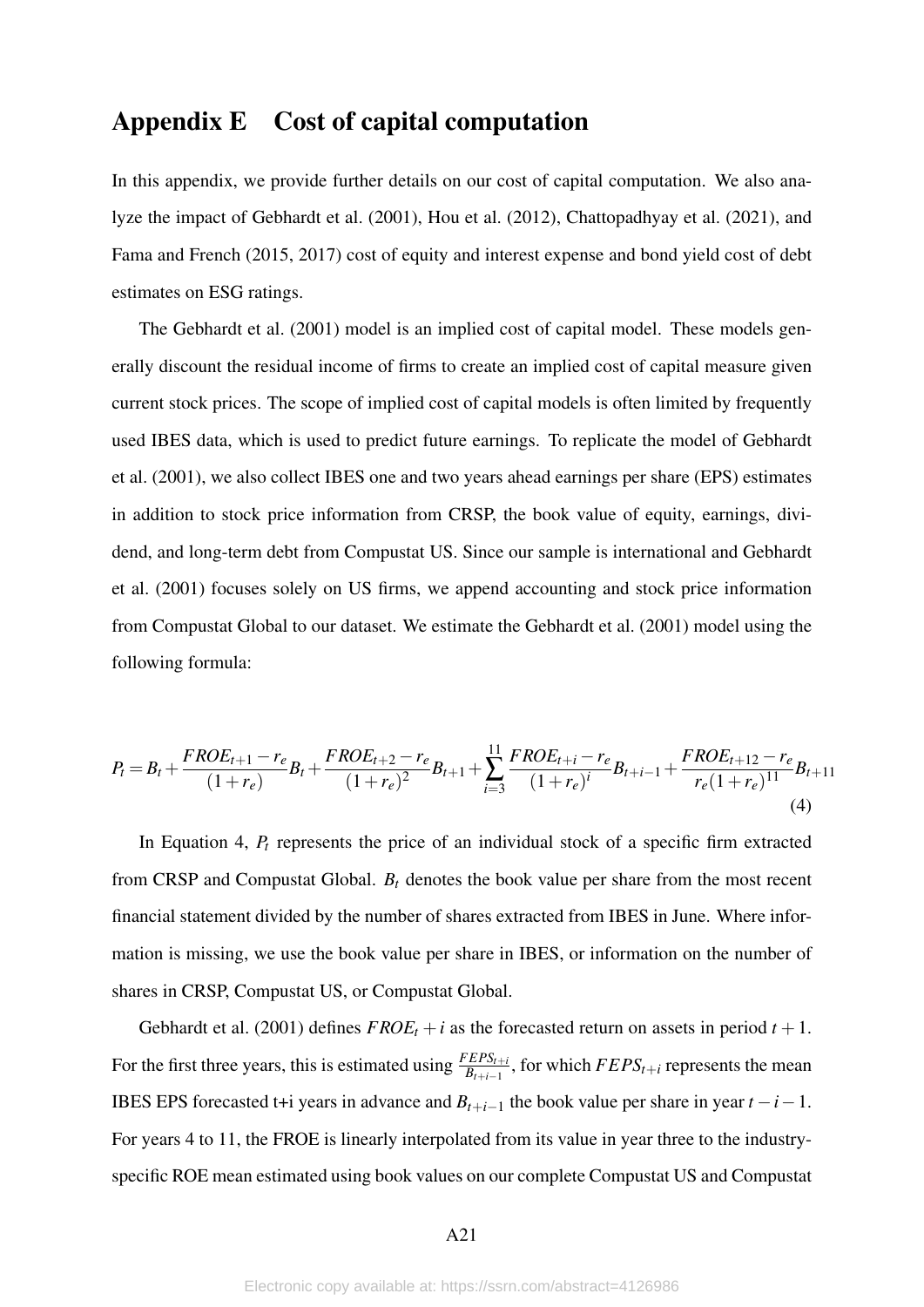Global sample. These industry means are corrected for taxes and estimated using a five-year rolling window on profitable firms.

The parameter  $B_{t+i}$  equates  $B_{t+i-1}$  +  $FEPS_{t+i}$  \*  $(1-k)$ , with *k* denoting the dividend payout ratio. In other words, the current book value of equity per share is the sum of the previous period's book value per share and the current period's earnings minus dividends. *k* is computed using the forecasted dividend per share in IBES where data is available and otherwise distilled from dividend data in CRSP, Compustat US, Compustat Global, or by setting the dividend payout rate to 6% of total assets when earnings are negative in respective order.

We execute this model in an iterative manner for which we first estimate the three years of  $B_{t+1}, B_{t+2}, FROE_{t+1}, FROE_{t+2}$ , and  $FROE_{t+3}$  using the given data. Subsequently, we compute  $B_{t+3}$  by interpolating the data provided in  $FROE_{t+3}$  and the industry mean, which we in turn need to compute  $FROE_{t+4}$ . This process continuous until we reach  $B_{t+11}$  and  $FROE_{t+12}$ .

Once we have all required parameters, we compute the [Gebhardt et al.](#page-25-14) [\(2001\)](#page-25-14) cost of equity estimate, *re*, by plotting interest rates from 1 basis point to 15000 basis points iteratively. For each firm and cost of equity, we compute the difference in estimated stock price and realized stock price. We observe global optima for 95% of our firm-year observations before our 15% cost of equity boundary.

As the second cost of equity estimate, we replicate the fitted implied cost of capital model of [Hou et al.](#page-25-15) [\(2012\)](#page-25-15). The vandijk12 cost of equity estimates repurposes the initial cost of equity models by adjusting the earnings estimates with accounting information to expand the sample beyond an IBES universe of firms. We follow [Lee et al.](#page-25-11) [\(2021\)](#page-25-11) and append the [Gebhardt et al.](#page-25-14) [\(2001\)](#page-25-14) model with augmented earnings estimates. To compute these earnings, we collect income before extraordinary items, total assets, shareholders equity, dividend, and cash flow from operations information from Compustat US and Compustat Global. Furthermore, we collect consensus analyst forecasts and actual earnings from the IBES summary file. We employ this data in the following regression equation:

<span id="page-62-0"></span>
$$
E_{i,t+\tau} = \alpha_0 + \alpha_1 A_{i,t} + \alpha_2 D_{i,t} + \alpha_3 DD_{i,t} + \alpha_4 E_{i,t} + \alpha_5 N e g E_{i,t} + \alpha_6 AC_{i,t} + \varepsilon_{i,t+\tau}
$$
(5)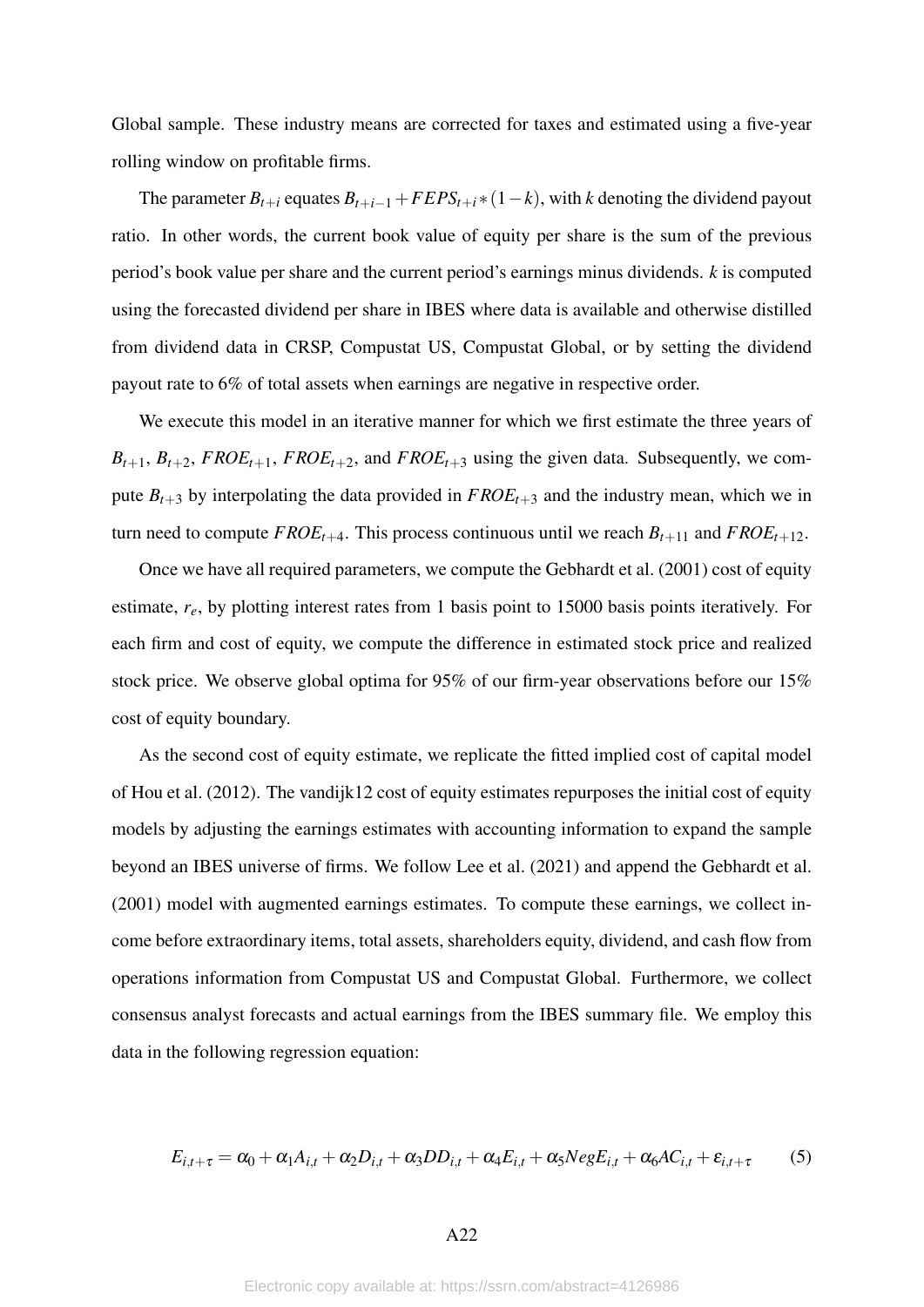In Equation 5,  $E_{i,t+\tau}$  denotes the IBES earnings of firm *i* at time *t*  $\tau$  years ahead.  $A_{i,t}$  denotes total assets,  $D_{i,t}$  total dividend,  $DD_{i,t}$  a dividend dummy,  $NegE_{i,t}$ [5](#page-62-0) a negative earnings dummy, and *AC*<sub>*i*,*t*</sub> accruals. This model is estimated using a pooled cross-sectional regression using a rolling window of up to ten years. Each  $\alpha$  coefficient is saved and used to compute the fitted earnings up to three years in the future using firm-level accounting information. Subsequently, we use this adjusted earnings measure in the [Gebhardt et al.](#page-25-14) [\(2001\)](#page-25-14) model to compute the [Hou](#page-25-15) [et al.](#page-25-15) [\(2012\)](#page-25-15) cost of equity.

We use [Chattopadhyay et al.](#page-24-13) [\(2021\)](#page-24-13) to compute our third cost of equity estimate. [Chat](#page-24-13)[topadhyay et al.](#page-24-13) [\(2021\)](#page-24-13) solely uses stock price and accounting information to estimate the cost of equity. This cost of equity measure is applicable for our international sample as it does not rely on IBES data and can therefore be calculated for a larger universe of international firms. To compute the [Chattopadhyay et al.](#page-24-13) [\(2021\)](#page-24-13) model, we collect daily and monthly market capitalization and total return index information from CRSP and Compustat Global, book value of equity, return on equity, and country of denomination from Compustat US and Compustat Global. As with all our cost of equity estimates, returns and book values are transmuted to USD. We use this information in the following regression model:

<span id="page-63-0"></span>
$$
R_{i,t+1} = \beta_{i,1} + \beta_{i,2}bm_{i,t} + \beta_{i,3}ro_{i,t} + \beta_{i,4}var_{i,t} + \sum_{j=1}^{12} \alpha_{i,j}r_{i,t-j+1} + \zeta_{i,t+1}
$$
(6)

In Equation [6,](#page-63-0)  $R_{i,t+1}$  represents the one-month-ahead realized returns,  $bm_{i,t}$  the book to market ratio,  $roe_{i,t}$  return on equity,  $var_{i,t}$  the firm specific squared daily log returns in month t, and  $r_{i,t-j+1}$  the j month lagged realized total returns. This regression model is estimated for each country specific using a 10 year rolling window where available. The coefficients are saved to compute fitted cost of equity values by multiplying the country-specific coefficients with the firm-level data.

We use [Fama and French](#page-25-12) [\(2015,](#page-25-12) [2017\)](#page-25-13) international 5-factor model for our final cost of equity estimate. We collect US, European, Asian-Pacific, Developing, and North American monthly 5-factor returns in USD from Kenneth French's data warehouse.<sup>[11](#page-63-1)</sup> With these factor returns and CRSP and Compustat Global stock returns in USD, we estimate the 5-factor model

<span id="page-63-1"></span> $^{11}{\tt https://mba.tuck.dartmouth.edu/pages/faculty/ken.french/data\_library.html}$  .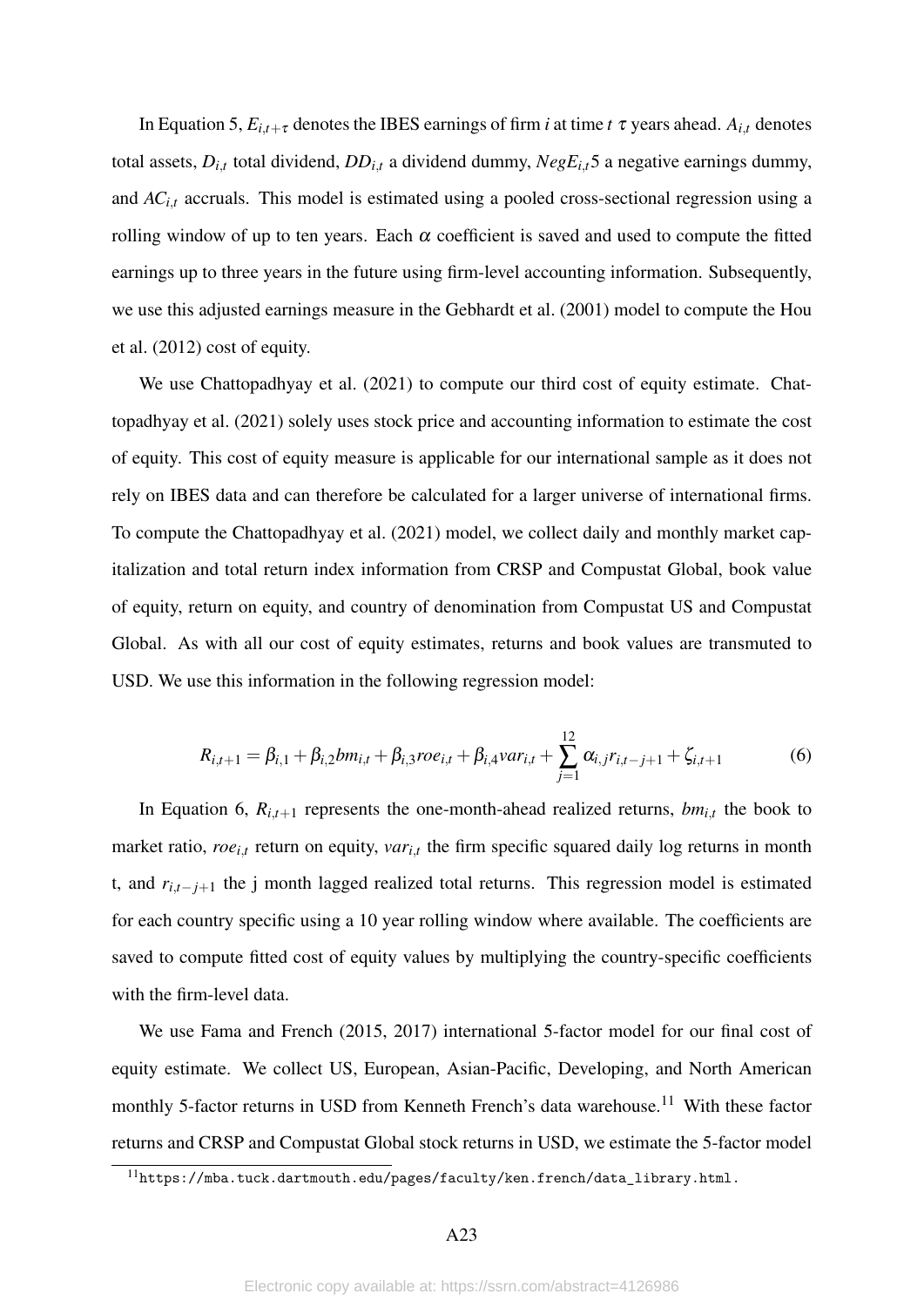using three-year rolling window monthly regressions at the firm level to compute the factor loadings on five-year equally weighted smoothed factor returns. This smoothing on factor returns is recommended by [Lee et al.](#page-25-11) [\(2021\)](#page-25-11) to reduce variance in cost of equity estimates. To calculate the expected cost of equity, we compute the fitted expected returns from the 5-factor model excluding alpha. We multiply the 5% and 95% winsorized firm-level factor loadings by smoothed 5-year factor returns. Because we focus on the factor loadings of firms and omit the alpha, this measure provides a backward-looking cost of equity estimate, not an indication of outperformance.

We trim each cost of equity and cost of debt measure at the 1% and 99% levels to remove outliers from the data. After this cleaning, we compute cost of equity information for 29,352, 25,117, 24,286, 24,408, and 26,822, firm-year observations for our average, [Gebhardt et al.](#page-25-14) [\(2001\)](#page-25-14), [Hou et al.](#page-25-15) [\(2012\)](#page-25-15), [Chattopadhyay et al.](#page-24-13) [\(2021\)](#page-24-13), and [Fama and French](#page-25-12) [\(2015,](#page-25-12) [2017\)](#page-25-13) estimates. We have 27,906, 27,335, and 9,001 observations for the average cost of debt, interest expense over total debt, and bond yields. We can compute our weighted average cost of capital for 27,307 observations.

In Table [E.1,](#page-65-0) we display the average cost of equities and costs of debt across each year in our sample. As anticipated, cost of equity is on average higher than cost of debt, with an average weighted average cost of capital, cost of equity, and cost of debt of 3.57%, 4.27%, and 2.87%. Furthermore, cost of equity estimates are significantly more volatile than cost of debt estimates. We find that (fitted) cost of capital models are more stable over time than accounting-based and factor-based models. This is in line with [Lee et al.](#page-25-11) [\(2021\)](#page-25-11).

In Table [E.2,](#page-66-0) we verify our main results of Table [11.](#page-38-0) We here regress the individual cost of equity and debt estimates on the average Refinitiv, MSCI, and FTSE ESG ratings of firms. We employ our most strict specification with credit rating controls and firm fixed effects and find for all estimates, except [Hou et al.](#page-25-15) [\(2012\)](#page-25-15), a negative and significant effect of ESG rating improvements on cost of equity and debt. This effect is reminiscent in economic magnitude of our results in Table [11,](#page-38-0) except for a less conservative [Chattopadhyay et al.](#page-24-13) [\(2021\)](#page-24-13) estimate. Given the above, we argue that our choice of cost of equity and cost of debt estimates does not influence our main findings regarding cost of capital and inflated ESG ratings.

#### A24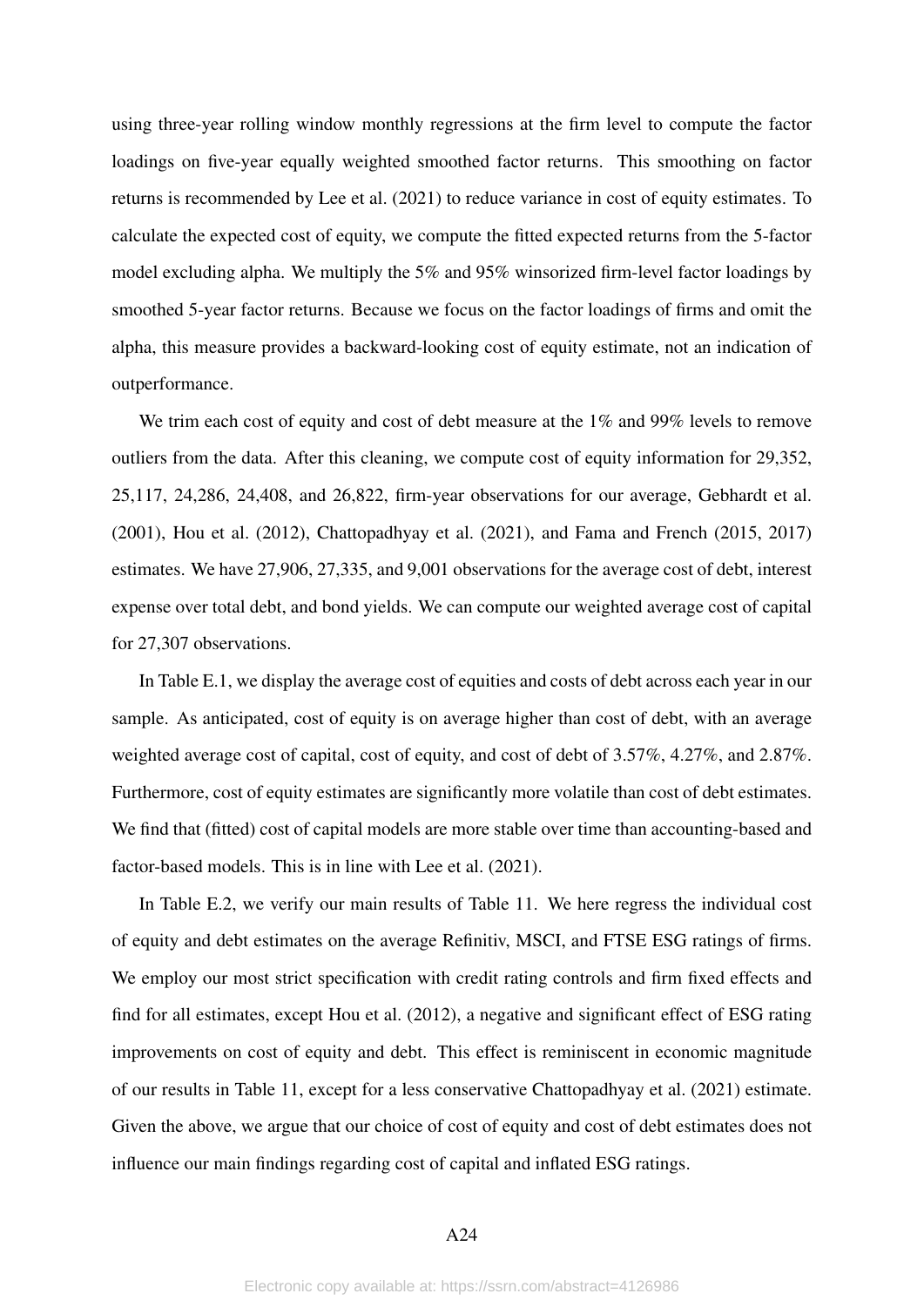<span id="page-65-0"></span>

| estimates.<br>(2015,                                                             | <b>Yield Spread</b>        | 3.69      | 3.30      | 3.19      | 2.47      | 2.36      | 3.85      | 4.77      | 4.07      | 3.77      | 3.52          | 3.25         | 2.94           | 2.82      | 2.43       | 2.15      | 2.09      | 1.81      | 1.88      | 3.02      |
|----------------------------------------------------------------------------------|----------------------------|-----------|-----------|-----------|-----------|-----------|-----------|-----------|-----------|-----------|---------------|--------------|----------------|-----------|------------|-----------|-----------|-----------|-----------|-----------|
| French<br>these<br>and<br>$\overline{5}$                                         | Interest Expense           | 2.26      | 2.30      | .89       | .89       | 1.92      | 2.05      | 1.96      | 1.95      | 1.96      | 2.00          | <b>L61</b>   | $\overline{1}$ | 0.95      | $\dot{84}$ | 1.94      | 2.03      | 2.10      | 2.03      | 2.00      |
| $\ensuremath{\mathsf{F} \text{ama}}$<br>based<br>measure<br>$(2021)$ ,           | Cost of Debt               | 3.22      | 3.28      | 2.66      | 2.41      | 2.49      | 2.98      | 3.23      | 3.16      | 3.09      | 3.02          | 2.97         | 2.84           | 2.91      | 2.68       | 2.66      | 2.71      | 2.66      | 2.66      | 2.87      |
| $\overline{a}$<br>aggregate<br>$\sigma$<br>Chattopadhyay<br>and                  | Fama & French (2015)       | 7.32      | 7.06      | 6.46      | 10.43     | 14.07     | 9.20      | 0.19      | 1.36      | 0.45      | $-3.11$       | 2.91         | 8.64           | 5.24      | 4.10       | 9.03      | 6.74      | 3.55      | 6.14      | 5.54      |
| estimates.<br>(2012),<br>debt<br>$\vec{a}$<br>spread<br>$\sigma$<br>Hou<br>vield | Chattopadhyay et al., 2021 | 6.76      | 5.33      | 4.57      | 4.98      | 4.90      | $-1.01$   | 2.96      | 64.0      | 1.17      | 3.92          | 1.93         | 2.37           | 3.29      | 2.70       | 2.27      | 1.16      | 1.94      | 7.25      | 3.17      |
| $(2001)$ ,<br>bond<br>and<br>ಸ<br>$\sigma$                                       | Hou et al., 2012           | 4.49      | 4.24      | 4.19      | 4.27      | 4.14      | 4.25      | 4.4       | 4.42      | 4.40      | 4.81          | 4.49         | 4.48           | 5.06      | 4.82       | 5.07      | 4.94      | 4.90      | 5.15      | 4.59      |
| equity estimates, interest expense<br>of Gebhardt                                | Gebhardt et al. (2001)     | 4.84      | 2.53      | 2.50      | 3.44      | 2.73      | 3.59      | 4.53      | 3.28      | 3.08      | 2.82          | 2.94         | 3.37           | 3.87      | 3.63       | 3.66      | 3.10      | 3.26      | 3.66      | 3.38      |
| provides the mean<br>$\sigma$ f                                                  | Cost of Equity             | 5.95      | 4.79      | 4.41      | 5.64      | 6.66      | 4.65      | 2.82      | 2.26      | 2.19      | 2.04          | 3.10         | 4.86           | 4.48      | 3.86       | 5.43      | 4.29      | 3.48      | 6.00      | 4.27      |
| cost<br>table<br>2017)<br>This                                                   | Year Wacc                  | 2003 4.35 | 2004 4.08 | 2005 3.48 | 2006 3.89 | 2007 4.19 | 2008 3.64 | 2009 3.28 | 2010 2.93 | 2011 2.86 | 2.79<br>2012: | 3.18<br>2013 | 2014 3.89      | 2015 3.75 | 2016 3.31  | 2017 3.90 | 2018 3.47 | 2019 3.08 | 2020 4.16 | Average57 |

Table E.1: Cost of capital summary statistics by year Table E.1: Cost of capital summary statistics by year

A25